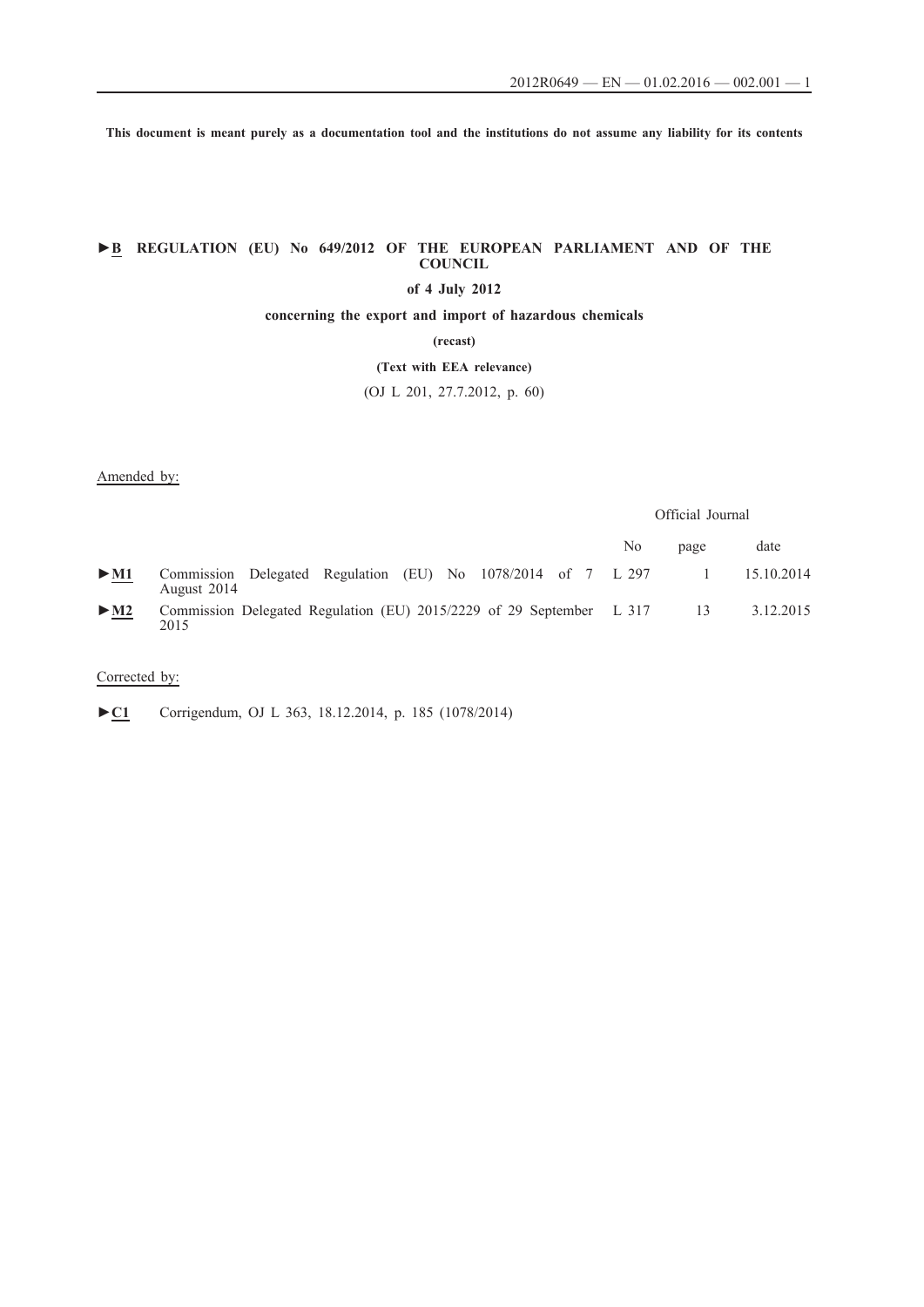### **REGULATION (EU) No 649/2012 OF THE EUROPEAN PARLIAMENT AND OF THE COUNCIL**

#### **of 4 July 2012**

### **concerning the export and import of hazardous chemicals**

### **(recast)**

### **(Text with EEA relevance)**

THE EUROPEAN PARLIAMENT AND THE COUNCIL OF THE EUROPEAN UNION,

Having regard to the Treaty on the Functioning of the European Union, and in particular Article 192(1) and Article 207 thereof,

Having regard to the proposal from the European Commission,

After transmission of the draft legislative act to the national parliaments,

Having regard to the opinion of the European Economic and Social Committee (1),

After consulting the Committee of the Regions,

Acting in accordance with the ordinary legislative procedure  $(2)$ ,

Whereas:

- (1) Regulation (EC) No 689/2008 of the European Parliament and of the Council of 17 June 2008 concerning the export and import of dangerous chemicals (3) has been substantially amended several times. Since further amendments are to be made, Regulation (EC) No 689/2008 should be recast in the interest of clarity.
- (2) Regulation (EC) No 689/2008 implements the Rotterdam Convention on the prior informed consent procedure for certain hazardous chemicals and pesticides in international trade (4) (the 'Convention'), which entered into force on 24 February 2004, and replaces Regulation (EC) No 304/2003 of the European Parliament and of the Council of 28 January 2003 concerning the export and import of dangerous chemicals  $(5)$ .

<sup>(1)</sup> OJ C 318, 29.10.2011, p. 163.

 $(2)$  Position of the European Parliament of 10 May 2012 (not yet published in the Official Journal) and decision of the Council of 26 June 2012.

<sup>(3)</sup> OJ L 204, 31.7.2008, p. 1.

<sup>(4)</sup> OJ L 63, 6.3.2003, p. 29.

<sup>(5)</sup> OJ L 63, 6.3.2003, p. 1.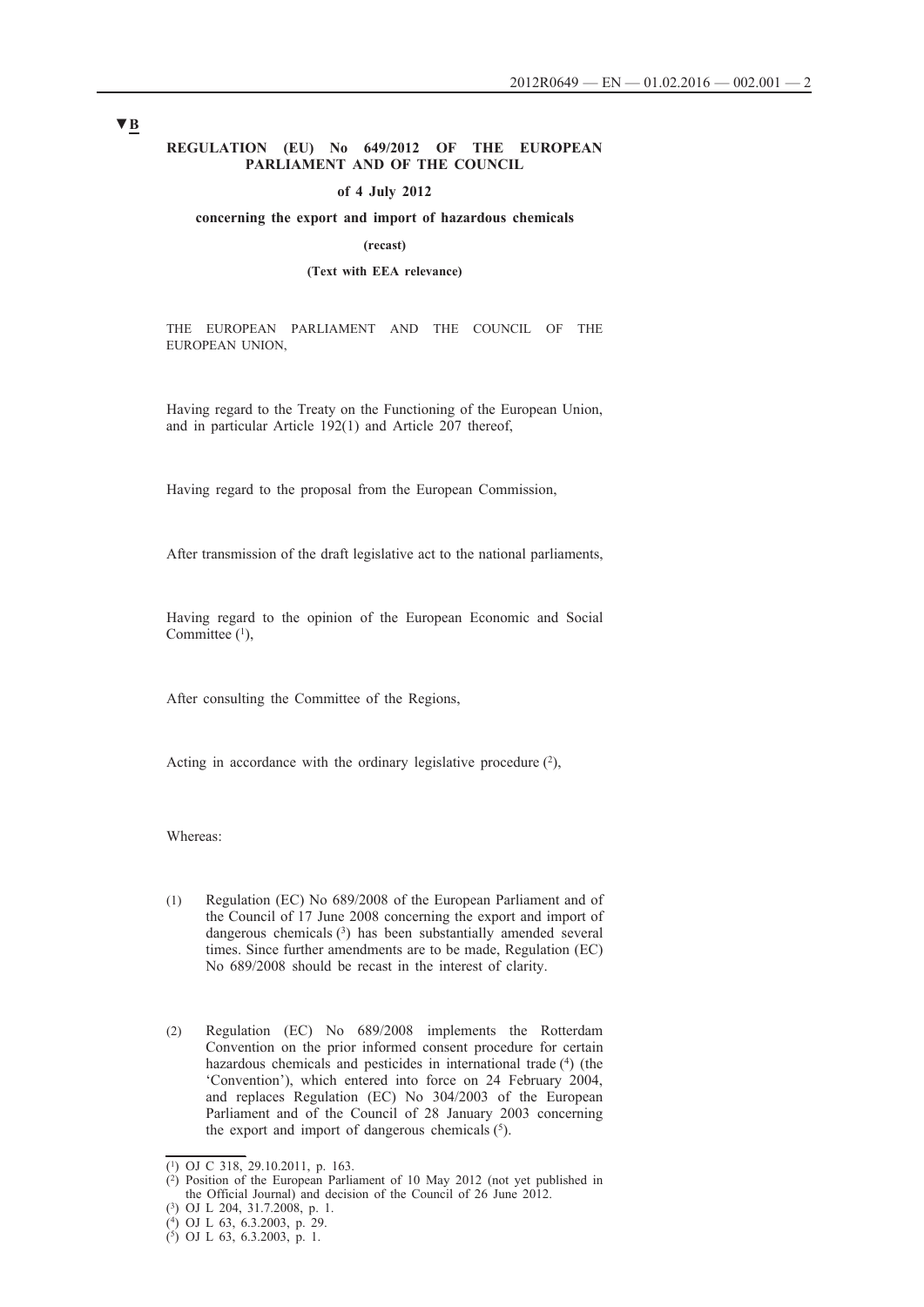- (3) For reasons of clarity and consistency with other relevant Union legislation, certain definitions should be introduced or clarified and terminology should be aligned with that used in Regulation (EC) No 1907/2006 of the European Parliament and of the Council of 18 December 2006 concerning the Registration, Evaluation, Authorisation and Restriction of Chemicals (REACH) and establishing a European Chemicals Agency (1), on the one hand, and Regulation (EC) No 1272/2008 of the European Parliament and of the Council of 16 December 2008 on classification, labelling and packaging of substances and mixtures  $(2)$  on the other hand. It is appropriate to ensure that this Regulation reflects the transitional provisions of Regulation (EC) No 1272/2008, in order to avoid any inconsistencies between the timetable of application of that Regulation and this Regulation.
- (4) The Convention allows Parties the right to take action that is more stringently protective of human health and the environment than that called for in the Convention, provided that such action is consistent with the provisions of the Convention and is in accordance with international law. It is necessary and appropriate, in order to ensure a higher level of protection of the environment and the general public of importing countries, to go further than the provisions of the Convention in certain respects.
- (5) As regards the participation of the Union in the Convention, it is essential to have a single contact point for Union interaction with the Secretariat of the Convention (the 'Secretariat') and other Parties to the Convention as well as with other countries. The Commission should act as that contact point.
- (6) There is a need to ensure the effective coordination and management of technical and administrative aspects of this Regulation at Union level. The Member States and the European Chemicals Agency established by Regulation (EC) No 1907/2006 (the 'Agency') have the competence and experience in implementing Union legislation on chemicals and international agreements on chemicals. The Member States and the Agency should, therefore, carry out tasks with regard to the administrative, technical and scientific aspects of the implementation of the Convention through this Regulation, as well as the exchange of information. In addition, the Commission, the Member States and the Agency should cooperate in order to implement the Union's international obligations under the Convention effectively.
- (7) Given that certain tasks of the Commission should be transferred to the Agency, the European Database on Export and Import of Dangerous Chemicals initially established by the Commission should be further developed and maintained by the Agency.
- (8) Exports of hazardous chemicals that are banned or severely restricted within the Union should continue to be subject to a common export notification procedure. Accordingly, hazardous chemicals, whether in the form of substances on their own or in mixtures or in articles, which have been banned or severely restricted by the Union as plant protection products, as other forms of pesticides, or as industrial chemicals for use by professional users or by the public, should be subject to export notification rules similar to those applicable to such chemicals when they are banned or severely restricted within either or both of the use categories laid down in the Convention, namely as pesticides or chemicals for industrial use. In addition, chemicals subject to the international prior informed consent (PIC) procedure (the

<sup>(1)</sup> OJ L 396, 30.12.2006, p. 1.

 $(2)$  OJ L 353, 31.12.2008, p. 1.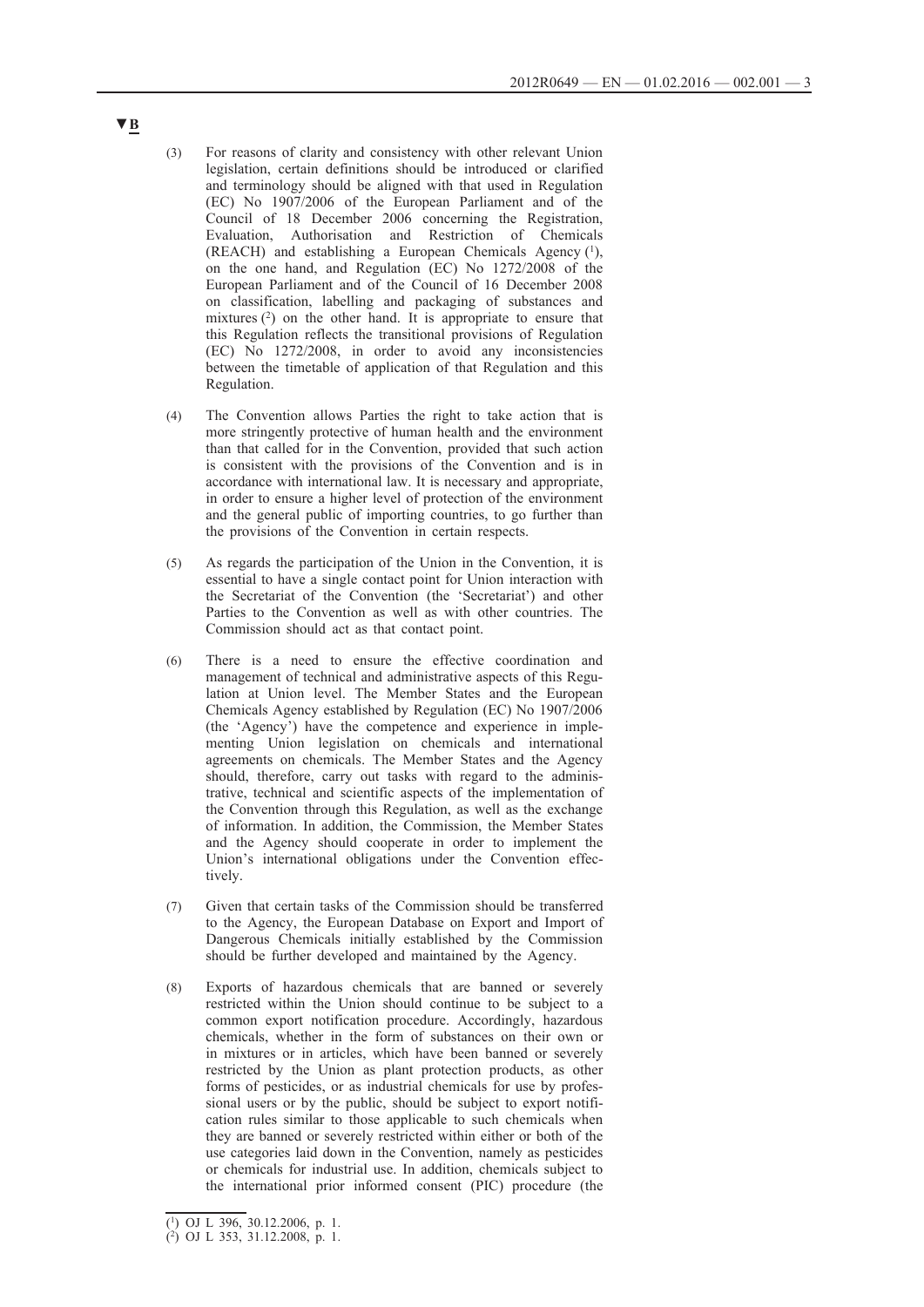'PIC procedure') should also be subject to the same export notification rules. That common export notification procedure should apply to Union exports to all third countries, whether or not they are Parties to the Convention or participate in its procedures. Member States should be permitted to charge administrative fees, in order to cover their costs in carrying out this procedure.

- (9) Exporters and importers should be obliged to provide information concerning the quantities of chemicals in international trade covered by this Regulation so that the impact and effectiveness of the arrangements laid down therein can be monitored and assessed.
- (10) Notifications to the Secretariat of Union or Member State final regulatory actions banning or severely restricting chemicals, with a view to their inclusion in the PIC procedure, should be submitted by the Commission in cases where the criteria laid down in the Convention in this regard are met. Additional information to support such notifications should be sought where necessary.
- (11) In cases where Union or Member State final regulatory actions do not qualify for notification because they do not meet the criteria laid down in the Convention, information concerning the actions should nevertheless be conveyed to the Secretariat and other Parties to the Convention in the interests of exchange of information.
- (12) It is also necessary to ensure that the Union takes decisions with regard to the import into the Union of chemicals that are subject to the PIC procedure. These decisions should be based on applicable Union legislation and take into account bans or severe restrictions imposed by Member States. Where justified, amendments to Union legislation should be proposed.
- (13) Arrangements are needed to ensure that Member States and exporters are aware of the decisions of importing countries as regards chemicals that are subject to the PIC procedure, and that exporters comply with those decisions. Furthermore, in order to prevent undesired exports, no chemicals banned or severely restricted within the Union that meet the criteria for notification under the Convention or that are subject to the PIC procedure should be exported unless the explicit consent of the importing country concerned has been sought and obtained, whether or not that country is a Party to the Convention. At the same time, an exemption from this obligation is appropriate in relation to exports of certain chemicals to countries that are members of the Organisation for Economic Cooperation and Development (OECD) provided that certain conditions are met. Furthermore, a procedure is needed to deal with cases in which,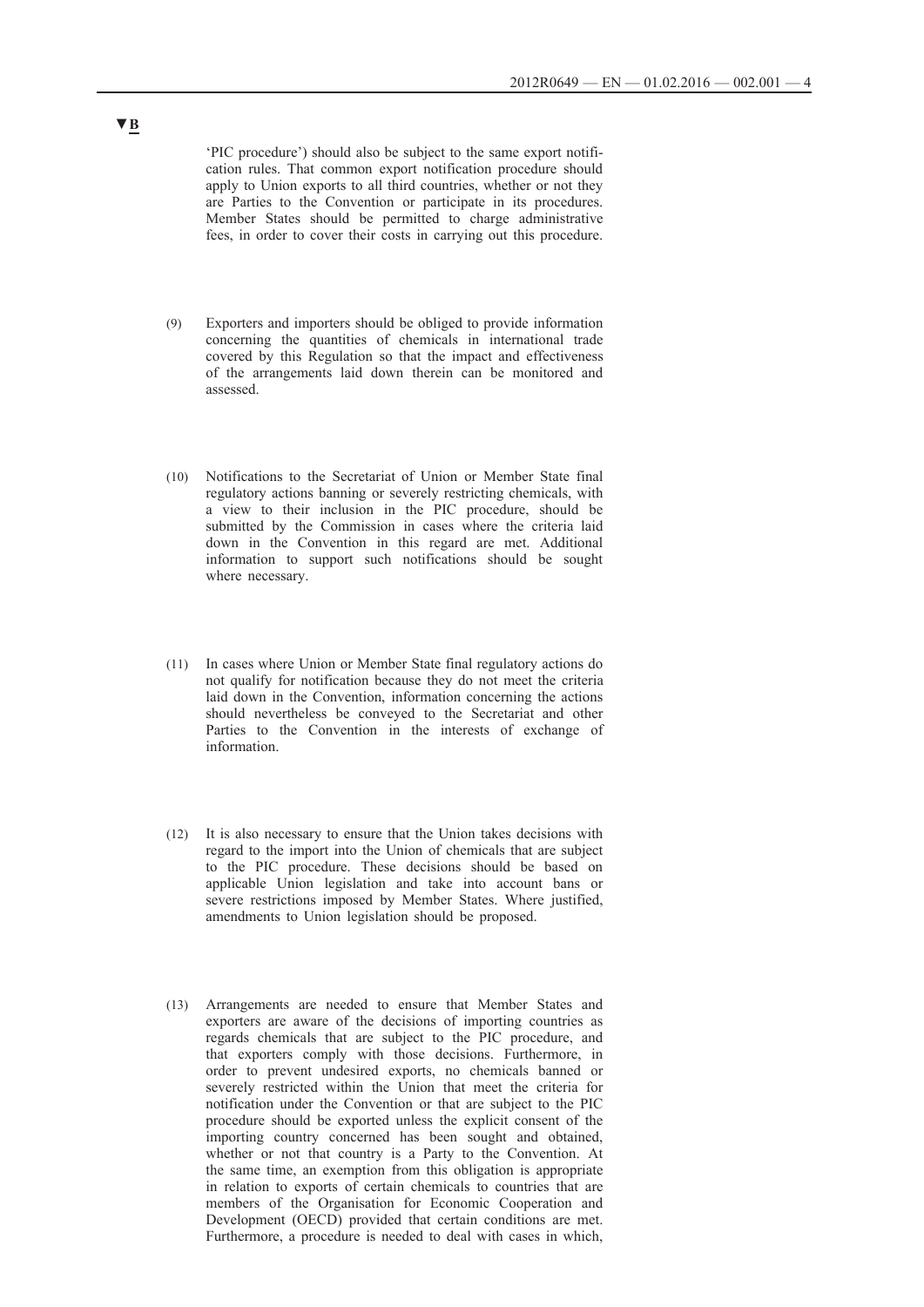despite all reasonable efforts, no response is obtained from the importing country, so that exports of certain chemicals may proceed on a temporary basis under specified conditions. It is also necessary to provide for periodic review of all such cases as well as those in which explicit consent is obtained.

- (14) It is also important that all chemicals exported have an adequate shelf-life so that they may be used effectively and safely. As regards pesticides, in particular those exported to developing countries, it is essential that information about appropriate storage conditions be provided and that suitable packaging and sizes of containers be used to avoid creating obsolete stocks.
- (15) Articles containing chemicals do not fall within the scope of the Convention. Nevertheless, it seems appropriate that articles, as defined in this Regulation, containing chemicals that could be released under certain conditions of use or disposal and that are banned or severely restricted in the Union within one or more of the use categories laid down in the Convention or are subject to the PIC procedure should also be subject to the export notification rules. Furthermore, certain chemicals and articles containing specific chemicals falling outside the scope of the Convention but giving rise to particular concern should not be exported at all.
- (16) In accordance with the Convention, information on transit movements of chemicals subject to the PIC procedure should be provided to Parties to the Convention who request such information.
- (17) Union rules on packaging and labelling and other safety information should apply to all chemicals when intended for export to Parties and other countries unless those provisions would conflict with any specific requirements of those countries, taking into account relevant international standards. Since Regulation (EC) No 1272/2008 established new provisions on classification, labelling and packaging of substances and mixtures, a reference to that Regulation should be included in this Regulation.
- (18) In order to ensure effective control and enforcement, Member States should designate authorities such as customs authorities that should have the responsibility of controlling imports and exports of chemicals covered by this Regulation. The Commission, supported by the Agency, and the Member States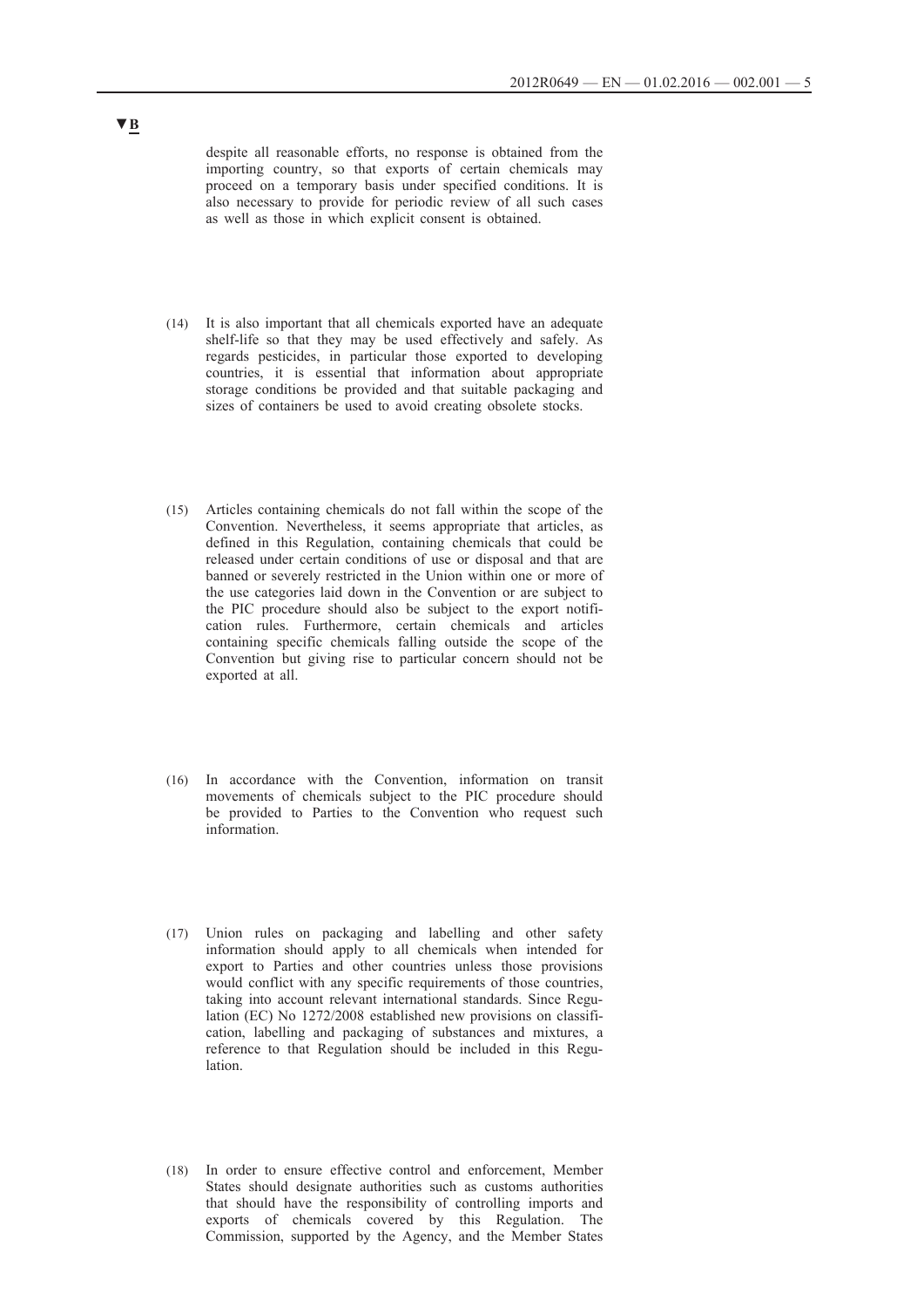have a key role to play and should act in a targeted and coordinated way. Member States should provide for appropriate penalties in the event of infringements.

- (19) In order to facilitate customs control and to reduce the administrative burden for both exporters and authorities, a system of codes to be used in export declarations should be established. Special codes should also be used, as appropriate, for chemicals exported for the purpose of research or analysis in quantities that are unlikely to affect human health or the environment and that in any event do not exceed 10 kg from each exporter to each importing country per calendar year.
- (20) Exchange of information, shared responsibility and cooperative efforts between the Union and the Member States and third countries should be promoted with a view to ensuring sound management of chemicals, whether or not those third countries are Parties to the Convention. In particular, technical assistance to developing countries and countries with economies in transition should be provided directly by the Commission and the Member States, or indirectly via support for projects by non-governmental organisations, especially assistance seeking to enable those countries to implement the Convention, thereby contributing to the prevention of harmful effects of chemicals on human health and the environment.
- (21) There should be regular monitoring of the operation of the procedures if they are to be effective. To this end, Member States and the Agency should regularly submit reports in standardised form to the Commission, which should in turn regularly report to the European Parliament and the Council.
- (22) Technical notes for guidance should be drawn up by the Agency to assist the designated authorities, including such authorities as customs authorities controlling exports, exporters and importers, in the application of this Regulation.
- (23) In order to adapt this Regulation to technical progress, the power to adopt acts in accordance with Article 290 of the Treaty on the Functioning of the European Union (TFEU) should be delegated to the Commission in respect of inclusion of chemicals in Part 1 or 2 of Annex I and other amendments to that Annex, inclusion of chemicals in Part 1 or 2 of Annex V and other amendments to that Annex, and amendments to Annexes II, III, IV and VI. It is of particular importance that the Commission carry out appropriate consultations during its preparatory work, including at expert level. The Commission, when preparing and drawing up delegated acts, should ensure a simultaneous, timely and appropriate transmission of relevant documents to the European Parliament and to the Council.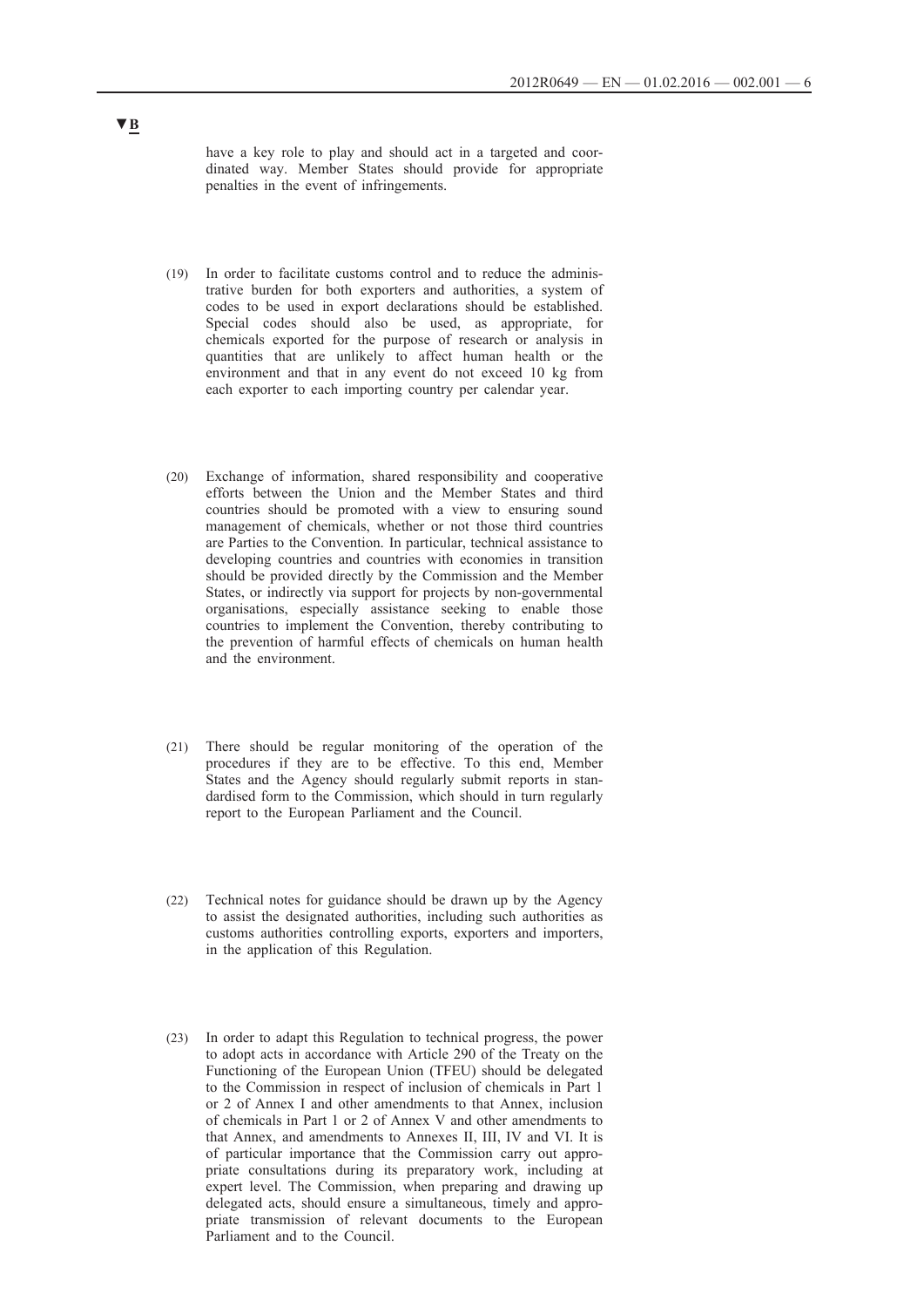- (24) In order to ensure uniform conditions for the implementation of this Regulation, implementing powers should be conferred on the Commission. Those powers should be exercised in accordance with Regulation (EU) No 182/2011 of the European Parliament and of the Council of 16 February 2011 laying down the rules and general principles concerning mechanisms for control by Member States of the Commission's exercise of implementing powers  $(1)$ .
- (25) Since the objectives of this Regulation, namely to ensure coherent and effective implementation of the Union's obligations under the Convention, cannot be sufficiently achieved by the Member States and can therefore, by reason of the necessity to harmonise the rules concerning imports and exports of hazardous chemicals, be better achieved at Union level, the Union may adopt measures, in accordance with the principle of subsidiarity as set out in Article 5 of the Treaty on European Union. In accordance with the principle of proportionality, as set out in that Article, this Regulation does not go beyond what is necessary in order to achieve those objectives.
- (26) Regulation (EC) No 689/2008 should be repealed.
- (27) It is appropriate to provide for the deferred application of this Regulation so as to allow the Agency sufficient time to prepare for its new role and allowing industry to familiarise itself with the new procedures,

HAVE ADOPTED THIS REGULATION:

#### *Article 1*

### **Objectives**

- 1. The objectives of this Regulation are to:
- (a) implement the Rotterdam Convention on the Prior Informed Consent Procedure for Certain Hazardous Chemicals and Pesticides in International Trade (the 'Convention');
- (b) promote shared responsibility and cooperative efforts in the international movement of hazardous chemicals in order to protect human health and the environment from potential harm;
- (c) contribute to the environmentally sound use of hazardous chemicals.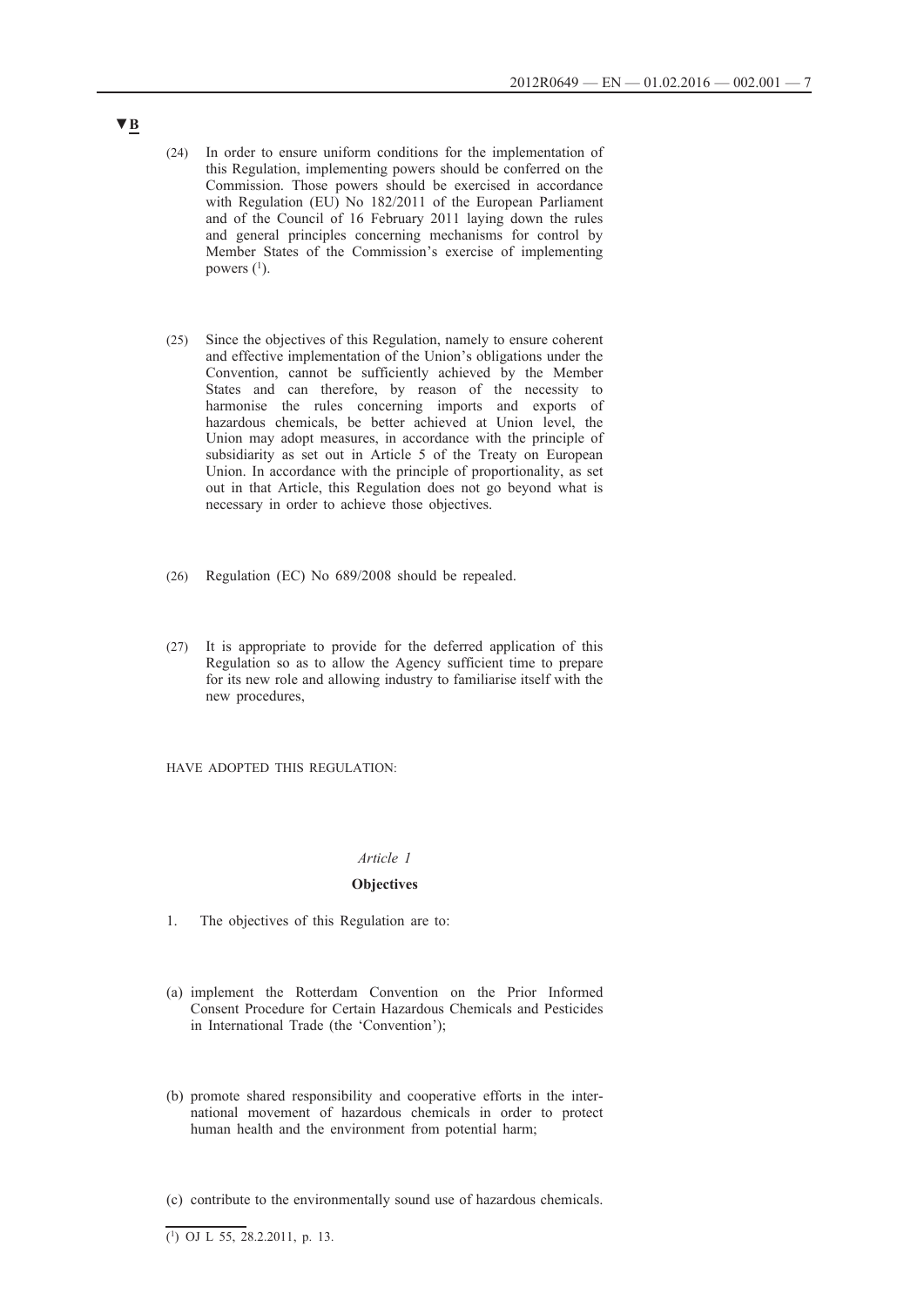The objectives set out in the first subparagraph shall be achieved by facilitating the exchange of information concerning the characteristics of hazardous chemicals, by providing for a decision-making process within the Union on their import and export and by disseminating decisions to Parties and other countries as appropriate.

2. In addition to the objectives set out in paragraph 1, this Regulation shall ensure that the provisions of Regulation (EC) No 1272/2008 relating to classification, labelling and packaging apply to all chemicals when they are exported from the Member States to other Parties or other countries, unless those provisions would conflict with any specific requirements of those Parties or other countries.

#### *Article 2*

#### **Scope**

- 1. This Regulation shall apply to:
- (a) certain hazardous chemicals that are subject to the prior informed consent procedure under the Convention (the 'PIC procedure');
- (b) certain hazardous chemicals that are banned or severely restricted within the Union or a Member State;
- (c) chemicals when exported in so far as their classification, labelling and packaging are concerned.
- 2. This Regulation shall not apply to any of the following:
- (a) narcotic drugs and psychotropic substances covered by Council Regulation (EC) No 111/2005 of 22 December 2004 laying down rules for the monitoring of trade between the Community and third countries in drug precursors  $(1)$ ;
- (b) radioactive materials and substances covered by Council Directive 96/29/Euratom of 13 May 1996 laying down basic safety standards for the protection of the health of workers and the general public against the dangers arising from ionizing radiation  $(2)$ ;
- (c) wastes covered by Directive 2008/98/EC of the European Parliament and of the Council of 19 November 2008 on waste  $(3)$ ;

<sup>(1)</sup> OJ L 22, 26.1.2005, p. 1.

<sup>(2)</sup> OJ L 159, 29.6.1996, p. 1.

<sup>(3)</sup> OJ L 312, 22.11.2008, p. 3.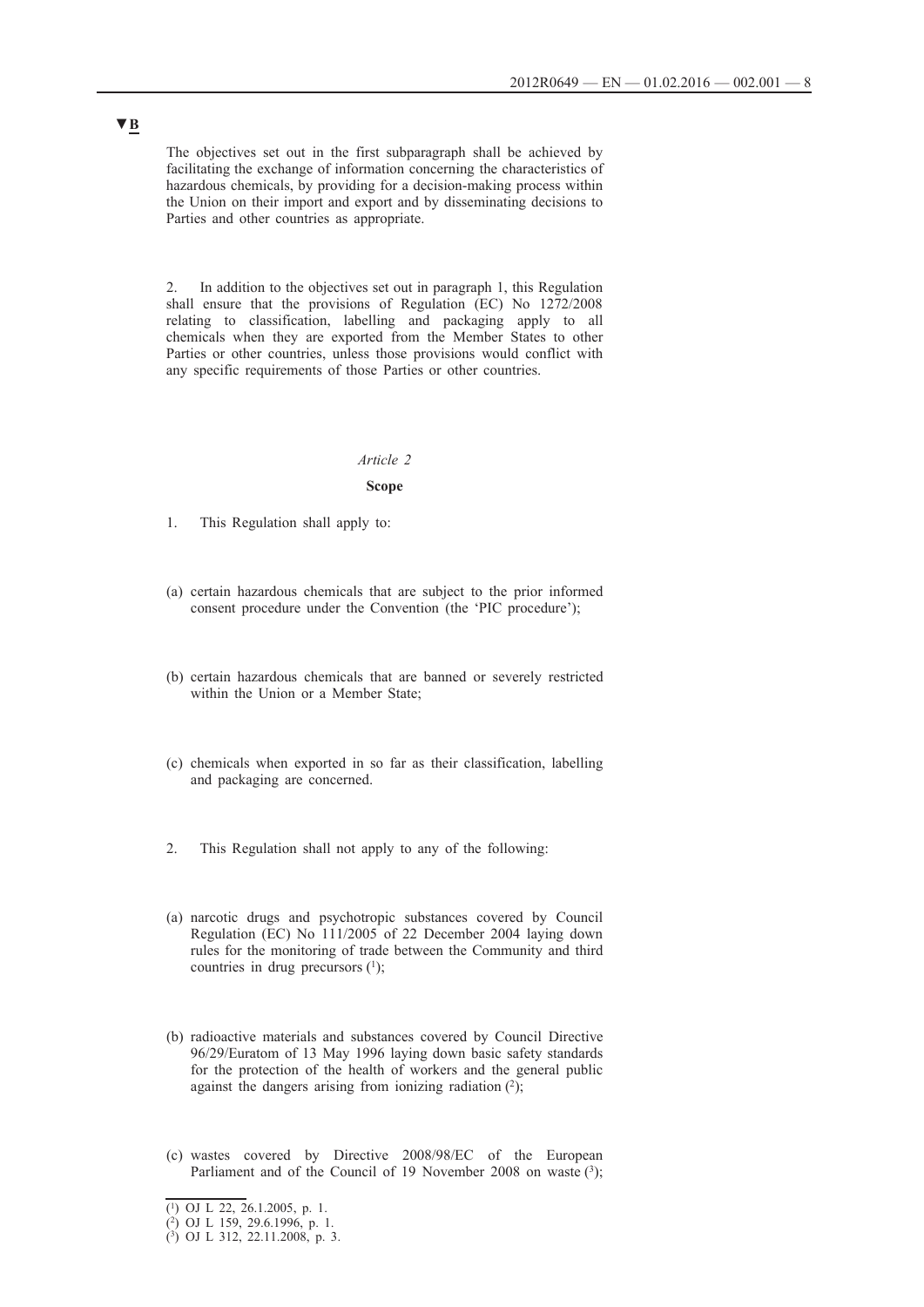- (d) chemical weapons covered by Council Regulation (EC) No 428/2009 of 5 May 2009 setting up a Community regime for the control of exports, transfer, brokering and transit of dual-use items  $(^{1})$ ;
- (e) food and food additives covered by Regulation (EC) No 882/2004 of the European Parliament and of the Council of 29 April 2004 on official controls performed to ensure the verification of compliance with feed and food law, animal health and animal welfare rules  $(2)$ ;
- (f) feedingstuffs covered by Regulation (EC) No 178/2002 of the European Parliament and of the Council of 28 January 2002 laying down the general principles and requirements of food law, establishing the European Food Safety Authority and laying down procedures in matters of food safety  $(3)$ , including additives, whether processed, partially processed or unprocessed, intended to be used for oral feeding to animals;
- (g) genetically modified organisms covered by Directive 2001/18/EC of the European Parliament and of the Council of 12 March 2001 on the deliberate release into the environment of genetically modified organisms  $(4)$ ;
- (h) save to the extent covered by Article  $3(5)(b)$  of this Regulation, proprietary medicinal products and veterinary medicinal products covered by Directive 2001/83/EC of the European Parliament and of the Council of 6 November 2001 on the Community code relating to medicinal products for human use  $(5)$  and Directive 2001/82/EC of the European Parliament and of the Council of 6 November 2001 on the Community code relating to veterinary medicinal products (6) respectively.

This Regulation shall not apply to chemicals exported for the purpose of research or analysis in quantities that are unlikely to affect human health or the environment and that in any event do not exceed 10 kg from each exporter to each importing country per calendar year.

Notwithstanding the first subparagraph, exporters of the chemicals referred to therein shall obtain a special reference identification number using the Database referred to in Article 6(1)(a) and provide that reference identification number in their export declaration.

 $\overline{(^1)}$  OJ L 134, 29.5.2009, p. 1.

<sup>(2)</sup> OJ L 165, 30.4.2004, p. 1.

<sup>(3)</sup> OJ L 31, 1.2.2002, p. 1.

<sup>(4)</sup> OJ L 106, 17.4.2001, p. 1. (5) OJ L 311, 28.11.2001, p. 67.

<sup>(6)</sup> OJ L 311, 28.11.2001, p. 1.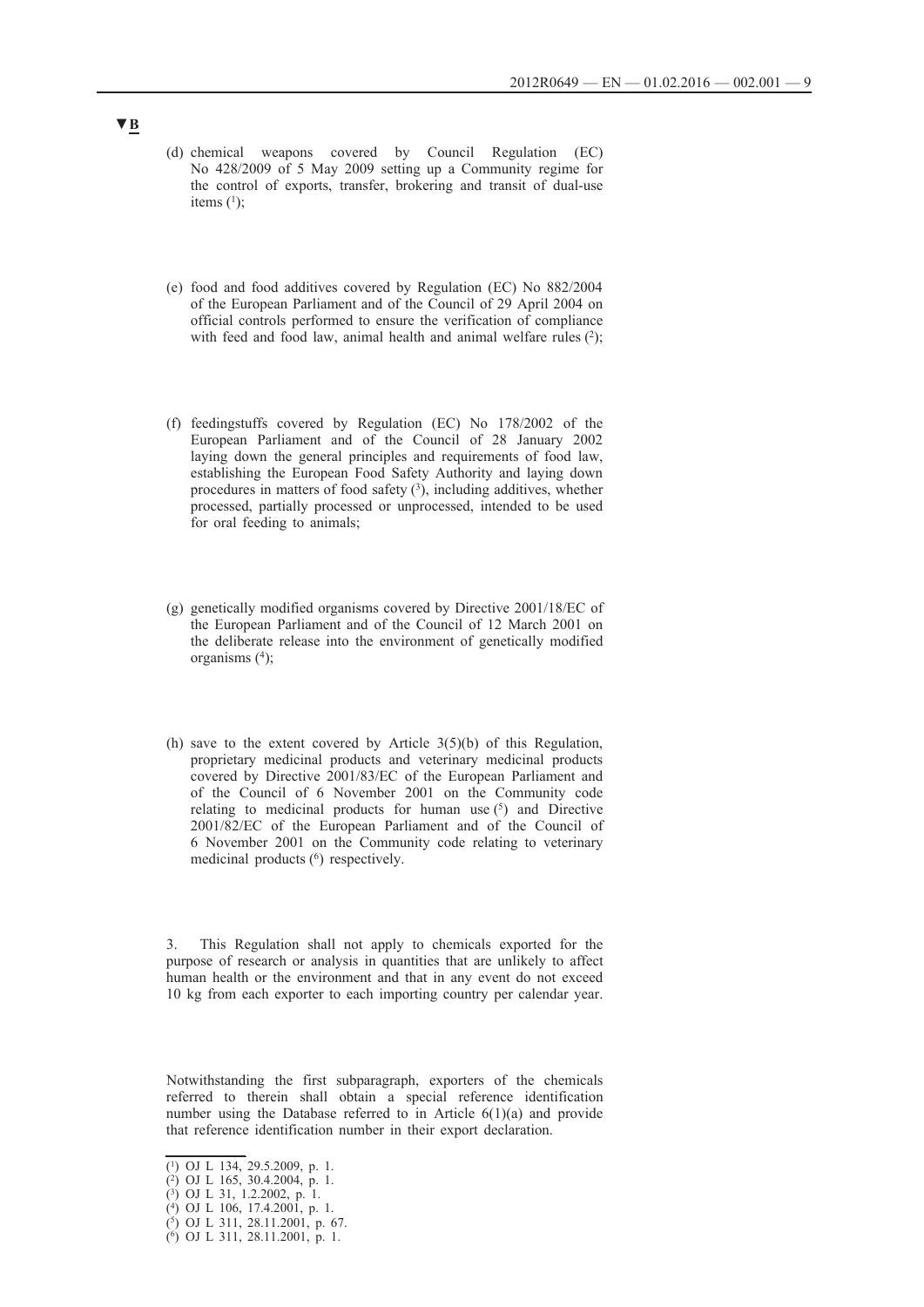### *Article 3*

## **Definitions**

For the purposes of this Regulation, the following definitions shall apply:

- (1) 'chemical' means a substance, whether by itself or in a mixture, or a mixture, whether manufactured or obtained from nature, but does not include living organisms, which belongs to either of the following categories:
	- (a) pesticides, including severely hazardous pesticide formulations;
	- (b) industrial chemicals;
- (2) 'substance' means any chemical element and its compounds as defined in point 1 of Article 3 of Regulation (EC) No 1907/2006;
- (3) 'mixture' means a mixture or a solution as defined in point 8 of Article 2 of Regulation (EC) No 1272/2008;
- (4) 'article' means a finished product containing or including a chemical, the use of which has been banned or severely restricted by Union legislation in that particular product where that product does not fall under point 2 or 3;
- (5) 'pesticides' means chemicals in either of the following subcategories:
	- (a) pesticides used as plant protection products covered by Regulation (EC) No 1107/2009 of the European Parliament and of the Council of 21 October 2009 concerning the placing of plant protection products on the market  $(1)$ ;
	- (b) other pesticides, such as:
		- (i) biocidal products under Directive 98/8/EC of the European Parliament and of the Council of 16 February 1998 concerning the placing of biocidal products on the market  $(2)$ ; and
		- (ii) disinfectants, insecticides and parasiticides covered by Directives 2001/82/EC and 2001/83/EC;
- (6) 'industrial chemicals' means chemicals in either of the following subcategories:
	- (a) chemicals for use by professionals;

<sup>(1)</sup> OJ L 309, 24.11.2009, p. 1.

<sup>(2)</sup> OJ L 123, 24.4.1998, p. 1.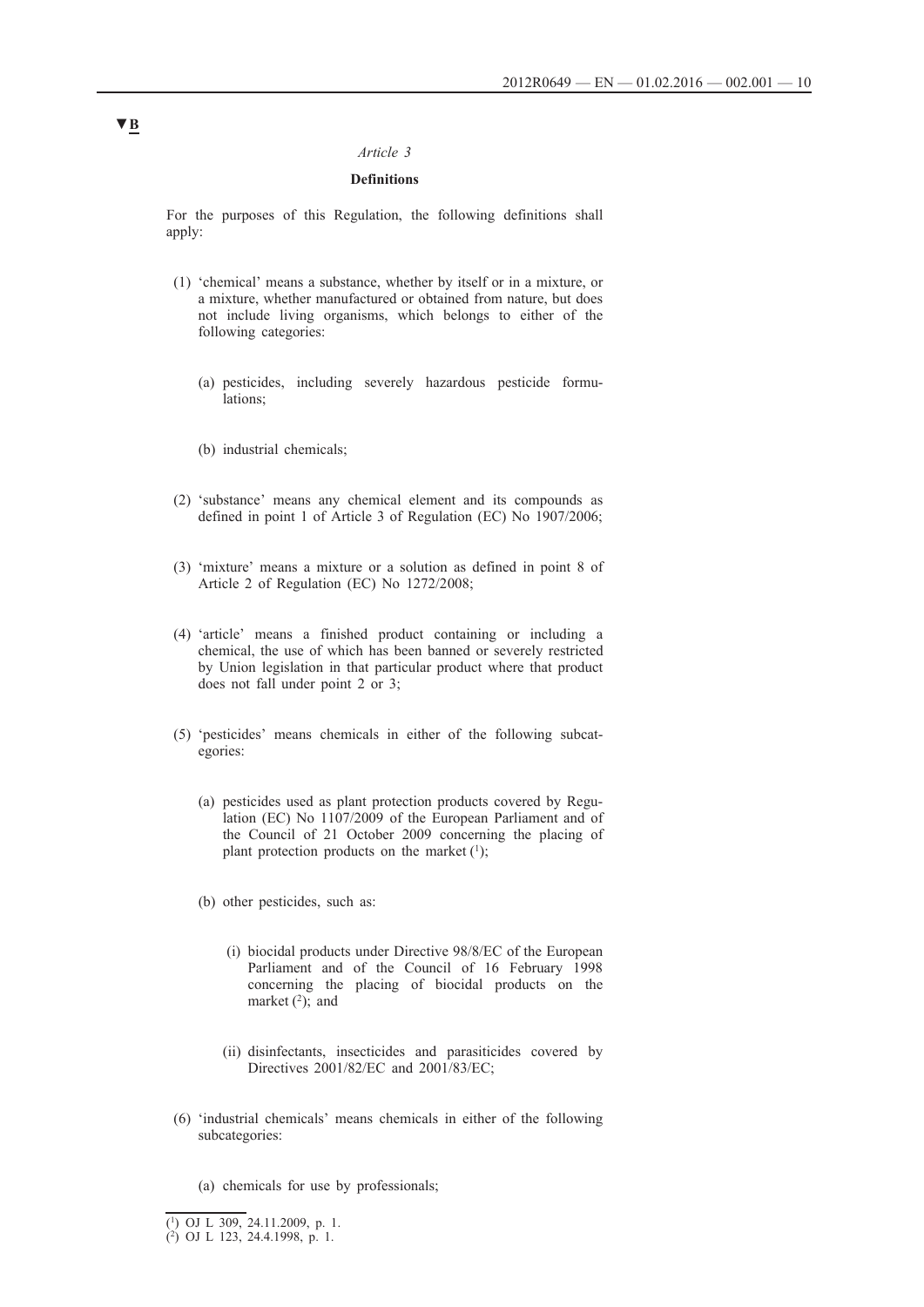- (b) chemicals for use by the public;
- (7) 'chemical subject to export notification' means any chemical that is banned or severely restricted within the Union within one or more categories or subcategories, and any chemical listed in Part 1 of Annex I that is subject to the PIC procedure;
- (8) 'chemical qualifying for PIC notification' means any chemical that is banned or severely restricted within the Union or a Member State within one or more categories. Chemicals banned or severely restricted in the Union within one or more categories are listed in Part 2 of Annex I;
- (9) 'chemical subject to the PIC procedure' means any chemical listed in Annex III to the Convention and in Part 3 of Annex I to this Regulation;
- (10) 'banned chemical' means either of the following:
	- (a) a chemical all uses of which within one or more categories or subcategories have been prohibited by final regulatory action by the Union in order to protect human health or the environment;
	- (b) a chemical that has been refused approval for first-time use or has been withdrawn by industry either from the Union market or from further consideration in a notification, registration or approval process and where there is evidence that the chemical raises concern for human health or the environment;
- (11) 'severely restricted chemical' means either of the following:
	- (a) a chemical, virtually all use of which within one or more categories or subcategories has been prohibited by final regulatory action by the Union in order to protect human health or the environment, but for which certain specific uses remain allowed;
	- (b) a chemical that has, for virtually all uses, been refused for approval or been withdrawn by industry either from the Union market or from further consideration in a notification, registration or approval process, and where there is evidence that the chemical raises concern for human health or the environment;
- (12) 'chemical banned or severely restricted by a Member State' means any chemical that is banned or severely restricted by national final regulatory action of a Member State;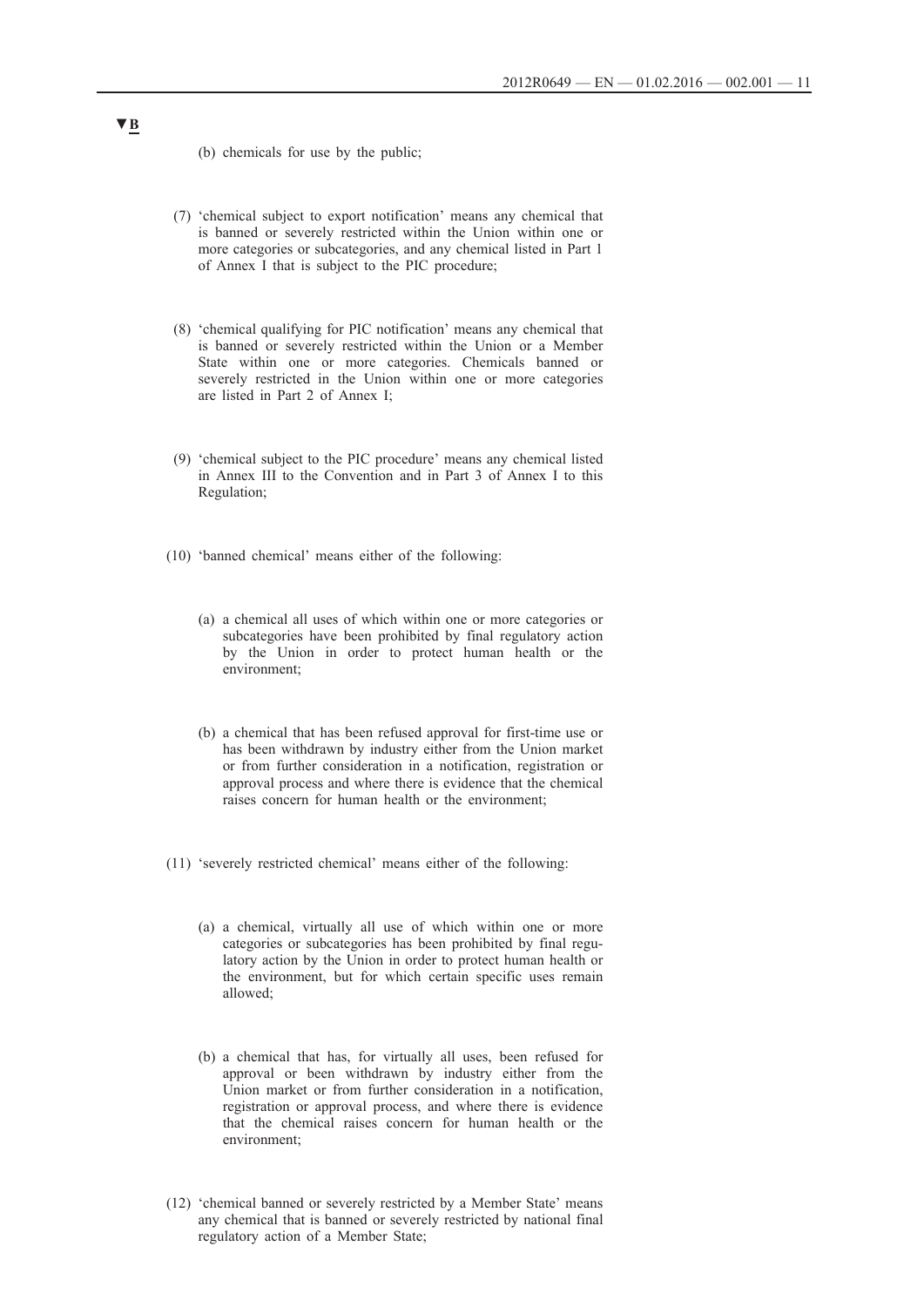- (13) 'final regulatory action' means a legally binding act the purpose of which is to ban or severely restrict a chemical;
- (14) 'severely hazardous pesticide formulation' means a chemical formulated for use as a pesticide that produces severe health or environmental effects observable within a short period of time after single or multiple exposure, under conditions of use;
- (15) 'customs territory of the Union' means the territory as determined in Article 3 of Council Regulation (EEC) No 2913/92 of 12 October 1992 establishing the Community Customs Code  $(1)$ ;
- (16) 'export' means the following:
	- (a) the permanent or temporary export of a chemical meeting the conditions of Article 28(2) TFEU;
	- (b) the re-export of a chemical not meeting the conditions of Article 28(2) TFEU which is placed under a customs procedure other than the external Union transit procedure for movement of goods through the customs territory of the Union;
- (17) 'import' means the physical introduction into the customs territory of the Union of a chemical that is placed under a customs procedure other than the external Union transit procedure for movement of goods through the customs territory of the Union;
- (18) 'exporter' means any of the following persons, whether natural or legal:
	- (a) the person on whose behalf an export declaration is made, that is to say the person who, at the time the declaration is accepted, holds the contract with the consignee in a Party or other country and has the power to determine that the chemical be sent out of the customs territory of the Union;
	- (b) where no export contract has been concluded or where the holder of the contract does not act on its own behalf, the person who has the power to determine that the chemical be sent out of the customs territory of the Union;
	- (c) where the benefit of a right to dispose of the chemical belongs to a person established outside the Union pursuant to the contract on which the export is based, the contracting party established in the Union;
- (19) 'importer' means any natural or legal person who at the time of import into the customs territory of the Union is the consignee for the chemical;

 $\overline{(^1)}$  OJ L 302, 19.10.1992, p. 1.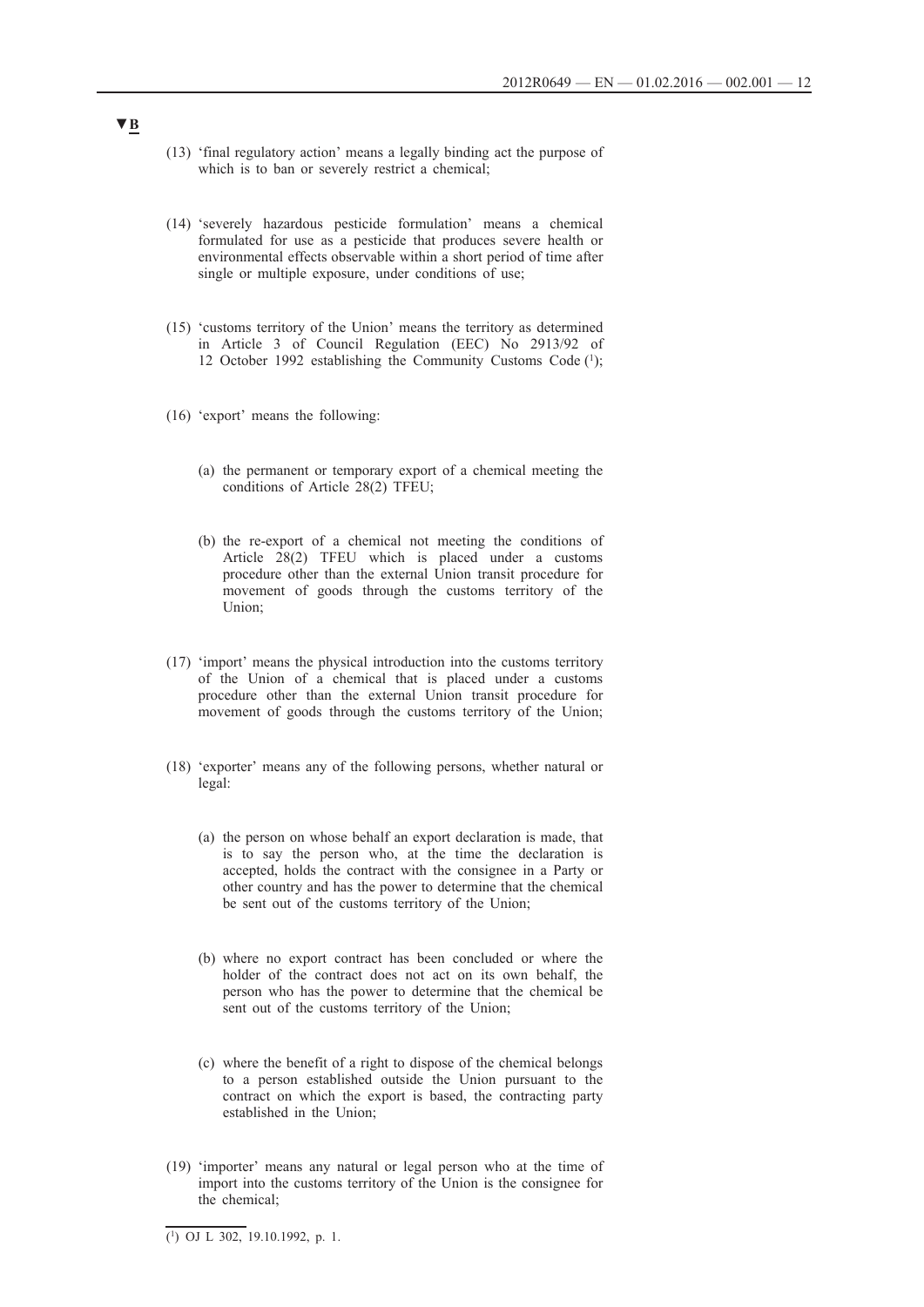- (20) 'Party to the Convention' or 'Party' means a State or a regional economic integration organisation that has consented to be bound by the Convention and for which the Convention is in force;
- (21) 'other country' means any country that is not a Party;
- (22) 'Agency' means the European Chemicals Agency established under Regulation (EC) No 1907/2006;
- (23) 'Secretariat' means the Secretariat of the Convention, unless otherwise specified in this Regulation.

#### *Article 4*

### **Designated national authorities of the Member States**

Each Member State shall designate the authority or authorities (the 'designated national authority' or the 'designated national authorities') to carry out the administrative functions required by this Regulation, unless it has already done so before the entry into force of this Regulation.

It shall inform the Commission of such designation by 17 November 2012, unless that information has been already provided before entry into force of this Regulation, and shall also inform the Commission of any change of designated national authority.

### *Article 5*

#### **Participation of the Union in the Convention**

1. Participation in the Convention shall be a joint responsibility of the Commission and the Member States, in particular as regards technical assistance, the exchange of information and matters relating to dispute settlement, participation in subsidiary bodies and voting.

2. The Commission shall act as a common designated authority for the administrative functions of the Convention with reference to the PIC procedure on behalf of and in close cooperation and consultation with all the designated national authorities of the Member States.

The Commission shall, in particular, be responsible for the following:

- (a) the transmission of Union export notifications to Parties and other countries pursuant to Article 8;
- (b) the submission to the Secretariat of notifications of relevant final regulatory actions concerning chemicals qualifying for PIC notification pursuant to Article 11;
- (c) the transmission of information concerning other final regulatory actions involving chemicals not qualifying for PIC notification in accordance with Article 12;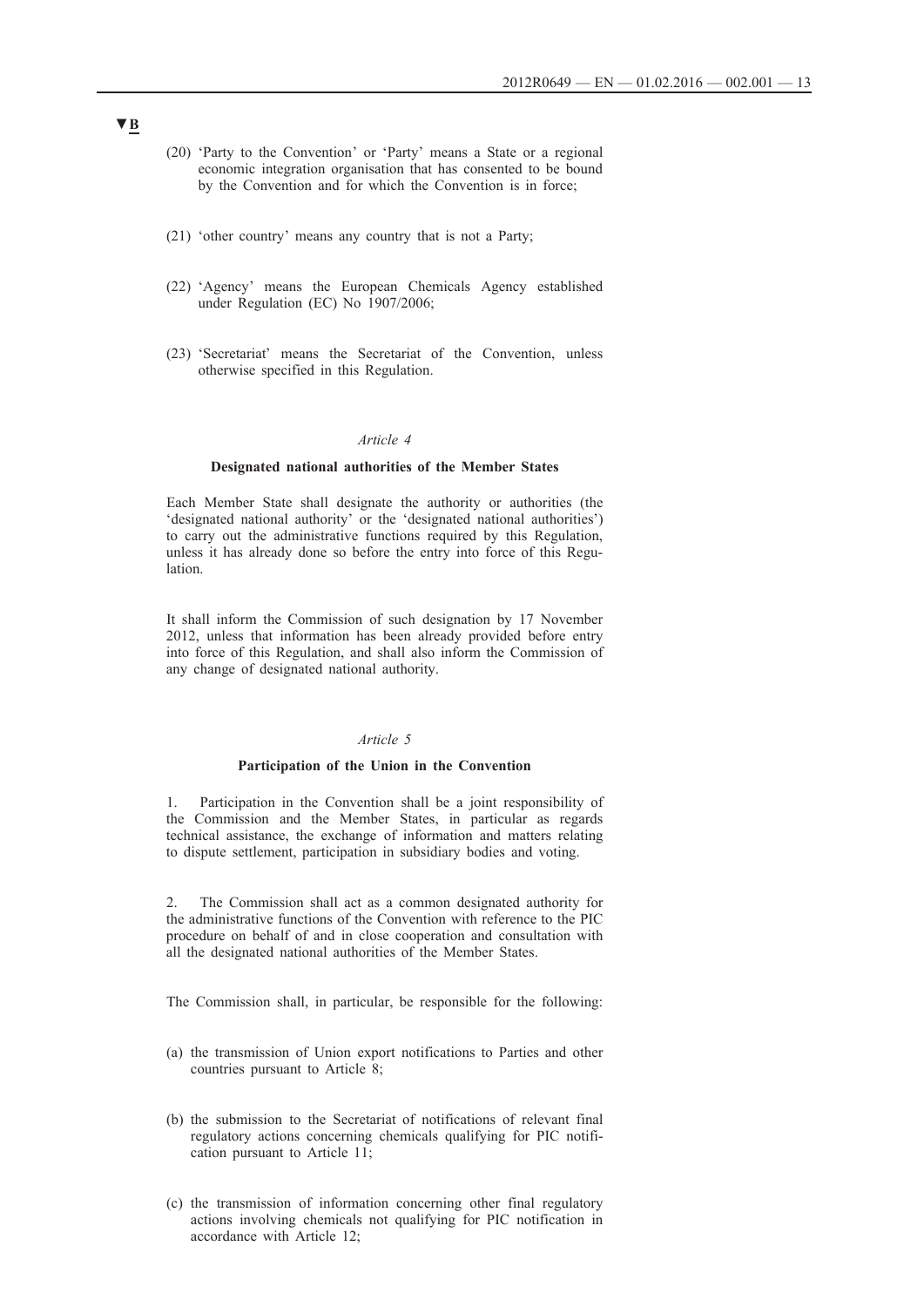(d) the receiving of information from the Secretariat more generally.

The Commission shall also provide the Secretariat with Union import responses for chemicals subject to the PIC procedure pursuant to Article 13.

In addition, the Commission shall coordinate the Union input on all technical issues relating to the following:

(a) the Convention;

- (b) the preparation of the Conference of the Parties established by Article 18(1) of the Convention;
- (c) the Chemical Review Committee established in accordance with Article 18(6) of the Convention (the 'Chemical Review Committee');

(d) other subsidiary bodies of the Conference of the Parties.

3. The Commission and the Member States shall take the necessary initiatives to ensure appropriate representation of the Union in the various bodies implementing the Convention.

### *Article 6*

### **Tasks of the Agency**

1. The Agency shall, in addition to the tasks allocated to it under Articles 7, 8, 9, 10, 11, 13, 14, 15, 18, 19, 20, 21, 22 and 25, carry out the following tasks:

- (a) maintain, further develop and regularly update a database on export and import of hazardous chemicals (the 'Database');
- (b) make the Database publicly available on its website;
- (c) where appropriate, provide, with the agreement of the Commission and after consultations with Member States, assistance and technical and scientific guidance and tools for the industry in order to ensure the effective application of this Regulation;
- (d) provide, with the agreement of the Commission, the designated national authorities of the Member States with assistance and technical and scientific guidance in order to ensure the effective application of this Regulation;
- (e) at the request of Member State or Commission experts of the Chemical Review Committee, and within the available resources, provide input in drafting of decision guidance documents referred to in Article 7 of the Convention and other technical documents related to the implementation of the Convention;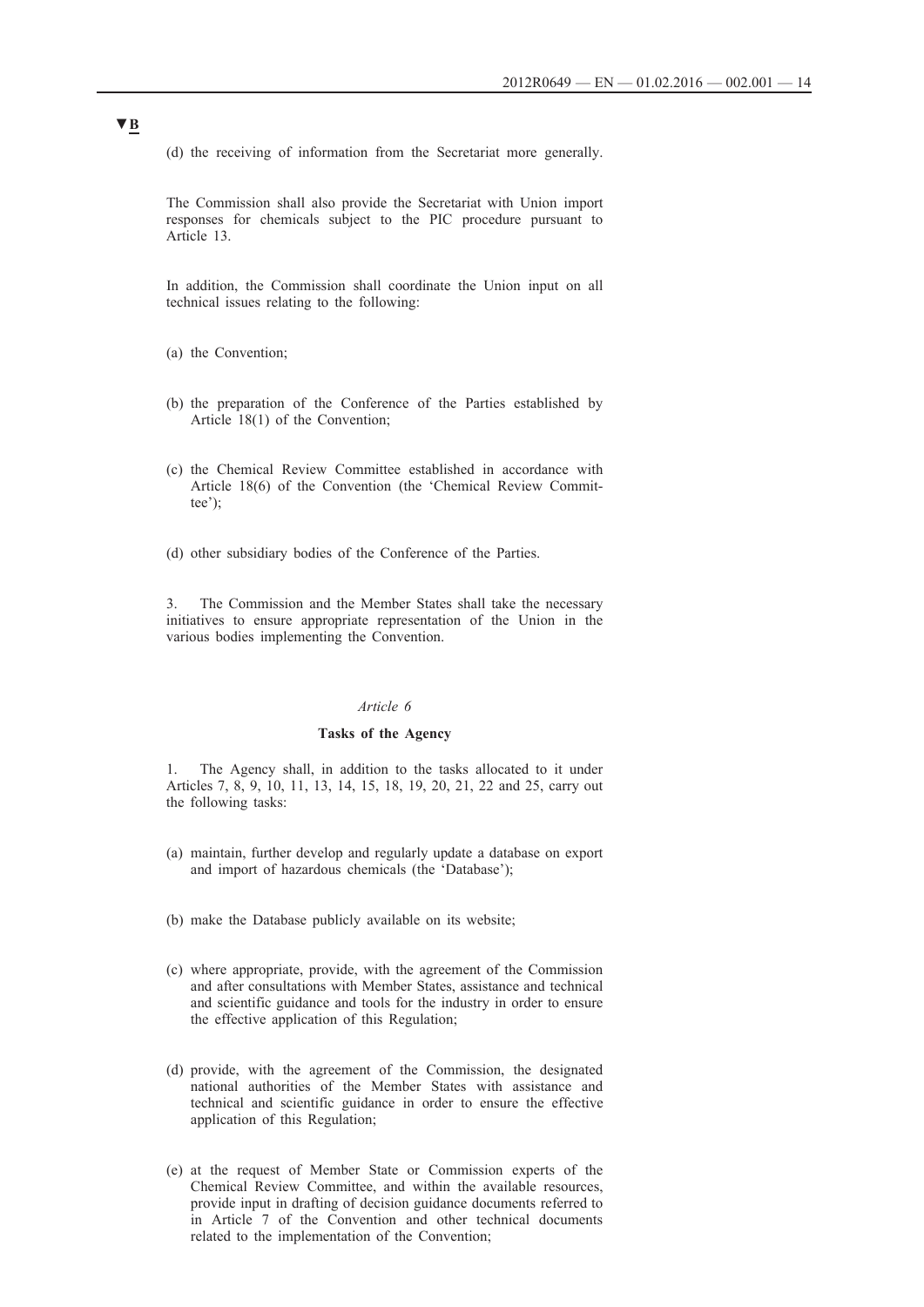- (f) upon request, provide the Commission with technical and scientific input and assist it in order to ensure the effective implementation of this Regulation;
- (g) upon request, provide the Commission with technical and scientific input and assist it in exercising its role as the common designated authority of the Union.

2. The Secretariat of the Agency shall carry out the tasks allocated to the Agency under this Regulation.

#### *Article 7*

### **Chemicals subject to export notification, chemicals qualifying for PIC notification, and chemicals subject to the PIC procedure**

1. The chemicals subject to export notification, the chemicals qualifying for PIC notification and the chemicals subject to the PIC procedure shall be as listed in Annex I.

2. Chemicals listed in Annex I shall be assigned to one or more of three groups of chemicals, set out as Parts 1, 2 and 3 of that Annex.

The chemicals listed in Part 1 of Annex I shall be subject to the export notification procedure laid down in Article 8, with detailed information being given on the identity of the substance, on the use category and/or subcategory subject to restriction, the type of restriction and, where appropriate, additional information, in particular on exemptions to requirements for export notification.

The chemicals listed in Part 2 of Annex I shall, in addition to being subject to the export notification procedure laid down in Article 8, qualify for the PIC notification procedure set out in Article 11, with detailed information being given on the identity of the substance and on the use category.

The chemicals listed in Part 3 of Annex I shall be subject to the PIC procedure with the use category being given and, where appropriate, additional information, in particular on any requirements for export notification.

3. The lists set out in Annex I shall be made publicly available by means of the Database.

#### *Article 8*

### **Export notifications forwarded to Parties and other countries**

1. In the case of substances listed in Part 1 of Annex I or mixtures containing such substances in a concentration that triggers labelling obligations under Regulation (EC) No 1272/2008 irrespective of the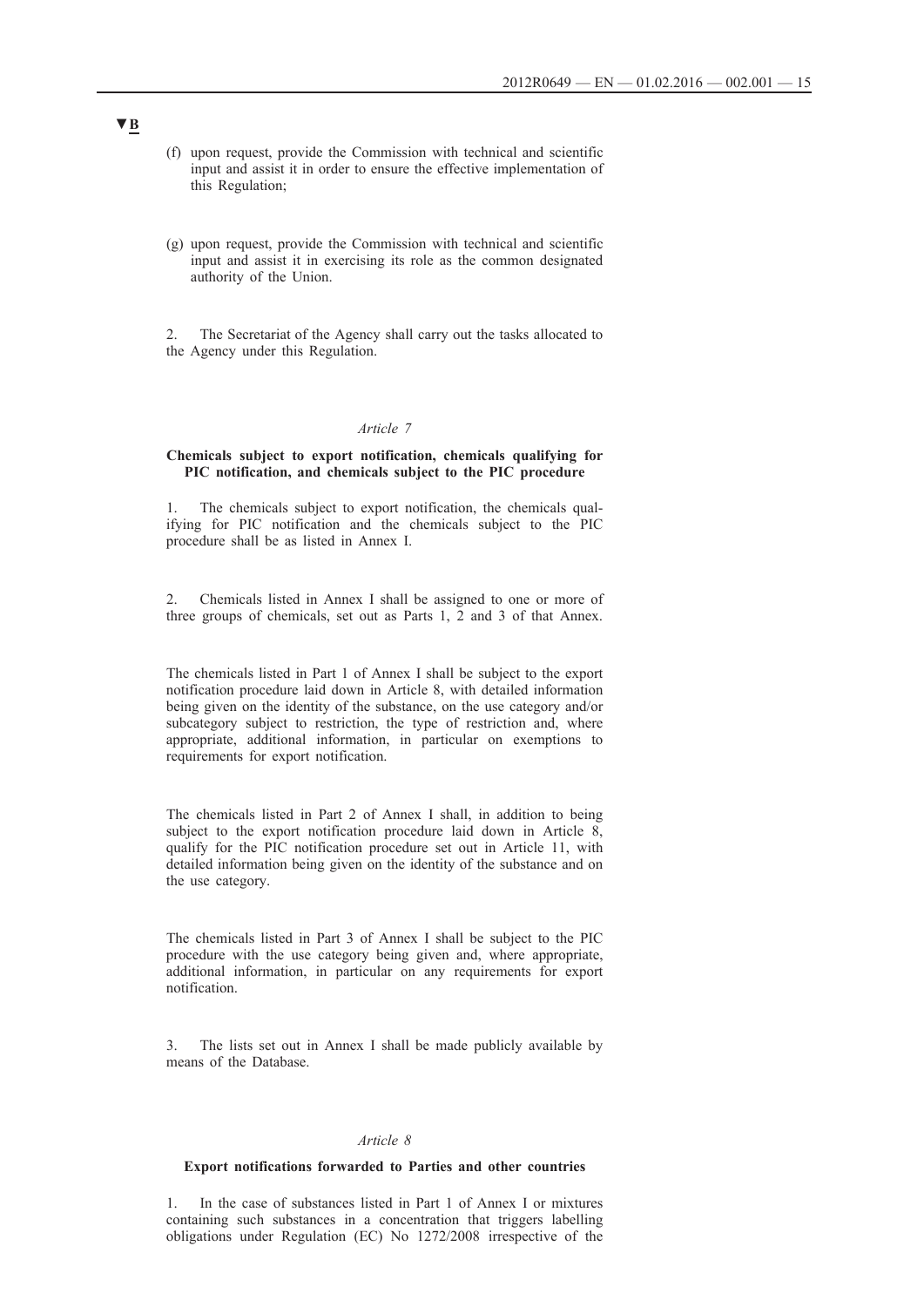presence of any other substances, paragraphs 2 to 8 of this Article shall apply regardless of the intended use of the chemical in the importing Party or other country.

2. When an exporter is due to export a chemical referred to in paragraph 1 from the Union to a Party or other country for the first time on or after the date on which it becomes subject to this Regulation, the exporter shall notify the designated national authority of the Member State in which he is established (the 'exporter's Member State'), no later than 35 days before the expected date of export. Thereafter the exporter shall notify that designated national authority of the first export of the chemical each calendar year no later than 35 days before the export takes place. The notifications shall comply with the information requirements laid down in Annex II and shall be made available to the Commission and to the Member States by means of the Database.

The designated national authority of the exporter's Member State shall check compliance of the information with Annex II and if the notification is complete forward it to the Agency no later than 25 days before the expected date of export.

The Agency shall, on behalf of the Commission, transmit the notification to the designated national authority of the importing Party or the appropriate authority of the importing other country and take the measures necessary to ensure that they receive that notification no later than 15 days before the first intended export of the chemical and thereafter no later than 15 days before the first export in any subsequent calendar year.

The Agency shall register each export notification and assign it a reference identification number in the Database. The Agency shall also make available to the public and the designated national authorities of the Member States, as appropriate, an updated list of the chemicals concerned and the importing Parties and other countries for each calendar year by means of the Database.

3. If the Agency does not receive from the importing Party or other country an acknowledgement of receipt of the first export notification made after the chemical is included in Part 1 of Annex I within 30 days of the dispatch of such notification, it shall, on behalf of the Commission, submit a second notification. The Agency shall, on behalf of the Commission, make reasonable efforts to ensure that the designated national authority of the importing Party or the appropriate authority of the importing other country receives the second notification.

4. A new export notification shall be made in accordance with paragraph 2 for exports which take place subsequent to the entry into force of amendments to Union legislation concerning the marketing, use or labelling of the substances in question or whenever the composition of the mixture in question changes so that the labelling of such mixture is altered. The new notification shall comply with the information requirements laid down in Annex II and shall indicate that it is a revision of a previous notification.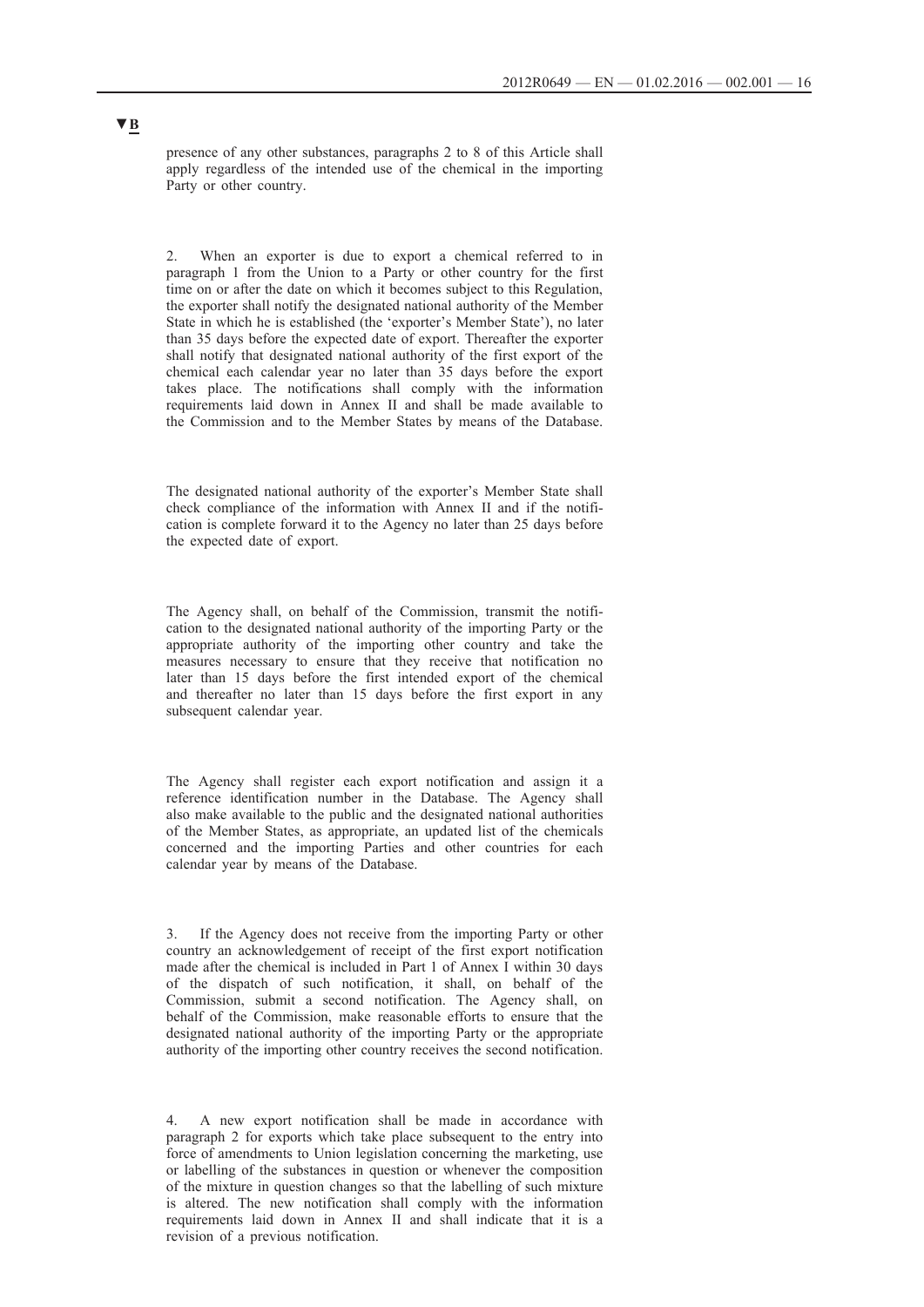5. Where the export of a chemical relates to an emergency situation in which any delay may endanger public health or the environment in the importing Party or other country, an exemption from the obligations set out in paragraphs 2, 3 and 4 in whole or in part may be granted at the reasoned request of the exporter or the importing Party or other country and at the discretion of the designated national authority of the exporter's Member State, in consultation with the Commission assisted by the Agency. A decision on the request shall be considered to have been made in consultation with the Commission if there is no dissenting response from the Commission within 10 days of the designated national authority of the Member State sending it details of the request.

6. Without prejudice to the obligations set out in Article 19(2), the obligations set out in paragraphs 2, 3 and 4 of this Article shall cease when all of the following conditions are fulfilled:

- (a) the chemical has become a chemical subject to the PIC procedure;
- (b) the importing country is a Party to the Convention and has provided the Secretariat with a response in accordance with Article 10(2) of the Convention indicating whether or not it consents to import of the chemical; and
- (c) the Commission has been informed of that response by the Secretariat and has forwarded that information to the Member States and the Agency.

Notwithstanding the first subparagraph of this paragraph, the obligations set out in paragraphs 2, 3 and 4 of this Article shall not cease where an importing country is a Party to the Convention and explicitly requires continued export notification by exporting Parties, for example through its import decision or otherwise.

Without prejudice to the obligations set out in Article 19(2), the obligations set out in paragraphs 2, 3 and 4 of this Article shall also cease when both of the following conditions are fulfilled:

- (a) the designated national authority of the importing Party or the appropriate authority of the importing other country has waived the requirement to be notified before the export of the chemical; and
- (b) the Commission has received the information from the Secretariat or from the designated national authority of the importing Party or the appropriate authority of the importing other country and has forwarded it to the Member States and the Agency, which has made it available by means of the Database.

7. The Commission, the relevant designated national authorities of the Member States, the Agency and the exporters shall, on request, provide importing Parties and other countries with available additional information concerning the exported chemicals.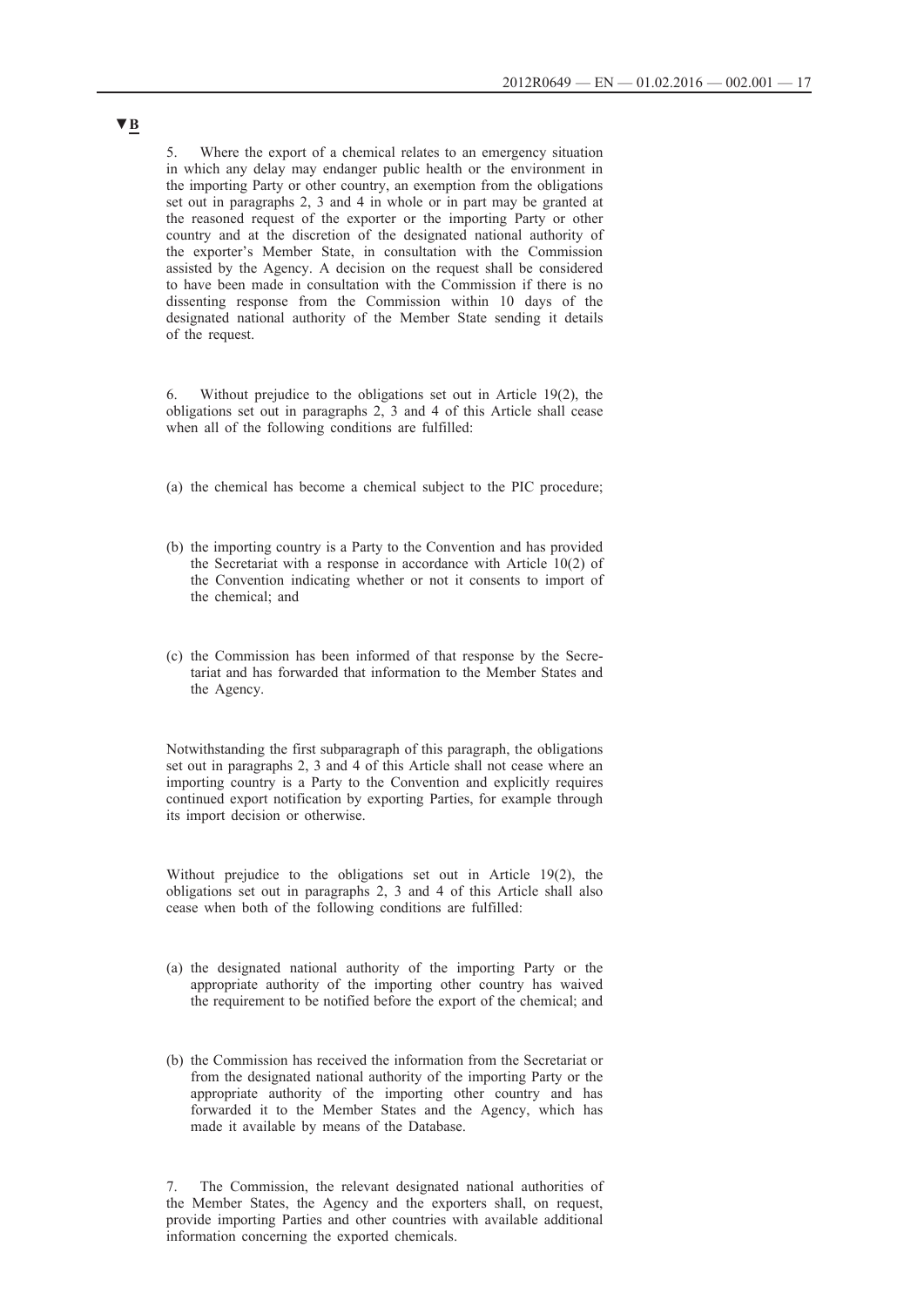8. Member States may establish, in a transparent manner, systems obliging exporters to pay an administrative fee for each export notification made and for each request for explicit consent made, corresponding to the costs they incur in carrying out the procedures set out in paragraphs 2 and 4 of this Article and in Article 14(6) and (7).

### *Article 9*

#### **Export notifications received from Parties and other countries**

1. Export notifications received by the Agency from the designated national authorities of Parties or the appropriate authorities of other countries concerning the export to the Union of a chemical the manufacture, use, handling, consumption, transport or sale of which is subject to prohibition or severe restriction under that Party's or other country's legislation shall be made available by means of the Database within 15 days of the Agency's receipt of such notification.

The Agency shall, on behalf of the Commission, acknowledge receipt of the first export notification received for each chemical from each Party or other country.

The designated national authority of the Member State receiving that import shall receive a copy of any notification received by the Agency, within 10 days of its receipt, together with all available information. Other Member States shall be entitled to receive copies on request.

2. Where the Commission or the designated national authorities of the Member States receive any export notifications either directly or indirectly from the designated national authorities of Parties or the appropriate authorities of other countries, they shall immediately forward those notifications to the Agency together with all available information.

### *Article 10*

#### **Information on export and import of chemicals**

- 1. Each exporter of one or more of the following:
- (a) substances listed in Annex I;
- (b) mixtures containing such substances in a concentration that triggers labelling obligations under Regulation (EC) No 1272/2008 irrespective of the presence of any other substances; or
- (c) articles containing substances listed in Part 2 or 3 of Annex I in unreacted form or mixtures containing such substances in a concentration that triggers labelling obligations under Regulation (EC) No 1272/2008 irrespective of the presence of any other substances;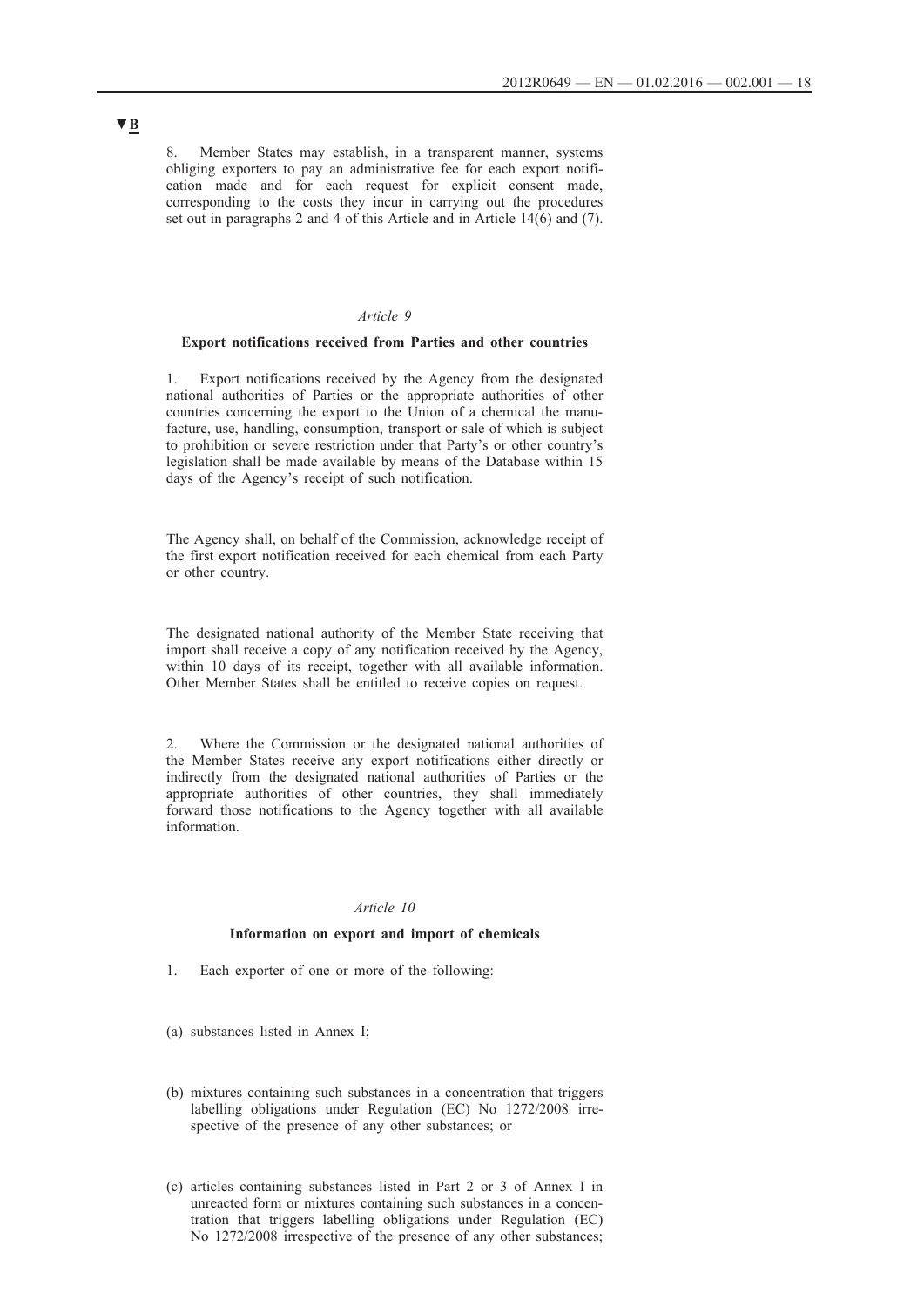shall, during the first quarter of each year, inform the designated national authority of the exporter's Member State regarding the quantity of the chemical, as a substance and as contained in mixtures or in articles, shipped to each Party or other country during the preceding year. That information shall be given together with a list of the names and addresses of each natural or legal person importing the chemical into a Party or other country to which shipment took place during the same period. That information shall list separately exports pursuant to Article 14(7).

Each importer within the Union shall provide the equivalent information for the quantities imported into the Union.

2. At the request of the Commission, assisted by the Agency, or the designated national authority of its Member State, the exporter or importer shall provide any additional information relating to chemicals that is necessary to implement this Regulation.

3. Each Member State shall provide the Agency each year with aggregated information in accordance with Annex III. The Agency shall summarise that information at Union level and shall make the non-confidential information publicly available by means of the Database.

### *Article 11*

### **Notification of banned or severely restricted chemicals under the Convention**

1. The Commission shall notify the Secretariat in writing of the chemicals listed in Part 2 of Annex I, which qualify for PIC notification.

2. Whenever further chemicals are added to Part 2 of Annex I pursuant to the second subparagraph of Article 23(2), the Commission shall notify those chemicals to the Secretariat. That PIC notification shall be submitted as soon as possible after adoption of the relevant final regulatory action at Union level banning or severely restricting the chemical, and no later than 90 days after the date on which the final regulatory action is to be applied.

3. The PIC notification shall provide all relevant information required in Annex IV.

4. In determining priorities for notifications, the Commission shall take into account whether the chemical is already listed in Part 3 of Annex I, the extent to which the information requirements laid down in Annex IV can be met, and the severity of the risks presented by the chemical, in particular for developing countries.

Where a chemical qualifies for PIC notification, but the information is insufficient to meet the requirements of Annex IV, identified exporters or importers shall, upon request by the Commission, provide all relevant information available to them, including that from other national or international chemical control programmes, within 60 days of the request.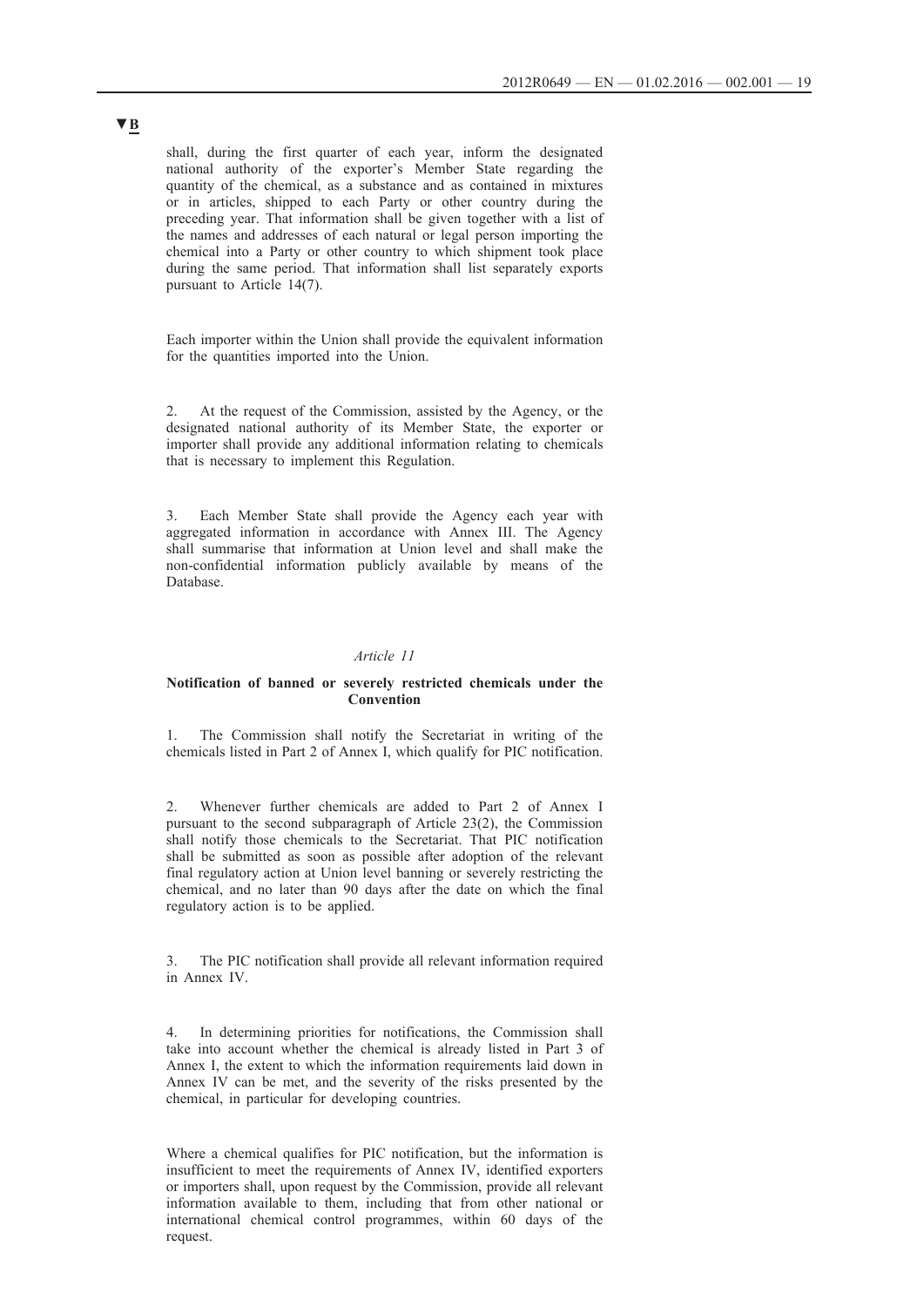5. The Commission shall notify the Secretariat in writing when a final regulatory action notified under paragraphs 1 or 2 is amended as soon as possible after adoption of the new final regulatory action, and no later than 60 days after the date on which the new final regulatory action is to be applied.

The Commission shall provide all relevant information that was not available at the time the initial notification was made under paragraphs 1 or 2 respectively.

6. At the request of any Party or the Secretariat, the Commission shall provide additional information concerning the chemical or the final regulatory action, as far as practicable.

The Member States and the Agency shall, upon request, assist the Commission as necessary in compiling that information.

7. The Commission shall forward immediately to the Member States and the Agency information that it receives from the Secretariat regarding chemicals notified as banned or severely restricted by other **Parties** 

Where appropriate, the Commission shall evaluate, in close cooperation with the Member States and the Agency, the need to propose measures at Union level in order to prevent any unacceptable risks to human health or the environment within the Union.

8. Where a Member State takes national final regulatory action in accordance with the relevant Union legislation to ban or severely restrict a chemical, it shall provide the Commission with relevant information. The Commission shall make that information available to the Member States. Within four weeks of that information having been made available, Member States may send comments on a possible PIC notification, including, in particular, relevant information about their national regulatory position in respect of the chemical to the Commission and to the Member State which submitted the national final regulatory action. After consideration of the comments, the submitting Member State shall inform the Commission whether the latter has to:

- (a) make a PIC notification to the Secretariat, pursuant to this Article; or
- (b) provide the information to the Secretariat, pursuant to Article 12.

### *Article 12*

### **Information to be transmitted to the Secretariat concerning banned or severely restricted chemicals not qualifying for PIC notification**

In the case of chemicals listed only in Part 1 of Annex I or following receipt of information from a Member State pursuant to point (b) of Article 11(8), the Commission shall provide the Secretariat with information concerning the relevant final regulatory actions, so that the information can be disseminated to other Parties to the Convention as appropriate.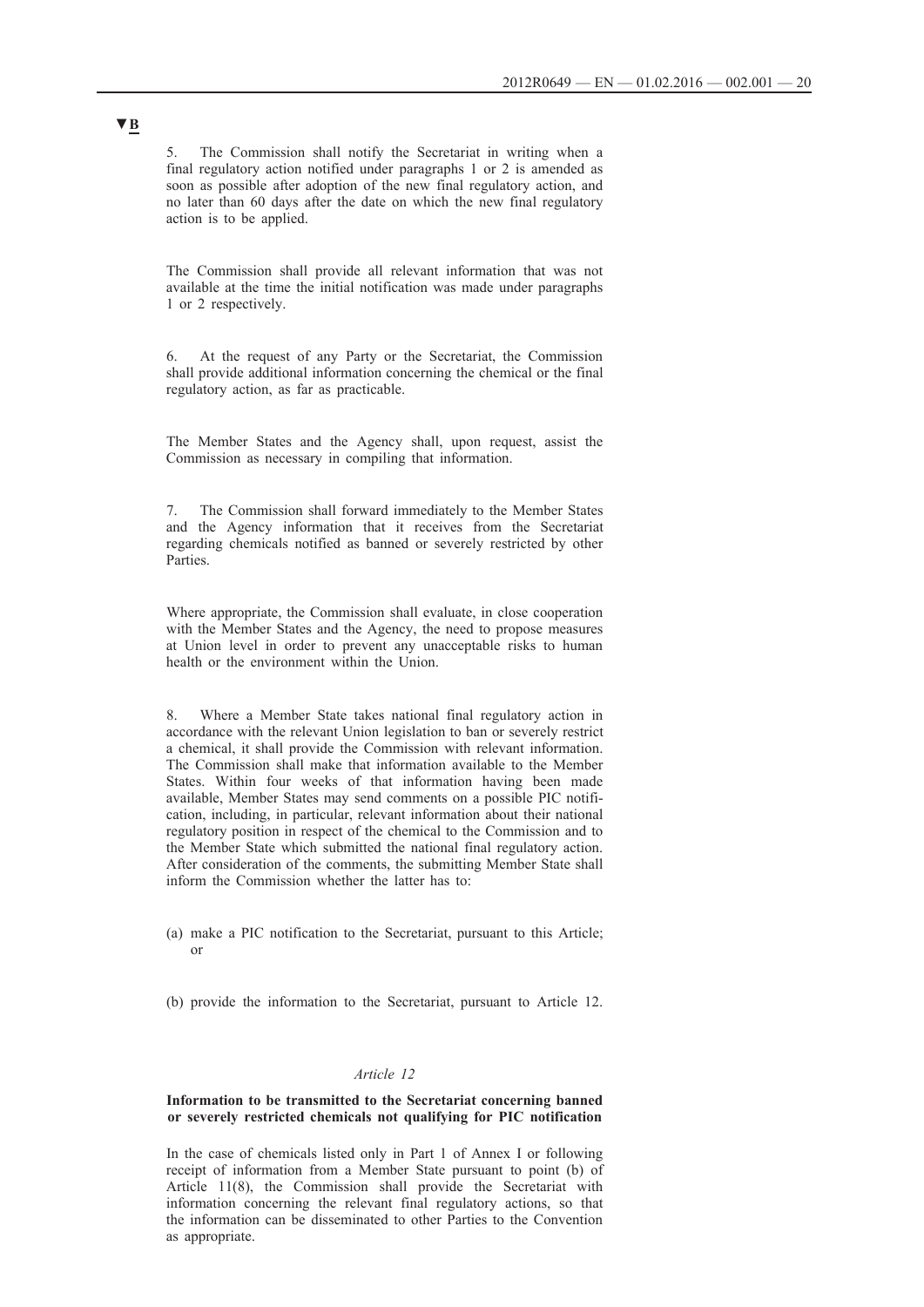### *Article 13*

### **Obligations in relation to import of chemicals**

1. The Commission shall immediately forward to the Member States and the Agency any decision guidance documents which it receives from the Secretariat.

The Commission shall, by means of an implementing act, adopt an import decision in the form of a final or interim import response on behalf of the Union concerning the future import of the chemical concerned. That implementing act shall be adopted in accordance with the advisory procedure referred to in Article 27(2). The Commission shall communicate the decision to the Secretariat as soon as possible, and no later than nine months after the date of dispatch of the decision guidance document by the Secretariat.

Where a chemical becomes subject to additional or amended restrictions under Union legislation, the Commission shall, by means of an implementing act, adopt a revised import decision. That implementing act shall be adopted in accordance with the advisory procedure referred to in Article 27(2). The Commission shall communicate the revised import decision to the Secretariat.

2. In the case of a chemical banned or severely restricted by one or more Member States, the Commission shall, at the written request of the Member States concerned, take the information into account in its import decision.

3. An import decision under paragraph 1 shall relate to the category or categories specified for the chemical in the decision guidance document.

4. When communicating the import decision to the Secretariat, the Commission shall provide a description of the legislative or administrative measure upon which it is based.

5. Each designated national authority of the Member States shall make the import decisions under paragraph 1 available to those concerned within its competence, in accordance with its legislative or administrative measures. The Agency shall make the import decisions under paragraph 1 publicly available by means of the Database.

6. Where appropriate, the Commission shall evaluate, in close cooperation with the Member States and the Agency, the need to propose measures at Union level in order to prevent any unacceptable risks to human health or the environment within the Union, taking into account the information given in the decision guidance document.

### *Article 14*

### **Obligations in relation to export of chemicals other than export notification**

The Commission shall immediately forward to the Member States, the Agency and European industry associations the information which it receives, whether in the form of circulars or otherwise, from the Secretariat regarding chemicals subject to the PIC procedure and the decisions of importing Parties regarding import conditions applicable to those chemicals. It shall also immediately forward to the Member States and the Agency information concerning any cases of failure to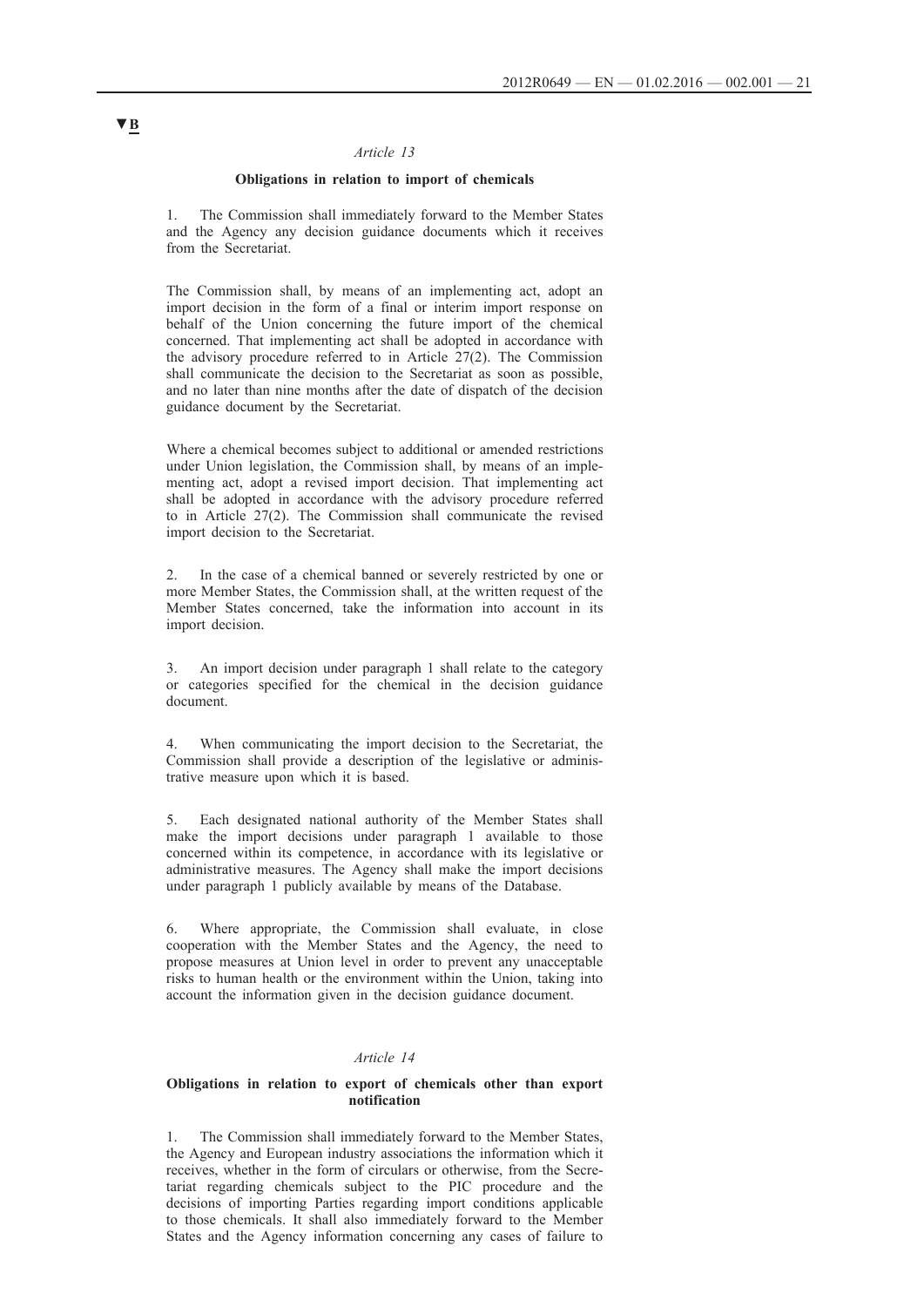transmit a response in accordance with Article 10(2) of the Convention. The Agency shall assign each import decision a reference identification number and keep all information regarding such decisions publicly available by means of the Database, and provide anyone with that information upon request.

2. The Commission shall assign each chemical listed in Annex I a classification in the European Union's Combined Nomenclature. Those classifications shall be revised as necessary in the light of any changes made in the World Customs Organisation's Harmonised System Nomenclature or in the European Union's Combined Nomenclature for the chemicals concerned.

Each Member State shall communicate the information and decisions forwarded by the Commission under paragraph 1 to those concerned within its jurisdiction.

4. Exporters shall comply with decisions in each import response no later than six months after the Secretariat first informs the Commission of such decisions under paragraph 1.

5. The Commission, assisted by the Agency, and the Member States shall advise and assist importing Parties, upon request and as appropriate, in obtaining further information needed to prepare a response to the Secretariat concerning the import of a given chemical.

6. Substances listed in Part 2 or 3 of Annex I or mixtures containing such substances in a concentration that triggers labelling obligations under Regulation (EC) No 1272/2008 irrespective of the presence of any other substances shall, regardless of their intended use in the importing Party or other country, not be exported unless either of the following conditions is fulfilled:

- (a) explicit consent to import has been sought and received by the exporter through the designated national authority of the exporter's Member State in consultation with the Commission, assisted by the Agency, and the designated national authority of the importing Party or an appropriate authority in an importing other country;
- (b) in the case of chemicals listed in Part 3 of Annex I, the latest circular issued by the Secretariat pursuant to paragraph 1 indicates that the importing Party has given consent to import.

In the case of chemicals listed in Part 2 of Annex I that are to be exported to OECD countries, the designated national authority of the exporter's Member State may, at the request of the exporter, in consultation with the Commission and on a case-by-case basis, decide that no explicit consent is required if the chemical, at the time of importation into the OECD country concerned, is licensed, registered or authorised in that OECD country.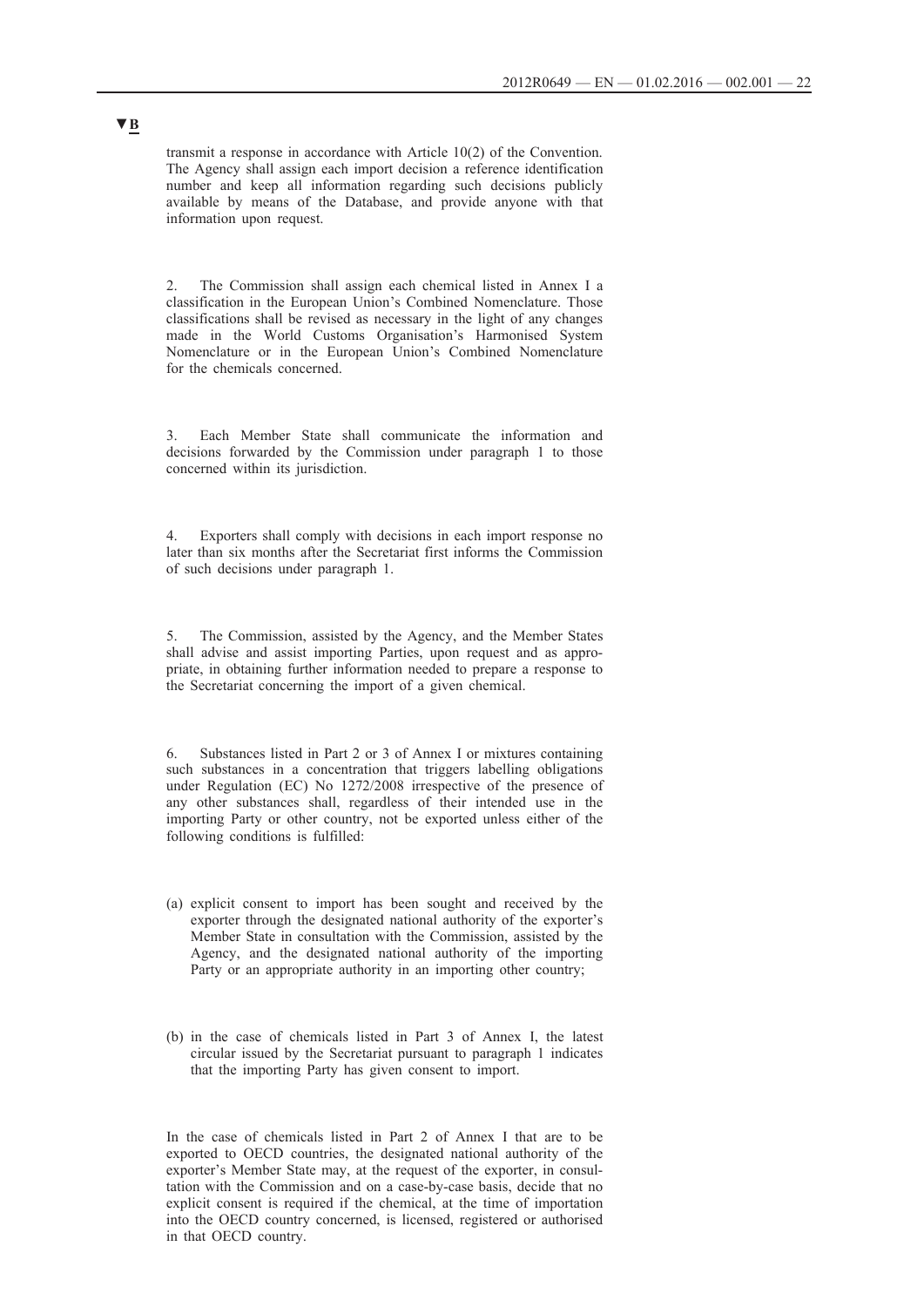Where explicit consent has been sought pursuant to point (a) of the first subparagraph, if the Agency has not received a response to the request within 30 days, the Agency shall, on behalf of the Commission, send a reminder unless the Commission or the designated national authority of the exporter's Member State received a response and forwarded it to the Agency. Where appropriate, if there is still no response within a further 30 days, the Agency may send further reminders as necessary.

7. In the case of chemicals listed in Part 2 or 3 of Annex I, the designated national authority of the exporter's Member State may, in consultation with the Commission assisted by the Agency, on a case-bycase basis and subject to the second subparagraph, decide that the export may proceed, if no evidence from official sources of final regulatory action to ban or severely restrict the use of the chemical taken by the importing Party or other country exists and if, after all reasonable efforts, no response to a request for explicit consent pursuant to point (a) of paragraph 6 has been received within 60 days and where one of the following conditions is met:

- (a) there is evidence from official sources in the importing Party or other country that the chemical is licensed, registered or authorised; or
- (b) the intended use declared in the export notification and confirmed in writing by the natural or legal person importing the chemical into a Party or other country, is not in a category for which the chemical is listed in Part 2 or 3 of Annex I, and there is evidence from official sources that the chemical has in the last five years been used in or imported into the importing Party or other country concerned.

In the case of chemicals listed in Part 3 of Annex I, an export based on the fulfilment of the condition under point (b) may not proceed if the chemical has been classified in accordance with Regulation (EC) No 1272/2008 as carcinogenic category 1A or 1B, or mutagenic category 1A or 1B, or toxic for reproduction category 1A or 1B or the chemical fulfils the criteria of Annex XIII to Regulation (EC) No 1907/2006 for being persistent, bioaccumulative and toxic or very persistent and very bioaccumulative.

When deciding on the export of chemicals listed in Part 3 of Annex I, the designated national authority of the exporter's Member State shall, in consultation with the Commission assisted by the Agency, consider the possible impact on human health or the environment of the use of the chemical in the importing Party or other country, and submit relevant documentation to the Agency, to be made available by means of the Database.

8. The validity of each explicit consent obtained pursuant to point (a) of paragraph 6 or decision to proceed with export in the absence of explicit consent pursuant to paragraph 7 shall be subject to periodic review by the Commission in consultation with the Member States concerned as follows: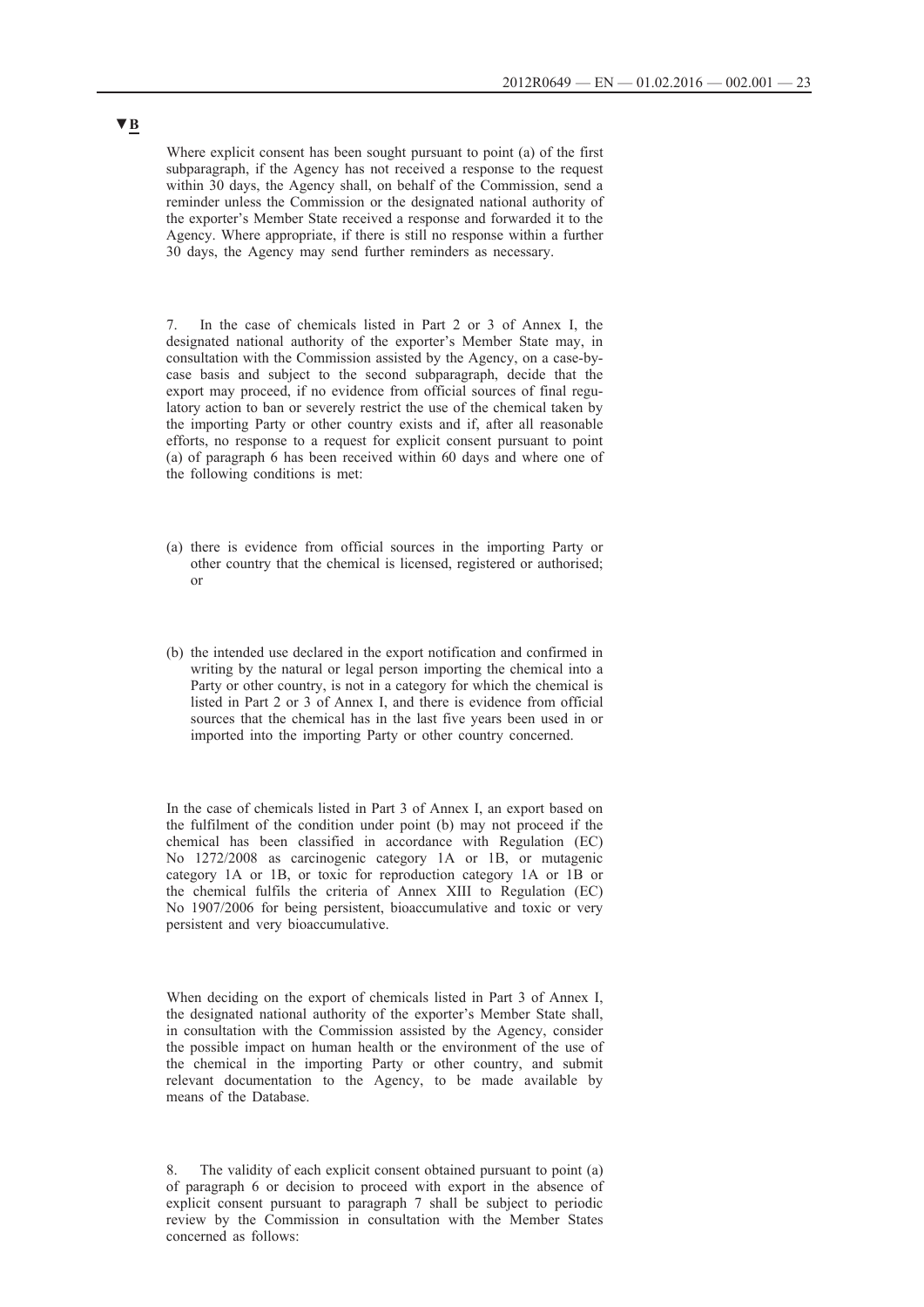- (a) for each explicit consent obtained pursuant to point (a) of paragraph 6 a new explicit consent shall be required by the end of the third calendar year after the consent was given, unless the terms of that consent require otherwise;
- (b) unless a response to a request has been received in the meantime, each decision to proceed without explicit consent pursuant to paragraph 7 shall be valid for a maximum period of 12 months, upon expiry of which explicit consent shall be required.

In the cases referred to in point (a) of the first subparagraph, exports may, however, continue after the end of the relevant period, pending a response to a new request for explicit consent, for an additional period of 12 months.

9. The Agency shall register all requests for explicit consent, responses obtained and decisions to proceed without explicit consent, including the documentation referred to in the third subparagraph of paragraph 7, in the Database. Each explicit consent obtained or decision to proceed without explicit consent shall be assigned a reference identification number and shall be listed with all relevant information concerning any conditions attached, such as validity dates. The non-confidential information shall be made publicly available by means of the Database.

10. No chemical shall be exported later than six months before its expiry date, where such a date exists or can be inferred from the production date, unless the intrinsic properties of the chemical render that impracticable. In particular, in the case of pesticides, exporters shall ensure that the size and packaging of containers is optimised so as to minimise the risk of creating obsolete stocks.

11. When exporting pesticides, exporters shall ensure that the label contains specific information about storage conditions and storage stability under the climatic conditions of the importing Party or other country. In addition, they shall ensure that the pesticides exported comply with the purity specification laid down in Union legislation.

## *Article 15*

### **Export of certain chemicals and articles**

1. Articles shall be subject to the export notification procedure laid down in Article 8 if they contain any of the following:

- (a) substances listed in Part 2 or 3 of Annex I in unreacted form;
- (b) mixtures containing such substances in a concentration that triggers labelling obligations under Regulation (EC) No 1272/2008 irrespective of the presence of any other substances.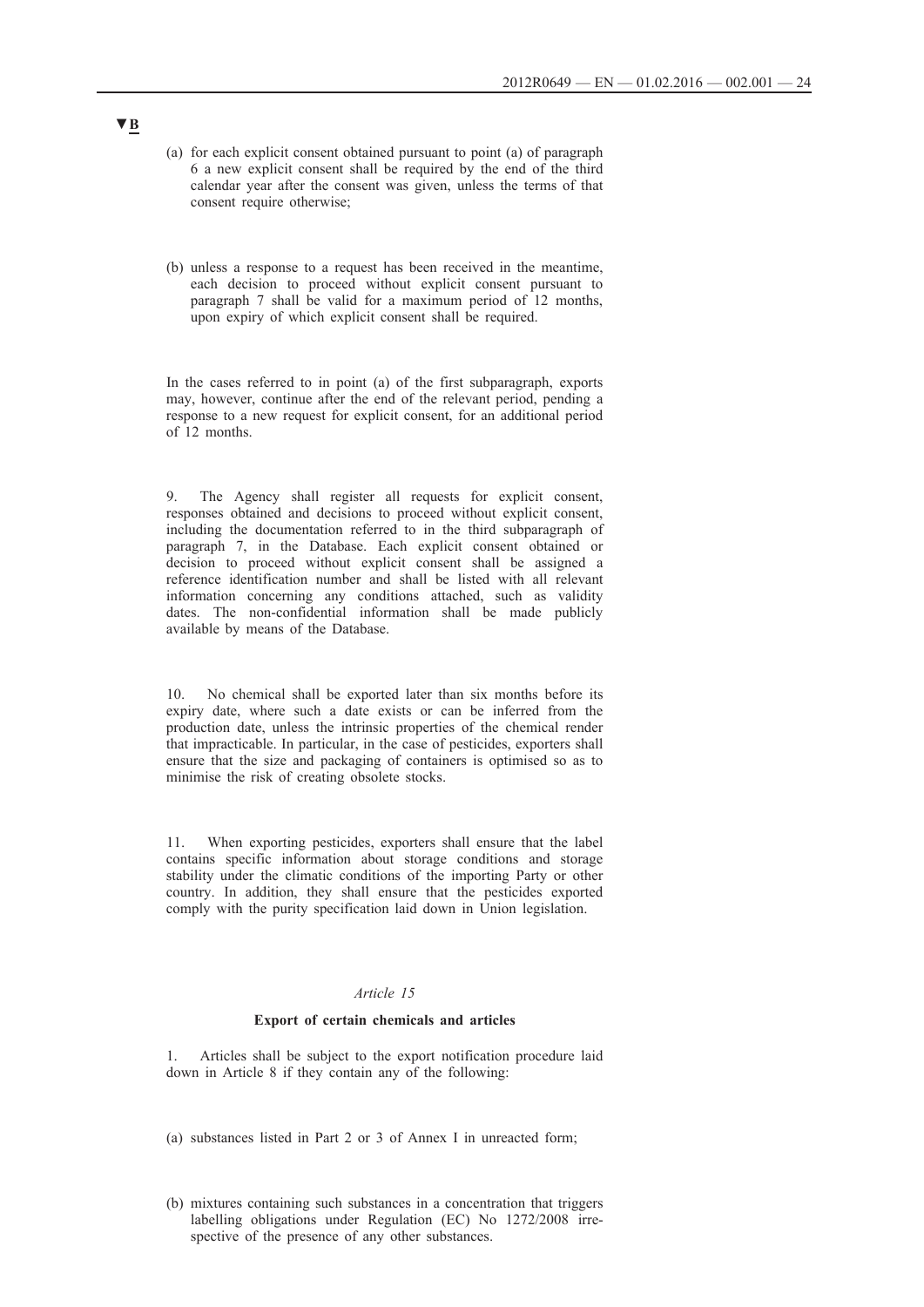2. Chemicals and articles the use of which is prohibited in the Union for the protection of human health or the environment, as listed in Annex  $\hat{V}$ , shall not be exported.

#### *Article 16*

### **Information on transit movements**

1. Parties to the Convention requiring information concerning transit movements of chemicals subject to the PIC procedure, together with the information requested by each Party to the Convention through the Secretariat, shall be as listed in Annex VI.

2. Where a chemical listed in Part 3 of Annex I is transported through the territory of a Party to the Convention listed in Annex VI, the exporter shall, as far as practicable, provide the designated national authority of the exporter's Member State with the information required by the Party to the Convention in accordance with Annex VI no later than 30 days before the first transit movement takes place and no later than eight days before each subsequent transit movement.

3. The designated national authority of the exporter's Member State shall forward to the Commission with a copy to the Agency, the information received from the exporter under paragraph 2 together with any additional information available.

4. The Commission shall forward the information received under paragraph 3 to the designated national authorities of Parties to the Convention which requested that information, together with any additional information available, no later than 15 days before the first transit movement and prior to any subsequent transit movement.

### *Article 17*

### **Information to accompany exported chemicals**

1. Chemicals that are intended for export shall be subject to the provisions on packaging and labelling established in, or pursuant to, Regulation (EC) No 1107/2009, Directive 98/8/EC and Regulation (EC) No 1272/2008, or any other relevant Union legislation.

The first subparagraph shall apply unless those provisions would conflict with any specific requirements of the importing Parties or other countries.

2. Where appropriate, the expiry date and the production date of chemicals referred to in paragraph 1 or listed in Annex I shall be indicated on the label, and if necessary such expiry dates shall be given for different climate zones.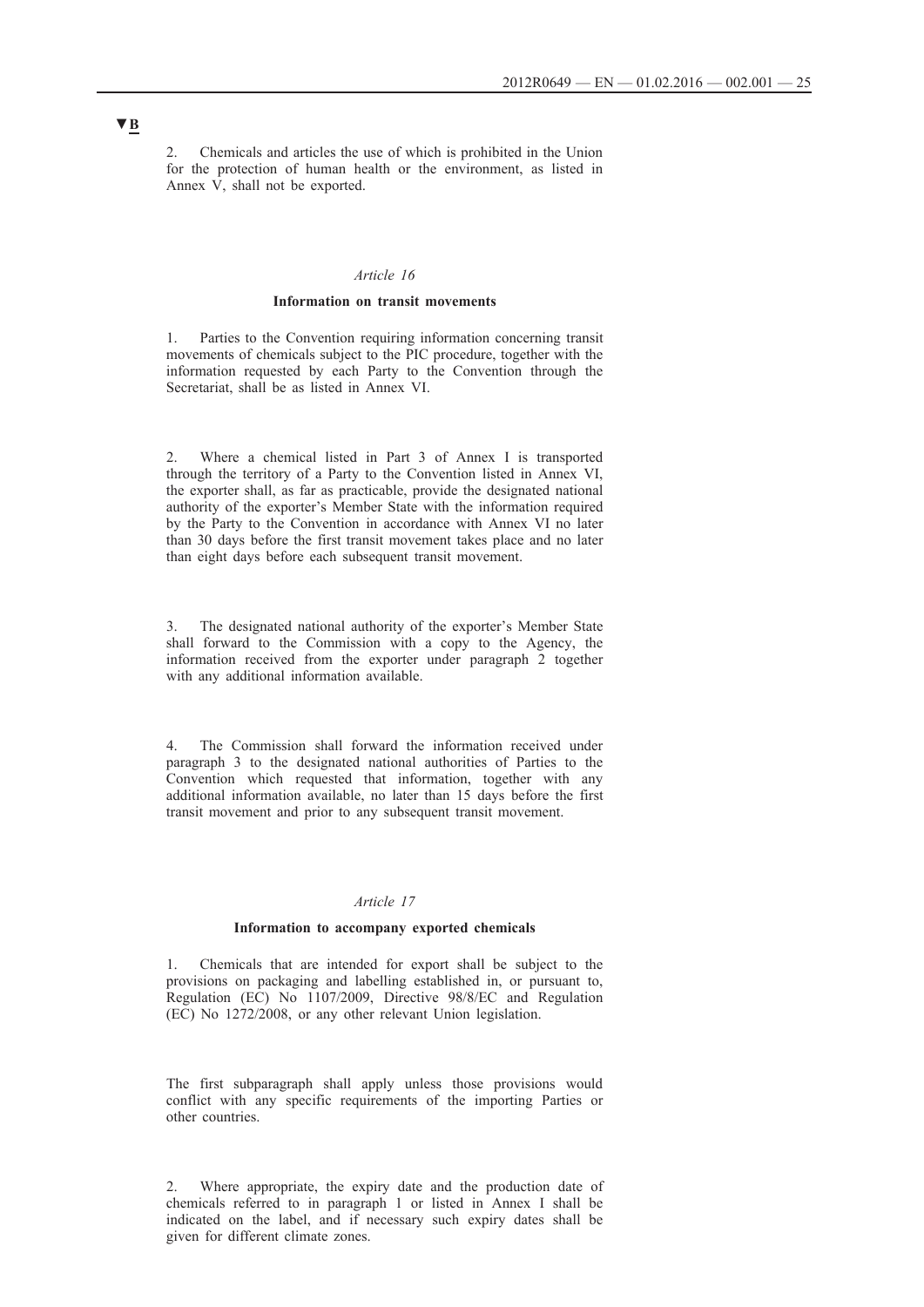3. A safety data sheet in accordance with Regulation (EC) No 1907/2006 shall accompany chemicals referred to in paragraph 1 when exported. The exporter shall send such a safety data sheet to each natural or legal person importing the chemical into a Party or other country.

4. The information on the label and on the safety data sheet shall as far as practicable be given in the official languages, or in one or more of the principal languages, of the country of destination or of the area of intended use.

### *Article 18*

### **Obligations of the authorities of the Member States for controlling import and export**

1. Each Member State shall designate authorities such as customs authorities that shall have the responsibility of controlling the import and export of chemicals listed in Annex I, unless it has already done so before the entry into force of this Regulation.

The Commission, supported by the Agency, and the Member States shall act in a targeted and coordinated way in monitoring exporters' compliance with this Regulation.

2. The Forum for Exchange of Information on Enforcement established by Regulation (EC) No 1907/2006 shall be used to coordinate a network of the Member States' authorities responsible for enforcement of this Regulation.

3. Each Member State shall, in its regular reports on the operation of procedures pursuant to Article 22(1), include details of the activities of its authorities in that regard.

### *Article 19*

### **Further obligations of exporters**

Exporters of chemicals subject to the obligations set out in Article 8(2) and (4) shall provide the applicable reference identification numbers in their export declaration (box 44 of the Single Administrative Documents or corresponding data element in an electronic export declaration) as referred to in Article 161(5) of Regulation (EEC) No 2913/92.

2. Exporters of chemicals exempted by Article 8(5) from the obligations set out in paragraphs 2 and 4 of that Article or of chemicals for which those obligations have ceased in accordance with Article 8(6) shall obtain a special reference identification number using the Database and provide that reference identification number in their export declaration.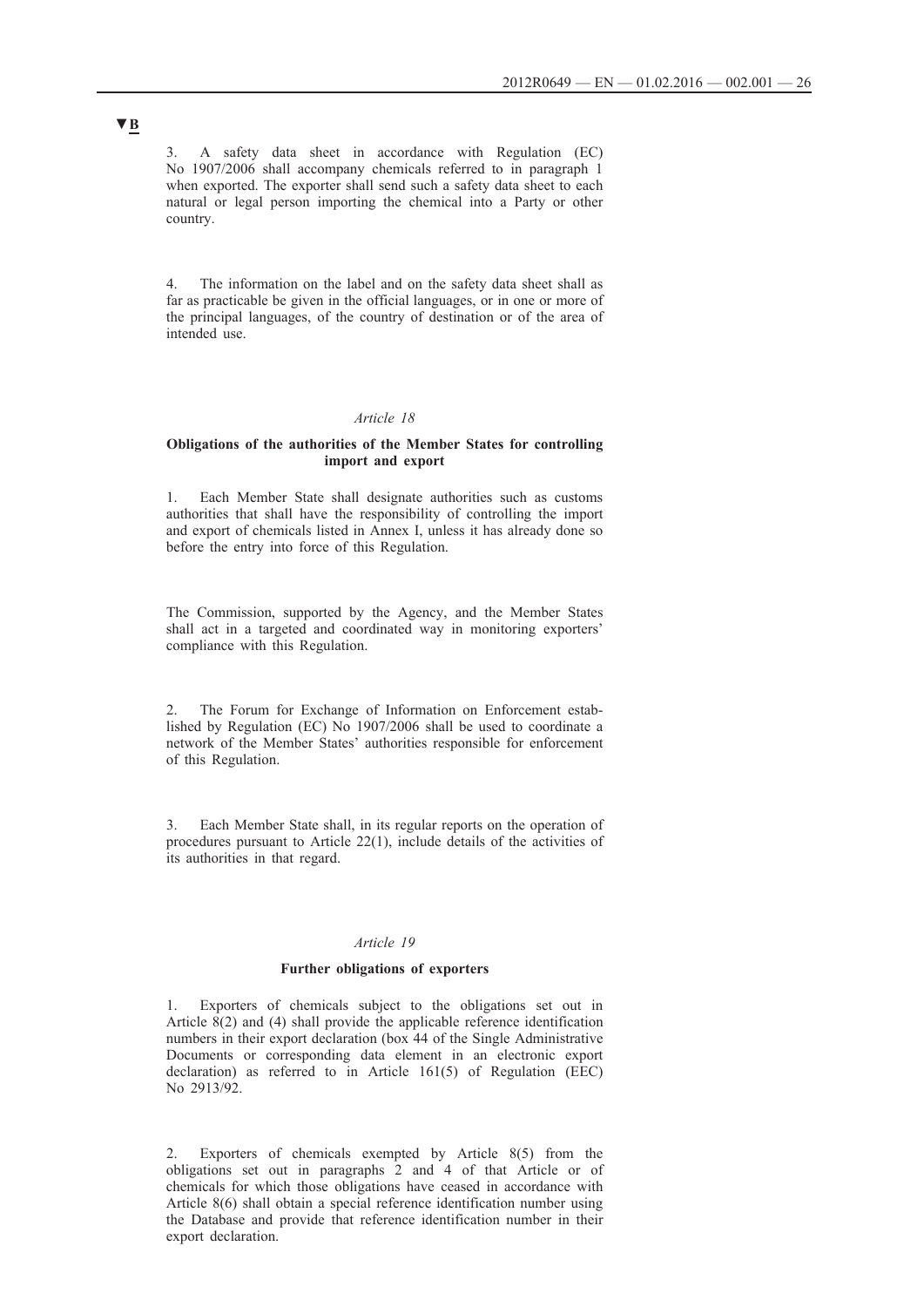3. Where requested by the Agency, exporters shall use the Database for the submission of information required for the fulfilment of their obligations under this Regulation.

### *Article 20*

### **Exchange of information**

1. The Commission, assisted by the Agency, and the Member States shall, as appropriate, facilitate the provision of scientific, technical, economic and legal information concerning chemicals subject to this Regulation, including toxicological, ecotoxicological and safety information.

The Commission, with the support of the Member States and the Agency as necessary, shall, as appropriate, ensure the following:

- (a) the provision of publicly available information concerning regulatory actions relevant to the objectives of the Convention;
- (b) the provision of information for Parties and other countries directly or through the Secretariat concerning those actions which substantially restrict one or more uses of a chemical.

2. The Commission, the Member States and the Agency shall protect any confidential information received from a Party or other country as mutually agreed.

3. As regards the transmission of information under this Regulation, and without prejudice to Directive 2003/4/EC of the European Parliament and of the Council of 28 January 2003 on public access to environmental information (1), the following information at least shall not be regarded as confidential:

(a) the information specified in Annex II and Annex IV;

- (b) the information contained in safety data sheets referred to in Article 17(3);
- (c) the expiry date of a chemical;
- (d) the production date of a chemical;
- (e) information concerning precautionary measures, including hazard classification, the nature of the risk and the relevant safety advice;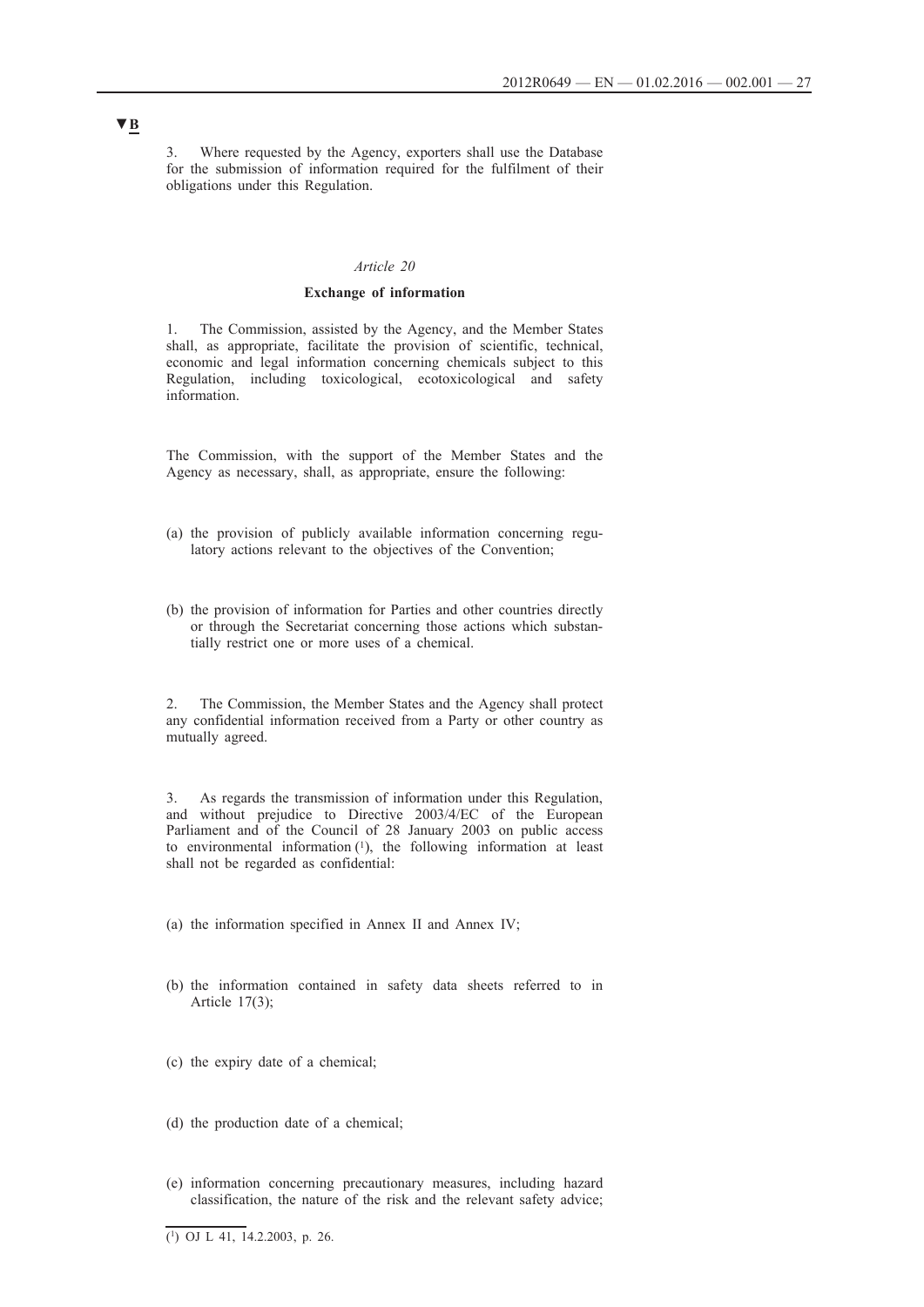- (f) the summary results of toxicological and ecotoxicological tests;
- (g) information concerning handling packaging after chemicals have been removed.
- 4. A compilation of the information transmitted shall be prepared every two years by the Agency.

## *Article 21*

### **Technical assistance**

The Commission, the designated national authorities of the Member States and the Agency shall, taking into account in particular the needs of developing countries and countries with economies in transition, cooperate in promoting technical assistance, including training, for the development of the infrastructure, the capacity and the expertise necessary to manage chemicals properly throughout their lifecycles.

In particular, and with a view to enabling those countries to implement the Convention, technical assistance shall be promoted by means of the provision of technical information concerning chemicals, the promotion of the exchange of experts, support for the establishment or maintenance of designated national authorities and the provision of technical expertise for the identification of hazardous pesticide formulations and for the preparation of notifications to the Secretariat.

The Commission and the Member States shall actively participate in international activities in capacity-building in chemicals management, by providing information concerning the projects they are supporting or financing to improve the management of chemicals in developing countries and countries with economies in transition. The Commission and the Member States shall also consider giving support to nongovernmental organisations.

### *Article 22*

### **Monitoring and reporting**

1. Member States and the Agency shall forward information to the Commission every three years concerning the operation of the procedures provided for in this Regulation, including customs controls, infringements, penalties and remedial action, as appropriate. The Commission shall adopt an implementing act laying down in advance a common format for reporting. That implementing act shall be adopted in accordance with the advisory procedure referred to in Article 27(2).

2. The Commission shall compile a report every three years on the performance of the functions provided for in this Regulation for which it is responsible and shall incorporate it in a synthesis report integrating the information provided by the Member States and the Agency under paragraph 1. A summary of that report, which shall be published on the internet, shall be forwarded to the European Parliament and to the Council.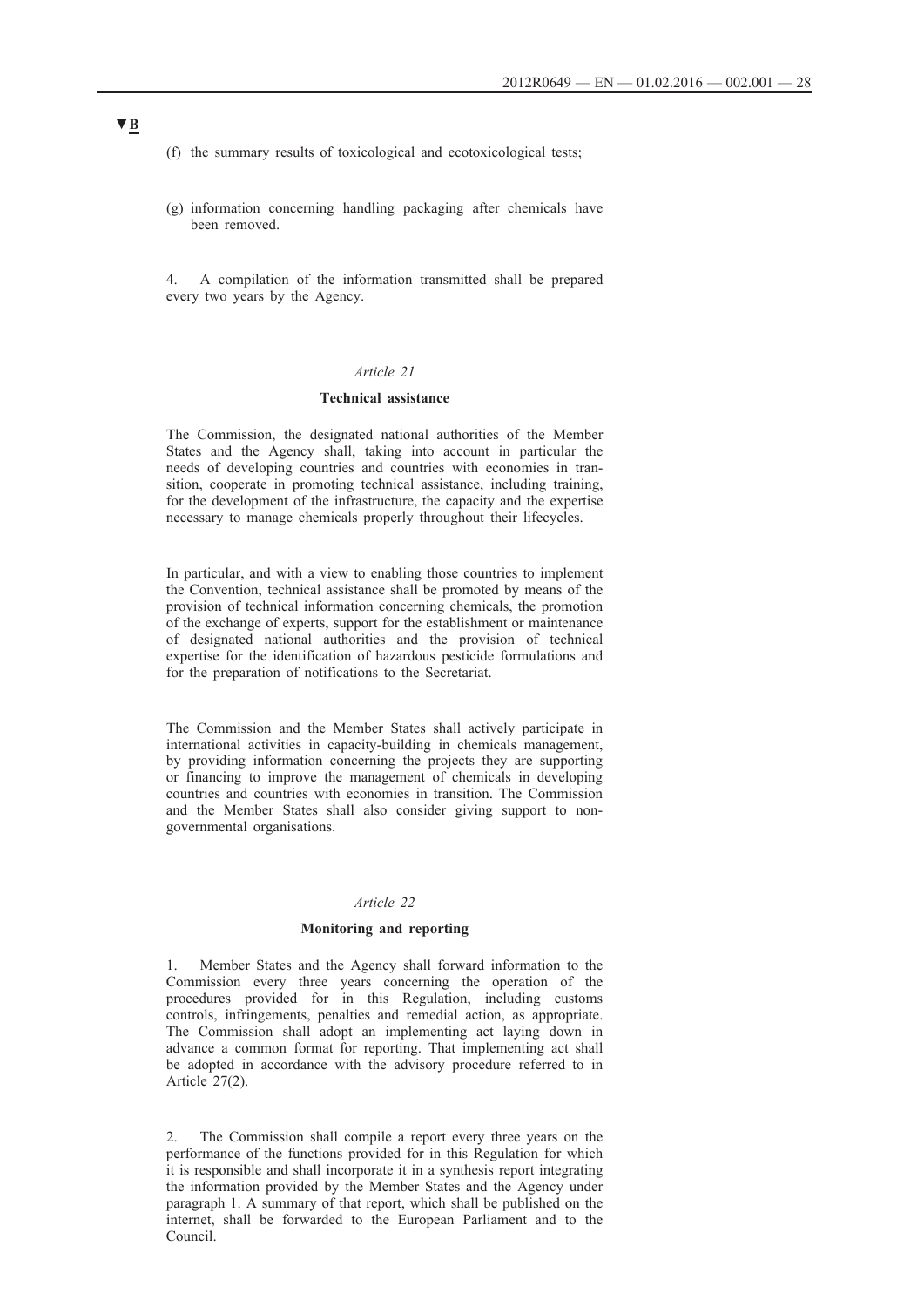3. As regards the information supplied pursuant to paragraphs 1 and 2, the Commission, the Member States and the Agency shall comply with relevant obligations to protect the confidentiality and ownership of data.

### *Article 23*

### **Updating annexes**

1. The list of chemicals in Annex I shall be reviewed by the Commission at least every year, on the basis of developments in Union law and under the Convention.

2. When determining whether a final regulatory action at Union level constitutes a ban or a severe restriction, the effect of that action shall be assessed at the level of the subcategories within the categories 'pesticides' and 'industrial chemicals'. If the final regulatory action bans or severely restricts a chemical within any one of the subcategories it shall be included in Part 1 of Annex I.

When determining whether a final regulatory action at Union level constitutes a ban or a severe restriction such that the chemical concerned qualifies for PIC notification under Article 11, the effect of that action shall be assessed at the level of the categories 'pesticides' and 'industrial chemicals'. If the final regulatory action bans or severely restricts a chemical within either of the categories it shall also be included in Part 2 of Annex I.

3. The decision to include chemicals in Annex I, or to modify their entry where appropriate, shall be taken without undue delay.

4. In order to adapt this Regulation to technical progress, the Commission shall be empowered to adopt delegated acts in accordance with Article 26 concerning the following measures:

- (a) inclusion of a chemical in Part 1 or 2 of Annex I pursuant to paragraph 2 of this Article following final regulatory action at Union level, and other amendments of Annex I, including modifications to existing entries;
- (b) inclusion of a chemical that is subject to Regulation (EC) No 850/2004 of the European Parliament and of the Council of 29 April 2004 on persistent organic pollutants (1) in Part 1 of Annex V;
- (c) inclusion of a chemical already subject to an export ban at Union level in Part 2 of Annex V;
- (d) modifications to existing entries in Annex V;
- (e) amendments of Annexes II, III, IV and VI.

### $\overline{(\text{1}) \text{ OJ L } 158}$ , 30.4.2004, p. 7.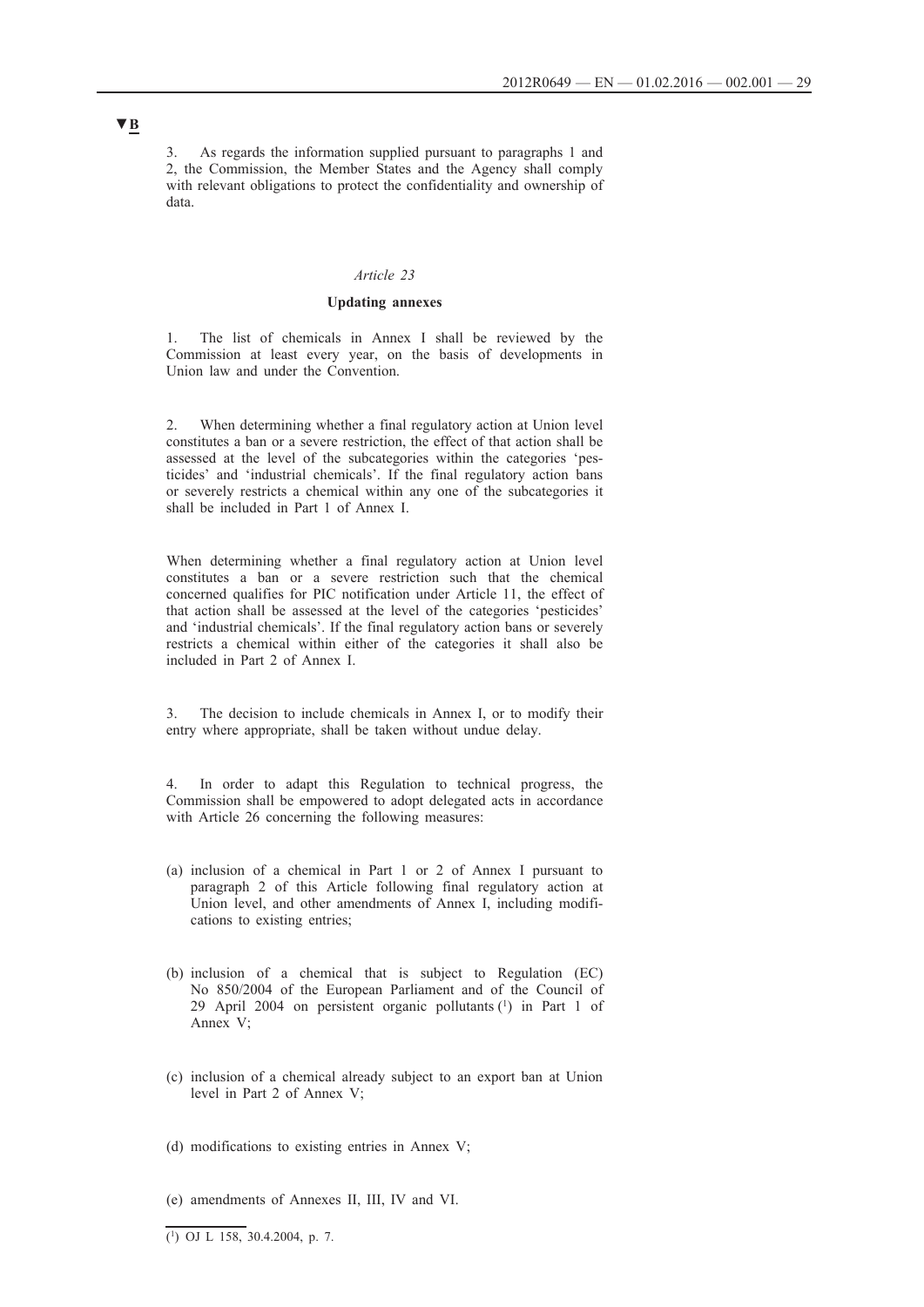### *Article 24*

## **The budget of the Agency**

1. For the purposes of this Regulation, the revenues of the Agency shall consist of:

- (a) a subsidy from the Union, entered in the general budget of the Union (Commission Section);
- (b) any voluntary contribution from the Member States.

2. Revenues and expenditure for activities under this Regulation and those relating to activities under other Regulations shall be dealt with separately, through different sections in the Agency's budget.

The revenues of the Agency referred to in paragraph 1 shall be used for carrying out its tasks under this Regulation.

3. The Commission shall examine whether it is appropriate for the Agency to charge a fee for the services provided to exporters within five years of 1 March 2014 and, if necessary, submit a relevant proposal.

### *Article 25*

### **Formats and software for submission of information to the Agency**

The Agency shall specify formats and software packages and make them available free of charge on its website for any submission of information to the Agency. Member States and other parties subject to this Regulation shall use those formats and packages in their submissions to the Agency pursuant to this Regulation.

### *Article 26*

#### **Exercise of the delegation**

1. The power to adopt delegated acts is conferred on the Commission subject to the conditions laid down in this Article.

2. The power to adopt delegated acts referred to in Article 23(4) shall be conferred on the Commission for a period of five years from 1 March 2014. The Commission shall draw up a report in respect of the delegation of power not later than nine months before the end of the five-year period. The delegation of power shall be tacitly extended for periods of an identical duration, unless the European Parliament or the Council opposes such extension no later than three months before the end of each period.

3. The delegation of power referred to in Article 23(4) may be revoked at any time by the European Parliament or by the Council. A decision to revoke shall put an end to the delegation of the power specified in that decision. It shall take effect the day following the publication of the decision in the *Official Journal of the European Union* or at a later date specified therein. It shall not affect the validity of any delegated acts already in force.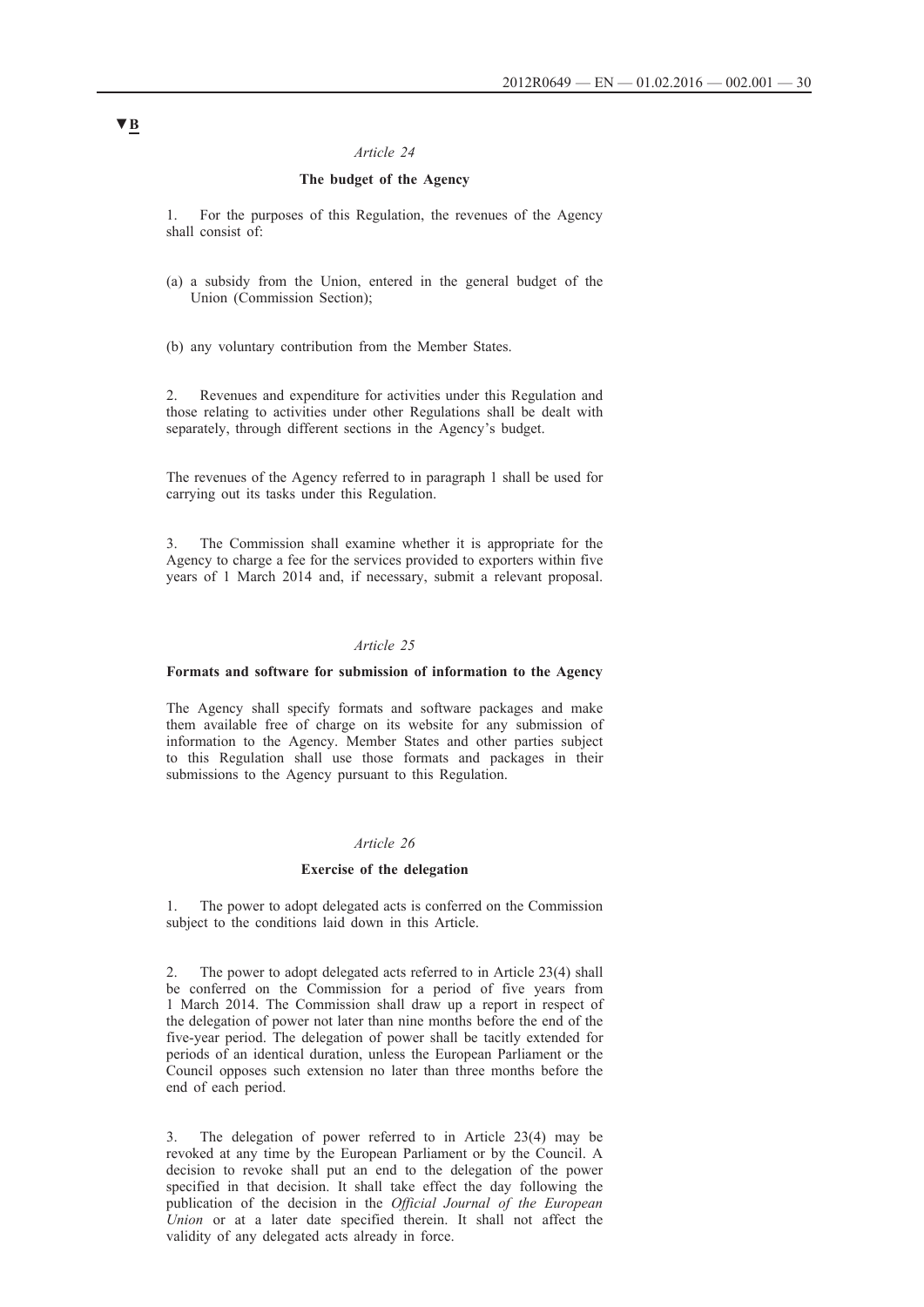4. As soon as it adopts a delegated act, the Commission shall notify it simultaneously to the European Parliament and to the Council.

5. A delegated act adopted pursuant to Article 23(4) shall enter into force only if no objection has been expressed either by the European Parliament or the Council within a period of two months of notification of that act to the European Parliament and the Council or if, before the expiry of that period, the European Parliament and the Council have both informed the Commission that they will not object. That period shall be extended by two months at the initiative of the European Parliament or of the Council.

### *Article 27*

### **Committee procedure**

1. The Commission shall be assisted by the committee established by Article 133 of Regulation (EC) No 1907/2006. That committee shall be a committee within the meaning of Regulation (EU) No 182/2011.

2. Where reference is made to this paragraph, Article 4 of Regulation (EU) No 182/2011 shall apply.

### *Article 28*

#### **Penalties**

Member States shall lay down the rules on penalties applicable to infringements of the provisions of this Regulation and shall take all measures necessary to ensure correct implementation of these provisions. The penalties provided for must be effective, proportionate and dissuasive. If they have not already done so before the entry into force of this Regulation, Member States shall notify those provisions to the Commission by 1 March 2014 and shall notify it without delay of any subsequent amendment affecting them.

### *Article 29*

#### **Transitional period on the classification, labelling and packaging of chemicals**

References in this Regulation to Regulation (EC) No 1272/2008 shall be construed, where appropriate, as references to the Union legislation which applies by virtue of Article 61 of that Regulation and in accordance with the timetable set out therein.

### *Article 30*

### **Repeal**

Regulation (EC) No 689/2008 shall be repealed with effect from 1 March 2014.

References to Regulation (EC) No 689/2008 shall be construed as references to this Regulation and shall be read in accordance with the correlation table in Annex VII.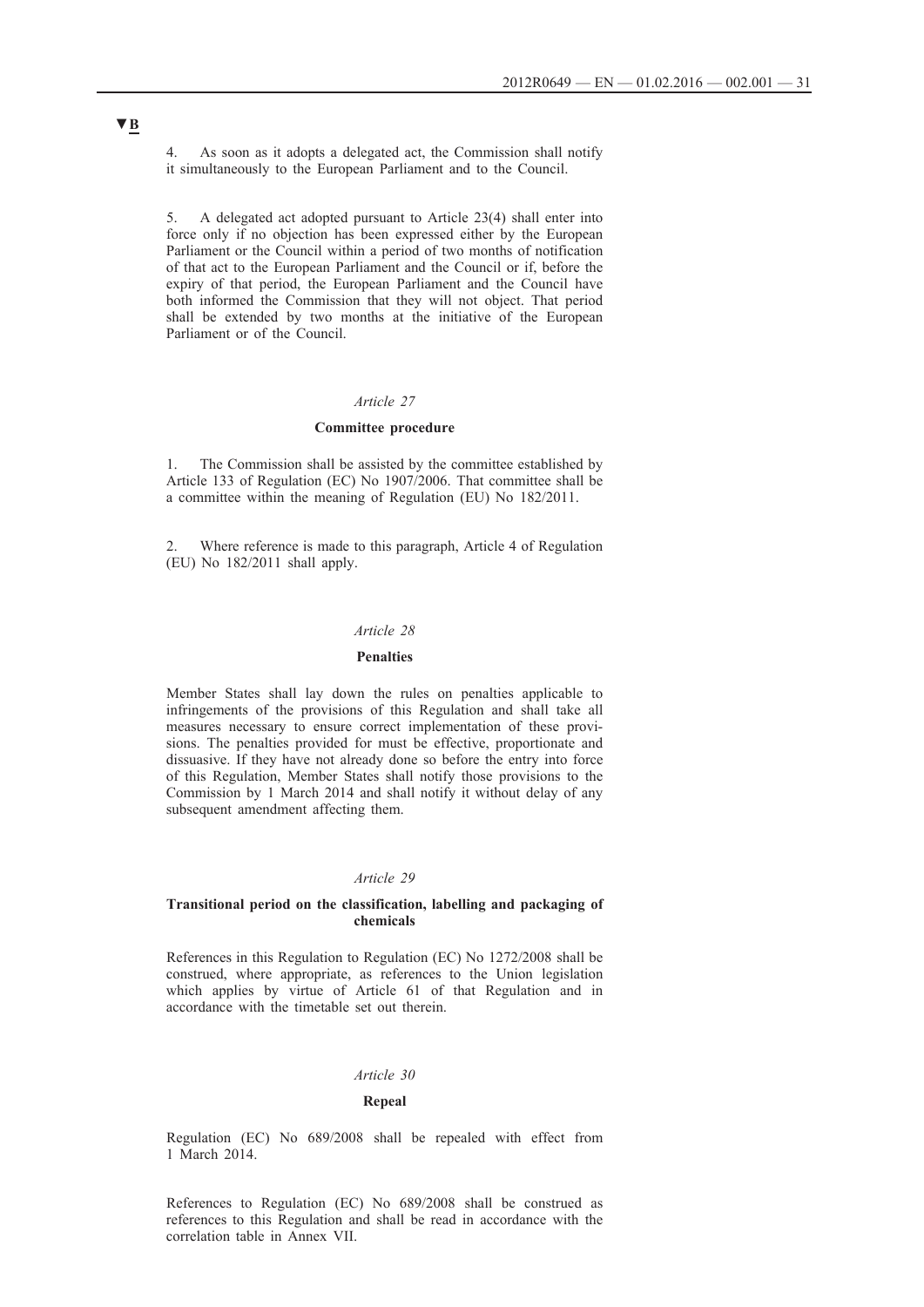## *Article 31*

## **Entry into force**

This Regulation shall enter into force on the twentieth day following that of its publication in the *Official Journal of the European Union*.

It shall apply from 1 March 2014.

This Regulation shall be binding in its entirety and directly applicable in all Member States.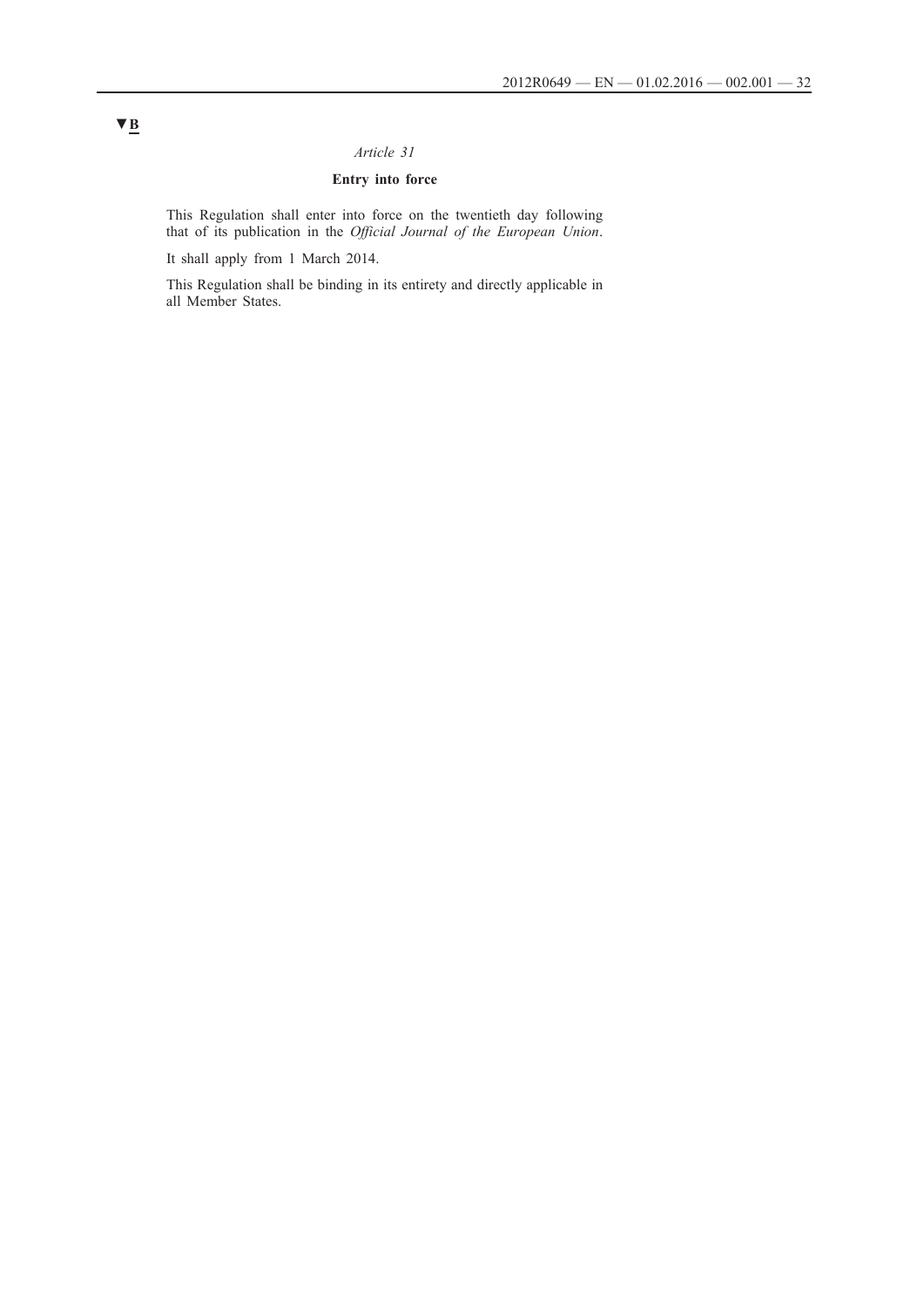#### **LIST OF CHEMICALS**

*(referred to in Article 7)*

#### PART 1

#### **List of chemicals subject to export notification procedure**

*(referred to in Article 8)*

It should be noted that where chemicals listed in this part of the Annex are subject to the PIC procedure, the export notification obligations set out in Article 8(2),  $(3)$  and  $(4)$  shall not apply provided that the conditions laid down in points (b) and (c) of the first subparagraph of Article 8(6) have been fulfilled. Such chemicals, which are identified by the symbol '#' in the list below, are listed again in Part 3 of this Annex for ease of reference.

It should also be noted that where the chemicals listed in this part of the Annex qualify for PIC notification because of the nature of the Union's final regulatory action, those chemicals are also listed in Part 2 of this Annex. Such chemicals are identified by the symbol '+' in the list below.

|                         | Chemical                  | CAS No         | Einecs No       | $\blacktriangleright$ M2 CN code (***) $\blacktriangleleft$ | Subcategory (*) | Use limitation $(**)$ | Countries for which no<br>notification is required |
|-------------------------|---------------------------|----------------|-----------------|-------------------------------------------------------------|-----------------|-----------------------|----------------------------------------------------|
| $\blacktriangledown$ M2 |                           |                |                 |                                                             |                 |                       |                                                    |
|                         | 1,1-Dichloroethene        | 75-35-4        | $200 - 864 - 0$ | ex 2903 29 00                                               | i(2)            | sr                    |                                                    |
| $\nabla \underline{B}$  |                           |                |                 |                                                             |                 |                       |                                                    |
|                         | 1,1,1-Trichloroethane     | $71 - 55 - 6$  | 200-756-3       | 2903 19 10                                                  | i(2)            | $\mathbf b$           |                                                    |
| $\blacktriangledown$ M2 |                           |                |                 |                                                             |                 |                       |                                                    |
|                         | 1,1,2-Trichloroethane     | $79-00-5$      | 201-166-9       | ex 2903 19 80                                               | i(2)            | <b>Sr</b>             |                                                    |
|                         | 1,1,1,2-Tetrachloroethane | $630 - 20 - 6$ | 211-135-1       | ex 2903 19 80                                               | i(2)            | <b>Sr</b>             |                                                    |
|                         | 1,1,2,2-Tetrachloroethane | 79-34-5        | 201-197-8       | ex 2903 19 80                                               | i(2)            | <b>Sr</b>             |                                                    |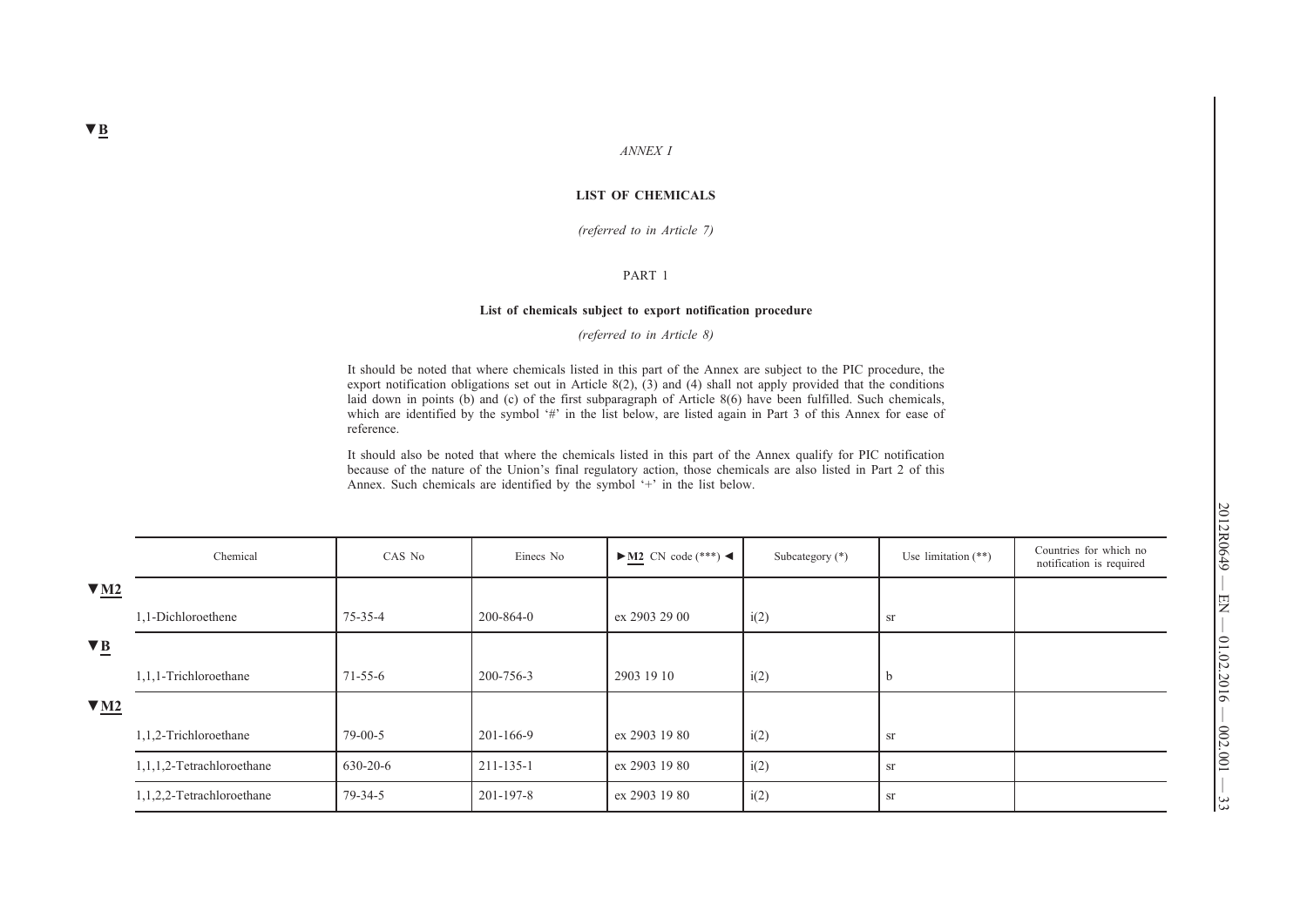| Chemical                                                     | CAS No                                 | Einecs No              | $\blacktriangleright$ <u>M2</u> CN code (***) < | Subcategory (*) | Use limitation $(**)$ | Countries for which no<br>notification is required |
|--------------------------------------------------------------|----------------------------------------|------------------------|-------------------------------------------------|-----------------|-----------------------|----------------------------------------------------|
| 1,2-Dibromoethane (Ethylene dibro-<br>mide) $(*)$            | 106-93-4                               | 203-444-5              | 2903 31 00                                      | $p(1) - p(2)$   | $b-b$                 | Please refer to PIC circular<br>at www.pic.int/    |
| 1,2-Dichloroethane (ethylene dich-                           | 107-06-2                               | 203-458-1              | 2903 15 00                                      | $p(1) - p(2)$   | $b-b$                 | Please refer to PIC circular<br>at www.pic.int/    |
| loride) $(^{\#})$                                            |                                        |                        |                                                 | i(2)            | b                     |                                                    |
| Cis- 1,3-dichloropropene $((1Z)-1,3-$<br>dichloroprop-1-ene) | 10061-01-5                             | 233-195-8              | 2903 29 00                                      | $p(1) - p(2)$   | $b-b$                 |                                                    |
| 1,3-dichloropropene $(1)$ $(+)$                              | 542-75-6                               | 208-826-5              | 2903 29 00                                      | p(1)            | b                     |                                                    |
| 2-aminobutane                                                | 13952-84-6                             | 237-732-7              | 2921 19 80                                      | $p(1)-p(2)$     | $b-b$                 |                                                    |
| 2-Naphthylamine<br>(naphthalen-2-                            | 91-59-8,<br>$553 - 00 - 4$             | 202-080-4, 209-030-0,  | 2921 45 00                                      | i(1)            | $\mathbf b$           |                                                    |
| amine) and its salts $(*)$                                   | $612-52-2$ and others                  | 210-313-6 and others   |                                                 | i(2)            | $\mathbf b$           |                                                    |
| 2-Naphthyloxyacetic acid                                     | $120 - 23 - 0$                         | 204-380-0              | 2918 99 90                                      | p(1)            | b                     |                                                    |
| 2,4,5-T and its salts and esters $(\#)$                      | 93-76-5 and others                     | 202-273-3 and others   | 2918 91 00                                      | $p(1) - p(2)$   | $b-b$                 | Please refer to PIC circular<br>at www.pic.int/    |
| 4-Aminobiphenyl<br>(biphenyl-4-                              | 2113-61-3<br>$92-67-1$ ,<br>and others | $202-177-1$ and others | 2921 49 80                                      | i(1)            | b                     |                                                    |
| amine) and its salts (+)                                     |                                        |                        |                                                 | i(2)            | b                     |                                                    |
| 4-Nitrobiphenyl $($ <sup>+</sup> )                           | $92 - 93 - 3$                          | 202-204-7              | 2904 20 00                                      | i(1)            | $\mathbf b$           |                                                    |
|                                                              |                                        |                        |                                                 | i(2)            | b                     |                                                    |
| Acephate (*)                                                 | 30560-19-1                             | 250-241-2              | 2930 90 85                                      | $p(1) - p(2)$   | $b-b$                 |                                                    |
| Acifluorfen                                                  | 50594-66-6                             | 256-634-5              | 2916 39 00                                      | $p(1) - p(2)$   | $b-b$                 |                                                    |
| Alachlor (*)                                                 | 15972-60-8                             | $240 - 110 - 8$        | 2924 29 95                                      | p(1)            | b                     |                                                    |
| Aldicarb $(*)$                                               | 116-06-3                               | 204-123-2              | 2930 90 85                                      | $p(1) - p(2)$   | $sr-b$                |                                                    |
| Ametryn                                                      | 834-12-8                               | 212-634-7              | 2933 69 80                                      | $p(1) - p(2)$   | $b-b$                 |                                                    |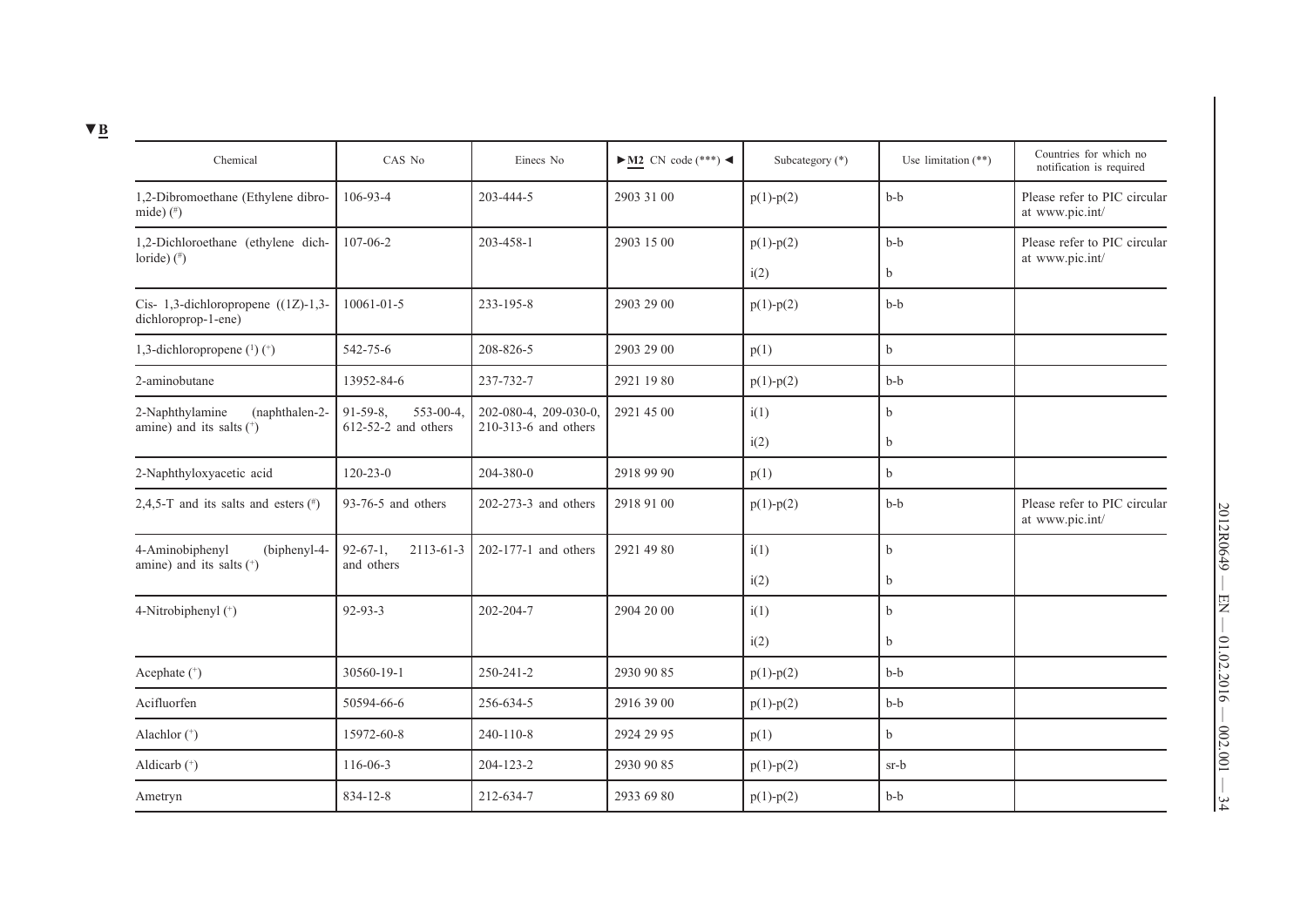| ≃                                             |                      |                                 |                 |                                                 |                 |                       |                                                    |
|-----------------------------------------------|----------------------|---------------------------------|-----------------|-------------------------------------------------|-----------------|-----------------------|----------------------------------------------------|
|                                               | Chemical             | CAS No                          | Einecs No       | $\blacktriangleright$ <u>M2</u> CN code (***) < | Subcategory (*) | Use limitation $(**)$ | Countries for which no<br>notification is required |
|                                               | Amitraz (*)          | 33089-61-1                      | 251-375-4       | 2925 29 00                                      | $p(1) - p(2)$   | $b-b$                 |                                                    |
|                                               | Anthraquinone (+)    | $84 - 65 - 1$                   | 201-549-0       | 2914 61 00                                      | $p(1) - p(2)$   | $b-b$                 |                                                    |
|                                               | Arsenic compounds    |                                 |                 |                                                 | p(2)            | ${\rm sr}$            |                                                    |
|                                               | Asbestos Fibres (+): | 1332-21-4 and others            |                 |                                                 |                 |                       | Please refer to PIC circular<br>at www.pic.int/    |
|                                               | Crocidolite (#)      | 12001-28-4                      |                 | 2524 10 00                                      | i               | b                     |                                                    |
|                                               | Amosite (#)          | 12172-73-5                      |                 | 2524 90 00                                      |                 | b                     |                                                    |
|                                               | Antophyllite (#)     | 77536-67-5                      |                 | 2524 90 00                                      | i               | b                     |                                                    |
|                                               | Actinolite (#)       | 77536-66-4                      |                 | 2524 90 00                                      |                 | b                     |                                                    |
|                                               | Tremolite (#)        | 77536-68-6                      |                 | 2524 90 00                                      | i               | b                     |                                                    |
|                                               | Chrysotile (+)       | 12001-29-5<br>or<br>132207-32-0 |                 | 2524 90 00                                      | $\mathbf{i}$    | $\mathbf b$           |                                                    |
|                                               | Atrazine (*)         | 1912-24-9                       | 217-617-8       | 2933 69 10                                      | p(1)            | $\mathbf b$           |                                                    |
|                                               | Azinphos-ethyl       | 2642-71-9                       | 220-147-6       | 2933 99 90                                      | $p(1) - p(2)$   | $b-b$                 |                                                    |
| $\blacktriangledown$ M1                       |                      |                                 |                 |                                                 |                 |                       |                                                    |
|                                               | Azinphos-methyl (*)  | $86 - 50 - 0$                   | $201 - 676 - 1$ | 2933 99 80                                      | p(1)            | $\mathbf b$           |                                                    |
|                                               | Azocyclotin (*)      | 41083-11-8                      | 255-209-1       | 2933 99 80                                      | p(1)            | $\mathbf b$           |                                                    |
| $\blacktriangledown$ $\underline{\mathbf{B}}$ |                      |                                 |                 |                                                 |                 |                       |                                                    |
|                                               | Benfuracarb (+)      | 82560-54-1                      |                 | 2932 99 00                                      | p(1)            | $\mathbf b$           |                                                    |
|                                               | Bensultap            | 17606-31-4                      |                 | 2930 90 85                                      | $p(1) - p(2)$   | $b-b$                 |                                                    |

**▼B**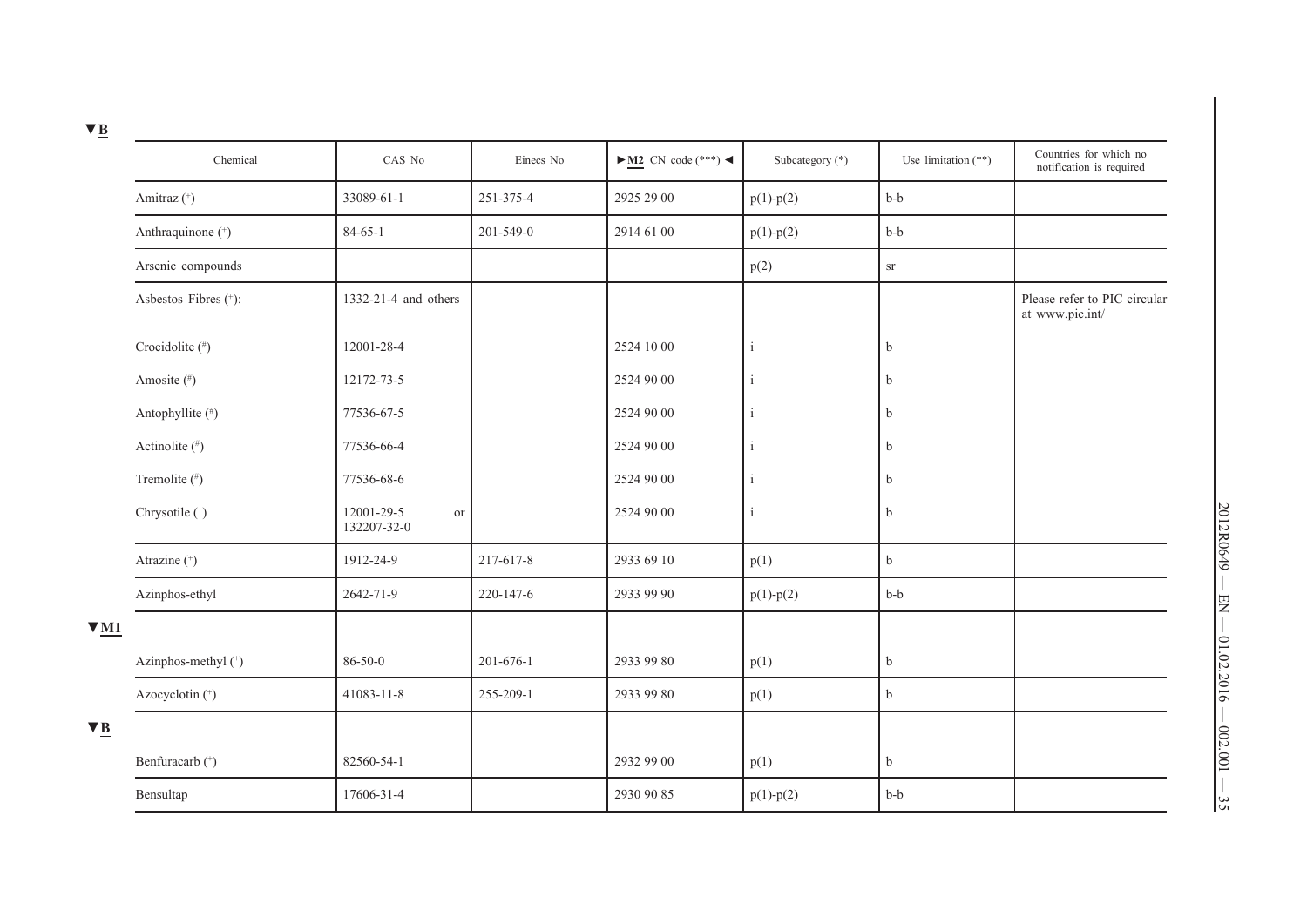| Chemical                    | CAS No                    | Einecs No            | $\blacktriangleright$ M2 CN code (***) < | Subcategory (*)      | Use limitation $(**)$ | Countries for which no<br>notification is required |
|-----------------------------|---------------------------|----------------------|------------------------------------------|----------------------|-----------------------|----------------------------------------------------|
| Benzene $(3)$               | $71 - 43 - 2$             | 200-753-7            | 2902 20 00                               | i(2)                 | $\rm{sr}$             |                                                    |
| Benzidine and its salts (+) | 92-87-5, 36341-27-2       |                      | 2921 59 90                               | $i(1)-i(2)$          | $sr-b$                |                                                    |
|                             |                           |                      |                                          | i(2)                 | $\mathbf b$           |                                                    |
|                             |                           |                      |                                          |                      |                       |                                                    |
| Bifenthrin                  | 82657-04-3                |                      | 2916 20 00                               | p(1)                 | $\mathbf b$           |                                                    |
| Binapacryl (#)              | $485 - 31 - 4$            | 207-612-9            | 2916 19 50                               | $p(1) - p(2)$        | $b-b$                 | Please refer to PIC circular<br>at www.pic.int/    |
|                             |                           |                      |                                          | i(2)                 | b                     |                                                    |
|                             |                           |                      |                                          |                      |                       |                                                    |
| Bitertanol (*)              | 55179-31-2                | 259-513-5            | 2933 99 80                               | p(1)                 | $\mathbf b$           |                                                    |
|                             |                           |                      |                                          |                      |                       |                                                    |
| Butralin (*)                | 33629-47-9                | 251-607-4            | 2921 49 00                               | p(1)                 | $\mathbf b$           |                                                    |
| Cadmium and its compounds   | 7440-43-9 and others      | 231-152-8 and others | 8107<br>3206 49 30 and others            | i(1)                 | $\rm{sr}$             |                                                    |
| Cadusafos (+)               | 95465-99-9                | n.a.                 | 2930 90 85                               | p(1)                 | $\mathbf b$           |                                                    |
| Calciferol                  | $50 - 14 - 6$             | 200-014-9            | 2936 29 90                               | p(1)                 | $\mathbf b$           |                                                    |
| Captafol $($ #)             | 2425-06-1                 | 219-363-3            | 2930 50 00                               | $p(1) - p(2)$        | $b-b$                 | Please refer to PIC circular<br>at www.pic.int/    |
| Carbaryl (+)                | $63 - 25 - 2$             | 200-555-0            | 2924 29 95                               | $p(1) - p(2)$        | $b-b$                 |                                                    |
| Carbofuran (+)              | 1563-66-2                 | 216-353-0            | 2932 99 85                               | p(1)                 | $\mathbf b$           |                                                    |
| Carbon tetrachloride        | $56 - 23 - 5$             | $200 - 262 - 8$      | 2903 14 00                               | i(2)                 | $\mathbf b$           |                                                    |
|                             | Benzidine derivatives (*) | and others           | and others                               | 202-199-1, 252-984-8 |                       |                                                    |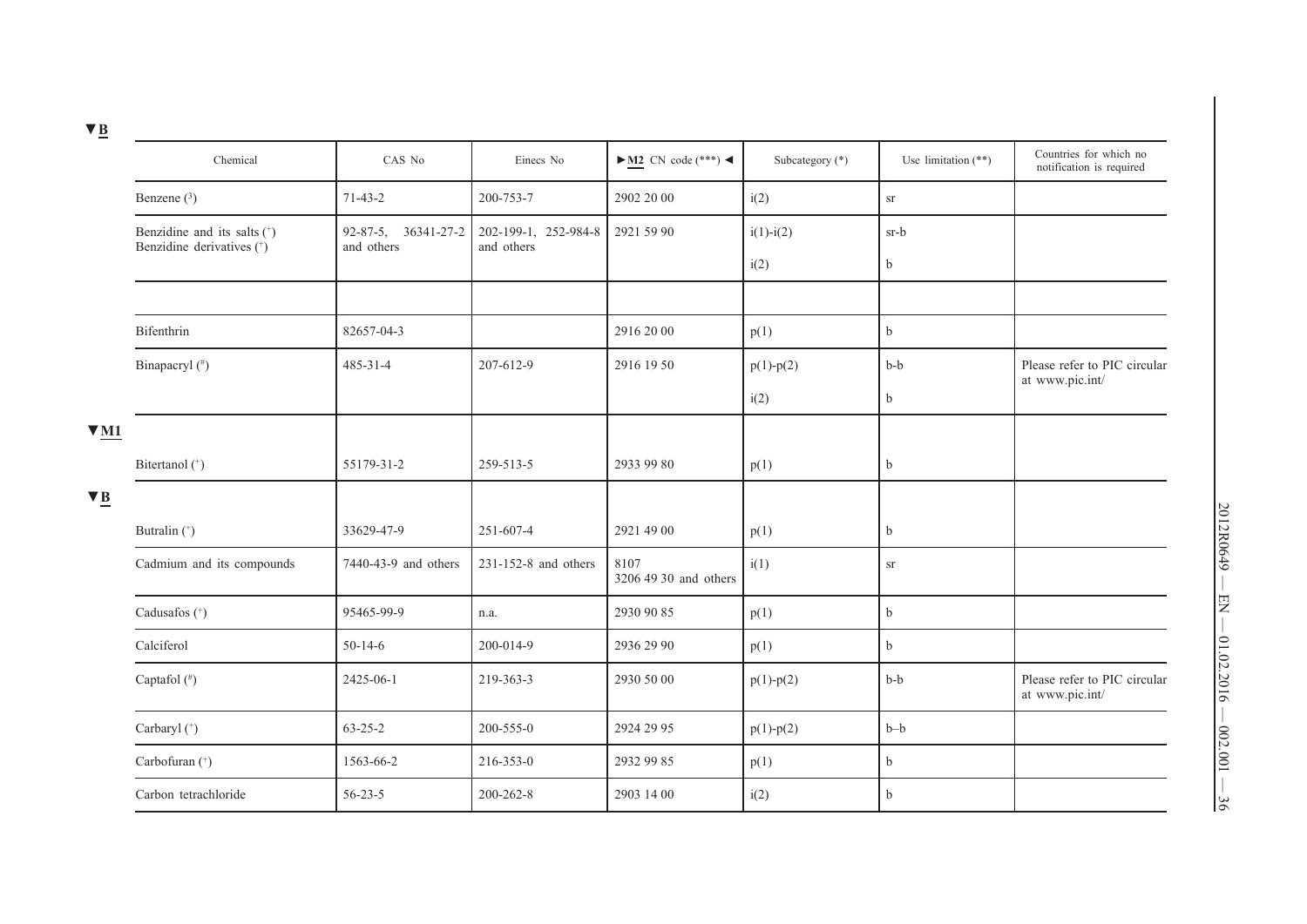| __ |  |
|----|--|
|    |  |
|    |  |

| $\mathbf{v}$ $\mathbf{p}$ |                             |                                                    |                                     |                                          |                 |                       |                                                    |
|---------------------------|-----------------------------|----------------------------------------------------|-------------------------------------|------------------------------------------|-----------------|-----------------------|----------------------------------------------------|
|                           | Chemical                    | CAS No                                             | Einecs No                           | $\blacktriangleright$ M2 CN code (***) < | Subcategory (*) | Use limitation $(**)$ | Countries for which no<br>notification is required |
|                           | Carbosulfan (*)             | 55285-14-8                                         | 259-565-9                           | 2932 99 85                               | p(1)            | $\rm b$               |                                                    |
|                           | Cartap                      | 15263-53-3                                         |                                     | 2930 20 00                               | $p(1) - p(2)$   | $b-b$                 |                                                    |
|                           | Chinomethionat              | 2439-01-2                                          | 219-455-3                           | 2934 99 90                               | $p(1) - p(2)$   | $b-b$                 |                                                    |
| $\nabla M1$               |                             |                                                    |                                     |                                          |                 |                       |                                                    |
|                           | Chlorate (+)                | 7775-09-9<br>10137-74-3<br>7783-92-8<br>and others | 231-887-4<br>233-378-2<br>232-034-9 | 2829 11 00<br>2829 19 00<br>2843 29 00   | p(1)            | b                     |                                                    |
| $\nabla$ <b>B</b>         |                             |                                                    |                                     |                                          |                 |                       |                                                    |
|                           | Chlordimeform (#)           | 6164-98-3                                          | 228-200-5                           | 2925 21 00                               | $p(1) - p(2)$   | $b-b$                 | Please refer to PIC circular<br>at www.pic.int/    |
|                           | Chlorfenapyr <sup>(+)</sup> | 122453-73-0                                        |                                     | 2933 99 90                               | p(1)            | $\mathbf b$           |                                                    |
|                           | Chlorfenvinphos             | 470-90-6                                           | 207-432-0                           | 2919 90 90                               | $p(1) - p(2)$   | $b-b$                 |                                                    |
|                           | Chlormephos                 | 24934-91-6                                         | 246-538-1                           | 2930 90 85                               | $p(1) - p(2)$   | $b-b$                 |                                                    |
|                           | Chlorobenzilate (#)         | 510-15-6                                           | 208-110-2                           | 2918 18 00                               | $p(1) - p(2)$   | $b-b$                 | Please refer to PIC circular<br>at www.pic.int/    |
|                           | Chloroform                  | 67-66-3                                            | 200-663-8                           | 2903 13 00                               | i(2)            | $\rm b$               |                                                    |
|                           | Chlorthal-dimethyl (+)      | 1861-32-1                                          | 217-464-7                           | 2917 39 95                               | p(1)            | $\rm b$               |                                                    |
|                           | Chlozolinate (*)            | 84332-86-5                                         | 282-714-4                           | 2934 99 90                               | $p(1) - p(2)$   | $b-b$                 |                                                    |
|                           |                             |                                                    |                                     |                                          |                 |                       |                                                    |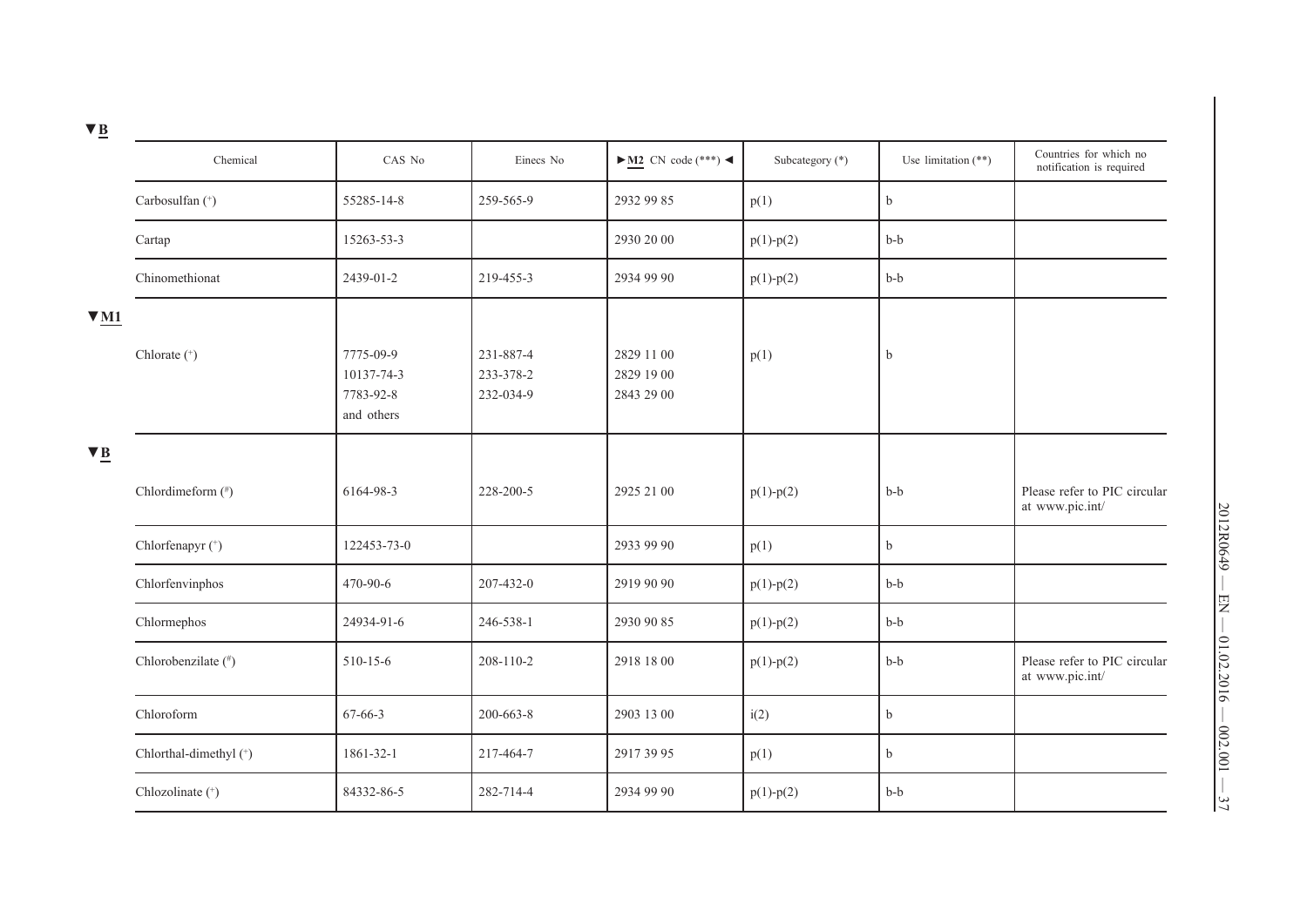|                         | Chemical                                       | CAS No      | Einecs No       | $\blacktriangleright$ M2 CN code (***) < | Subcategory (*) | Use limitation $(**)$ | Countries for which no<br>notification is required |
|-------------------------|------------------------------------------------|-------------|-----------------|------------------------------------------|-----------------|-----------------------|----------------------------------------------------|
|                         | Cholecalciferol                                | 67-97-0     | 200-673-2       | 2936 29 90                               | p(1)            | $\mathbf b$           |                                                    |
| $\blacktriangledown$ M1 |                                                |             |                 |                                          |                 |                       |                                                    |
|                         | Cinidon-ethyl <sup>(+)</sup>                   | 142891-20-1 | n.a.            | 2925 19 95                               | p(1)            | $\mathbf b$           |                                                    |
|                         |                                                |             |                 |                                          |                 |                       |                                                    |
|                         | Coumafuryl                                     | 117-52-2    | 204-195-5       | 2932 29 85                               | $p(1) - p(2)$   | $b-b$                 |                                                    |
|                         | Creosote and<br>creosote related<br>substances | 8001-58-9   | 232-287-5       | 2707 91 00                               |                 |                       |                                                    |
|                         |                                                | 61789-28-4  | 263-047-8       |                                          |                 |                       |                                                    |
|                         |                                                | 84650-04-4  | 283-484-8       | 3807 00 90                               |                 |                       |                                                    |
|                         |                                                | 90640-84-9  | 292-605-3       |                                          |                 |                       |                                                    |
|                         |                                                | 65996-91-0  | 266-026-1       |                                          | i(2)            | $\mathbf b$           |                                                    |
|                         |                                                | 90640-80-5  | 292-602-7       |                                          |                 |                       |                                                    |
|                         |                                                | 65996-85-2  | 266-019-3       |                                          |                 |                       |                                                    |
|                         |                                                | 8021-39-4   | 232-419-1       |                                          |                 |                       |                                                    |
|                         |                                                | 122384-78-5 | $310 - 191 - 5$ |                                          |                 |                       |                                                    |
|                         | Crimidine                                      | 535-89-7    | 208-622-6       | 2933 59 95                               | p(1)            | $\mathbf b$           |                                                    |
|                         | Cyanamide (+)                                  | 420-04-2    | 206-992-3       | 2853 00 90                               | p(1)            | $\mathbf b$           |                                                    |
|                         | Cyanazine                                      | 21725-46-2  | 244-544-9       | 2933 69 80                               | $p(1) - p(2)$   | $b-b$                 |                                                    |
| $V_{M1}$                |                                                |             |                 |                                          |                 |                       |                                                    |
|                         | Cyclanilide (+)                                | 113136-77-9 | 419-150-7       | 2924 29 98                               | p(1)            | $\mathbf b$           |                                                    |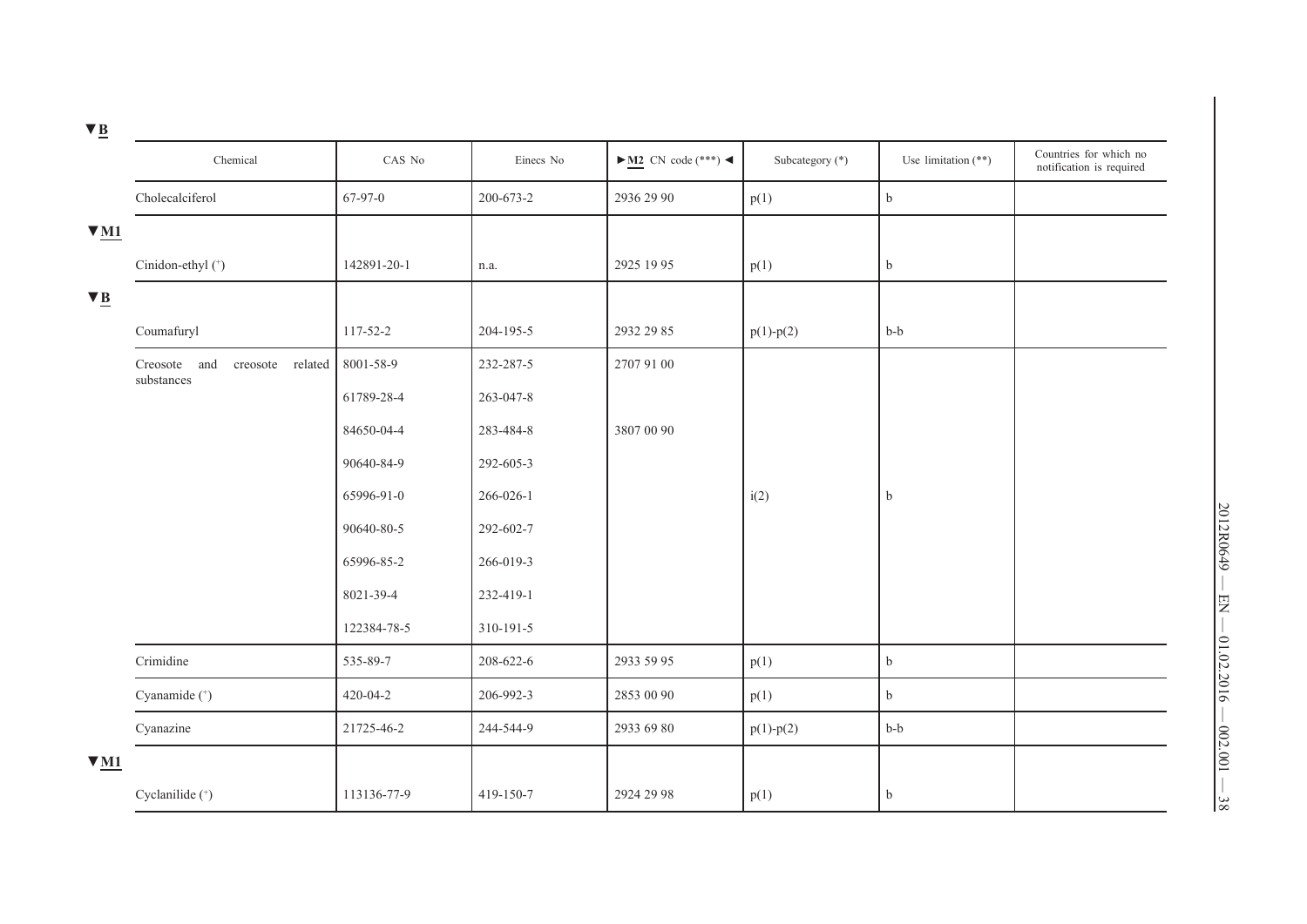| A TATT                 |                                                                                                   |                 |                 |                                          |                 |                       |                                                    |
|------------------------|---------------------------------------------------------------------------------------------------|-----------------|-----------------|------------------------------------------|-----------------|-----------------------|----------------------------------------------------|
|                        | Chemical                                                                                          | CAS No          | Einecs No       | $\blacktriangleright$ M2 CN code (***) < | Subcategory (*) | Use limitation $(**)$ | Countries for which no<br>notification is required |
|                        | Cyfluthrin                                                                                        | 68359-37-5      | 269-855-7       | 2926 90 95                               | p(1)            | $\rm b$               |                                                    |
| $\blacktriangledown$ B |                                                                                                   |                 |                 |                                          |                 |                       |                                                    |
|                        | Cyhalothrine                                                                                      | 68085-85-8      | 268-450-2       | 2926 90 95                               | p(1)            | $\mathbf b$           |                                                    |
| $\nabla M1$            |                                                                                                   |                 |                 |                                          |                 |                       |                                                    |
|                        | Cyhexatin (*)                                                                                     | 13121-70-5      | 236-049-1       | 2931 90 90                               | p(1)            | $\mathbf b$           |                                                    |
| $\nabla \underline{B}$ |                                                                                                   |                 |                 |                                          |                 |                       |                                                    |
|                        | (Di-μ-oxo-di-n-butylstannio-<br><b>DBB</b><br>hydroxyborane/dioxastannaboretan-<br>$4-01$         | 75113-37-0      | $401 - 040 - 5$ | 2931 00 95                               | i(1)            | $\mathbf b$           |                                                    |
|                        | Diazinon (*)                                                                                      | 333-41-5        | 206-373-8       | 2933 59 10                               | p(1)            | $\rm b$               |                                                    |
| $\Psi$ M <sub>2</sub>  |                                                                                                   |                 |                 |                                          |                 |                       |                                                    |
|                        | Dibutyltin compounds                                                                              | 683-18-1        | 211-670-0       | ex 2931 90 80                            | i(2)            | <b>Sr</b>             |                                                    |
|                        |                                                                                                   | 77-58-7         | 201-039-8       |                                          |                 |                       |                                                    |
|                        |                                                                                                   | $1067 - 33 - 0$ | 213-928-8       |                                          |                 |                       |                                                    |
|                        |                                                                                                   | and others      | and others      |                                          |                 |                       |                                                    |
| $\blacktriangledown$ B |                                                                                                   |                 |                 |                                          |                 |                       |                                                    |
|                        | Dichlobenil (+)                                                                                   | 1194-65-6       | 214-787-5       | 2926 90 95                               | p(1)            | $\mathbf b$           |                                                    |
|                        | Dicloran (+)                                                                                      | $99-30-9$       | 202-746-4       | 2921 42 00                               | p(1)            | $\mathbf b$           |                                                    |
|                        | Dichlorvos (+)                                                                                    | $62 - 73 - 7$   | 200-547-7       | 2919 90 90                               | p(1)            | $\mathbf b$           |                                                    |
|                        | Dicofol $($ <sup>+</sup> $)$                                                                      | 115-32-2        | 204-082-0       | 2906 29 00                               | $p(1) - p(2)$   | $b-b$                 |                                                    |
|                        | Dicofol containing $\lt$ 78 % p, p'-<br>Dicofol or 1 g/kg of DDT and<br>DDT related compounds (+) | 115-32-2        | 204-082-0       | 2906 29 00                               | $p(1) - p(2)$   | $b-b$                 |                                                    |
| $\nabla M1$            |                                                                                                   |                 |                 |                                          |                 |                       |                                                    |
|                        | Didecyldimethylammonium<br>chloride                                                               | 7173-51-5       | 230-525-2       | 2923 90 00                               | p(1)            | $\mathbf b$           |                                                    |
| $\nabla$ <b>B</b>      |                                                                                                   |                 |                 |                                          |                 |                       |                                                    |
|                        | Dimethenamid (+)                                                                                  | 87674-68-8      | n.a.            | 2934 99 90                               | p(1)            | $\mathbf b$           |                                                    |
|                        | Diniconazole-M (+)                                                                                | 83657-18-5      | n.a.            | 2933 99 80                               | p(1)            | $\mathbf b$           |                                                    |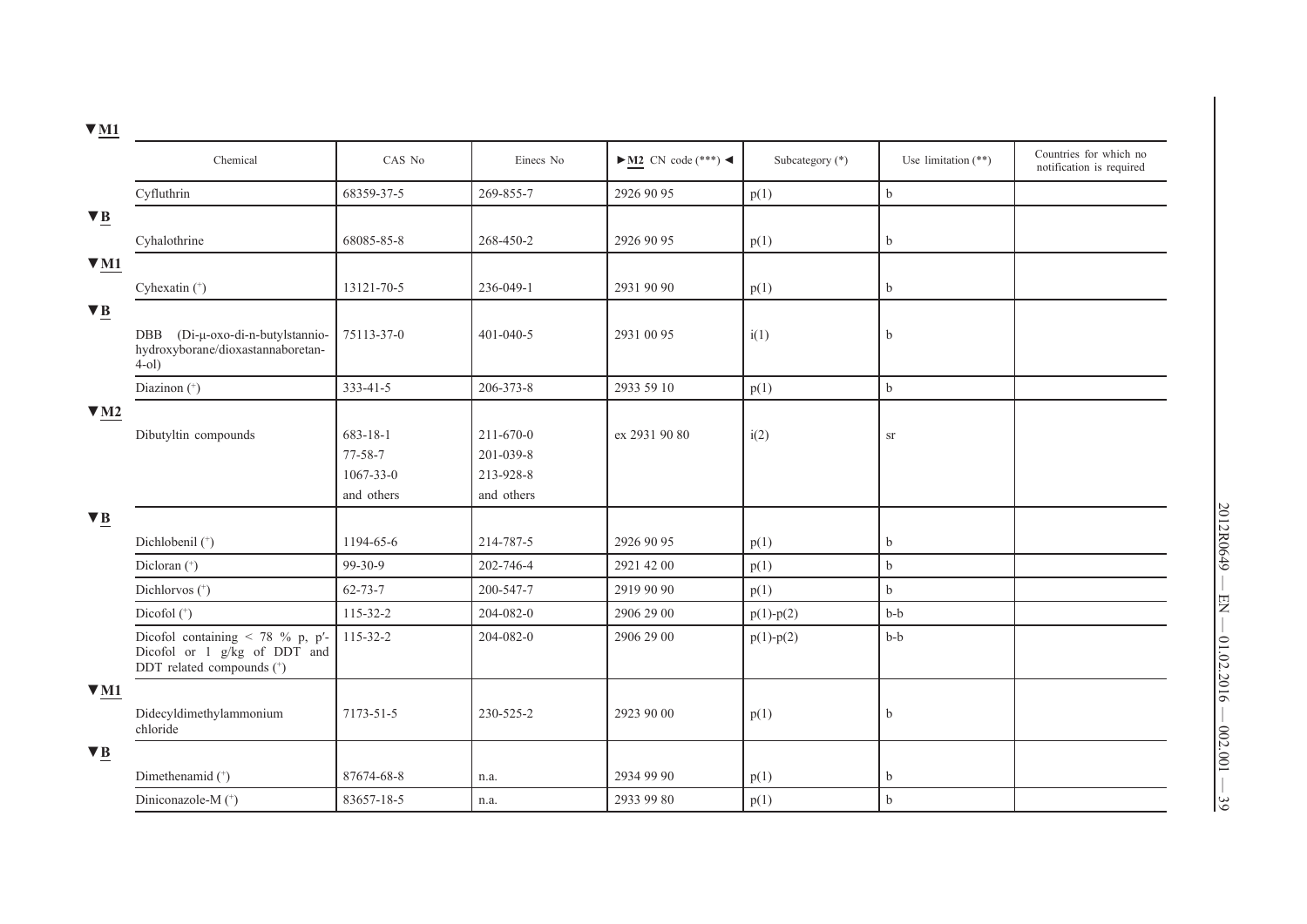| Dinitro-ortho-cresol (DNOC) and<br>534-52-1<br>$208 - 601 - 1$<br>2908 99 90<br>$b-b$<br>$p(1) - p(2)$<br>its salts (such as ammonium salt,<br>at www.pic.int/<br>2980-64-5<br>$221 - 037 - 0$<br>potassium salt and sodium salt) $(^{\#})$<br>5787-96-2<br>$\qquad \qquad -$<br>219-007-7<br>2312-76-7<br>Dinobuton<br>973-21-7<br>2920 90 10<br>$b-b$<br>213-546-1<br>$p(1) - p(2)$<br>88-85-7 and others<br>2908 91 00<br>$b-b$<br>Dinoseb and its salts and esters $(*)$<br>$201-861-7$ and others<br>$p(1)-p(2)$<br>at www.pic.int/<br>2915 36 00<br>i(2)<br>b<br>1420-07-1<br>215-813-8<br>2908 99 90<br>$b-b$<br>Dinoterb (+)<br>$p(1) - p(2)$<br>$\Psi$ M2<br>ex 2931 90 80<br>Dioctyltin compounds<br>3542-36-7<br>222-583-2<br>i(2)<br>Sr<br>212-791-1<br>870-08-6<br>16091-18-2<br>240-253-6<br>and others<br>and others<br>$\blacktriangledown$ B<br>Diphenylamine<br>122-39-4<br>204-539-4<br>2921 44 00<br>$\mathbf b$<br>p(1)<br>powder<br>formulations<br>Dustable<br>3808 99 90<br>containing a combination of:<br>at www.pic.int/<br>Benomyl at or above 7 %<br>2933 99 90<br>17804-35-2<br>241-775-7<br>p(1)<br>b<br>Carbofuran at or above 10 %<br>1563-66-2<br>216-353-0<br>2932 99 85<br>p(2)<br>$\mathbf b$<br>and Thiram at or above 15 % $($ #)<br>137-26-8<br>205-286-2<br>2930 30 00<br>$\Psi$ M <sub>2</sub><br>$\blacktriangledown$ B | Chemical                           | CAS No     | Einecs No | $\blacktriangleright$ M2 CN code (***) < | Subcategory (*) | Use limitation $(**)$ | Countries for which no<br>notification is required |
|--------------------------------------------------------------------------------------------------------------------------------------------------------------------------------------------------------------------------------------------------------------------------------------------------------------------------------------------------------------------------------------------------------------------------------------------------------------------------------------------------------------------------------------------------------------------------------------------------------------------------------------------------------------------------------------------------------------------------------------------------------------------------------------------------------------------------------------------------------------------------------------------------------------------------------------------------------------------------------------------------------------------------------------------------------------------------------------------------------------------------------------------------------------------------------------------------------------------------------------------------------------------------------------------------------------------------------------------------------------------|------------------------------------|------------|-----------|------------------------------------------|-----------------|-----------------------|----------------------------------------------------|
|                                                                                                                                                                                                                                                                                                                                                                                                                                                                                                                                                                                                                                                                                                                                                                                                                                                                                                                                                                                                                                                                                                                                                                                                                                                                                                                                                                    |                                    |            |           |                                          |                 |                       | Please refer to PIC circular                       |
|                                                                                                                                                                                                                                                                                                                                                                                                                                                                                                                                                                                                                                                                                                                                                                                                                                                                                                                                                                                                                                                                                                                                                                                                                                                                                                                                                                    |                                    |            |           |                                          |                 |                       |                                                    |
|                                                                                                                                                                                                                                                                                                                                                                                                                                                                                                                                                                                                                                                                                                                                                                                                                                                                                                                                                                                                                                                                                                                                                                                                                                                                                                                                                                    |                                    |            |           |                                          |                 |                       |                                                    |
|                                                                                                                                                                                                                                                                                                                                                                                                                                                                                                                                                                                                                                                                                                                                                                                                                                                                                                                                                                                                                                                                                                                                                                                                                                                                                                                                                                    |                                    |            |           |                                          |                 |                       |                                                    |
|                                                                                                                                                                                                                                                                                                                                                                                                                                                                                                                                                                                                                                                                                                                                                                                                                                                                                                                                                                                                                                                                                                                                                                                                                                                                                                                                                                    |                                    |            |           |                                          |                 |                       |                                                    |
|                                                                                                                                                                                                                                                                                                                                                                                                                                                                                                                                                                                                                                                                                                                                                                                                                                                                                                                                                                                                                                                                                                                                                                                                                                                                                                                                                                    |                                    |            |           |                                          |                 |                       | Please refer to PIC circular                       |
|                                                                                                                                                                                                                                                                                                                                                                                                                                                                                                                                                                                                                                                                                                                                                                                                                                                                                                                                                                                                                                                                                                                                                                                                                                                                                                                                                                    |                                    |            |           |                                          |                 |                       |                                                    |
|                                                                                                                                                                                                                                                                                                                                                                                                                                                                                                                                                                                                                                                                                                                                                                                                                                                                                                                                                                                                                                                                                                                                                                                                                                                                                                                                                                    |                                    |            |           |                                          |                 |                       |                                                    |
|                                                                                                                                                                                                                                                                                                                                                                                                                                                                                                                                                                                                                                                                                                                                                                                                                                                                                                                                                                                                                                                                                                                                                                                                                                                                                                                                                                    |                                    |            |           |                                          |                 |                       |                                                    |
|                                                                                                                                                                                                                                                                                                                                                                                                                                                                                                                                                                                                                                                                                                                                                                                                                                                                                                                                                                                                                                                                                                                                                                                                                                                                                                                                                                    |                                    |            |           |                                          |                 |                       |                                                    |
|                                                                                                                                                                                                                                                                                                                                                                                                                                                                                                                                                                                                                                                                                                                                                                                                                                                                                                                                                                                                                                                                                                                                                                                                                                                                                                                                                                    |                                    |            |           |                                          |                 |                       |                                                    |
|                                                                                                                                                                                                                                                                                                                                                                                                                                                                                                                                                                                                                                                                                                                                                                                                                                                                                                                                                                                                                                                                                                                                                                                                                                                                                                                                                                    |                                    |            |           |                                          |                 |                       |                                                    |
|                                                                                                                                                                                                                                                                                                                                                                                                                                                                                                                                                                                                                                                                                                                                                                                                                                                                                                                                                                                                                                                                                                                                                                                                                                                                                                                                                                    |                                    |            |           |                                          |                 |                       |                                                    |
|                                                                                                                                                                                                                                                                                                                                                                                                                                                                                                                                                                                                                                                                                                                                                                                                                                                                                                                                                                                                                                                                                                                                                                                                                                                                                                                                                                    |                                    |            |           |                                          |                 |                       |                                                    |
|                                                                                                                                                                                                                                                                                                                                                                                                                                                                                                                                                                                                                                                                                                                                                                                                                                                                                                                                                                                                                                                                                                                                                                                                                                                                                                                                                                    |                                    |            |           |                                          |                 |                       |                                                    |
|                                                                                                                                                                                                                                                                                                                                                                                                                                                                                                                                                                                                                                                                                                                                                                                                                                                                                                                                                                                                                                                                                                                                                                                                                                                                                                                                                                    |                                    |            |           |                                          |                 |                       | Please refer to PIC circular                       |
|                                                                                                                                                                                                                                                                                                                                                                                                                                                                                                                                                                                                                                                                                                                                                                                                                                                                                                                                                                                                                                                                                                                                                                                                                                                                                                                                                                    |                                    |            |           |                                          |                 |                       |                                                    |
|                                                                                                                                                                                                                                                                                                                                                                                                                                                                                                                                                                                                                                                                                                                                                                                                                                                                                                                                                                                                                                                                                                                                                                                                                                                                                                                                                                    |                                    |            |           |                                          |                 |                       |                                                    |
|                                                                                                                                                                                                                                                                                                                                                                                                                                                                                                                                                                                                                                                                                                                                                                                                                                                                                                                                                                                                                                                                                                                                                                                                                                                                                                                                                                    |                                    |            |           |                                          |                 |                       |                                                    |
|                                                                                                                                                                                                                                                                                                                                                                                                                                                                                                                                                                                                                                                                                                                                                                                                                                                                                                                                                                                                                                                                                                                                                                                                                                                                                                                                                                    |                                    |            |           |                                          |                 |                       |                                                    |
|                                                                                                                                                                                                                                                                                                                                                                                                                                                                                                                                                                                                                                                                                                                                                                                                                                                                                                                                                                                                                                                                                                                                                                                                                                                                                                                                                                    |                                    |            |           |                                          |                 |                       |                                                    |
|                                                                                                                                                                                                                                                                                                                                                                                                                                                                                                                                                                                                                                                                                                                                                                                                                                                                                                                                                                                                                                                                                                                                                                                                                                                                                                                                                                    | Ethalfluralin $($ <sup>+</sup> $)$ | 55283-68-6 | 259-564-3 | 2921 43 00                               | p(1)            | b                     |                                                    |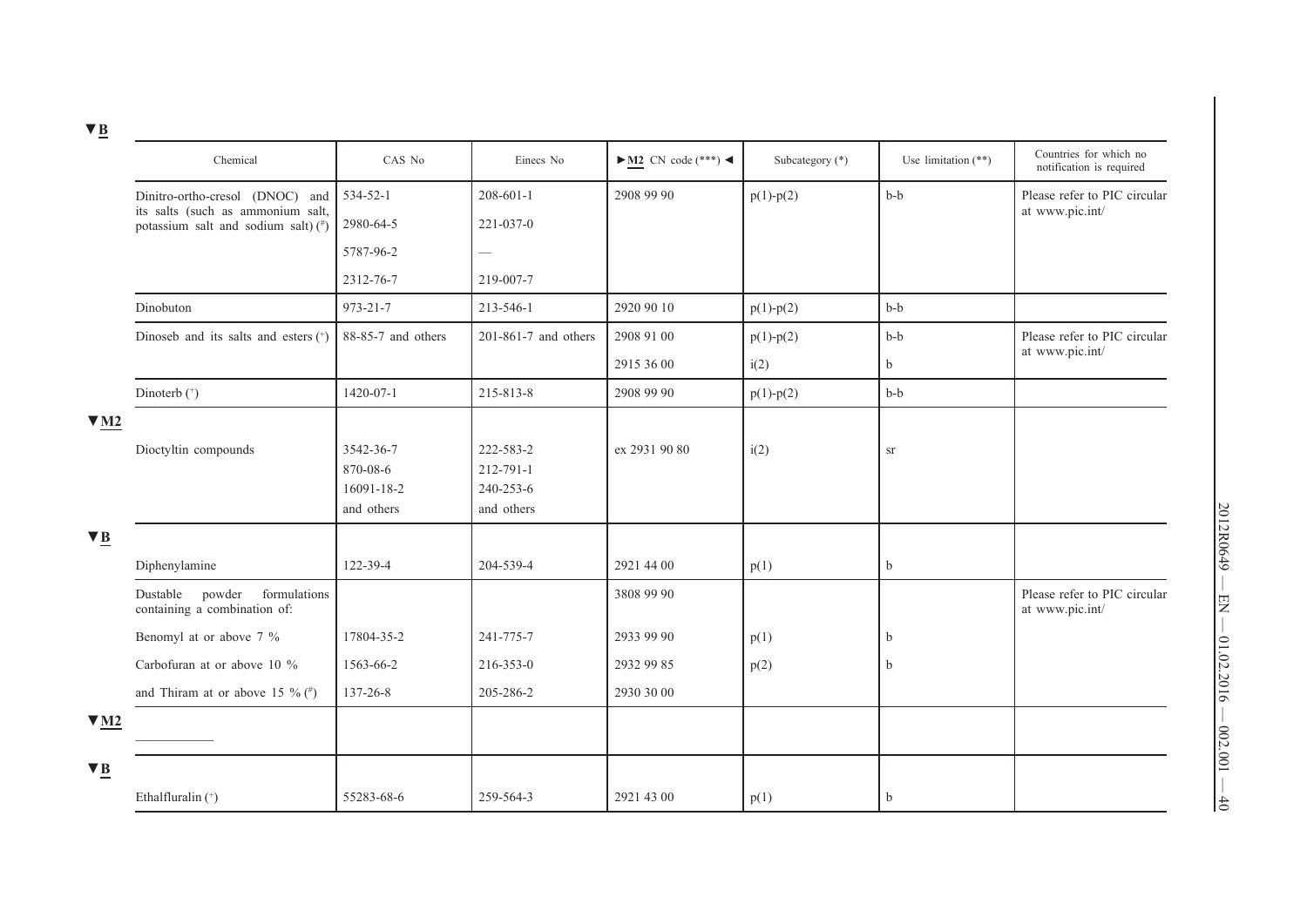| <u> ' 쓰</u>            |                                             |                            |                 |                                          |                   |                       |                                                    |
|------------------------|---------------------------------------------|----------------------------|-----------------|------------------------------------------|-------------------|-----------------------|----------------------------------------------------|
|                        | Chemical                                    | CAS No                     | Einecs No       | $\blacktriangleright$ M2 CN code (***) < | Subcategory $(*)$ | Use limitation $(**)$ | Countries for which no<br>notification is required |
|                        | Ethion                                      | 563-12-2                   | 209-242-3       | 2930 90 85                               | $p(1) - p(2)$     | $b-b$                 |                                                    |
| $\nabla M1$            |                                             |                            |                 |                                          |                   |                       |                                                    |
|                        | Ethoxysulfuron (*)                          | 126801-58-9                | n.a.            | 2933 59 95                               | p(1)              | $\mathbf b$           |                                                    |
| $\blacktriangledown$ B |                                             |                            |                 |                                          |                   |                       |                                                    |
|                        | Ethoxyquin (+)                              | $91 - 53 - 2$              | 202-075-7       | 2933 49 90                               | p(1)              | b                     |                                                    |
|                        | Ethylene oxide (Oxirane) $($ <sup>#</sup> ) | $75 - 21 - 8$              | 200-849-9       | 2910 10 00                               | p(1)              | $\mathbf b$           | Please refer to PIC circular<br>at www.pic.int/    |
|                        | Fenarimol (+)                               | 60168-88-9                 | 262-095-7       | 2933 59 95                               | p(1)              | $\mathbf b$           |                                                    |
| $\nabla M2$            |                                             |                            |                 |                                          |                   |                       |                                                    |
|                        | Fenbutatin oxide                            | 13356-08-6                 | 236-407-7       | ex 2931 90 80                            | p(1)              | $\mathbf b$           |                                                    |
| $\blacktriangledown$ B |                                             |                            |                 |                                          |                   |                       |                                                    |
|                        | Fenitrothion (+)                            | $122 - 14 - 5$             | 204-524-2       | 2920 19 00                               | p(1)              | b                     |                                                    |
|                        | Fenpropathrin                               | 39515-41-8                 | 254-485-0       | 2926 90 95                               | $p(1) - p(2)$     | $b-b$                 |                                                    |
|                        | Fenthion (*)                                | 55-38-9                    | 200-231-9       | 2930 90 85                               | p(1)              | <b>Sr</b>             |                                                    |
|                        | Fentin acetate (+)                          | 900-95-8                   | 212-984-0       | 2931 00 95                               | $p(1) - p(2)$     | $b-b$                 |                                                    |
|                        | Fentin hydroxide (+)                        | 76-87-9                    | 200-990-6       | 2931 00 95                               | $p(1)-p(2)$       | $b-b$                 |                                                    |
|                        | Fenvalerate                                 | 51630-58-1                 | 257-326-3       | 2926 90 95                               | p(1)              | $\mathbf b$           |                                                    |
|                        | Ferbam                                      | 14484-64-1                 | 238-484-2       | 2930 20 00                               | $p(1) - p(2)$     | $b-b$                 |                                                    |
|                        | Fluoroacetamide (*)                         | 640-19-7                   | $211 - 363 - 1$ | 2924 12 00                               | p(1)              | $\mathbf b$           | Please refer to PIC circular<br>at www.pic.int/    |
|                        | Flurenol                                    | 467-69-6                   | 207-397-1       | 2918 19 85                               | $p(1) - p(2)$     | $b-b$                 |                                                    |
|                        | Flurprimidol (+)                            | 56425-91-3                 | n.a.            | 2933 59 95                               | p(1)              | $\mathbf b$           |                                                    |
|                        | Furathiocarb                                | 65907-30-4                 | 265-974-3       | 2932 99 85                               | $p(1) - p(2)$     | $b-b$                 |                                                    |
|                        | Guazatine (*)                               | 108173-90-6<br>115044-19-4 | 236-855-3       | 3808 99 90                               | $p(1) - p(2)$     | $b-b$                 |                                                    |
|                        | Hexachloroethane                            | $67 - 72 - 1$              | 200-666-4       | 2903 19 80                               | i(1)              | ${\rm sr}$            |                                                    |
|                        | Hexazinone                                  | 51235-04-2                 | 257-074-4       | 2933 69 80                               | $p(1) - p(2)$     | $b-b$                 |                                                    |
|                        |                                             |                            |                 |                                          |                   |                       |                                                    |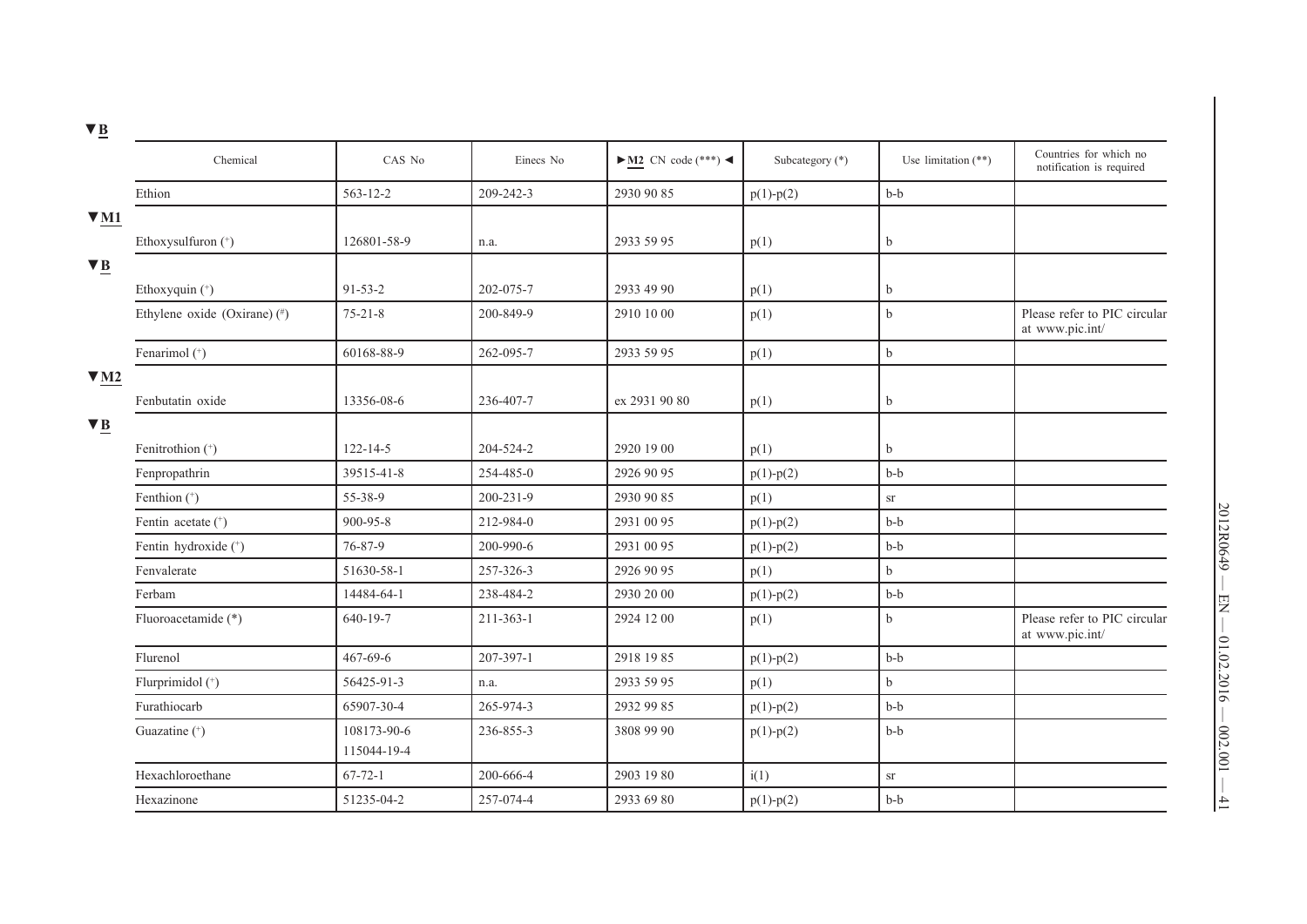| ᆞ 쓰                               |                                                                                                                                                                             |                                        |                                    |                                          |                   |                       |                                                    |
|-----------------------------------|-----------------------------------------------------------------------------------------------------------------------------------------------------------------------------|----------------------------------------|------------------------------------|------------------------------------------|-------------------|-----------------------|----------------------------------------------------|
|                                   | Chemical                                                                                                                                                                    | CAS No                                 | Einecs No                          | $\blacktriangleright$ M2 CN code (***) < | Subcategory $(*)$ | Use limitation $(**)$ | Countries for which no<br>notification is required |
| Iminoctadine                      |                                                                                                                                                                             | 13516-27-3                             | 236-855-3                          | 2925 29 00                               | $p(1) - p(2)$     | $b-b$                 |                                                    |
| Indolylacetic acid (+)            |                                                                                                                                                                             | $87 - 51 - 4$                          | 201-748-2                          | 2933 99 80                               | p(1)              | $\mathbf b$           |                                                    |
| Isoxathion                        |                                                                                                                                                                             | 18854-01-8                             | 242-624-8                          | 2934 99 90                               | p(1)              | $\mathbf b$           |                                                    |
| $\blacktriangledown$ M2           |                                                                                                                                                                             |                                        |                                    |                                          |                   |                       |                                                    |
| Lead compounds                    |                                                                                                                                                                             | 598-63-0                               | 209-943-4                          | ex 2836 99 17                            | i(2)              | $\rm{sr}$             |                                                    |
|                                   |                                                                                                                                                                             | 1319-46-6                              | 215-290-6                          | ex 3206 49 70                            |                   |                       |                                                    |
|                                   |                                                                                                                                                                             | 7446-14-2                              | 231-198-9                          | ex 2833 29 60                            |                   |                       |                                                    |
|                                   |                                                                                                                                                                             | 7784-40-9                              | 232-064-2                          | ex 2842 90 80                            |                   |                       |                                                    |
|                                   |                                                                                                                                                                             | 7758-97-6                              | 231-846-0                          | ex 2841 50 00                            |                   |                       |                                                    |
|                                   |                                                                                                                                                                             | 1344-37-2                              | 215-693-7                          | ex 3206 20 00                            |                   |                       |                                                    |
|                                   |                                                                                                                                                                             | 25808-74-6                             | 247-278-1                          | ex 2826 90 80                            |                   |                       |                                                    |
|                                   |                                                                                                                                                                             | 13424-46-9                             | 236-542-1                          | ex 2850 00 60                            |                   |                       |                                                    |
|                                   |                                                                                                                                                                             | $301 - 04 - 2$                         | 206-104-4                          | ex 2915 29 00                            |                   |                       |                                                    |
|                                   |                                                                                                                                                                             | 7446-27-7                              | 231-205-5                          | ex 2835 29 90                            |                   |                       |                                                    |
|                                   |                                                                                                                                                                             | 15245-44-0                             | 239-290-0                          | ex 2908 99 00                            |                   |                       |                                                    |
|                                   |                                                                                                                                                                             | and others                             | and others                         |                                          |                   |                       |                                                    |
| $\blacktriangledown$ B            |                                                                                                                                                                             |                                        |                                    |                                          |                   |                       |                                                    |
| Malathion                         |                                                                                                                                                                             | $121 - 75 - 5$                         | 204-497-7                          | 2930 90 99                               | p(2)              | b                     |                                                    |
|                                   | (a) Maleic hydrazide, and its salts,<br>other than choline, potassium<br>and sodium salts                                                                                   | $123 - 33 - 1$                         | 204-619-9                          | 2933 99 90                               | p(1)              | $\mathbf b$           |                                                    |
|                                   | (b) Choline, potassium and sodium<br>salts of maleic hydrazide<br>containing more than 1 mg/kg<br>of free hydrazine expressed on<br>the basis of the acid equivalent        | 61167-10-0, 51542-<br>52-0, 28330-26-9 | 257-261-0, 248-972-7               | 2933 99 90                               |                   |                       |                                                    |
| Mercury<br>loxyalkyl<br>compounds | compounds, including<br>inorganic mercury compounds,<br>alkyl mercury compounds and alky-<br>and aryl<br>mercury<br>except<br>mercury<br>compounds listed in Annex V $($ #) | 62-38-4, 26545-49-3<br>and others      | 200-532-5, 247-783-7<br>and others | 2852 00 00                               | $p(1) - p(2)$     | $b-b$                 | Please refer to PIC circular<br>at www.pic.int/    |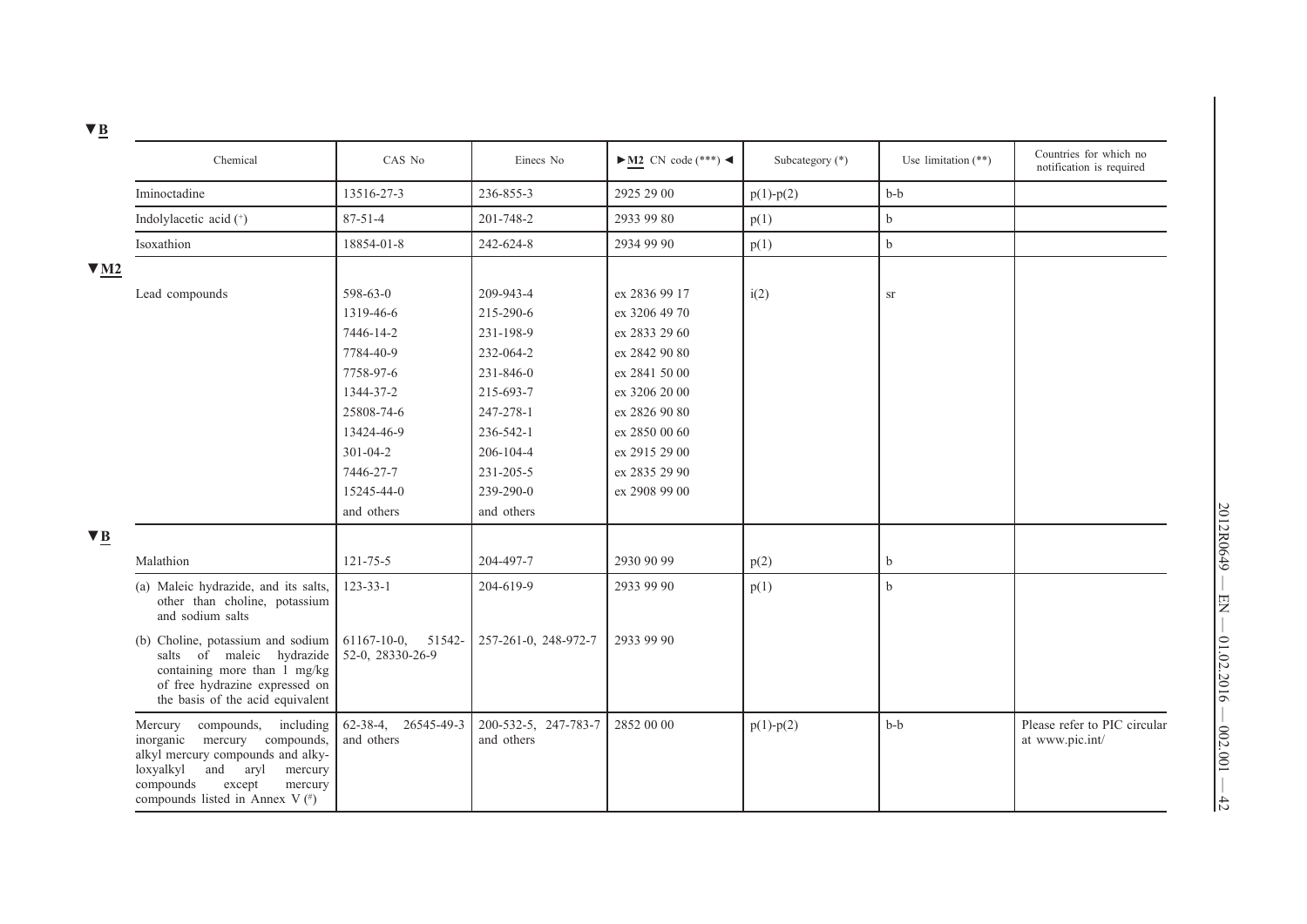| × |  |
|---|--|
|   |  |

| Chemical                                                                                                        | CAS No        | Einecs No       | $\blacktriangleright$ M2 CN code (***) < | Subcategory (*) | Use limitation $(**)$ | Countries for which no<br>notification is required |
|-----------------------------------------------------------------------------------------------------------------|---------------|-----------------|------------------------------------------|-----------------|-----------------------|----------------------------------------------------|
| Metam                                                                                                           | 144-54-7      | 205-632-2       | 2930 20 00                               | p(1)            | b                     |                                                    |
|                                                                                                                 | 137-42-8      | $205 - 239 - 0$ |                                          |                 |                       |                                                    |
| Methamidophos $(^{2})$ $(^{+})$                                                                                 | 10265-92-6    | 233-606-0       | 2930 50 00                               | p(1)            | b                     |                                                    |
| Methamidophos (Soluble liquid<br>formulations of the substance that<br>exceed 600 g active ingredient/l) $($ #) | 10265-92-6    | 233-606-0       | 2930 50 00<br>3808 50 00                 | p(2)            | b                     | Please refer to PIC circular<br>at www.pic.int/    |
| Methidathion                                                                                                    | 950-37-8      | 213-449-4       | 2934 99 90                               | $p(1) - p(2)$   | $b-b$                 |                                                    |
| Methomyl                                                                                                        | 16752-77-5    | 240-815-0       | 2930 90 99                               | p(2)            | b                     |                                                    |
| Methyl bromide (+)                                                                                              | 74-83-9       | 200-813-2       | 2903 39 11                               | $p(1) - p(2)$   | $b-b$                 |                                                    |
| Methyl-parathion $(*)$ $(*)$                                                                                    | 298-00-0      | $206 - 050 - 1$ | 2920 11 00                               | $p(1) - p(2)$   | $b-b$                 | Please refer to PIC circular<br>at www.pic.int/    |
| Metoxuron                                                                                                       | 19937-59-8    | 243-433-2       | 2924 21 90                               | $p(1) - p(2)$   | $b-b$                 |                                                    |
| Monocrotophos (#)                                                                                               | 6923-22-4     | 230-042-7       | 2924 12 00                               | $p(1) - p(2)$   | $b-b$                 | Please refer to PIC circular<br>at www.pic.int/    |
| Monolinuron                                                                                                     | 1746-81-2     | 217-129-5       | 2928 00 90                               | p(1)            | b                     |                                                    |
| Monomethyl-dibromo-diphenyl<br>methane<br>Tradename: DBBT (+)                                                   | 99688-47-8    | $402 - 210 - 1$ | 2903 69 90                               | i(1)            | b                     |                                                    |
| Monomethyl-Dichloro-Diphenyl<br>methane;<br>Tradename: Ugilec 121 or Ugilec<br>$21$ ( $^{+}$ )                  | $\mathcal{L}$ | $400 - 140 - 6$ | 2903 69 90                               | $i(1) - i(2)$   | $b-b$                 |                                                    |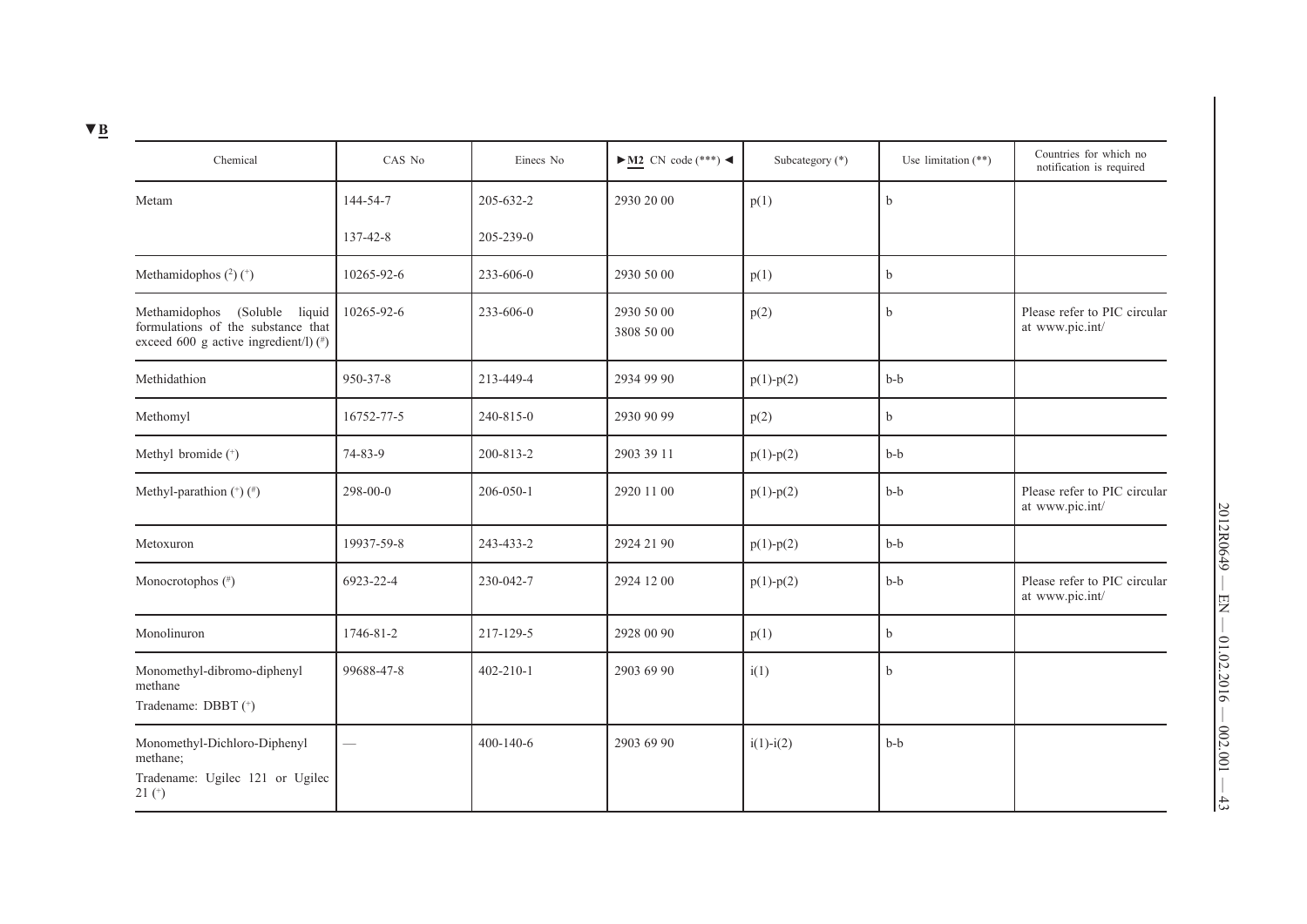|--|

| Chemical                                                                | CAS No                                        | Einecs No            | $\blacktriangleright$ M2 CN code (***) < | Subcategory (*) | Use limitation $(**)$ | Countries for which no<br>notification is required |
|-------------------------------------------------------------------------|-----------------------------------------------|----------------------|------------------------------------------|-----------------|-----------------------|----------------------------------------------------|
| Monomethyl-Tetrachlorodiphenyl<br>methane;<br>Tradename: Ugilec 141 (+) | 76253-60-6                                    | 278-404-3            | 2903 69 90                               | $i(1)-i(2)$     | $b-b$                 |                                                    |
| Monuron                                                                 | 150-68-5                                      | 205-766-1            | 2924 21 90                               | p(1)            | $\mathbf b$           |                                                    |
| Nicotine (*)                                                            | $54-11-5$                                     | 200-193-3            | 2939 99 00                               | p(1)            | $\mathbf b$           |                                                    |
| Nitrofen (*)                                                            | 1836-75-5                                     | 217-406-0            | 2909 30 90                               | $p(1) - p(2)$   | $b-b$                 |                                                    |
| Nonylphenols $C_6H_4(OH)C_9H_{19}$ (*)                                  | 25154-52-3<br>(phenol,<br>nonyl-),            | 246-672-0            | 2907 13 00                               | i(1)            | ${\rm sr}$            |                                                    |
|                                                                         | 84852-15-3<br>(phenol,<br>4-nonyl-, branched) | 284-325-5            |                                          |                 |                       |                                                    |
|                                                                         | 11066-49-2<br>(isono-<br>nylphenol),          | 234-284-4            |                                          |                 |                       |                                                    |
|                                                                         | 90481-04-2, (phenol,<br>nonyl-, branched),    | 291-844-0            |                                          |                 |                       |                                                    |
|                                                                         | 104-40-5(p-nonylp-<br>henol) and others       | 203-199-4 and others |                                          |                 |                       |                                                    |
| Nonylphenol<br>ethoxylates<br>$(C_2H_4O)_nC_15H_{24}O$ <sup>(+)</sup>   | 9016-45-9, 26027-38-<br>68412-54-4,<br>3,     |                      | 3402 13 00                               | i(1)            | ${\rm sr}$            |                                                    |
|                                                                         | 37205-87-1, 127087-<br>87-0 and others        |                      |                                          | $p(1) - p(2)$   | $b-b$                 |                                                    |
| Octabromodiphenyl ether (+)                                             | 32536-52-0                                    | 251-087-9            | 2909 30 38                               | i(1)            | <b>Sr</b>             |                                                    |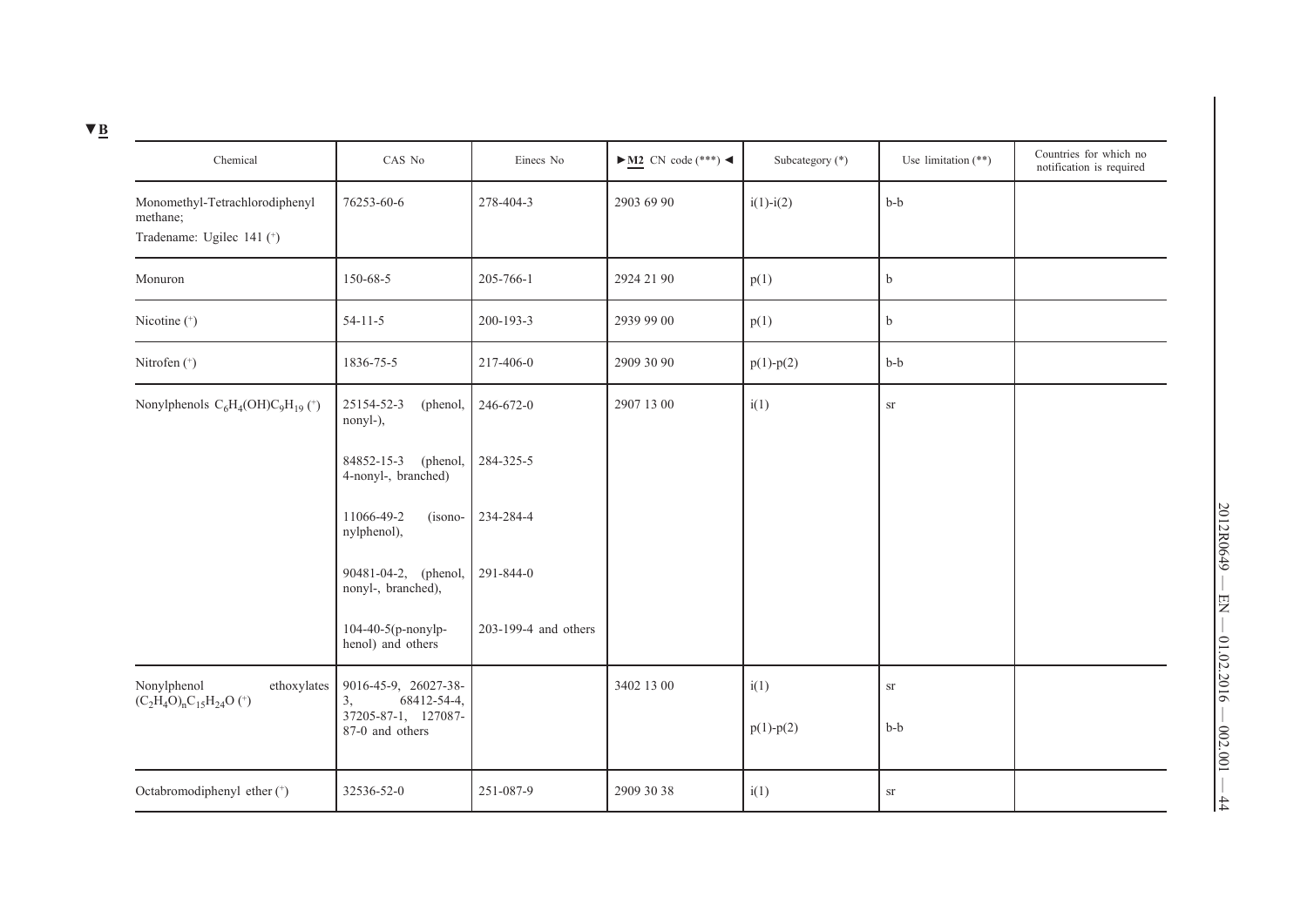| <u> " 므</u>            |                                                                            |                    |                      |                                          |                 |                       |                                                    |
|------------------------|----------------------------------------------------------------------------|--------------------|----------------------|------------------------------------------|-----------------|-----------------------|----------------------------------------------------|
|                        | Chemical                                                                   | CAS No             | Einecs No            | $\blacktriangleright$ M2 CN code (***) < | Subcategory (*) | Use limitation $(**)$ | Countries for which no<br>notification is required |
|                        | Omethoate                                                                  | 1113-02-6          | 214-197-8            | 2930 90 85                               | $p(1) - p(2)$   | $b-b$                 |                                                    |
| $\Psi$ M1              |                                                                            |                    |                      |                                          |                 |                       |                                                    |
|                        | Oxadiargyl (*)                                                             | 39807-15-3         | 254-637-6            | 2934 99 90                               | p(1)            | $\mathbf b$           |                                                    |
| $\blacktriangledown$ B |                                                                            |                    |                      |                                          |                 |                       |                                                    |
|                        | Oxydemeton-methyl (*)                                                      | $301 - 12 - 2$     | 206-110-7            | 2930 90 85                               | p(1)            | $\mathbf b$           |                                                    |
|                        | Paraquat (*)                                                               | 4685-14-7          | 225-141-7            | 2933 39 99                               | p(1)            | $\mathbf b$           |                                                    |
|                        |                                                                            | 1910-42-5          | 217-615-7            |                                          |                 |                       |                                                    |
|                        |                                                                            | 2074-50-2          | 218-196-3            |                                          |                 |                       |                                                    |
|                        | Parathion (#)                                                              | 56-38-2            | $200 - 271 - 7$      | 2920 11 00                               | $p(1) - p(2)$   | $b-b$                 | Please refer to PIC circular<br>at www.pic.int/    |
|                        | Pebulate                                                                   | 1114-71-2          | 214-215-4            | 2930 20 00                               | $p(1) - p(2)$   | $b-b$                 |                                                    |
| $\Psi$ M <sub>2</sub>  |                                                                            |                    |                      |                                          |                 |                       |                                                    |
|                        | Pentachloroethane                                                          | $76 - 01 - 7$      | $200 - 925 - 1$      | ex 2903 19 80                            | i(2)            | ${\rm sr}$            |                                                    |
| $\blacktriangledown$ B |                                                                            |                    |                      |                                          |                 |                       |                                                    |
|                        | Pentachlorophenol and its salts and<br>esters $(*)$                        | 87-86-5 and others | 201-778-6 and others | 2908 11 00<br>2908 19 00 and others      | $p(1) - p(2)$   | b-sr                  | Please refer to PIC circular<br>at www.pic.int/    |
| $\nabla M1$            |                                                                            |                    |                      |                                          |                 |                       |                                                    |
|                        | Perfluorooctane sulfonates                                                 | 1763-23-1          | 217-179-8            | 2904 90 95                               | i(1)            | ${\rm sr}$            |                                                    |
|                        | (PFOS) C8F17SO2X                                                           | 2795-39-3          | 220-527-1            | 2904 90 95                               |                 |                       |                                                    |
|                        | $(X = OH, Metal salt (O-M+),$                                              | 70225-14-8         | 274-460-8            | 2922 12 00                               |                 |                       |                                                    |
|                        | amide,<br>halide,<br>and<br>other<br>derivatives<br>including<br>polymers) | 56773-42-3         | 260-375-3            | 2923 90 00                               |                 |                       |                                                    |
|                        | $(^{+})/(^{#})$                                                            | 4151-50-2          | 223-980-3            | 2935 00 90                               |                 |                       |                                                    |
|                        |                                                                            | 57589-85-2         | 260-837-4            | 2924 29 98                               |                 |                       |                                                    |
|                        |                                                                            | 68081-83-4         | 268-357-7            | 3824 90 97                               |                 |                       |                                                    |
|                        |                                                                            | and others         |                      |                                          |                 |                       |                                                    |
| $\blacktriangledown$ B |                                                                            |                    |                      |                                          |                 |                       |                                                    |
|                        | Permethrin                                                                 | 52645-53-1         | 258-067-9            | 2916 20 00                               | p(1)            | $\mathbf b$           |                                                    |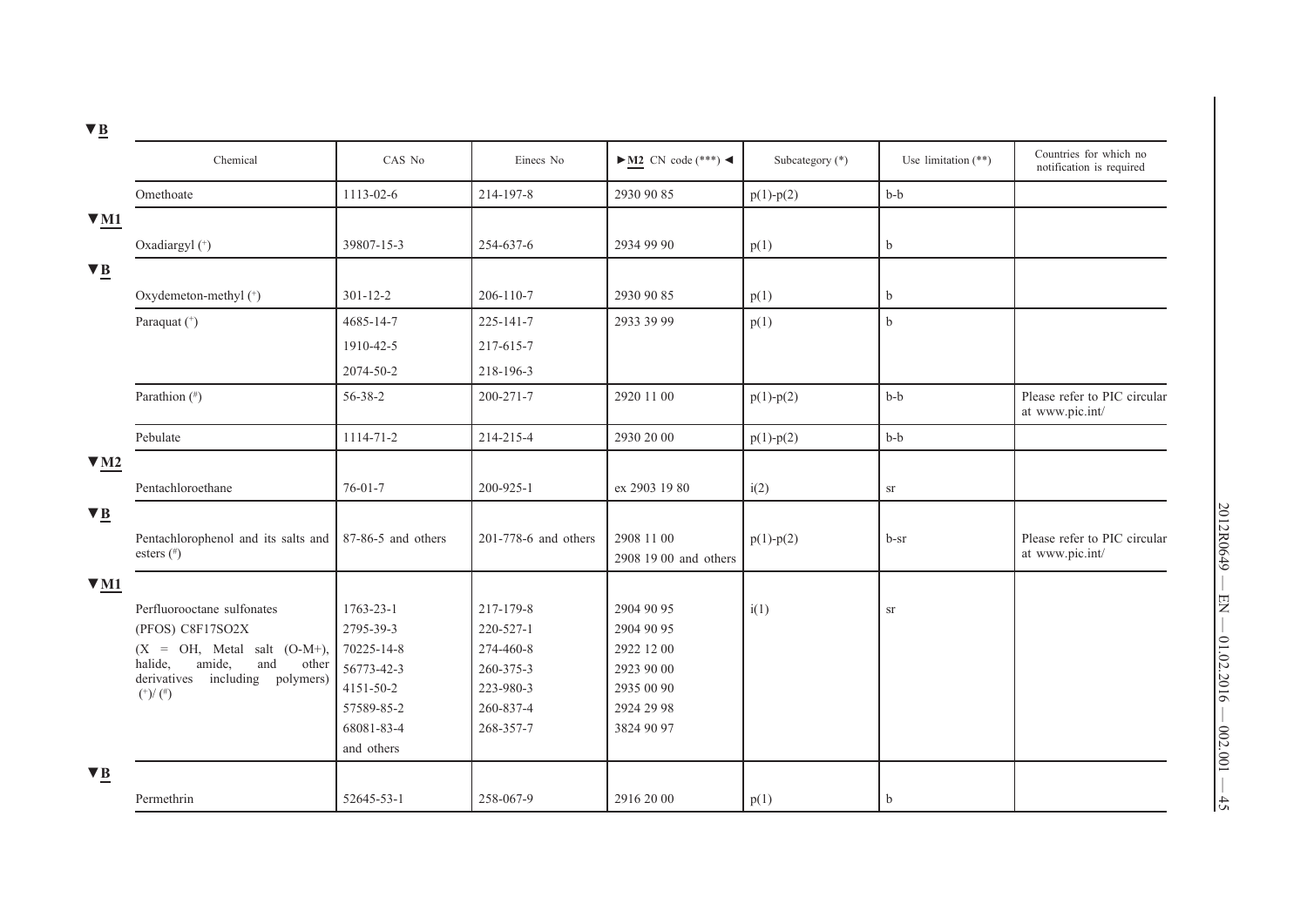| Chemical                                                                                                              | CAS No                                                                                                    | Einecs No                          | $\blacktriangleright$ M2 CN code (***) < | Subcategory (*) | Use limitation $(**)$ | Countries for which no<br>notification is required |
|-----------------------------------------------------------------------------------------------------------------------|-----------------------------------------------------------------------------------------------------------|------------------------------------|------------------------------------------|-----------------|-----------------------|----------------------------------------------------|
| Phosalone (+)                                                                                                         | 2310-17-0                                                                                                 | 218-996-2                          | 2934 99 90                               | p(1)            | b                     |                                                    |
| Phosphamidon (soluble liquid formu-<br>lations of the substance that exceed<br>1 000 g active ingredient/l) $(^{\#})$ | 13171-21-6 (mixture,<br>(E) $& (Z)$ isomers)<br>23783-98-4<br>$((Z)-$<br>isomer)<br>297-99-4 ((E)-isomer) | 236-116-5                          | 2924 12 00<br>3808 50 00                 | $p(1) - p(2)$   | $b-b$                 | Please refer to PIC circular<br>at www.pic.int/    |
| Polybrominated biphenyls (PBB)<br>except hexabromo-biphenyl (#)                                                       | $13654-09-6$ ,<br>27858-<br>07-7 and others                                                               | 237-137-2, 248-696-7<br>and others | 2903 69 90                               | i(1)            | <b>Sr</b>             | Please refer to PIC circular<br>at www.pic.int/    |
| Polychlorinated<br>terphenyls<br>$(PCT)$ $(^{\#})$                                                                    | 61788-33-8                                                                                                | 262-968-2                          | 2903 69 90                               | i(1)            | b                     | Please refer to PIC circular<br>at www.pic.int/    |
| Procymidone (+)                                                                                                       | 32809-16-8                                                                                                | $251 - 233 - 1$                    | 2925 19 95                               | p(1)            | b                     |                                                    |
| Propachlor (+)                                                                                                        | 1918-16-7                                                                                                 | 217-638-2                          | 2924 29 98                               | p(1)            | b                     |                                                    |
| Propanil                                                                                                              | 709-98-8                                                                                                  | 211-914-6                          | 2924 29 98                               | p(1)            | b                     |                                                    |
| Propham                                                                                                               | 122-42-9                                                                                                  | 204-542-0                          | 2924 29 95                               | p(1)            | b                     |                                                    |
| Propisochlor (+)                                                                                                      | 86763-47-5                                                                                                | n.a.                               | 2924 29 98                               | p(1)            | b                     |                                                    |
| Pyrazophos (+)                                                                                                        | 13457-18-6                                                                                                | 236-656-1                          | 2933 59 95                               | $p(1) - p(2)$   | $b-b$                 |                                                    |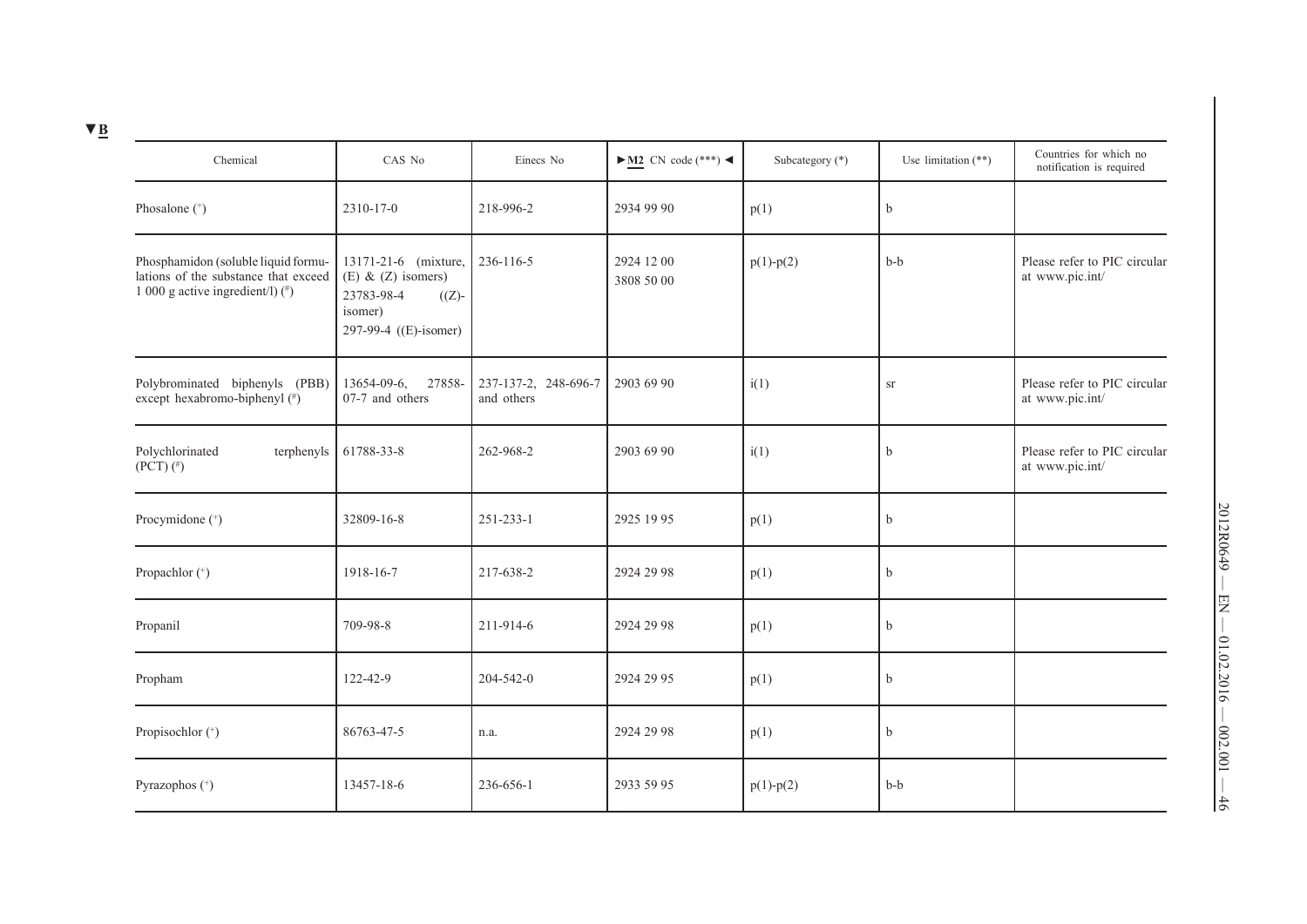| ᆞ <u>~</u>             |                      |                |           |                                          |                 |                       |                                                    |
|------------------------|----------------------|----------------|-----------|------------------------------------------|-----------------|-----------------------|----------------------------------------------------|
|                        | Chemical             | CAS No         | Einecs No | $\blacktriangleright$ M2 CN code (***) < | Subcategory (*) | Use limitation $(**)$ | Countries for which no<br>notification is required |
|                        | Quintozene (+)       | 82-68-8        | 201-435-0 | 2904 90 85                               | $p(1) - p(2)$   | $b-b$                 |                                                    |
| $\Psi$ M1              |                      |                |           |                                          |                 |                       |                                                    |
|                        | Rotenone (*)         | 83-79-4        | 201-501-9 | 2932 99 00                               | p(1)            | $\mathbf b$           |                                                    |
| $\nabla \underline{B}$ |                      |                |           |                                          |                 |                       |                                                    |
|                        | Scilliroside         | 507-60-8       | 208-077-4 | 2938 90 90                               | p(1)            | $\mathbf b$           |                                                    |
|                        | Simazine (*)         | 122-34-9       | 204-535-2 | 2933 69 10                               | $p(1) - p(2)$   | $b-b$                 |                                                    |
|                        | Strychnine           | 57-24-9        | 200-319-7 | 2939 99 00                               | p(1)            | $\mathbf b$           |                                                    |
|                        | Tecnazene (*)        | $117 - 18 - 0$ | 204-178-2 | 2904 90 85                               | $p(1) - p(2)$   | $b-b$                 |                                                    |
|                        | Terbufos             | 13071-79-9     | 235-963-8 | 2930 90 85                               | $p(1) - p(2)$   | $b-b$                 |                                                    |
|                        | Tetraethyl lead (#)  | 78-00-2        | 201-075-4 | 2931 00 95                               | i(1)            | ${\rm sr}$            | Please refer to PIC circular<br>at www.pic.int/    |
|                        | Tetramethyl lead (#) | $75 - 74 - 1$  | 200-897-0 | 2931 00 95                               | i(1)            | $\rm{sr}$             | Please refer to PIC circular<br>at www.pic.int/    |
|                        | Thallium sulphate    | 7446-18-6      | 231-201-3 | 2833 29 90                               | p(1)            | $\mathbf b$           |                                                    |
|                        | Thiobencarb (+)      | 28249-77-6     | 248-924-5 | 2930 20 00                               | p(1)            | $\mathbf b$           |                                                    |
|                        | Thiocyclam           | 31895-22-4     | 250-859-2 | 2934 99 90                               | $p(1) - p(2)$   | $b-b$                 |                                                    |
|                        | Thiodicarb (*)       | 59669-26-0     | 261-848-7 | 2930 90 85                               | p(1)            | $\mathbf b$           |                                                    |
|                        | Tolylfluanid (+)     | $731 - 27 - 1$ | 211-986-9 | 2930 90 85                               | p(1)            | b                     |                                                    |
|                        | Triazophos           | 24017-47-8     | 245-986-5 | 2933 99 90                               | $p(1) - p(2)$   | $b-b$                 |                                                    |
|                        |                      |                |           |                                          |                 |                       |                                                    |

2012R0649 — EN — 01.02.2016 — 002.001 — 47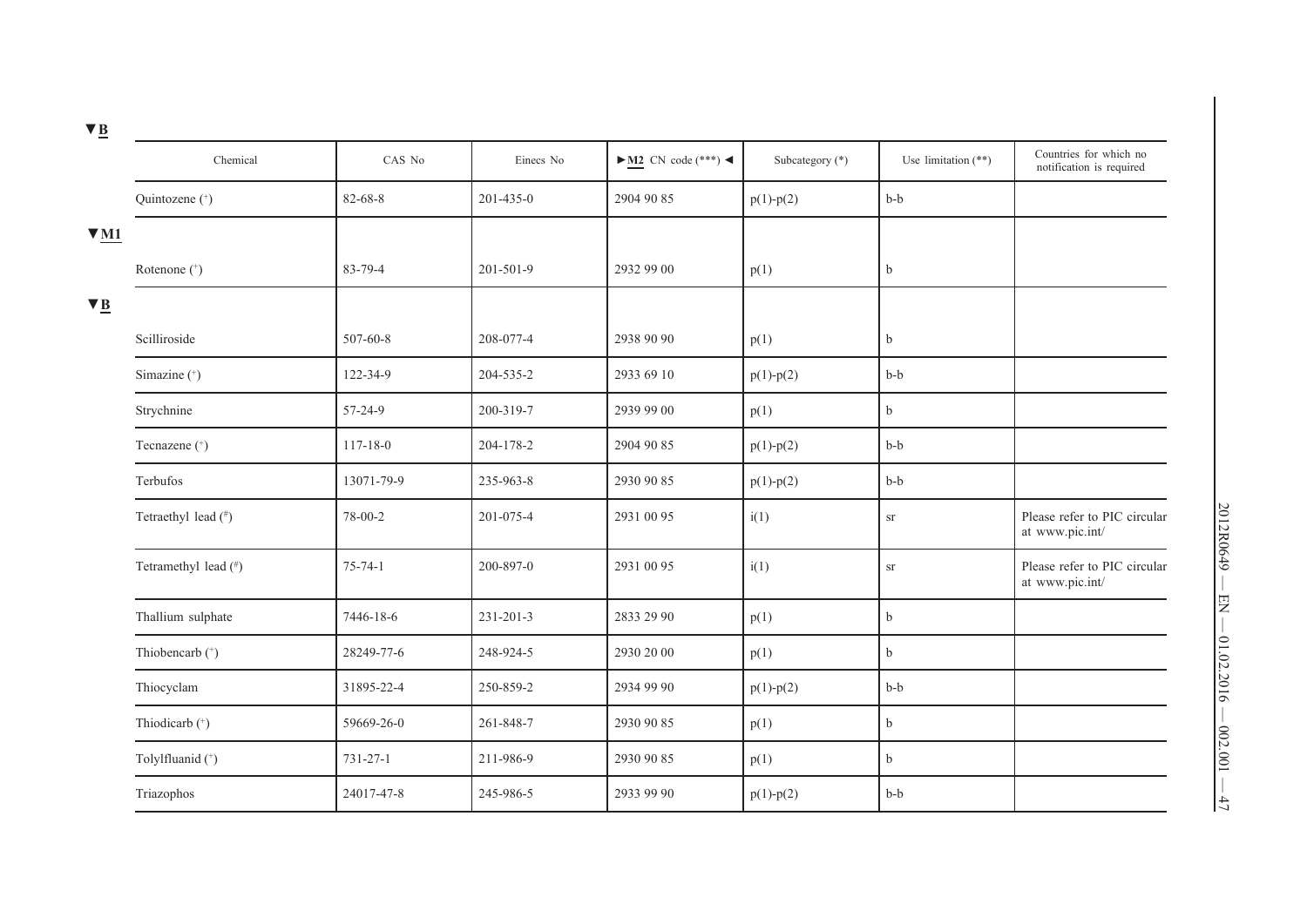| × |  |
|---|--|
|   |  |

| <u> ' 쁘</u>            |                                                   |                          |                 |                                          |                 |                       |                                                    |
|------------------------|---------------------------------------------------|--------------------------|-----------------|------------------------------------------|-----------------|-----------------------|----------------------------------------------------|
|                        | Chemical                                          | CAS No                   | Einecs No       | $\blacktriangleright$ M2 CN code (***) < | Subcategory (*) | Use limitation $(**)$ | Countries for which no<br>notification is required |
|                        | All<br>tributyltin<br>compounds,<br>including:    |                          |                 | 2931 00 95                               | p(2)            | $\mathbf b$           | Please refer to PIC circular<br>at www.pic.int/    |
|                        | Tributyltin oxide                                 | $56 - 35 - 9$            | $200 - 268 - 0$ | 2931 00 95                               |                 |                       |                                                    |
|                        | Tributyltin fluoride                              | 1983-10-4                | 217-847-9       | 2931 00 95                               |                 |                       |                                                    |
|                        | Tributyltin methacrylate                          | 2155-70-6                | 218-452-4       | 2931 00 95                               |                 |                       |                                                    |
|                        | Tributyltin benzoate                              | 4342-36-3                | 224-399-8       | 2931 00 95                               |                 |                       |                                                    |
|                        | Tributyltin chloride                              | 1461-22-9                | 215-958-7       | 2931 00 95                               |                 |                       |                                                    |
|                        | Tributyltin linoleate                             | 24124-25-2               | 246-024-7       | 2931 00 95                               |                 |                       |                                                    |
|                        | Tributyltin naphthenate (#)                       | 85409-17-2               | 287-083-9       | 2931 00 95                               |                 |                       |                                                    |
|                        | Trichlorfon (*)                                   | 52-68-6                  | 200-149-3       | 2931 00 95                               | $p(1) - p(2)$   | $b-b$                 |                                                    |
| $\Psi$ M2              |                                                   |                          |                 |                                          |                 |                       |                                                    |
|                        | Trichlorobenzene                                  | $120 - 82 - 1$           | 204-428-0       | ex 2903 99 90                            | i(2)            | <b>Sr</b>             |                                                    |
| $\blacktriangledown$ B |                                                   |                          |                 |                                          |                 |                       |                                                    |
|                        | Tricyclazole (*)                                  | 41814-78-2               | 255-559-5       | 2934 99 90                               | p(1)            | $\mathbf b$           |                                                    |
|                        | Tridemorph                                        | 24602-86-6               | 246-347-3       | 2934 99 90                               | $p(1) - p(2)$   | $b-b$                 |                                                    |
|                        | Trifluralin (+)                                   | 1582-09-8                | 216-428-8       | 2921 43 00                               | p(1)            | $\mathbf b$           |                                                    |
|                        | Triorganostannic compounds other                  | $\overline{\phantom{0}}$ | and a           | 2931 00 95 and others                    | p(2)            | ${\rm sr}$            |                                                    |
|                        | than tributyltin compounds (+)                    |                          |                 |                                          | i(2)            | ${\rm sr}$            |                                                    |
|                        | Tris (2,3-Dibromopropyl)<br>phos-<br>phate $(\#)$ | 126-72-7                 | 204-799-9       | 2919 10 00                               | i(1)            | sr                    | Please refer to PIC circular<br>at www.pic.int/    |
|                        |                                                   |                          |                 |                                          |                 |                       |                                                    |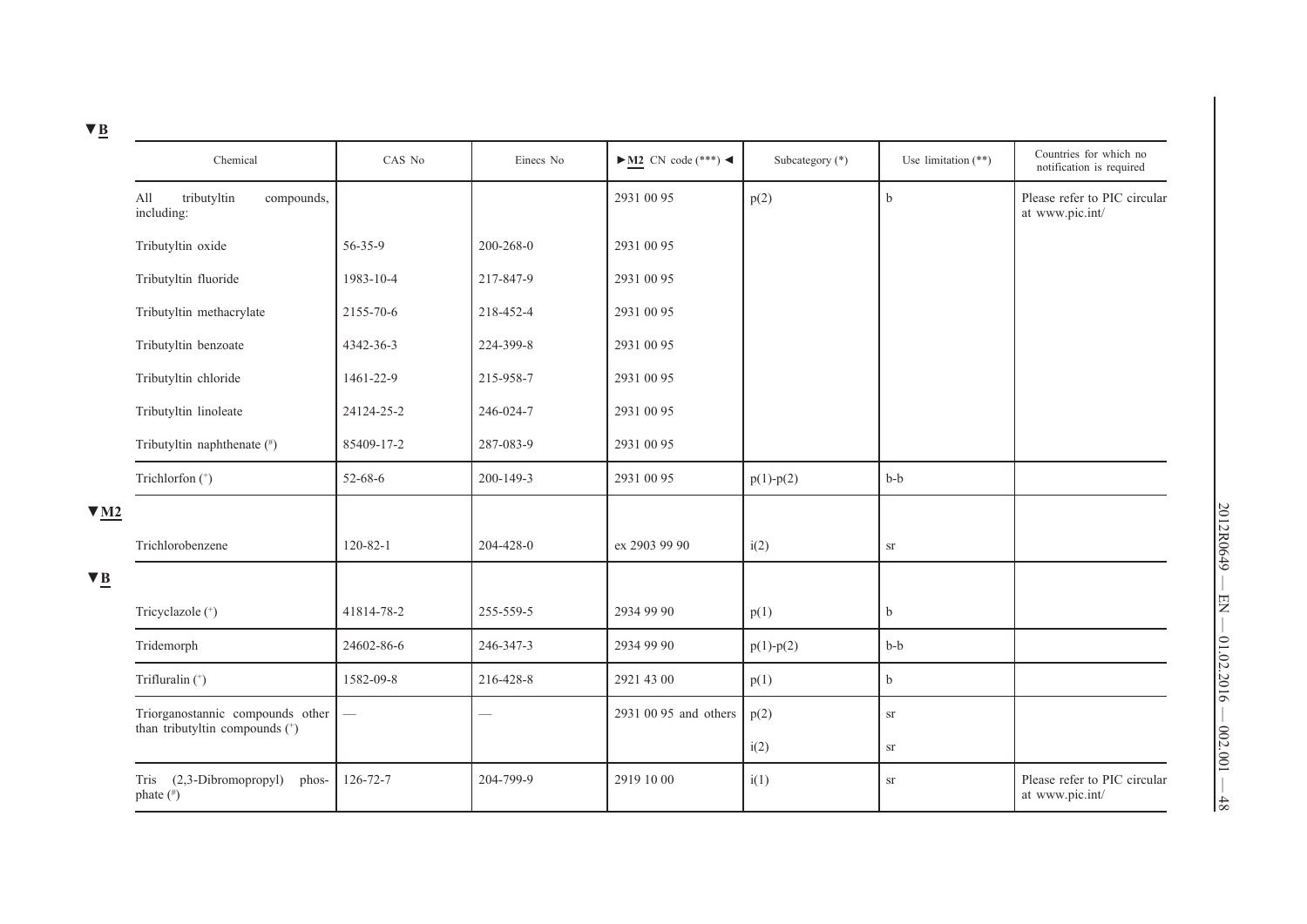|                        | Chemical                                                                           | CAS No        | Einecs No | $\blacktriangleright$ M2 CN code (***) < | Subcategory $(*)$ | Use limitation $(**)$ | Countries for which no<br>notification is required |
|------------------------|------------------------------------------------------------------------------------|---------------|-----------|------------------------------------------|-------------------|-----------------------|----------------------------------------------------|
|                        | Tris-aziridinyl-phosphinoxide<br>$(1,1',1'-phosphoryltriaziridine)$ <sup>+</sup> ) | 545-55-1      | 208-892-5 | 2933 99 90                               | i(1)              | <b>Sr</b>             |                                                    |
|                        | Vamidothion                                                                        | 2275-23-2     | 218-894-8 | 2930 90 85                               | $p(1) - p(2)$     | $b-b$                 |                                                    |
|                        | Vinclozolin (*)                                                                    | 50471-44-8    | 256-599-6 | 2934 99 90                               | p(1)              | $\mathfrak{b}$        |                                                    |
| $\Psi$ M1              |                                                                                    |               |           |                                          |                   |                       |                                                    |
|                        | Warfarin                                                                           | $81 - 81 - 2$ | 201-377-6 | 2932 20 90                               | p(1)              | b                     |                                                    |
| $\nabla \underline{B}$ |                                                                                    |               |           |                                          |                   |                       |                                                    |
|                        | Zineb                                                                              | 12122-67-7    | 235-180-1 | 2930 20 00<br>or<br>3824 90 97           | p(1)              | D                     |                                                    |

(\*) Sub-category:  $p(1)$  — pesticide in the group of plant protection products,  $p(2)$  — other pesticide including biocides.  $i(1)$  — industrial chemical for professional use and  $i(2)$  — industrial chemical for public us

 $(**)$  Use limitation: sr — severe restriction,  $b - ba$  (for the sub-category or sub-categories concerned) according to Union legislation.

(1) This entry does not affect the existing entry for cis-1,3-dichloropropene (CAS No 10061-01-5).

(2) This entry does not affect the existing entry for soluble liquid formulations of methamidophos that exceed 600 g active ingredient/l.

(3) Except motor fuels subject to Directive 98/70/EC of the European Parliament and of the Council of 13 October 1998 relating to the quality of petrol and diesel fuels (OJ L 350, 28.12.1998, p. 58). CAS No= Chemical Abstracts Service Registry Number.

 $(\#)$  Chemical subject or partially subject to the PIC procedure.

 $(+)$  Chemical qualifying for PIC notification.

► M2 (\*\*\*) An 'ex' before a code implies that chemicals other than those referred to in the column 'Chemical' may also fall under that subheading. ◀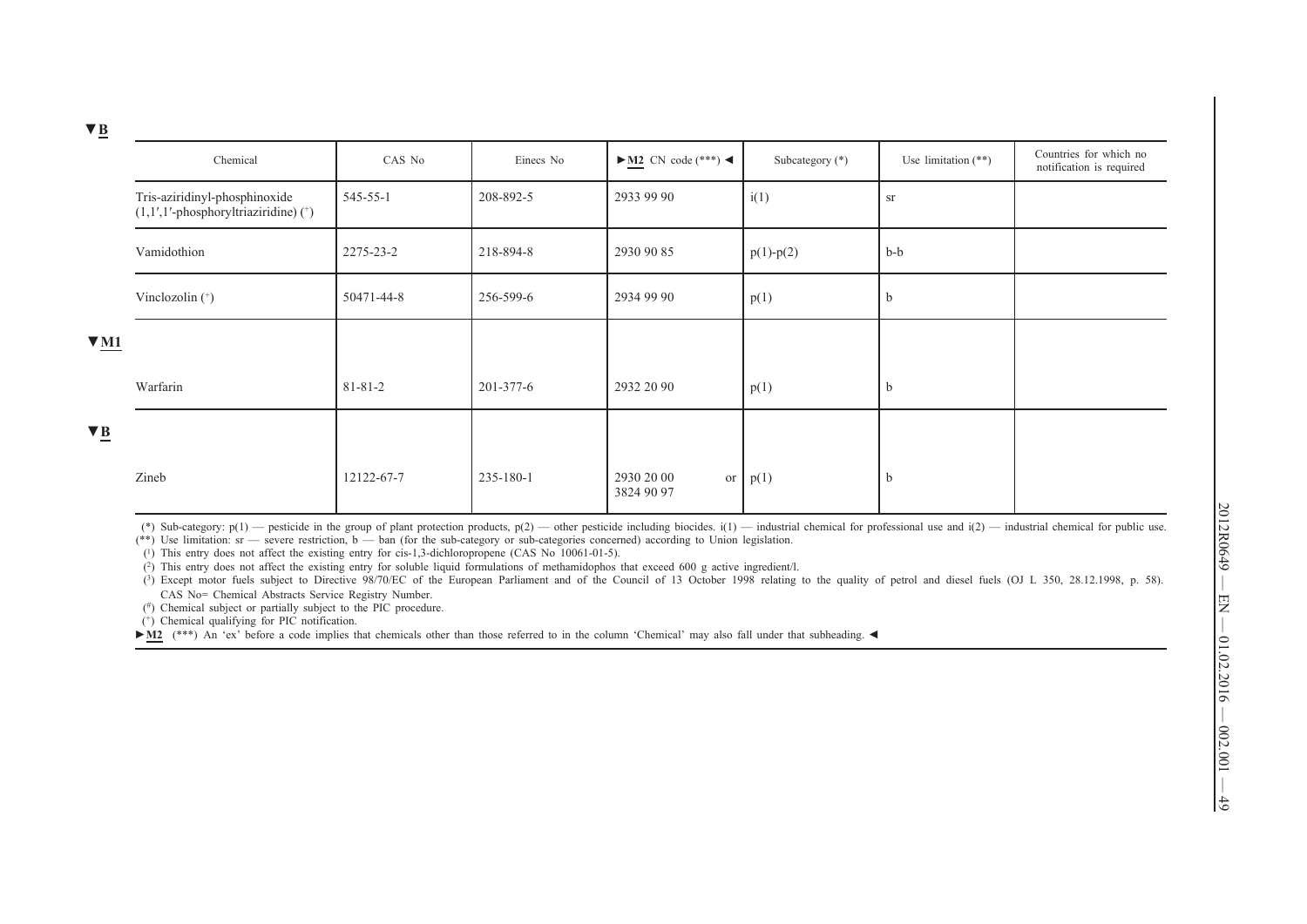#### PART 2

## **List of chemicals qualifying for PIC notification**

*(referred to in Article 11)*

This list comprises chemicals qualifying for PIC notification. It does not include chemicals that are already subject to the PIC procedure, which are listed in Part 3 of this Annex.

| Chemical                                                  | CAS No                                          | Einecs No                                      | $\blacktriangleright$ M2 CN code (***) < | Category $(*)$ | Use limitation $(**)$ |
|-----------------------------------------------------------|-------------------------------------------------|------------------------------------------------|------------------------------------------|----------------|-----------------------|
| 1,3-dichloropropene                                       | 542-75-6                                        | 208-826-5                                      | 2903 29 00                               | p              | $\mathbf b$           |
| 2-Naphthylamine (naphthalen-2-<br>amine) and its salts    | 91-59-8, 553-00-4, 612-52-2<br>and others       | 202-080-4, 209-030-0, 210-<br>313-6 and others | 2921 45 00                               |                | b                     |
| 4-Aminobiphenyl<br>$(biphenyl-4-$<br>amine) and its salts | $2113 - 61 - 3$<br>$92-67-1$ ,<br>and<br>others | 202-177-1 and others                           | 2921 49 80                               | $\mathbf{1}$   | $\mathbf b$           |
| 4-Nitrobiphenyl                                           | $92 - 92 - 3$                                   | 202-204-7                                      | 2904 20 00                               | $\overline{1}$ | $\mathbf b$           |
| Acephate                                                  | 30560-19-1                                      | 250-241-2                                      | 2930 90 85                               | p              | $\mathbf b$           |
| Alachlor                                                  | 15972-60-8                                      | 240-110-8                                      | 2924 29 95                               | p              | $\mathbf b$           |
| Aldicarb                                                  | 116-06-3                                        | 204-123-2                                      | 2930 90 85                               | p              | <b>Sr</b>             |
| Amitraz                                                   | 33089-61-1                                      | 251-375-4                                      | 2925 29 00                               | p              | $\mathbf b$           |
| Anthraquinone                                             | $84 - 65 - 1$                                   | $201 - 549 - 0$                                | 2914 61 00                               | p              | $\mathbf b$           |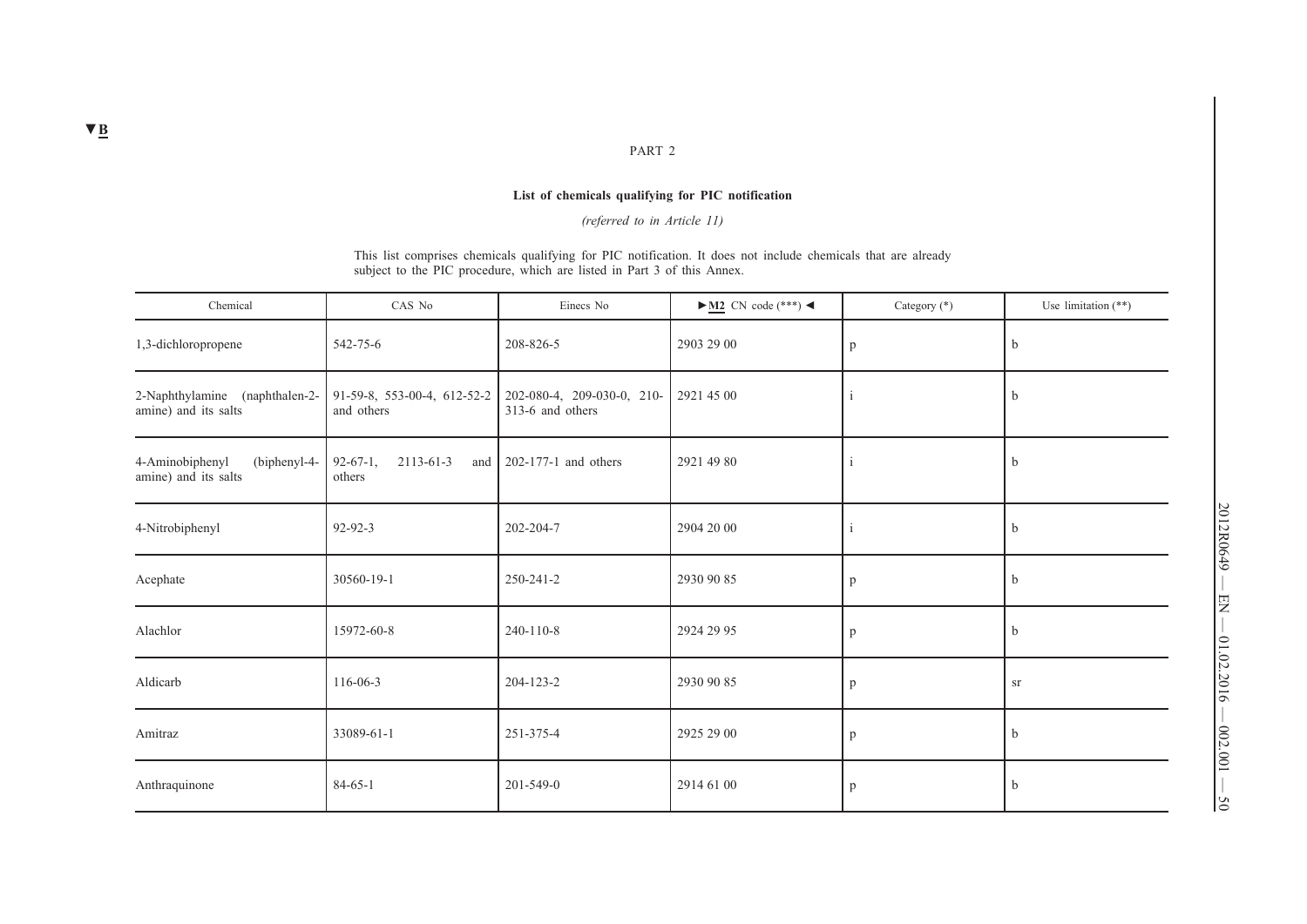| × |  |
|---|--|

|                         | Chemical                    | CAS No                            | Einecs No                          | $\blacktriangleright$ <u>M2</u> CN code (***) < | Category (*) | Use limitation (**) |
|-------------------------|-----------------------------|-----------------------------------|------------------------------------|-------------------------------------------------|--------------|---------------------|
|                         | Asbestos fibres: Chrysotile | 12001-29-5 or 132207-32-0         |                                    | 2524 90 00                                      | i            | $\rm b$             |
|                         | Atrazine                    | 1912-24-9                         | 217-617-8                          | 2933 69 10                                      | $\mathbf{p}$ | $\mathbf b$         |
| $\Psi$ M1               |                             |                                   |                                    |                                                 |              |                     |
| $\nabla \underline{C1}$ |                             |                                   |                                    |                                                 |              |                     |
|                         | Azocyclotin                 | 41083-11-8                        | 255-209-1                          | 2933 99 80                                      | $\mathbf{p}$ | $\rm b$             |
| $\nabla \underline{B}$  |                             |                                   |                                    |                                                 |              |                     |
|                         | Benfuracarb                 | 82560-54-1                        | n.a.                               | 2932 99 00                                      | p            | $\rm b$             |
|                         | Benzidine and its salts     | 92-87-5, 36341-27-2 and<br>others | 202-199-1, 252-984-8 and<br>others | 2921 59 90                                      | $\mathbf{i}$ | $\rm{S} \Gamma$     |
|                         | Benzidine derivatives       |                                   | $\overline{\phantom{0}}$           |                                                 |              |                     |
| $\Psi$ M1               |                             |                                   |                                    |                                                 |              |                     |
| $\nabla \underline{C1}$ |                             |                                   |                                    |                                                 |              |                     |
|                         | Bitertanol                  | 55179-31-2                        | 259-513-5                          | 2933 99 80                                      | $\mathbf{p}$ | $\mathbf b$         |
| $\nabla \underline{B}$  |                             |                                   |                                    |                                                 |              |                     |
|                         | Butralin                    | 33629-47-9                        | 251-607-4                          | 2921 49 00                                      | p            | $\mathbf b$         |
|                         | Cadusafos                   | 95465-99-9                        | n.a.                               | 2930 90 99                                      | $\mathbf{p}$ | $\mathbf b$         |
|                         | Carbaryl                    | $63 - 25 - 2$                     | 200-555-0                          | 2924 29 95                                      | $\mathbf{p}$ | $\mathbf b$         |
|                         | Carbofuran                  | 1563-66-2                         | 216-353-0                          | 2932 99 00                                      | $\mathbf{p}$ | $\mathbf b$         |
|                         |                             |                                   |                                    |                                                 |              |                     |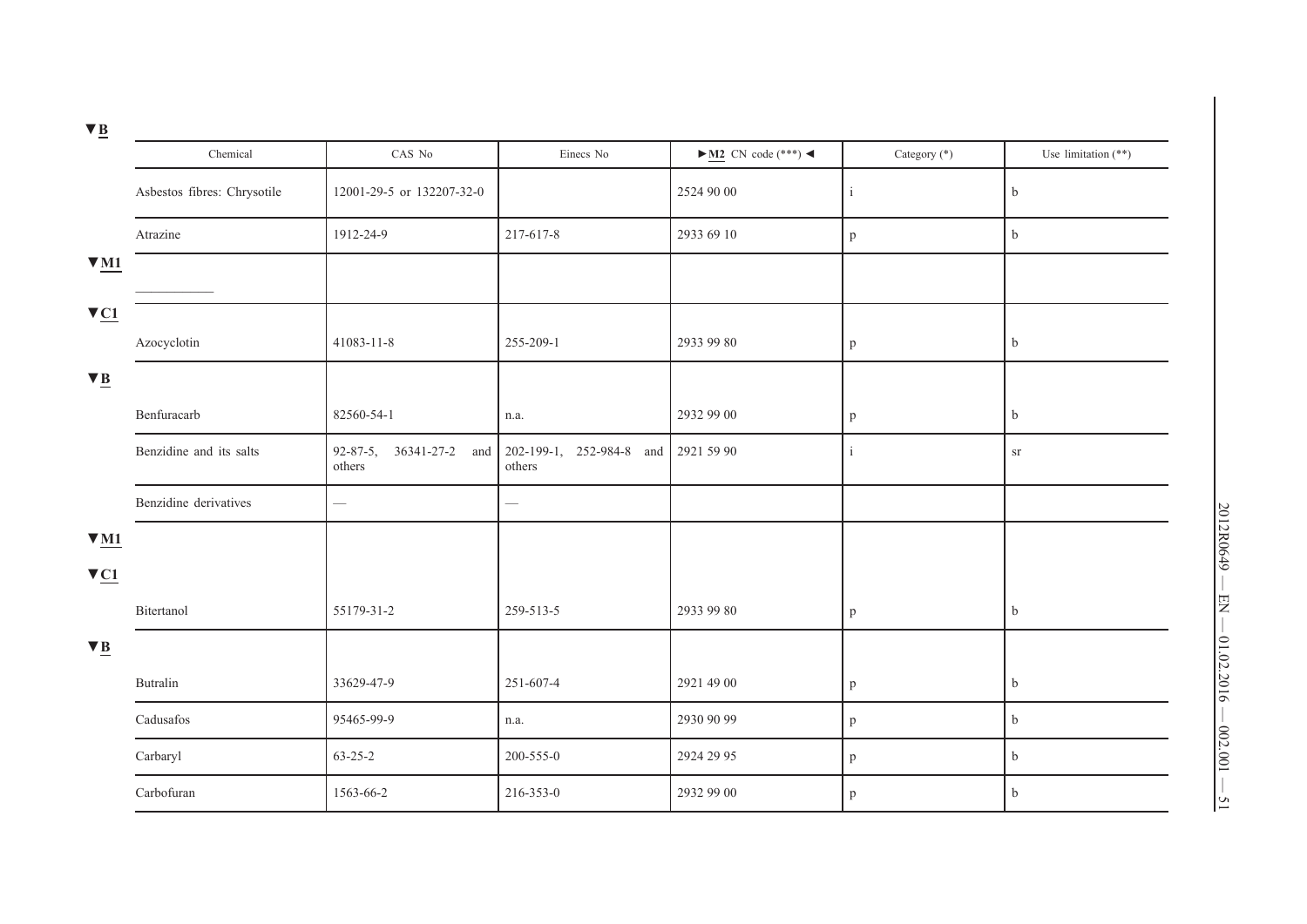| $\mathbf{v}$ $\mathbf{v}$                           |                    |                |           |                                                 |              |                       |
|-----------------------------------------------------|--------------------|----------------|-----------|-------------------------------------------------|--------------|-----------------------|
|                                                     | Chemical           | CAS No         | Einecs No | $\blacktriangleright$ <u>M2</u> CN code (***) < | Category (*) | Use limitation $(**)$ |
|                                                     | Carbosulfan        | 55285-14-8     | 259-565-9 | 2932 99 00                                      | $\, {\bf p}$ | $\mathbf b$           |
| $\underline{\mathbf{M}}$                            |                    |                |           |                                                 |              |                       |
|                                                     | Chlorate           | 7775-09-9      | 231-887-4 | 2829 11 00                                      | $\mathbf{p}$ | $\mathbf b$           |
|                                                     |                    | 10137-74-3     | 233-378-2 | 2829 19 00                                      |              |                       |
|                                                     |                    | 7783-92-8      | 232-034-9 | 2843 29 00                                      |              |                       |
|                                                     |                    | and others     |           |                                                 |              |                       |
| $\nabla \underline{B}$                              |                    |                |           |                                                 |              |                       |
|                                                     | Chlorfenapyr       | 122453-73-0    |           | 2933 99 90                                      | $\mathbf{p}$ | ${\rm sr}$            |
|                                                     | Chlorthal-dimethyl | 1861-32-1      | 217-464-7 | 2917 39 95                                      | $\mathbf{p}$ | $\mathbf b$           |
|                                                     | Chlozolinate       | 84332-86-5     | 282-714-4 | 2934 99 90                                      | p            | $\mathbf b$           |
| $\underline{\mathbf{M}}$<br>$\nabla \underline{C1}$ |                    |                |           |                                                 |              |                       |
|                                                     | Cinidon-ethyl      | 142891-20-1    | n.a.      | 2925 19 95                                      | $\mathbf{p}$ | $\mathbf b$           |
| $\nabla \underline{B}$                              |                    |                |           |                                                 |              |                       |
|                                                     | Cyanamide          | $420 - 04 - 2$ | 206-992-3 | 2853 00 90                                      | $\mathbf{p}$ | ${\rm sr}$            |
| $\nabla$ M1<br>$\nabla \underline{C1}$              |                    |                |           |                                                 |              |                       |
|                                                     | Cyclanilide        | 113136-77-9    | 419-150-7 | 2924 29 98                                      | $\mathbf{p}$ | $\mathbf b$           |
|                                                     | Cyhexatin          | 13121-70-5     | 236-049-1 | 2931 90 90                                      | p            | b                     |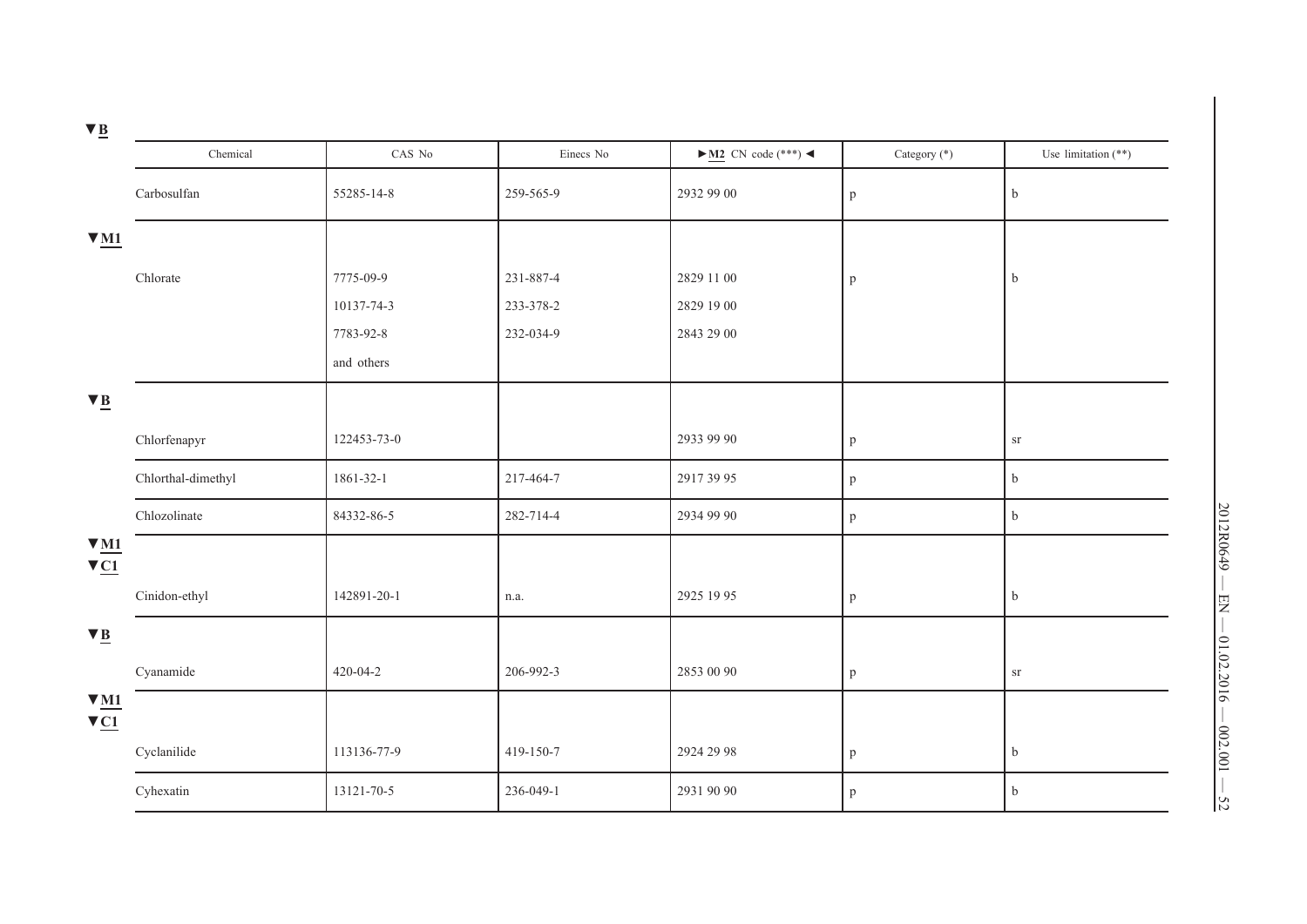| Chemical                                                                                                                | CAS No        | Einecs No | $\blacktriangleright$ <u>M2</u> CN code (***) < | Category (*) | Use limitation (**) |
|-------------------------------------------------------------------------------------------------------------------------|---------------|-----------|-------------------------------------------------|--------------|---------------------|
| Diazinon                                                                                                                | 333-41-5      | 206-373-8 | 2933 59 10                                      | p            | $_{\mathrm{ST}}$    |
| Dichlobenil                                                                                                             | 1194-65-6     | 214-787-5 | 2926 90 95                                      | p            | $\mathbf b$         |
| Dicloran                                                                                                                | $99-30-9$     | 202-746-4 | 2921 42 00                                      | $\mathbf{p}$ | $\mathbf b$         |
| Dichlorvos                                                                                                              | $62 - 73 - 7$ | 200-547-7 | 2919 90 00                                      | p            | ${\rm sr}$          |
| Dicofol                                                                                                                 | 115-32-2      | 204-082-0 | 2906 29 00                                      | p            | $\mathbf b$         |
| Dicofol containing $\langle 78\% \text{ p}, \text{ p'}\rangle$<br>Dicofol or 1 g/kg of DDT and<br>DDT related compounds | 115-32-3      | 204-082-0 | 2906 29 00                                      | $\mathbf{p}$ | $\mathbf b$         |
| Dimethenamid                                                                                                            | 87674-68-8    | n.a.      | 2934 99 90                                      | p            | $\mathbf b$         |
| Diniconazole-M                                                                                                          | 83657-18-5    | n.a.      | 2933 99 80                                      | p            | $\mathbf b$         |
| Dinoterb                                                                                                                | 1420-07-1     | 215-813-8 | 2908 99 90                                      | p            | $\mathbf b$         |
| Endosulfan                                                                                                              | 115-29-7      | 204-079-4 | 2920 90 85                                      | p            | $\mathbf b$         |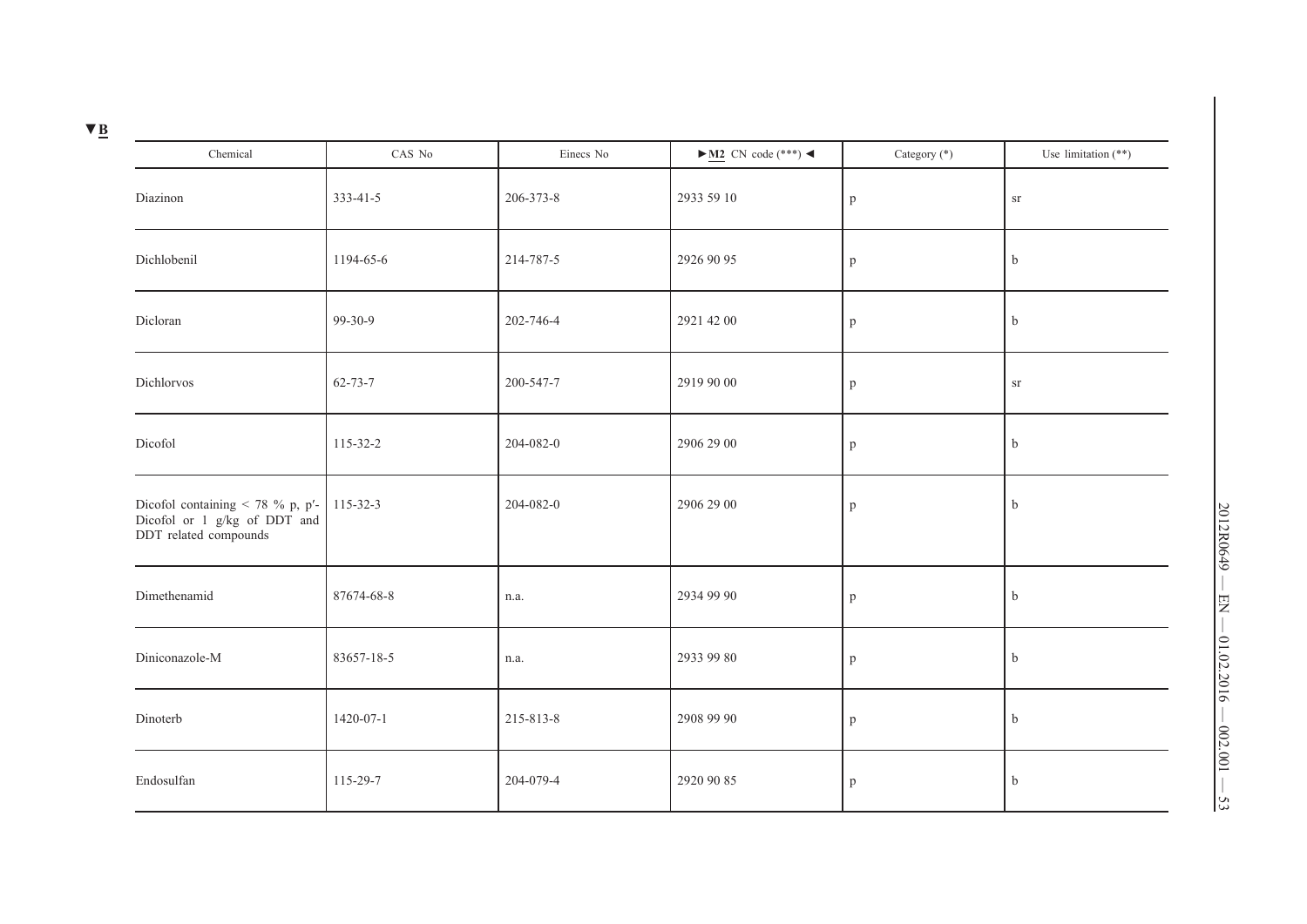| ≃                               |                    |                |           |                                          |              |                       |
|---------------------------------|--------------------|----------------|-----------|------------------------------------------|--------------|-----------------------|
|                                 | Chemical           | CAS No         | Einecs No | $\blacktriangleright$ M2 CN code (***) < | Category (*) | Use limitation $(**)$ |
|                                 | Ethalfluralin      | 55283-68-6     | 259-564-3 | 2921 43 00                               | p            | $\mathbf b$           |
| $\Psi$ M1                       |                    |                |           |                                          |              |                       |
| $\nabla \underline{C1}$         |                    |                |           |                                          |              |                       |
|                                 | Ethoxysulfuron     | 126801-58-9    | n.a.      | 2933 59 95                               | p            | $\mathbf b$           |
| $\nabla \underline{B}$          |                    |                |           |                                          |              |                       |
|                                 | Ethoxyquin         | $91 - 53 - 2$  | 202-075-7 | 2933 49 90                               | p            | $\mathbf b$           |
|                                 | Fenarimol          | 60168-88-9     | 262-095-7 | 2933 59 95                               | p            | $\mathbf b$           |
| $\Psi$ M <sub>2</sub>           |                    |                |           |                                          |              |                       |
|                                 | Fenbutatin oxide   | 13356-08-6     | 236-407-7 | ex 2931 90 80                            | p            | $\mathbf b$           |
| $\nabla \underline{\mathbf{B}}$ |                    |                |           |                                          |              |                       |
|                                 | Fenitrothion       | $122 - 14 - 5$ | 204-524-2 | 2920 19 00                               | p            | ${\rm sr}$            |
|                                 | Fenthion           | 55-38-9        | 200-231-9 | 2930 90 85                               | p            | ${\rm sr}$            |
|                                 | Fentin acetate     | 900-95-8       | 212-984-0 | 2931 00 95                               | p            | $\mathbf b$           |
|                                 | Fentin hydroxide   | 76-87-9        | 200-990-6 | 2931 00 95                               | p            | $\mathbf b$           |
|                                 | Flurprimidol       | 56425-91-3     | n.a.      | 2933 59 95                               | p            | $\mathbf b$           |
|                                 | Guazatine          | 108173-90-6    | 236-855-3 | 3808 99 90                               | p            | b                     |
|                                 |                    | 115044-19-4    |           |                                          |              |                       |
|                                 | Indolylacetic acid | $87 - 51 - 4$  | 201-748-2 | 2933 99 80                               | p            | b                     |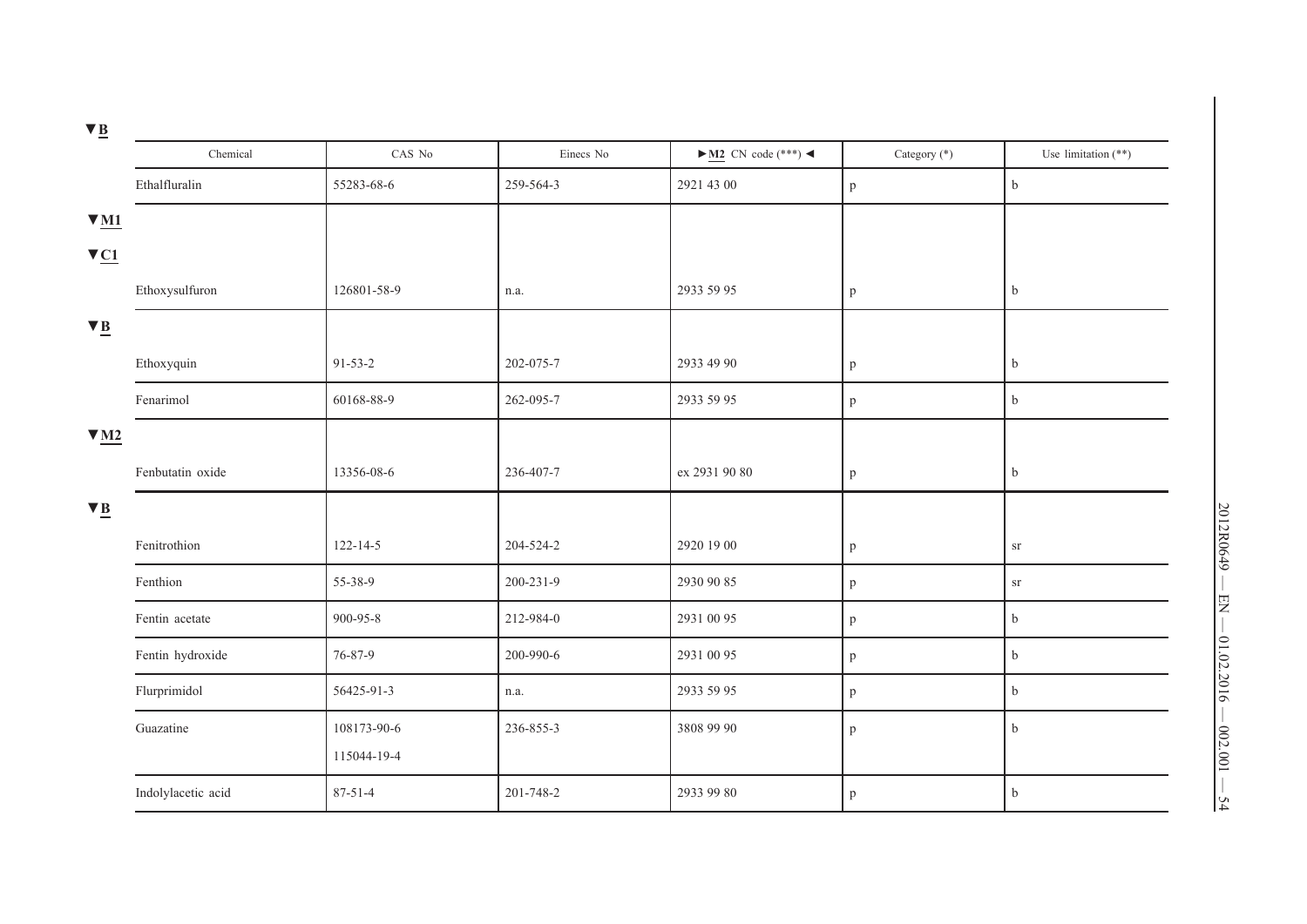| Chemical                                                                             | CAS No        | Einecs No       | $\blacktriangleright$ <u>M2</u> CN code (***) < | Category (*) | Use limitation $(**)$ |
|--------------------------------------------------------------------------------------|---------------|-----------------|-------------------------------------------------|--------------|-----------------------|
| Methamidophos (1)                                                                    | 10265-92-6    | 233-606-0       | 2930 50 00                                      | p            | $\mathbf b$           |
| Methyl bromide                                                                       | 74-83-9       | 200-813-2       | 2903 39 11                                      | p            | b                     |
| Methyl parathion (*)                                                                 | 298-00-0      | 206-050-1       | 2920 11 00                                      | $\mathbf{p}$ | $\mathbf b$           |
| Monomethyl-dibromo-diphenyl<br>methane<br>Tradename: DBBT                            | 99688-47-8    | $401 - 210 - 1$ | 2903 69 90                                      | $\mathbf{i}$ | $\mathbf b$           |
| Monomethyl-Dichloro-Diphenyl<br>methane;<br>Ugilec 121 or<br>Tradename:<br>Ugilec 21 |               | $400 - 140 - 6$ | 2903 69 90                                      | $\mathbf{i}$ | $\mathbf b$           |
| Monomethyl-Tetrachlorodiphenyl<br>methane;<br>Tradename: Ugilec 141                  | 76253-60-6    | 278-404-3       | 2903 69 90                                      | $\mathbf{1}$ | $\mathbf b$           |
| Nicotine                                                                             | $54 - 11 - 5$ | 200-193-3       | 2939 99 00                                      | p            | b                     |
| Nitrofen                                                                             | 1836-75-5     | 217-406-0       | 2909 30 90                                      | p            | $\mathbf b$           |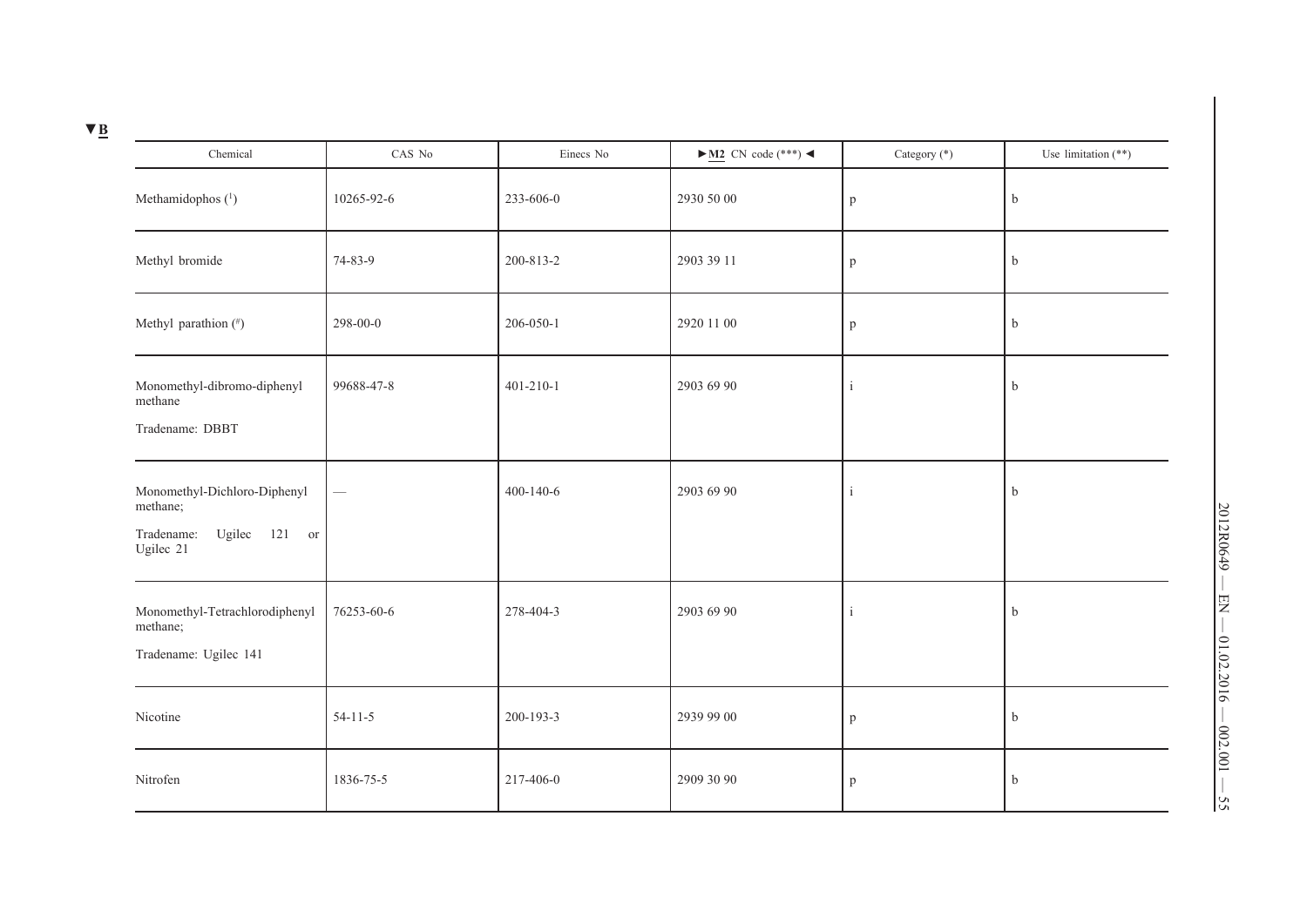| $V_{B}$                              |                                                            |                                                                             |                      |                                                 |                              |                           |
|--------------------------------------|------------------------------------------------------------|-----------------------------------------------------------------------------|----------------------|-------------------------------------------------|------------------------------|---------------------------|
|                                      | Chemical                                                   | CAS No                                                                      | Einecs No            | $\blacktriangleright$ <u>M2</u> CN code (***) < | Category (*)                 | Use limitation $(**)$     |
|                                      | Nonylphenols $C_6H_4(OH)C_9H_{19}$                         | 25154-52-3 (phenol, nonyl-),                                                | 246-672-0            | 2907 13 00                                      | $\mathbf{1}$                 | ${\rm sr}$                |
|                                      |                                                            | 84852-15-3 (phenol, 4-nonyl-<br>, branched),                                | 284-325-5            |                                                 |                              |                           |
|                                      |                                                            | 11066-49-2<br>(isononylphe-<br>nol),                                        | 234-284-4            |                                                 |                              |                           |
|                                      |                                                            | 90481-04-2, (phenol, nonyl-,<br>branched),                                  | 291-844-0            |                                                 |                              |                           |
|                                      |                                                            | $104 - 40 - 5$<br>(P-nonylphenol)<br>and others                             | 203-199-4 and others |                                                 |                              |                           |
|                                      | Nonylphenol<br>ethoxylates<br>$(C_2H_4O)_{n}C_{15}H_{24}O$ | 9016-45-9, 26027-38-3,<br>68412-54-4, 37205-87-1,<br>127087-87-0 and others |                      | 3402 13 00                                      | $\mathbf{1}$<br>$\mathbf{p}$ | ${\rm sr}$<br>$\mathbf b$ |
|                                      | Octabromodiphenyl ether                                    | 32536-52-0                                                                  | 251-087-9            | 2909 30 38                                      | $\mathbf{i}$                 | ${\rm sr}$                |
|                                      |                                                            |                                                                             |                      |                                                 |                              |                           |
| $\Psi$ M1<br>$\nabla \underline{C1}$ |                                                            |                                                                             |                      |                                                 |                              |                           |
|                                      | Oxadiargyl                                                 | 39807-15-3                                                                  | 254-637-6            | 2934 99 90                                      | $\mathbf{p}$                 | $\mathbf b$               |
| $\nabla \underline{B}$               |                                                            |                                                                             |                      |                                                 |                              |                           |
|                                      | Oxydemeton-methyl                                          | $301 - 12 - 2$                                                              | 206-110-7            | 2930 90 85                                      | p                            | $\mathbf b$               |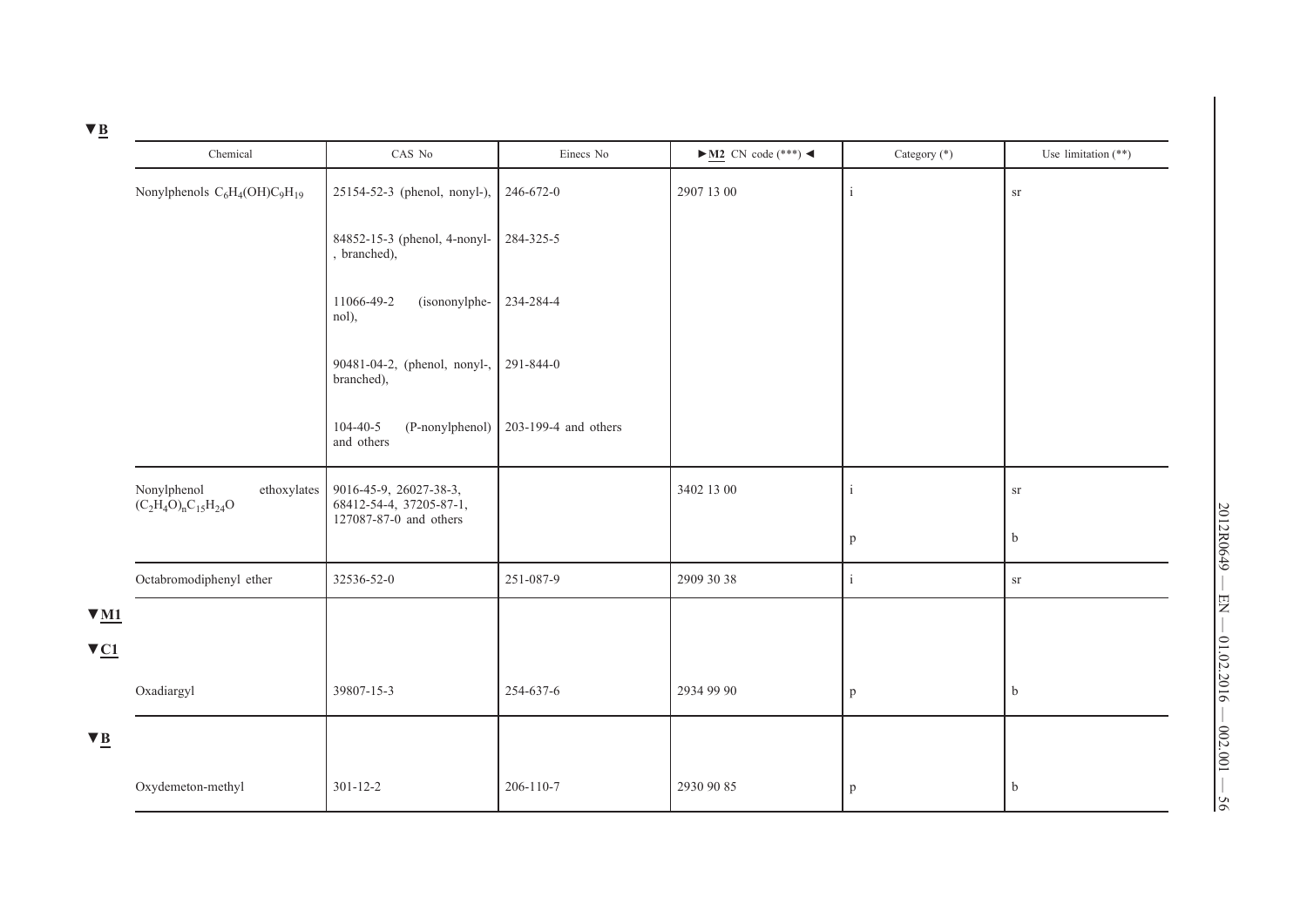| _ |  |
|---|--|
|   |  |

| $\mathbf{v}$ $\mathbf{p}$       |                                                                                                                                                        |                          |                        |                                                 |              |                       |
|---------------------------------|--------------------------------------------------------------------------------------------------------------------------------------------------------|--------------------------|------------------------|-------------------------------------------------|--------------|-----------------------|
|                                 | Chemical                                                                                                                                               | CAS No                   | Einecs No              | $\blacktriangleright$ <u>M2</u> CN code (***) < | Category (*) | Use limitation $(**)$ |
|                                 | Paraquat                                                                                                                                               | 4685-14-7                | 225-141-7              | 2933 39 99                                      | $\, {\bf p}$ | $\mathbf b$           |
|                                 |                                                                                                                                                        | 1910-42-5                | 217-615-7              |                                                 |              |                       |
|                                 |                                                                                                                                                        | 2074-50-2                | 218-196-3              |                                                 |              |                       |
| $V_{M1}$                        |                                                                                                                                                        |                          |                        |                                                 |              |                       |
|                                 | Perfluorooctane<br>sulfonate<br>derivatives (including polymers),                                                                                      | 57589-85-2<br>68081-83-4 | 260-837-4<br>268-357-7 | 2924 29 98<br>3824 90 97                        | j            | ${\rm sr}$            |
|                                 | not covered by<br>sulfonic acid,<br>Perfluorooctane<br>sulfonates,<br>Perfluorooctane<br>sulfonamides,<br>Perfluorooctane<br>Perfluorooctane sulfonyls | and others               |                        |                                                 |              |                       |
| $\nabla \underline{\mathbf{B}}$ |                                                                                                                                                        |                          |                        |                                                 |              |                       |
|                                 | Phosalone                                                                                                                                              | 2310-17-0                | 218-996-2              | 2934 99 90                                      | p            | $\mathbf b$           |
|                                 | Procymidone                                                                                                                                            | 32809-16-8               | 251-233-1              | 2925 19 95                                      | p            | $\mathbf b$           |
|                                 | Propachlor                                                                                                                                             | 1918-16-7                | 217-638-2              | 2924 29 98                                      | p            | $\mathbf b$           |
|                                 | Propisochlor                                                                                                                                           | 86763-47-5               | n.a.                   | 2924 29 98                                      | p            | $\mathbf b$           |
|                                 | Pyrazophos                                                                                                                                             | 13457-18-6               | 236-656-1              | 2933 59 95                                      | p            | $\mathbf b$           |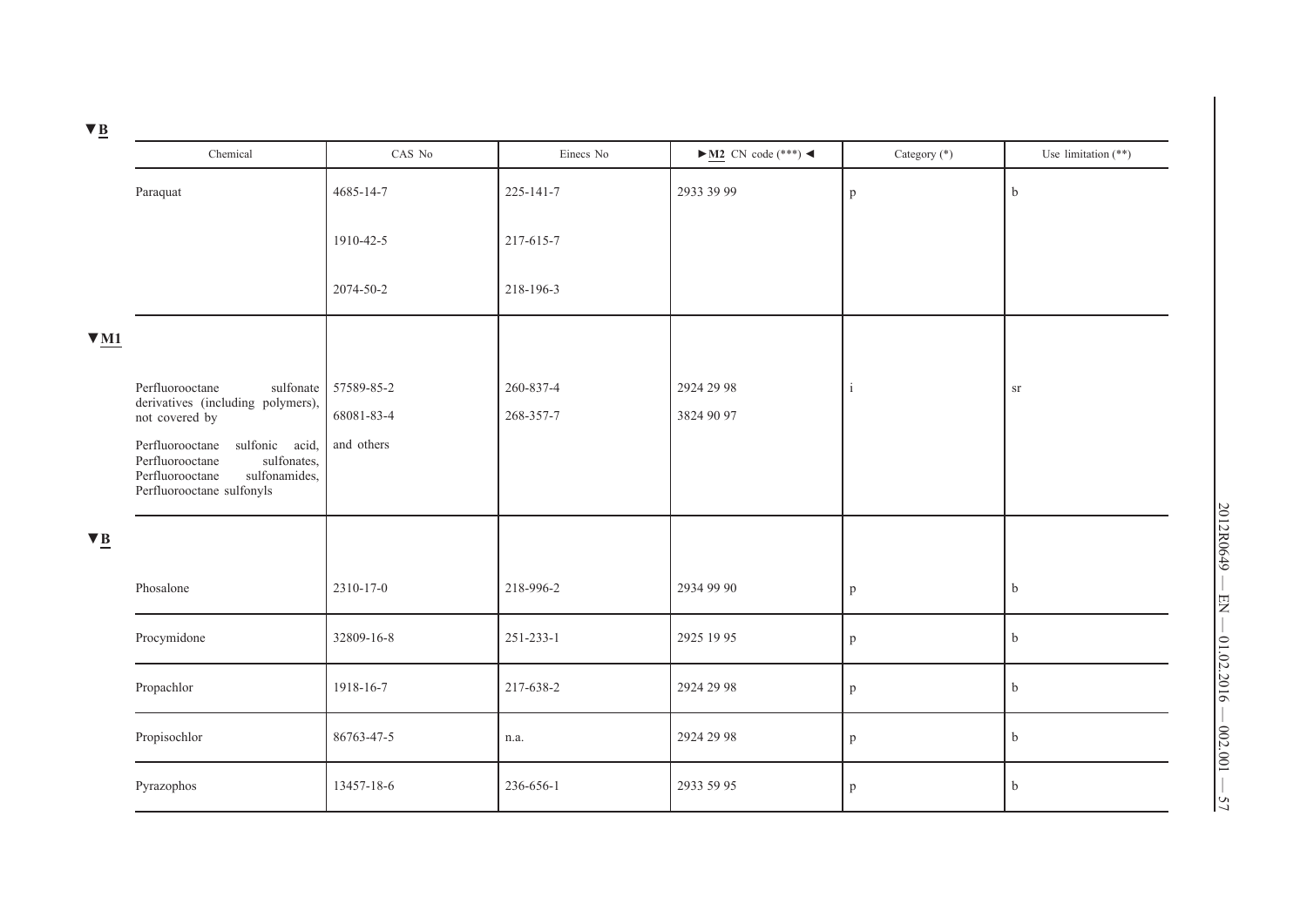| / R |  |
|-----|--|

| =                       | Chemical                                                          | CAS No         | Einecs No | $\blacktriangleright$ M2 CN code (***) < | Category (*) | Use limitation $(**)$ |
|-------------------------|-------------------------------------------------------------------|----------------|-----------|------------------------------------------|--------------|-----------------------|
|                         | Quintozene                                                        | 82-68-8        | 201-435-0 | 2904 90 85                               | p            | $\rm b$               |
| $\Psi$ M1               |                                                                   |                |           |                                          |              |                       |
| $\nabla \underline{C1}$ |                                                                   |                |           |                                          |              |                       |
|                         | Rotenone                                                          | 83-79-4        | 201-501-9 | 2932 99 00                               | $\mathbf{p}$ | ${\rm sr}$            |
| $\nabla \underline{B}$  |                                                                   |                |           |                                          |              |                       |
|                         | Simazine                                                          | 122-34-9       | 204-535-2 | 2933 69 10                               | p            | $\mathbf b$           |
|                         | Tecnazene                                                         | $117 - 18 - 0$ | 204-178-2 | 2904 90 85                               | p            | $\rm b$               |
|                         | Thiobencarb                                                       | 28249-77-6     | 248-924-5 | 2930 20 00                               | $\, {\bf p}$ | $\rm b$               |
|                         | Thiodicarb                                                        | 59669-26-0     | 261-848-7 | 2930 90 85                               | p            | $\rm b$               |
|                         | Tolylfluanid                                                      | 731-27-1       | 211-986-9 | 2930 90 85                               | $\mathbf{p}$ | $_{\mathrm{sr}}$      |
|                         | Trichlorfon                                                       | $52 - 68 - 6$  | 200-149-3 | 2931 00 95                               | p            | b                     |
|                         | Tricyclazole                                                      | 41814-78-2     | 255-559-5 | 2934 99 90                               | $\, {\bf p}$ | $\rm b$               |
|                         | Trifluralin                                                       | 1582-09-8      | 216-428-8 | 2921 43 00                               | $\mathbf{p}$ | $\rm b$               |
|                         | Triorganostannic<br>compounds<br>other than tributyltin compounds |                | -         | 2931 00 95 and others                    | p            | ${\rm S}\Gamma$       |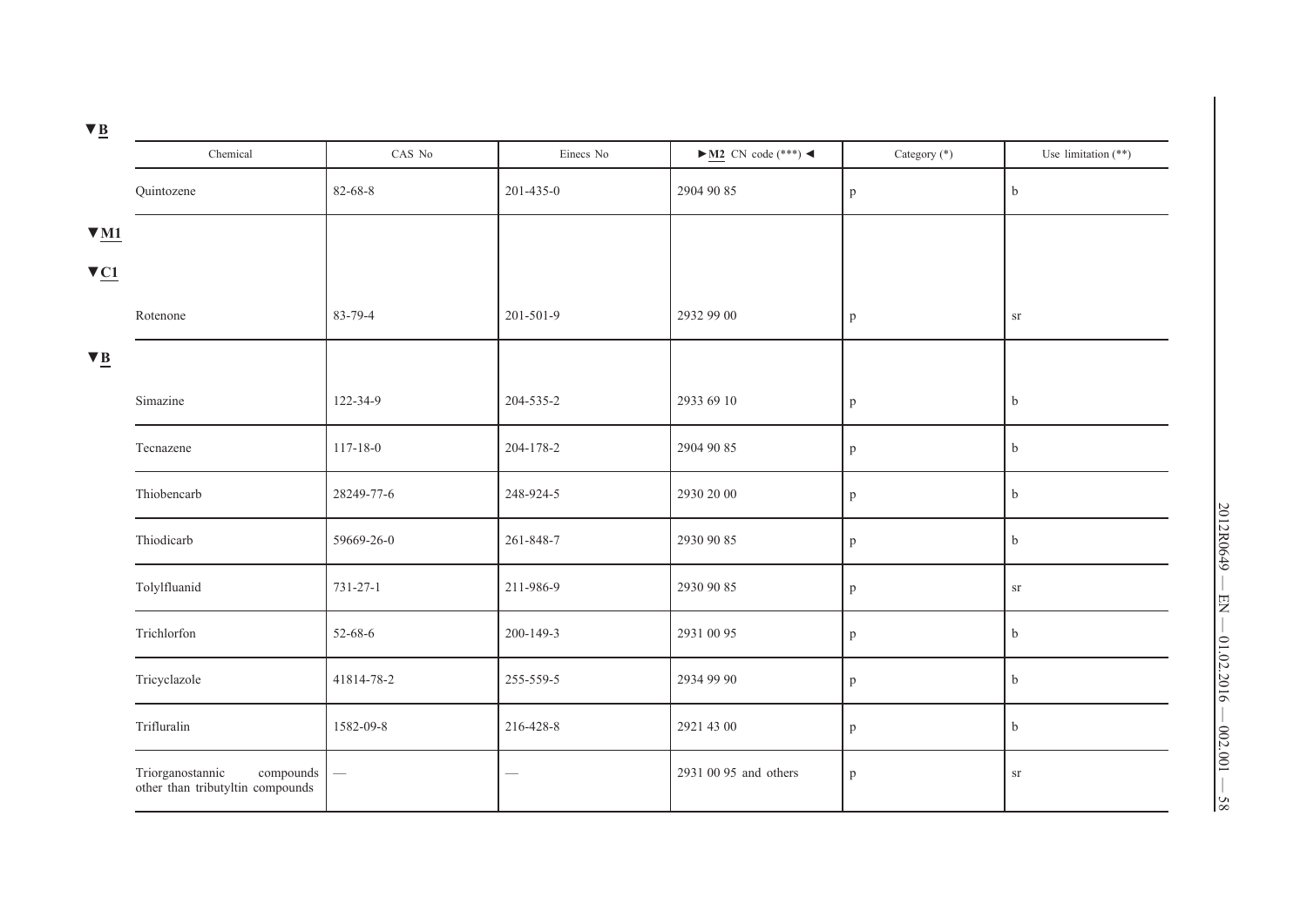| Chemical    | CAS No     | Einecs No | $\blacktriangleright$ M2 CN code (***) $\blacktriangleleft$ | Category $(*)$ | Use limitation $(**)$ |
|-------------|------------|-----------|-------------------------------------------------------------|----------------|-----------------------|
| Vinclozolin | 50471-44-8 | 256-599-6 | 29349990                                                    |                |                       |

(\*) Category: p — pesticides; i — industrial chemical.

 $(**)$  Use limitation: sr — severe restriction, b — ban (for the category or categories concerned).CAS No = Chemical Abstracts Service Registry Number.

(1) This entry does not affect the entry in Annex I Part 3 for soluble liquid formulations of methamidophos that exceed 600 g active ingredient/l.

 $(\#)$  Chemical subject or partially subject to the PIC procedure.

► M2 (\*\*\*) An 'ex' before a code implies that chemicals other than those referred to in the column 'Chemical' may also fall under that subheading. ◀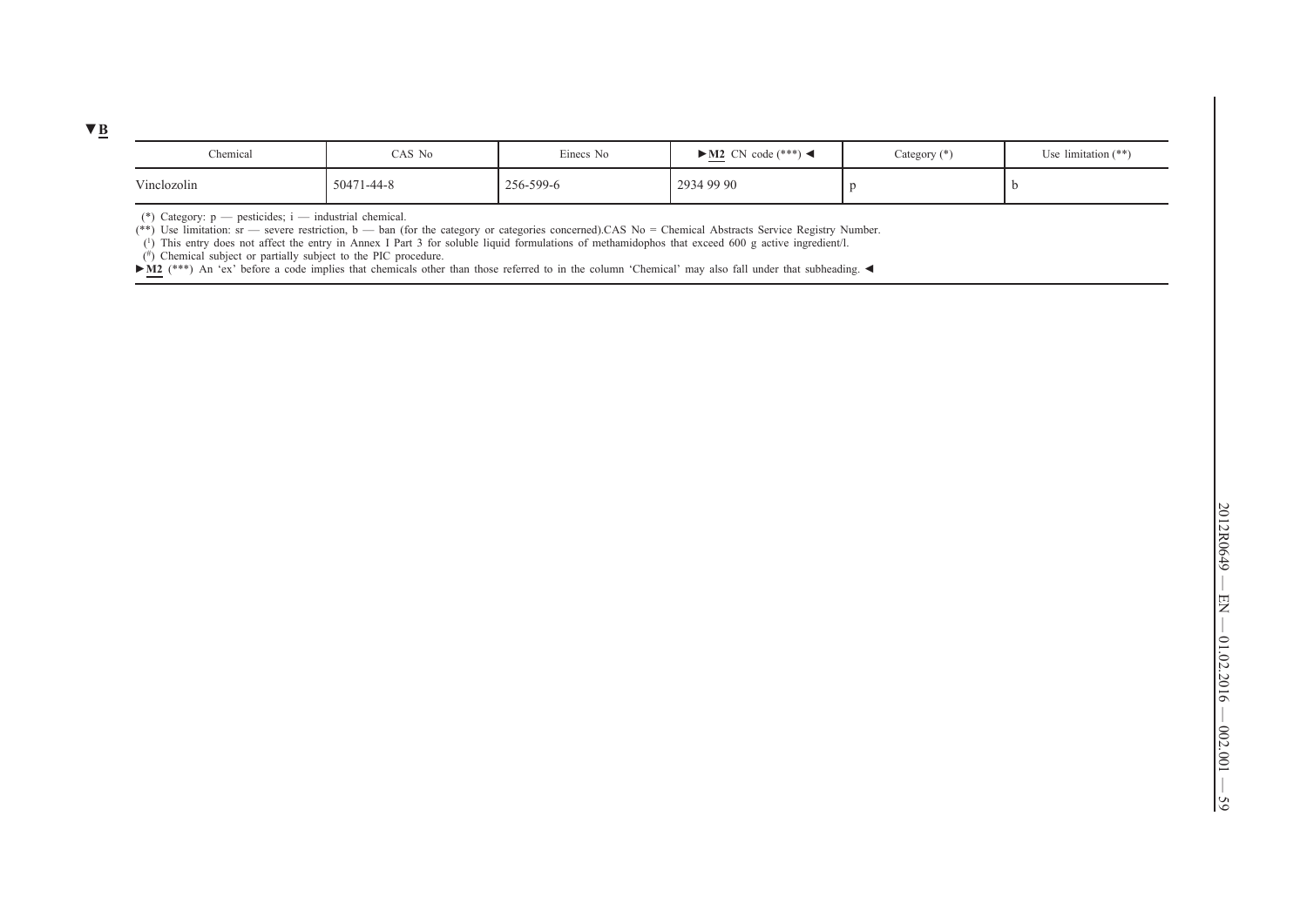#### PART 3

## **List of chemicals subject to the PIC procedure**

*(referred to in Articles 13 and 14)*

(The categories shown are those referred to in the Convention)

|                        | Chemical                         | Relevant CAS number(s) | $\blacktriangleright$ M2 HS code<br>Pure substance $(**) \blacktriangleleft$ | $-M2$ HS code<br>Mixtures containing substance $(**)$ | Category  |
|------------------------|----------------------------------|------------------------|------------------------------------------------------------------------------|-------------------------------------------------------|-----------|
|                        | 2,4,5-T and its salts and esters | 93-76-5 $($ #)         | 2918.91                                                                      | 3808.50                                               | Pesticide |
|                        | Aldrin $(*)$                     | 309-00-2               | 2903.52                                                                      | 3808.50                                               | Pesticide |
| $\Psi$ M1              |                                  |                        |                                                                              |                                                       |           |
|                        | Azinphos-methyl                  | $86 - 50 - 0$          | 2933.99                                                                      | 3808.10                                               | Pesticide |
| $\nabla \underline{B}$ |                                  |                        |                                                                              |                                                       |           |
|                        | Binapacryl                       | $485 - 31 - 4$         | 2916.19                                                                      | 3808.50                                               | Pesticide |
|                        | Captafol                         | 2425-06-1              | 2930.50                                                                      | 3808.50                                               | Pesticide |
|                        | Chlordane (*)                    | 57-74-9                | 2903.52                                                                      | 3808.50                                               | Pesticide |
|                        | Chlordimeform                    | 6164-98-3              | 2925.21                                                                      | 3808.50                                               | Pesticide |
|                        | Chlorobenzilate                  | $510 - 15 - 6$         | 2918.18                                                                      | 3808.50                                               | Pesticide |
|                        | $DDT(*)$                         | $50 - 29 - 3$          | 2903.62                                                                      | 3808.50                                               | Pesticide |
|                        | Dieldrin $(*)$                   | $60 - 57 - 1$          | 2910.40                                                                      | 3808.50                                               | Pesticide |

 $\frac{2012R0649 - EN - 01.02.2016 - 002.001 - 60}{2012R00}$ 2012R0649 — EN — 01.02.2016 — 002.001 — 60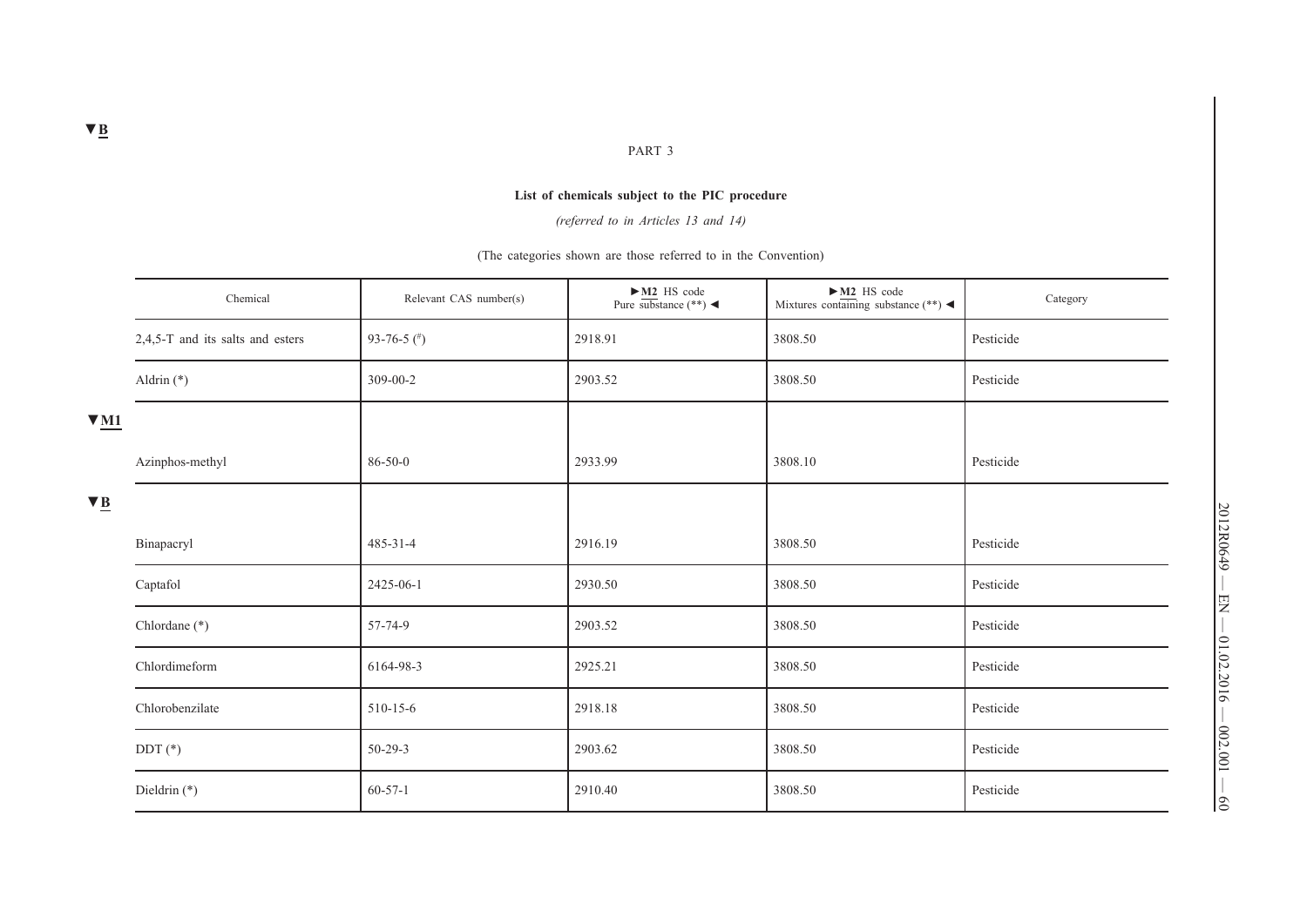| Chemical                                                                                                                                      | Relevant CAS number(s)                                      | $\blacktriangleright$ M2 HS code<br>Pure substance $(**)$ | $-M2$ HS code<br>Mixtures containing substance (**) $\blacktriangleleft$ | Category  |
|-----------------------------------------------------------------------------------------------------------------------------------------------|-------------------------------------------------------------|-----------------------------------------------------------|--------------------------------------------------------------------------|-----------|
| Dinitro-ortho-cresol (DNOC) and its<br>(such as<br>ammonium<br>salt,<br>salts<br>potassium salt and sodium salt)                              | 534-52-1, 2980-64-5, 5787-96-2,<br>2312-76-7                | 2908.99                                                   | 3808.91<br>3808.92<br>3808.93                                            | Pesticide |
| Dinoseb and its salts and esters                                                                                                              | $88-85-7$ (#)                                               | 2908.91                                                   | 3808.50                                                                  | Pesticide |
| 1,2-dibromoethane (EDB)                                                                                                                       | 106-93-4                                                    | 2903.31                                                   | 3808.50                                                                  | Pesticide |
| Ethylene dichloride (1,2-dichloroethane)                                                                                                      | 107-06-2                                                    | 2903.15                                                   | 3808.50                                                                  | Pesticide |
| Ethylene oxide                                                                                                                                | $75 - 21 - 8$                                               | 2910.10                                                   | 3808.50<br>3824.81                                                       | Pesticide |
| Fluoroacetamide                                                                                                                               | 640-19-7                                                    | 2924.12                                                   | 3808.50                                                                  | Pesticide |
| HCH (mixed isomers) $(*)$                                                                                                                     | $608 - 73 - 1$                                              | 2903.51                                                   | 3808.50                                                                  | Pesticide |
| Heptachlor (*)                                                                                                                                | 76-44-8                                                     | 2903.52                                                   | 3808.50                                                                  | Pesticide |
| Hexachlorobenzene (*)                                                                                                                         | 118-74-1                                                    | 2903.62                                                   | 3808.50                                                                  | Pesticide |
| Lindane $(*)$                                                                                                                                 | 58-89-9                                                     | 2903.51                                                   | 3808.50                                                                  | Pesticide |
| compounds,<br>including<br>Mercury<br>inorganic mercury compounds, alkyl<br>mercury compounds and alkyloxyalkyl<br>and aryl mercury compounds | 10112-91-1, 21908-53-2 and others<br>See also: www.pic.int/ | 2852.00                                                   | 3808.50                                                                  | Pesticide |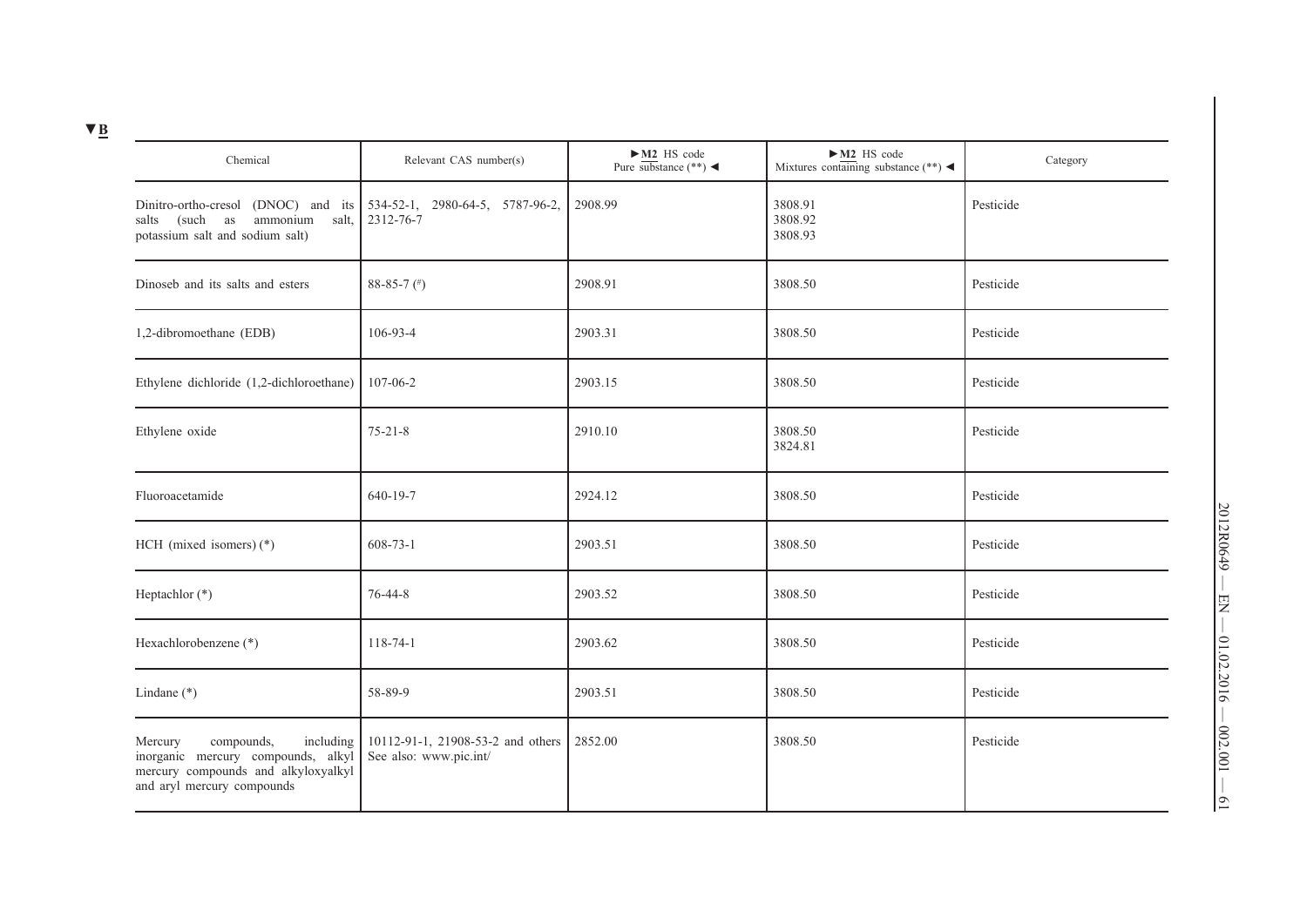|                        | Chemical                                                                                                                         | Relevant CAS number(s)                                                                                                                                                        | $\longrightarrow$ M2 HS code<br>Pure substance (**)                                                                              | $\triangleright$ <u>M2</u> HS code<br>Mixtures containing substance (**) < | Category   |
|------------------------|----------------------------------------------------------------------------------------------------------------------------------|-------------------------------------------------------------------------------------------------------------------------------------------------------------------------------|----------------------------------------------------------------------------------------------------------------------------------|----------------------------------------------------------------------------|------------|
|                        | Monocrotophos                                                                                                                    | 6923-22-4                                                                                                                                                                     | 2924.12                                                                                                                          | 3808.50                                                                    | Pesticide  |
| $\Psi$ M2              | Commercial octabromodiphenyl ether,<br>including                                                                                 |                                                                                                                                                                               | ex 3824.90                                                                                                                       | ex 3824.90                                                                 | Industrial |
|                        | - hexabromodiphenyl ether                                                                                                        | 36483-60-0                                                                                                                                                                    |                                                                                                                                  |                                                                            |            |
|                        | - heptabromodiphenyl ether                                                                                                       | 68928-80-3                                                                                                                                                                    |                                                                                                                                  |                                                                            |            |
| $\blacktriangledown$ B |                                                                                                                                  |                                                                                                                                                                               |                                                                                                                                  |                                                                            |            |
|                        | Parathion                                                                                                                        | 56-38-2                                                                                                                                                                       | 2920.11                                                                                                                          | 3808.50                                                                    | Pesticide  |
| $\nabla M2$            | Commercial pentabromodiphenyl ether,<br>including<br>- tetrabromodiphenyl ether                                                  | 40088-47-9                                                                                                                                                                    | ex 3824.90                                                                                                                       | ex 3824.90                                                                 | Industrial |
|                        | pentabromodiphenyl ether                                                                                                         | 32534-81-9                                                                                                                                                                    |                                                                                                                                  |                                                                            |            |
| $\blacktriangledown$ B |                                                                                                                                  |                                                                                                                                                                               |                                                                                                                                  |                                                                            |            |
|                        | Pentachlorophenol and its salts and<br>esters                                                                                    | $87-86-5$ (*)                                                                                                                                                                 | 2908.11<br>2908.19                                                                                                               | 3808.50<br>3808.91<br>3808.92<br>3808.93<br>3808.94<br>3808.99             | Pesticide  |
| $\nabla M1$            |                                                                                                                                  |                                                                                                                                                                               |                                                                                                                                  |                                                                            |            |
|                        | Perfluorooctane sulfonic acid, Perfluoro-<br>sulfonates,<br>Perfluorooctane<br>octane<br>sulfonamides, Perfluorooctane sulfonyls | 1763-23-1<br>2795-39-3<br>29457-72-5<br>29081-56-9<br>70225-14-8<br>56773-42-3<br>251099-16-8<br>4151-50-2<br>31506-32-8<br>1691-99-2<br>24448-09-7<br>307-35-7<br>and others | 2904.90<br>2904.90<br>2904.90<br>2904.90<br>2922.12<br>2923.90<br>2923.90<br>2935.00<br>2935.00<br>2935.00<br>2935.00<br>2904.90 | 3824.90                                                                    | Industrial |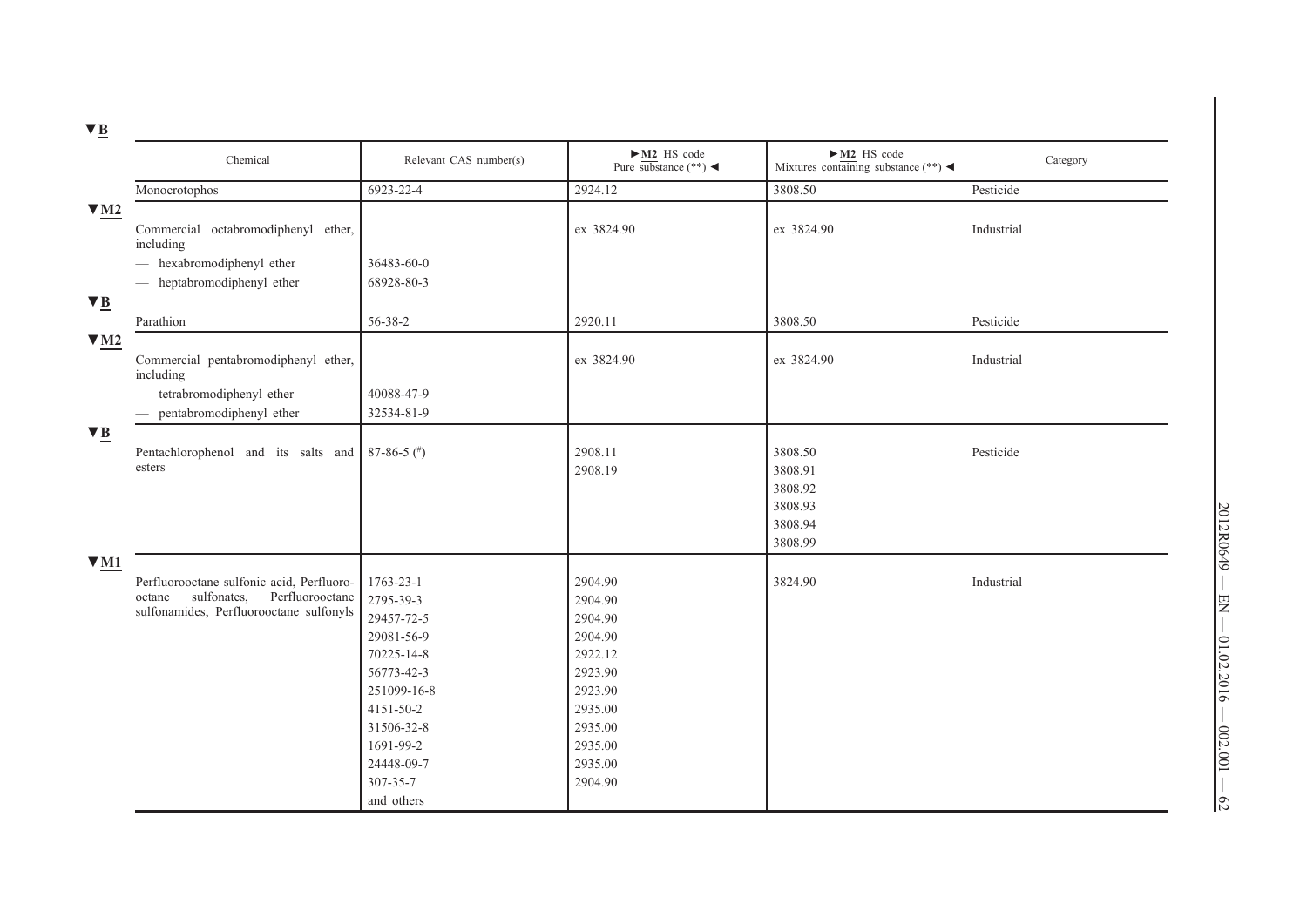| Chemical                                                                                                                                                          | Relevant CAS number(s)              | $\blacktriangleright$ M2 HS code<br>Pure substance $(**) \blacktriangleleft$ | $-M2$ HS code<br>Mixtures containing substance $(**) \blacktriangleleft$  | Category                                      |
|-------------------------------------------------------------------------------------------------------------------------------------------------------------------|-------------------------------------|------------------------------------------------------------------------------|---------------------------------------------------------------------------|-----------------------------------------------|
| Toxaphene (*)                                                                                                                                                     | 8001-35-2                           |                                                                              | 3808.50                                                                   | Pesticide                                     |
| Dustable<br>formulations<br>powder<br>containing a combination of: Benomyl<br>at or above $7\%$ , Carbofuran at or<br>above 10 % and Thiram at or above<br>$15\%$ | 17804-35-2<br>1563-66-2<br>137-26-8 | $\overline{\phantom{0}}$                                                     | 3808.92                                                                   | Severely hazardous pesticide formu-<br>lation |
| Methamidophos (soluble liquid formu-<br>lations of the substance that exceed<br>$600$ g active ingredient/l)                                                      | 10265-92-6                          | 2930.50                                                                      | 3808.50                                                                   | Severely hazardous pesticide formu-<br>lation |
| Methyl-parathion (emulsifiable concen-<br>trates (EC) at or above $19.5 \%$ active<br>ingredient and dusts at or above 1,5 %<br>active ingredient)                | 298-00-0                            | 2920.11                                                                      | 3808.50                                                                   | Severely hazardous pesticide formu-<br>lation |
| Phosphamidon (soluble liquid formu-<br>lations of the substance that exceed<br>1 000 g active ingredient/l)                                                       |                                     | 2924.12                                                                      | 3808.50                                                                   | Severely hazardous pesticide formu-<br>lation |
| Mixture (E) $& (Z)$ isomers                                                                                                                                       | 13171-21-6                          |                                                                              |                                                                           |                                               |
| $(Z)$ -isomer                                                                                                                                                     | 23783-98-4                          |                                                                              |                                                                           |                                               |
| (E)-isomer                                                                                                                                                        | 297-99-4                            |                                                                              |                                                                           |                                               |
| Asbestos fibres:                                                                                                                                                  |                                     | 2524.10<br>2524.90                                                           | 6811.40<br>6812.80<br>6812.91<br>6812.92<br>6812.93<br>6812.99<br>6813.20 | Industrial                                    |
| Crocidolite                                                                                                                                                       | 12001-28-4                          | 2524.10                                                                      |                                                                           |                                               |
| Actinolite                                                                                                                                                        | 77536-66-4                          | 2524.90                                                                      |                                                                           |                                               |
| Anthophyllite                                                                                                                                                     | 77536-67-5                          | 2524.90                                                                      |                                                                           |                                               |
| Amosite                                                                                                                                                           | 12172-73-5                          | 2524.90                                                                      |                                                                           |                                               |
| Tremolite                                                                                                                                                         | 77536-68-6                          | 2524.90                                                                      |                                                                           |                                               |
| Polybrominated biphenyls (PBB)                                                                                                                                    |                                     |                                                                              |                                                                           |                                               |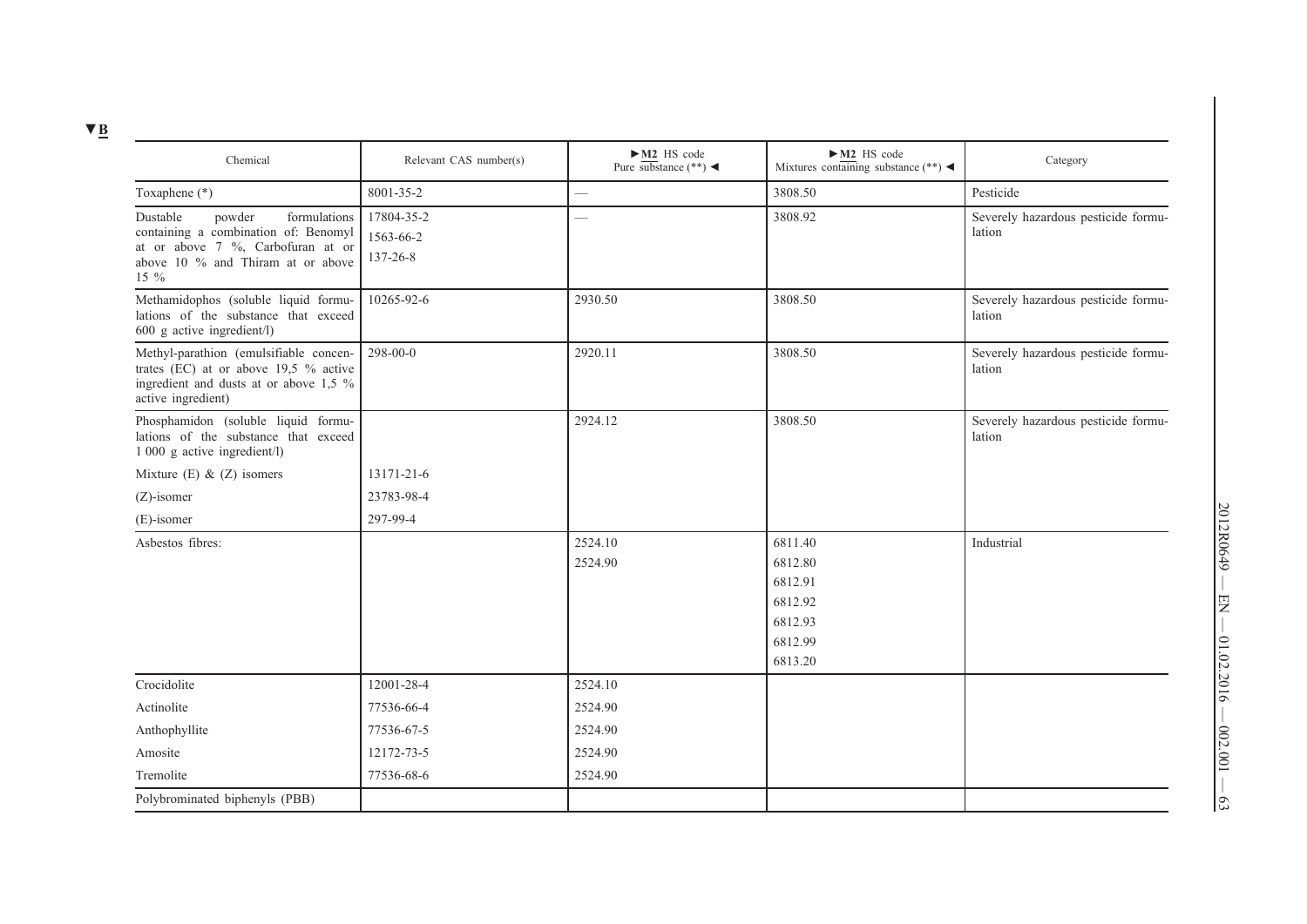| Chemical                              | Relevant CAS number(s) | $\longrightarrow$ M2 HS code<br>Pure substance (**) < | $\longrightarrow$ M2 HS code<br>Mixtures containing substance (**) < | Category   |
|---------------------------------------|------------------------|-------------------------------------------------------|----------------------------------------------------------------------|------------|
| $-$ (hexa-) $(*)$                     | 36355-01-8             | $\overline{\phantom{a}}$                              | 3824.82                                                              | Industrial |
| $-$ (octa-)                           | 27858-07-7             |                                                       |                                                                      |            |
| $-$ (deca-)                           | 13654-09-6             |                                                       |                                                                      |            |
| Polychlorinated biphenyls (PCB) (*)   | 1336-36-3              |                                                       | 3824.82                                                              | Industrial |
| Polychlorinated terphenyls (PCT)      | 61788-33-8             |                                                       | 3824.82                                                              | Industrial |
| Tetraethyl lead                       | 78-00-2                | 2931.00                                               | 3811.11                                                              | Industrial |
| Tetramethyl lead                      | $75 - 74 - 1$          | 2931.00                                               | 3811.11                                                              | Industrial |
| All tributyltin compounds, including: |                        | 2931.00                                               | 3808.99                                                              | Pesticide  |
| Tributyltin oxide                     | 56-35-9                | 2931.00                                               | 3808.99                                                              |            |
| Tributyltin fluoride                  | 1983-10-4              | 2931.00                                               | 3808.99                                                              |            |
| Tributyltin methacrylate              | 2155-70-6              | 2931.00                                               | 3808.99                                                              |            |
| Tributyltin benzoate                  | 4342-36-3              | 2931.00                                               | 3808.99                                                              |            |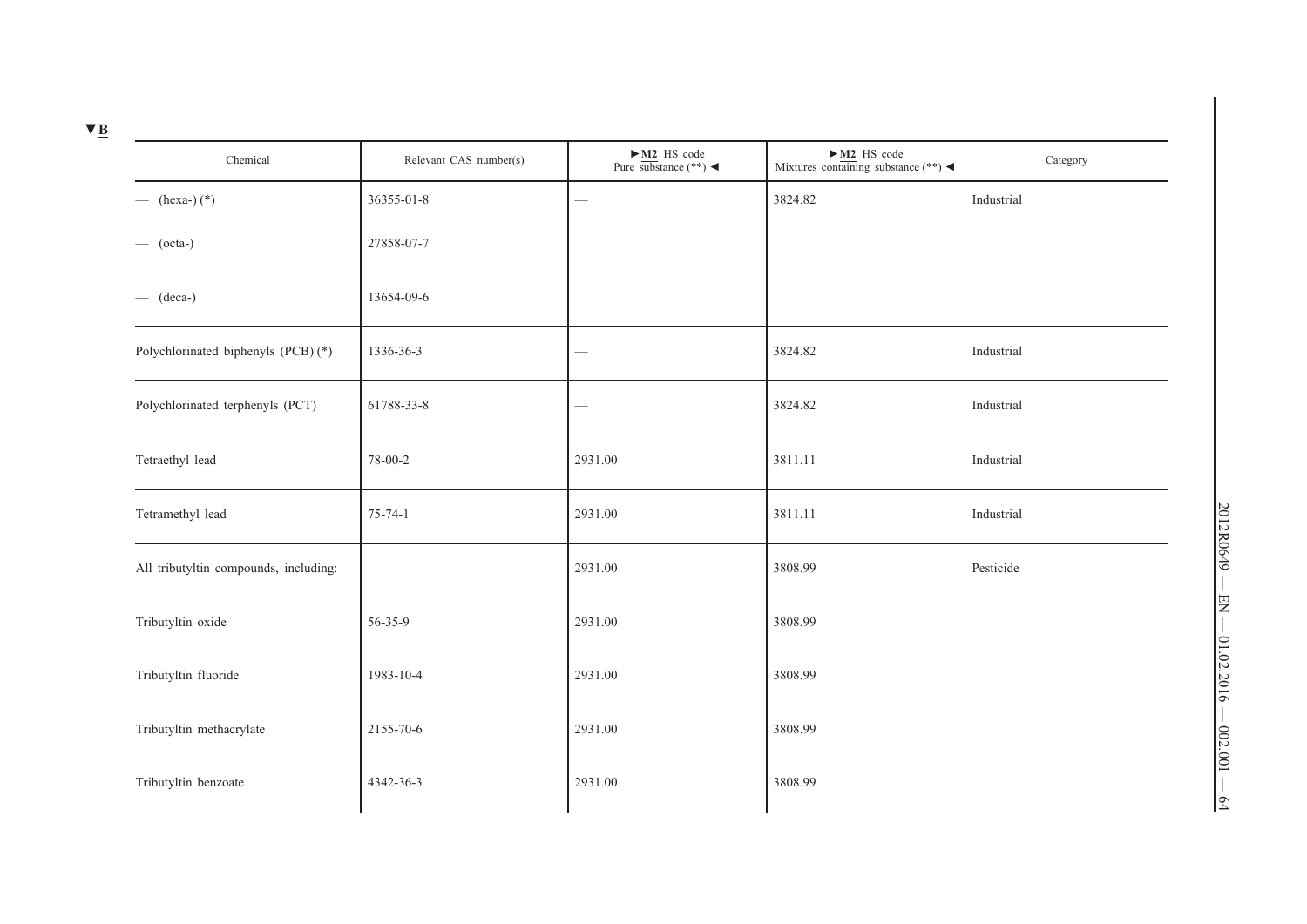| Chemical                           | Relevant CAS number(s) | $\blacktriangleright$ M2 HS code<br>Pure substance $(**)$ | $\blacktriangleright$ M2 HS code<br>Mixtures containing substance $(**) \blacktriangleleft$ | Category   |
|------------------------------------|------------------------|-----------------------------------------------------------|---------------------------------------------------------------------------------------------|------------|
| Tributyltin chloride               | 1461-22-9              | 2931.00                                                   | 3808.99                                                                                     |            |
| Tributyltin linoleate              | 24124-25-2             | 2931.00                                                   | 3808.99                                                                                     |            |
| Tributyltin naphthenate            | 85409-17-2             | 2931.00                                                   | 3808.99                                                                                     |            |
| Tris (2,3-dibromopropyl) phosphate | $126 - 72 - 7$         | 2919.10                                                   | 3824.83                                                                                     | Industrial |

(\*) These substances are subject to an export ban in accordance with Article 15(2) of and Annex V to this Regulation. ( $\sharp$ ) Only the CAS numbers of parent compounds are listed.

**►M2** (\*\*) An 'ex' before a code implies that chemicals other than those referred to in the column 'Chemical' may also fall under that subheading. ◄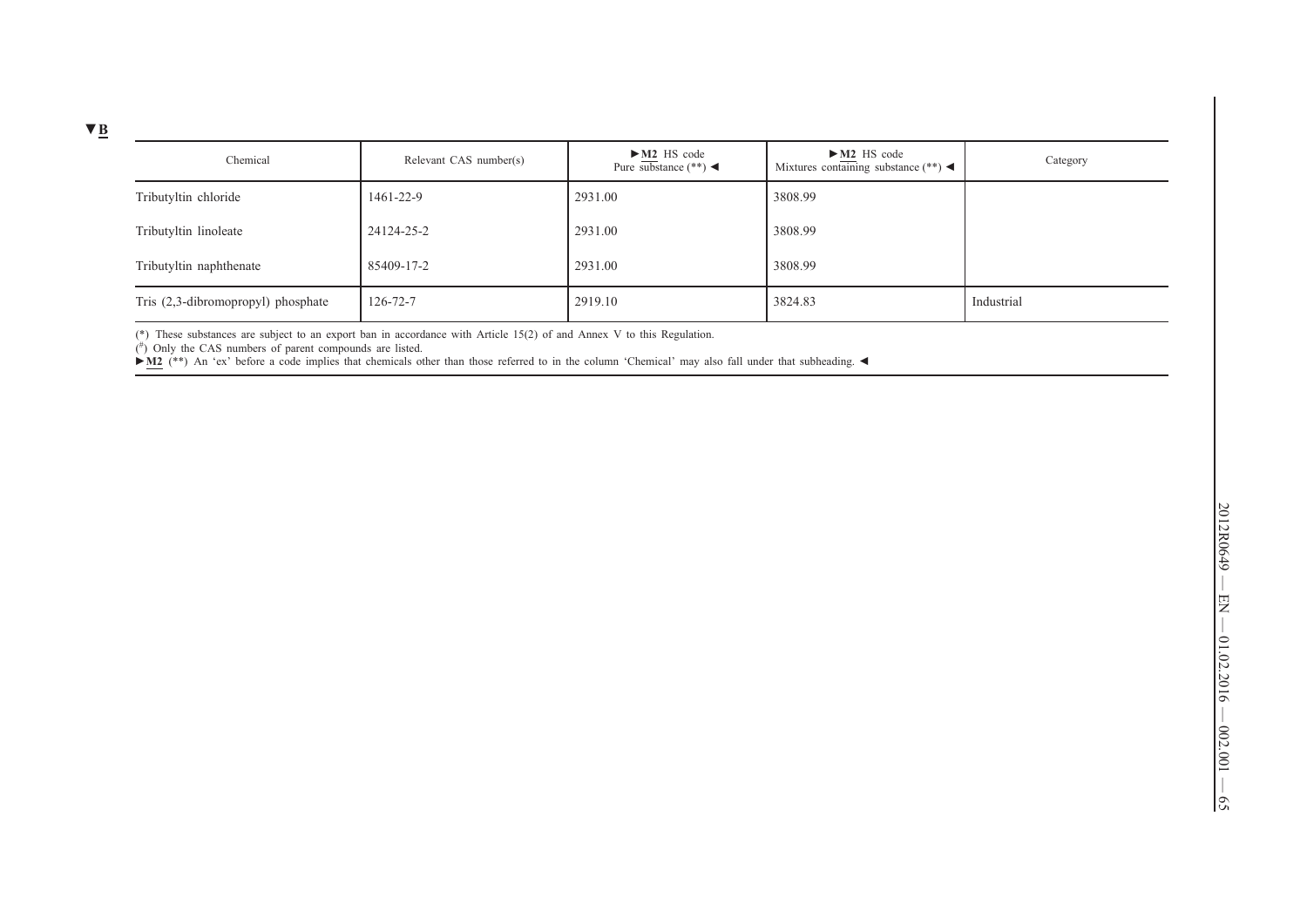### *ANNEX II*

## **EXPORT NOTIFICATION**

The following information is required pursuant to Article 8:

- 1. Identity of the substance to be exported:
	- (a) name in nomenclature of the International Union of Pure and Applied Chemistry;
	- (b) other names (e.g. ISO name, usual names, trade names, and abbreviations);
	- (c) European Inventory of Existing Chemical Substances (Einecs) number and Chemical Abstracts Services (CAS) number;
	- (d) CUS number (European Customs Inventory of Chemical Substances) and Combined Nomenclature code;
	- (e) main impurities of the substance, when particularly relevant.
- 2. Identity of the mixture to be exported:
	- (a) trade name and/or designation of the mixture;
	- (b) for each substance listed in Annex I, percentage and details as specified under point 1;
	- (c) CUS number (European Customs Inventory of Chemical Substances) and Combined Nomenclature code.
- 3. Identity of the article to be exported:
	- (a) trade name and/or designation of the article;
	- (b) for each substance listed in Annex I, percentage and details as specified under point 1.
- 4. Information on the export:
	- (a) country of destination;
	- (b) country of origin;
	- (c) expected date of first export this year;
	- (d) estimated amount of the chemical to be exported to the country concerned this year;
	- (e) intended use in the country of destination, if known, including information on the category(ies) under the Convention under which the use falls;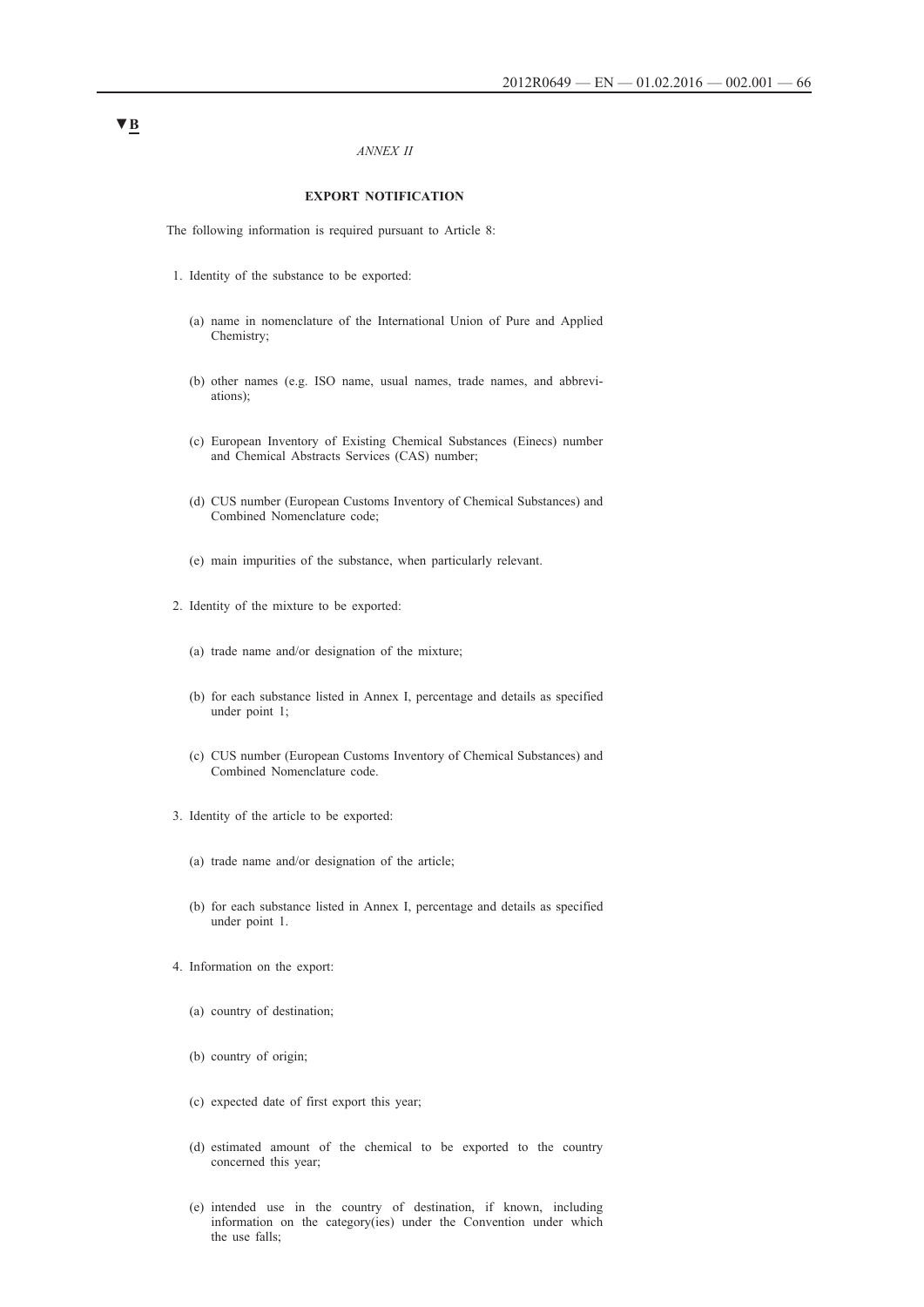- (f) name, address and other relevant particulars of the natural or legal importing person;
- (g) name, address and other relevant particulars of the exporter.
- 5. Designated national authorities:
	- (a) the name, address, telephone and telex, fax number or e-mail of the designated authority in the Union from which further information may be obtained;
	- (b) the name, address, telephone and telex, fax number or e-mail of the designated authority in the importing country.
- 6. Information on precautions to be taken, including category of danger and risk and safety advice.
- 7. A summary on physicochemical, toxicological and ecotoxicological properties.
- 8. Use of the chemical in the Union:
	- (a) uses, category(ies) under the Convention and Union subcategory(ies) subject to control measure (ban or severe restriction);
	- (b) uses for which the chemical is not severely restricted or banned (use categories and subcategories as defined in Annex I of the Regulation);
	- (c) estimation, where available, of quantities of the chemical produced, imported, exported and used.
- 9. Information on precautionary measures to reduce exposure to, and emission of, the chemical.
- 10. Summary of regulatory restrictions and reasons for them.
- 11. Summary of information specified in points 2(a), (c) and (d) of Annex IV.
- 12. Additional information provided by the exporting Party because considered of concern or further information specified in Annex IV when requested by the importing Party.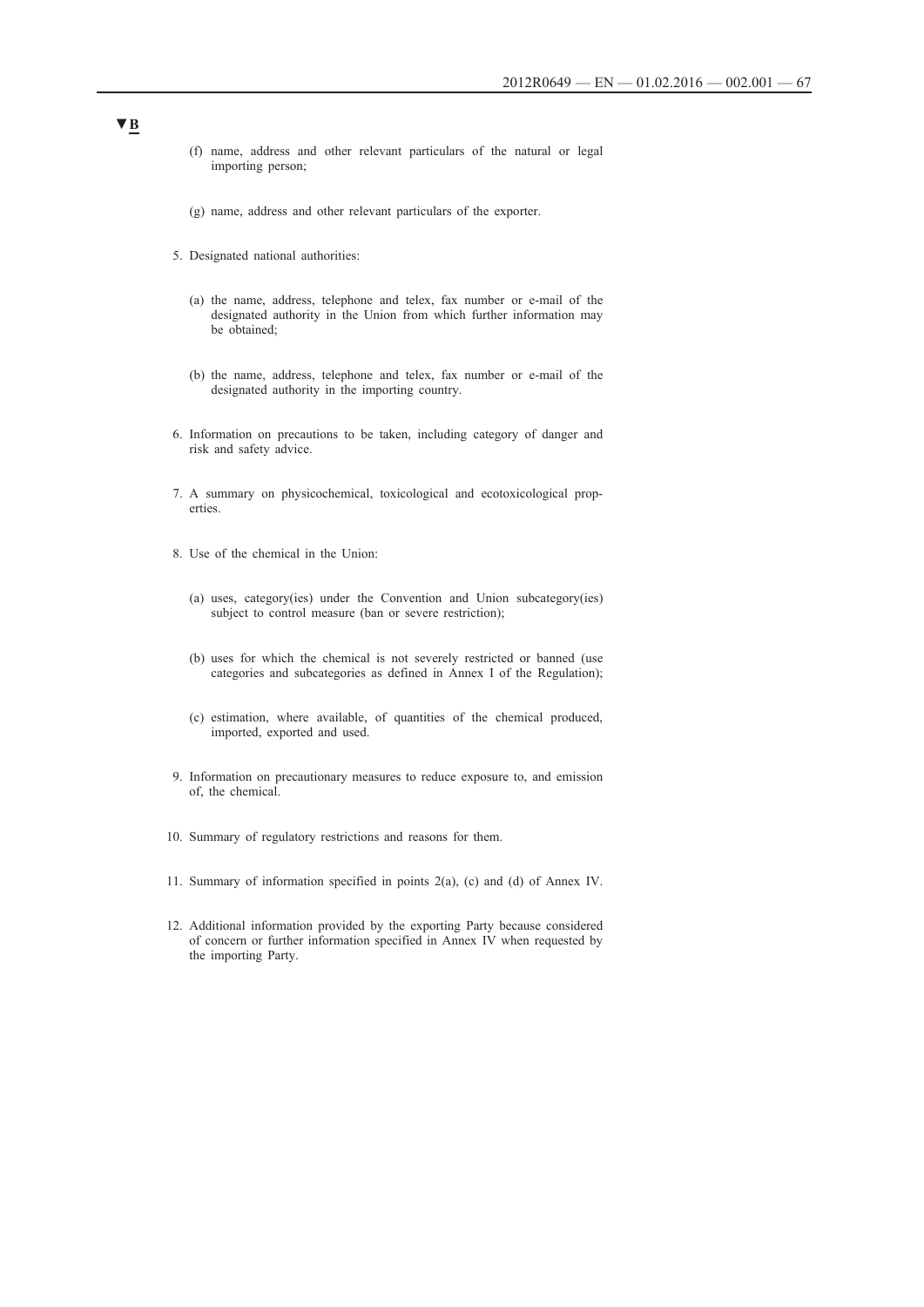### *ANNEX III*

**Information to be supplied to the Commission by the designated national authorities of the Member States in accordance with Article 10**

- 1. Summary of quantities of chemicals (in the form of substances, mixtures and articles) subject to Annex I exported during the previous year.
	- (a) Year in which exports took place.
	- (b) Table summarising quantities of exported chemicals (in the form of substances, mixtures and articles) as outlined below.

| Chemical | Importing country | Quantity of substance |
|----------|-------------------|-----------------------|
|          |                   |                       |
|          |                   |                       |
|          |                   |                       |

2. List of natural or legal persons importing chemicals into a Party or other country

| Chemical | Importing country | Importing person | Address and other<br>relevant particulars of<br>the importing person |
|----------|-------------------|------------------|----------------------------------------------------------------------|
|          |                   |                  |                                                                      |
|          |                   |                  |                                                                      |
|          |                   |                  |                                                                      |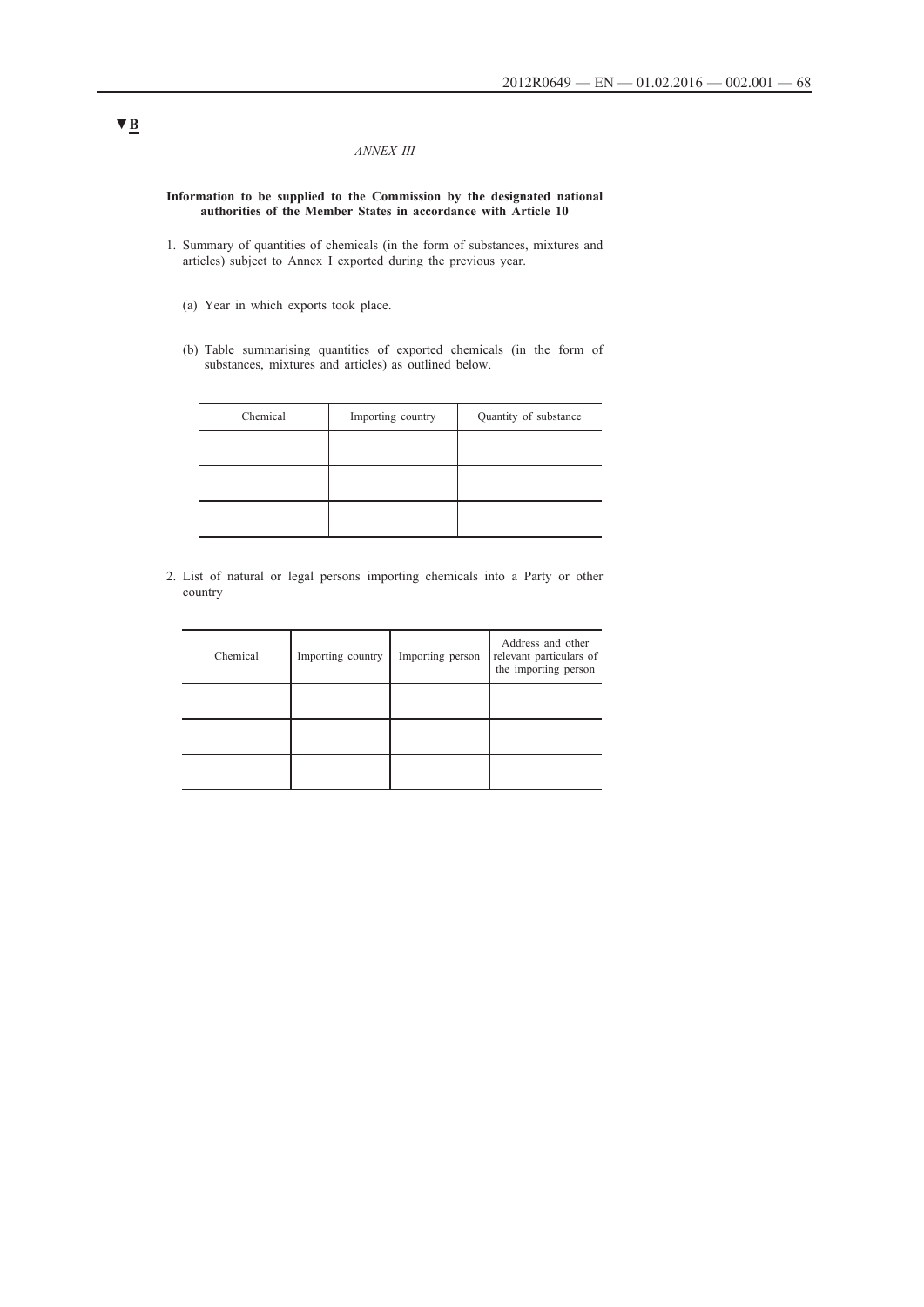### *ANNEX IV*

### **Notification to the Secretariat of the Convention of a banned or severely restricted chemical**

INFORMATION REQUIREMENTS FOR NOTIFICATIONS PURSUANT TO ARTICLE 11

Notifications shall include:

1. properties, identification and uses

- (a) common name;
- (b) chemical name according to an internationally recognised nomenclature (for example International Union of Pure and Applied Chemistry (IUPAC)), where such nomenclature exists;
- (c) trade names and names of mixtures;
- (d) code numbers: Chemical Abstracts Service (CAS) number, Harmonised System Customs Code and other numbers;
- (e) information on hazard classification, where the chemical is subject to classification requirements;
- (f) use or uses of the chemical:
	- in the Union,
	- elsewhere (if known);
- (g) the physicochemical, toxicological and ecotoxicological properties;
- 2. final regulatory action
	- (a) information specific to the final regulatory action:
		- (i) summary of the final regulatory action;
		- (ii) reference to the regulatory document;
		- (iii) date of entry into force of the final regulatory action;
		- (iv) indication of whether the final regulatory action was taken on the basis of a risk or hazard evaluation and, if so, information on such an evaluation, covering a reference to the relevant documentation;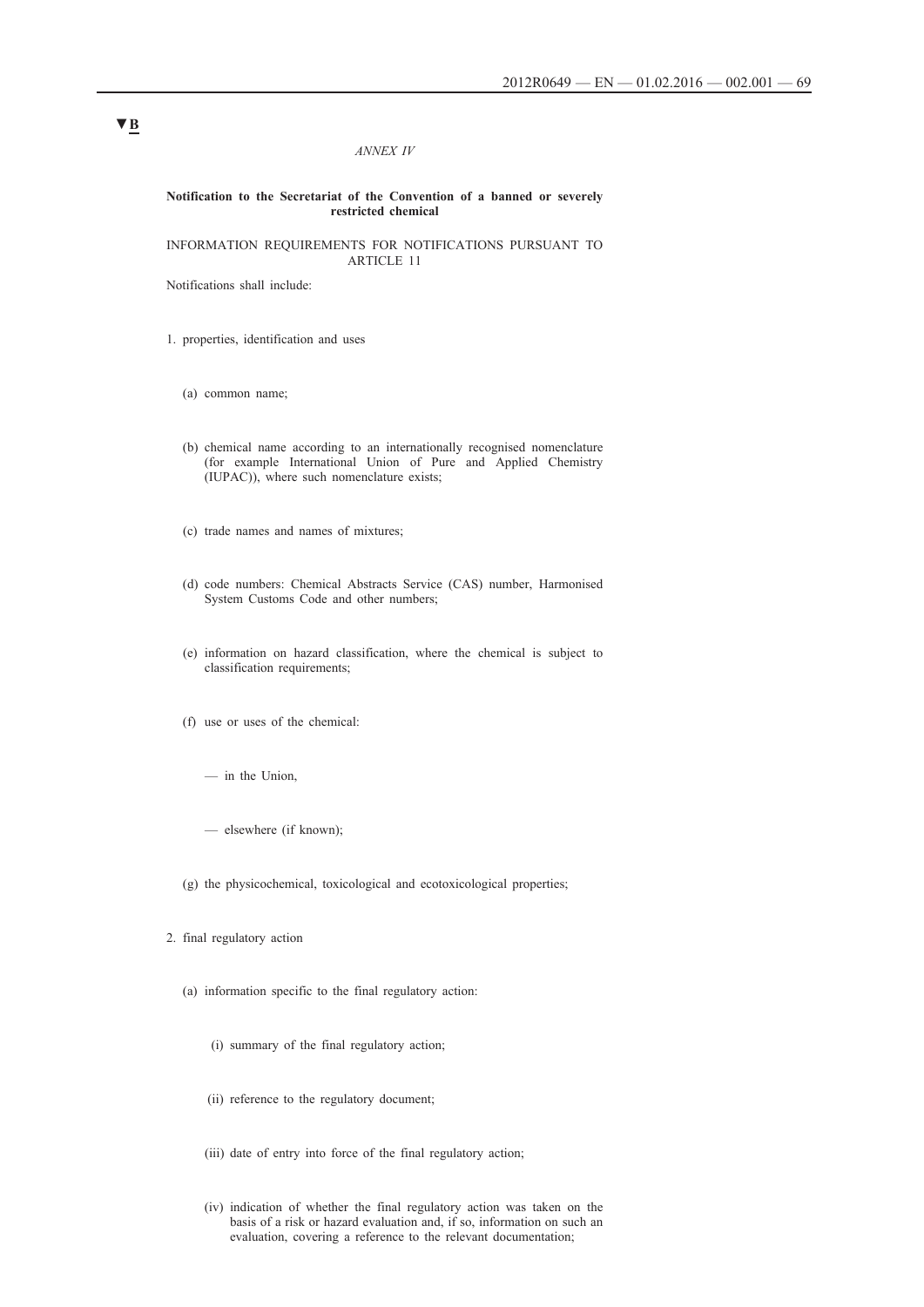- (v) reasons for the final regulatory action relevant to human health, including the health of consumers and workers, or the environment;
- (vi) summary of the hazards and risks presented by the chemical to human health, including the health of consumers and workers, or the environment and the expected effect of the final regulatory action;
- (b) category or categories where the final regulatory action has been taken, and for each category:
	- (i) use or uses prohibited by the final regulatory action;
	- (ii) use or uses that remain allowed;
	- (iii) estimation, where available, of quantities of the chemical produced, imported, exported and used;
- (c) an indication, to the extent possible, of the likely relevance of the final regulatory action to other States and regions;
- (d) other relevant information that may cover:
	- (i) assessment of socioeconomic effects of the final regulatory action;
	- (ii) information on alternatives and their relative risks, where available, such as:
		- integrated pest management strategies,
		- industrial practices and processes, including cleaner technology.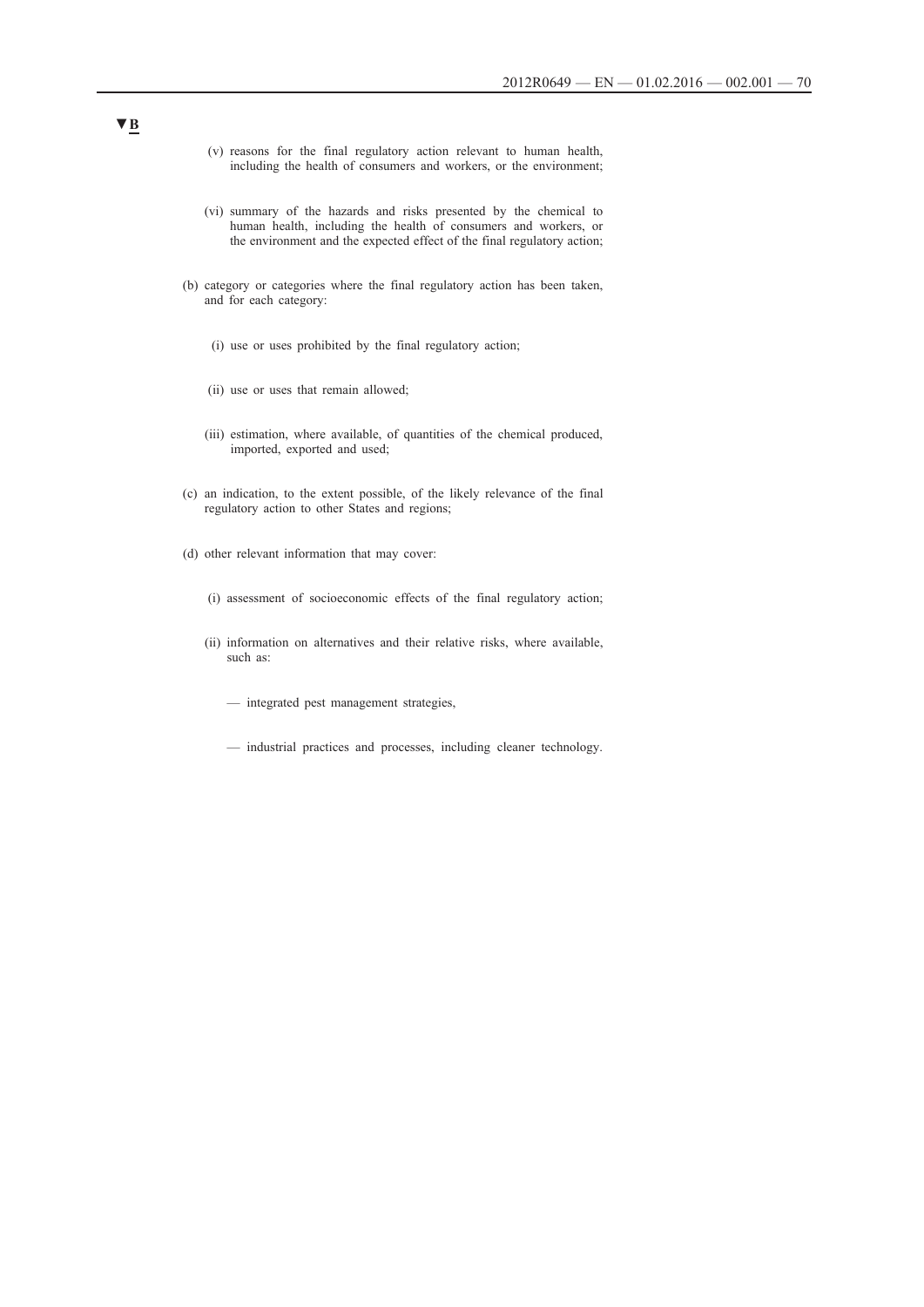## *ANNEX V*

## **Chemicals and articles subject to export ban**

*(referred to in Article 15)*

PART 1

Persistent organic pollutants as listed in Annexes A and B to the Stockholm Convention on Persistent Organic Pollutants (1) according to the provisions thereof.

| Description of chemicals/<br>article(s) subject to export ban | Additional details, where relevant (e.g. name of chemical, EC No, CAS No,<br>$etc.$ ) |                                                                       |  |
|---------------------------------------------------------------|---------------------------------------------------------------------------------------|-----------------------------------------------------------------------|--|
|                                                               | Aldrin                                                                                | EC No 206-215-8,<br>CAS No 309-00-2,<br>CN code 2903 52 00            |  |
|                                                               | Chlordane                                                                             | EC No 200-349-0,<br>CAS No 57-74-9,<br>CN code 2903 52 00             |  |
|                                                               | Chlordecone                                                                           | EC No 205-601-3<br>CAS No 143-50-0<br>CN code 2914 70 00              |  |
|                                                               | Dieldrin                                                                              | EC No 200-484-5,<br>CAS No 60-57-1,<br>CN code 2910 40 00             |  |
|                                                               | DDT<br>$(1,1,1$ -trichloro-2,2-bis<br>(p-chlorophenyl) ethane                         | EC No 200-024-3,<br>CAS No 50-29-3.<br>CN code 2903 62 00             |  |
|                                                               | Endrin                                                                                | EC No 200-775-7,<br>CAS No 72-20-8,<br>CN code 2910 90 00             |  |
|                                                               | Heptabromodiphenyl<br>ether<br>$C_{12}H_3Br_7O$                                       | EC No 273-031-2<br>CAS No 68928-80-3 and others<br>CN code 2909 30 38 |  |
|                                                               | Heptachlor                                                                            | EC No 200-962-3,<br>CAS No 76-44-8,<br>CN code 2903 52 00             |  |
|                                                               | Hexabromobiphenyl                                                                     | EC No 252-994-2<br>CAS No 36355-01-8<br>CN code 2903 69 90            |  |
|                                                               | Hexabromodiphenyl<br>ether<br>$C_{12}H_4Br_6O$                                        | EC No 253-058-6<br>CAS No 36483-60-0 and others<br>CN code 2909 30 38 |  |
|                                                               | Hexachlorobenzene                                                                     | EC No 200-273-9,<br>CAS No 118-74-1,<br>CN code 2903 62 00            |  |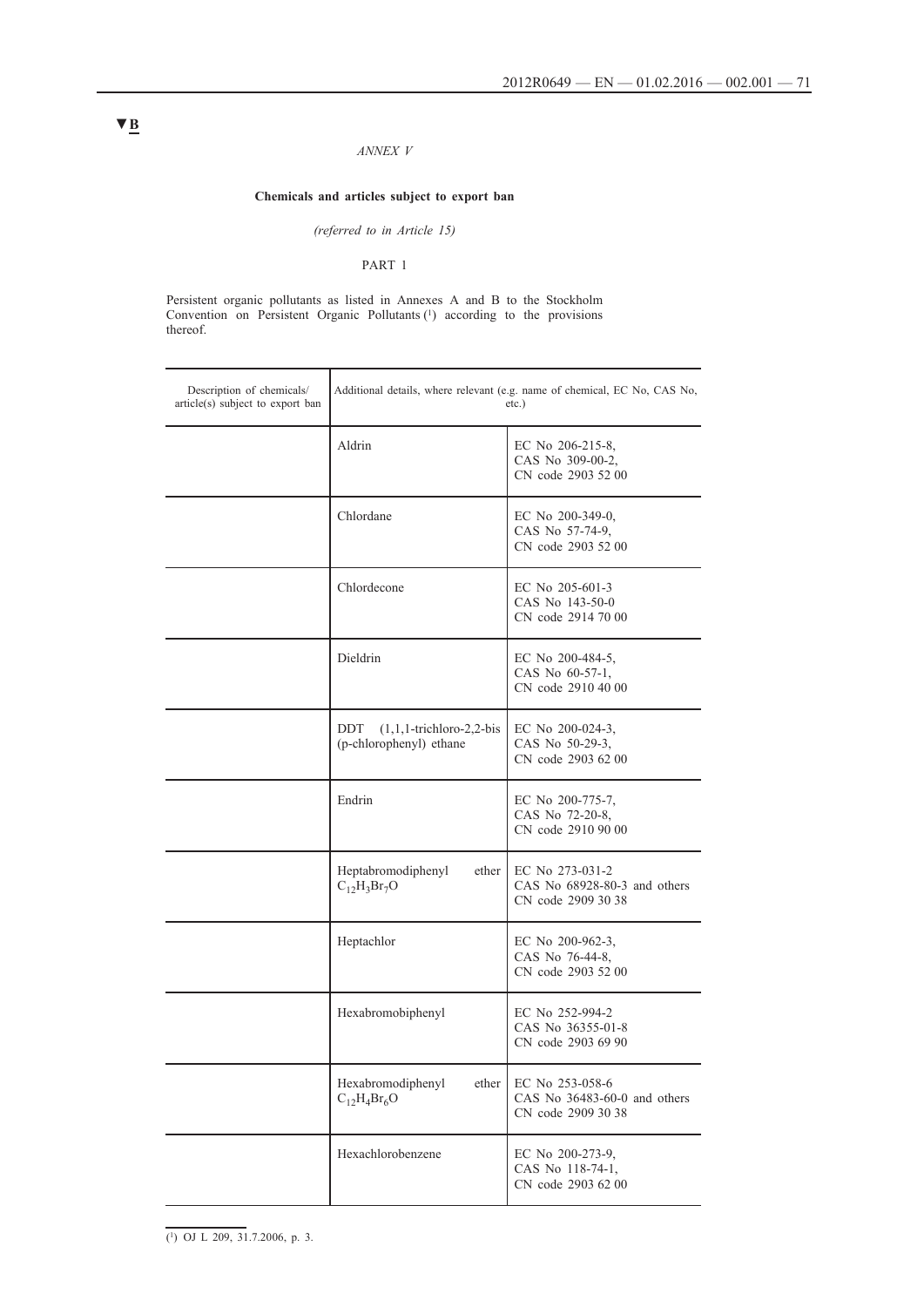| Description of chemicals/<br>article(s) subject to export ban | Additional details, where relevant (e.g. name of chemical, EC No, CAS No,<br>$etc.$ ) |                                                                                                                                       |
|---------------------------------------------------------------|---------------------------------------------------------------------------------------|---------------------------------------------------------------------------------------------------------------------------------------|
|                                                               | Hexachlorocyclohexanes,<br>including lindane                                          | EC No $200-401-2$ , $206-270-8$ ,<br>206-271-3, 210-168-9<br>CAS No 58-89-9, 319-84-6, 319-<br>$85-7, 608-73-1$<br>CN code 2903 51 00 |
|                                                               | Mirex                                                                                 | EC No 219-196-6,<br>CAS No 2385-85-5.<br>CN code 2903 59 80                                                                           |
|                                                               | ether<br>Pentabromodiphenyl<br>$C_{12}H_5Br_5O$                                       | EC No $251-084-2$ and others<br>CAS No $32534-81-9$ and others<br>CN code 2909 30 31                                                  |
|                                                               | Pentachlorobenzene                                                                    | EC No 210-172-5<br>CAS No 608-93-5<br>CN code 2903 69 90                                                                              |
|                                                               | Polychlorinated<br>biphenyls<br>(PCBs)                                                | EC No $215-648-1$ and others,<br>CAS No 1336-36-3 and others,<br>CN code 2903 69 90                                                   |
|                                                               | Tetrabromodiphenyl<br>ether<br>$C_{12}H_6Br_4O$                                       | EC No $254-787-2$ and others<br>CAS No $40088-47-9$ and others<br>CN code 2909 30 38                                                  |
|                                                               | Toxaphene (camphechlor)                                                               | EC No 232-283-3,<br>CAS No 8001-35-2.<br>CN code 3808 50 00                                                                           |

## PART 2

Chemicals other than persistent organic pollutants as listed in Annexes A and B to the Stockholm Convention on Persistent Organic Pollutants according to the provisions thereof.

| Description of chemicals/article(s) subject to export                                                                                                                         | Additional details, where relevant (e.g. name of                       |  |
|-------------------------------------------------------------------------------------------------------------------------------------------------------------------------------|------------------------------------------------------------------------|--|
| ban                                                                                                                                                                           | chemical, EC No, CAS No, etc.)                                         |  |
| Cosmetic soaps containing mercury                                                                                                                                             | CN codes 3401 11 00, 3401 19 00, 3401 20 10,<br>3401 20 90, 3401 30 00 |  |
| compounds                                                                                                                                                                     | Cinnabar ore, mercury (I) chloride $(Hg_2Cl_2)$ ,                      |  |
| Mercury                                                                                                                                                                       | CAS No $10112-91-1$ ), mercury (II)                                    |  |
| compounds except                                                                                                                                                              | oxide                                                                  |  |
| development.                                                                                                                                                                  | (HgO, CAS No 21908-53-2); CN                                           |  |
| exported for research and                                                                                                                                                     | code                                                                   |  |
| medical or analysis purposes                                                                                                                                                  | 2852 00 00                                                             |  |
| Metallic mercury and mixtures of metallic<br>mercury with other substances, including<br>alloys of mercury, with a mercury concentration<br>of at least 95 % weight by weight | CAS No 7439-97-6<br>CN code 2805 40                                    |  |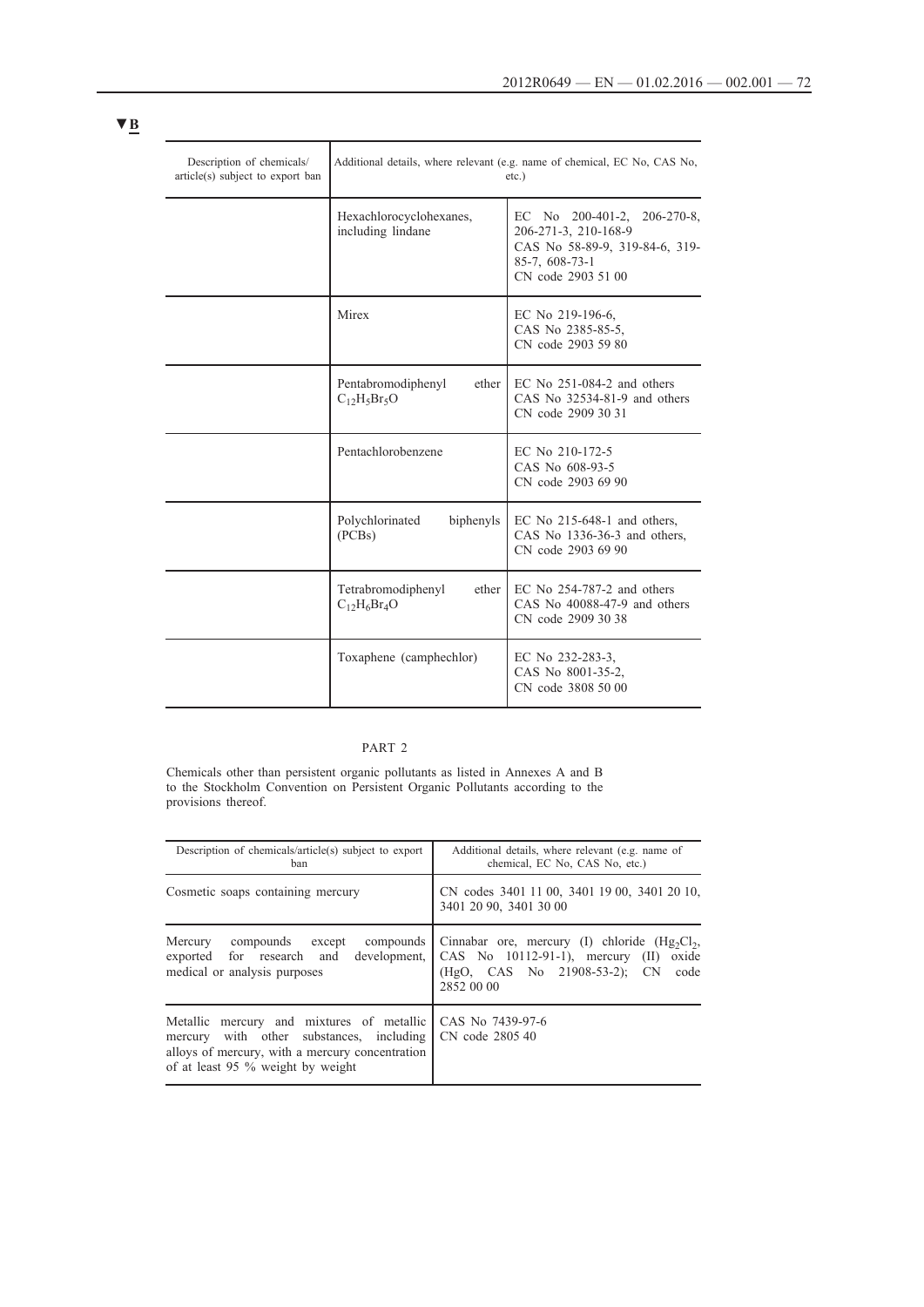#### *ANNEX VI*

#### **List of Parties to the Convention requiring information concerning transit movements of chemicals subject to the PIC procedure**

*(referred to in Article 16)*

| Country | Required information |
|---------|----------------------|
|         |                      |
|         |                      |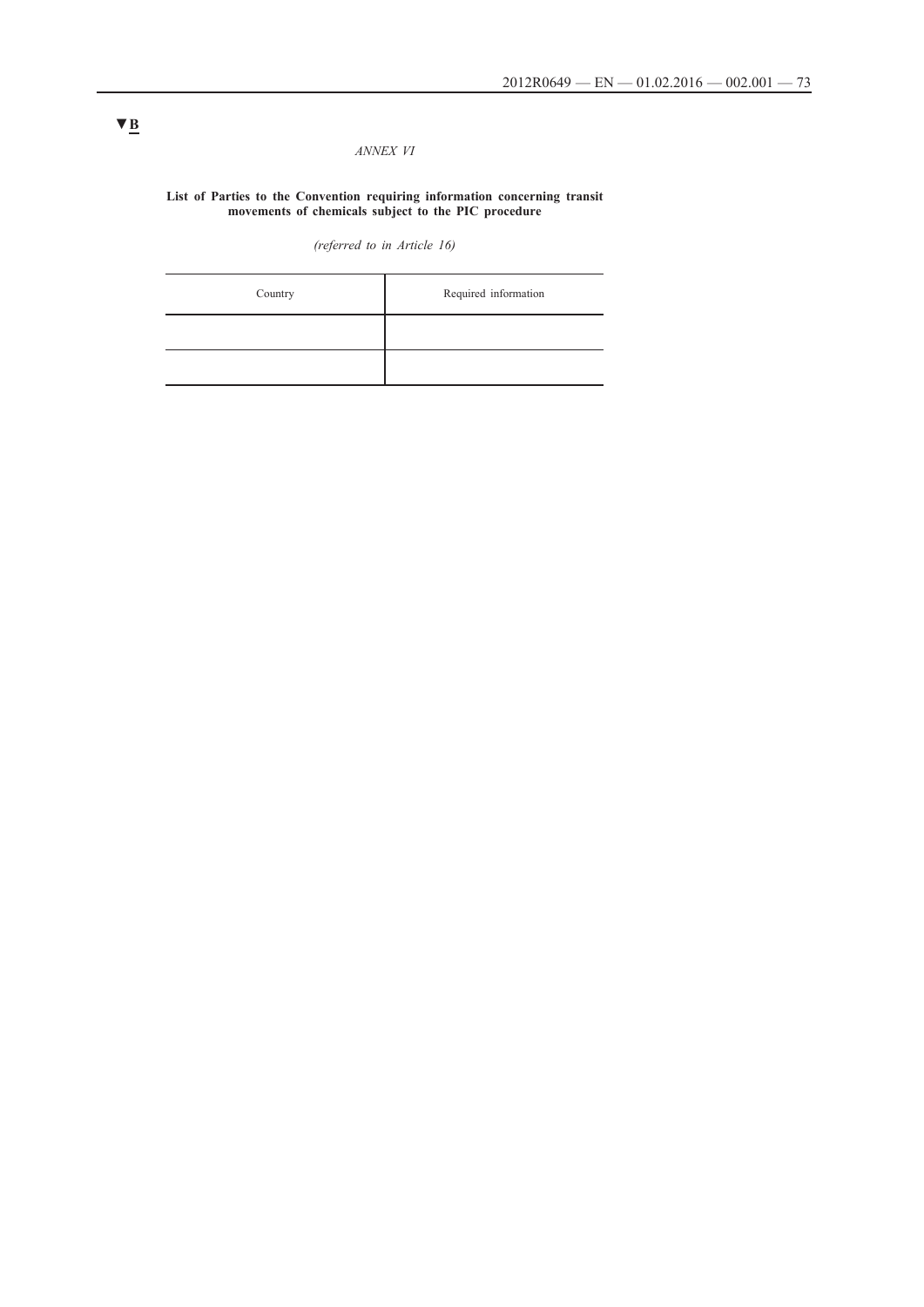### *ANNEX VII*

#### **Correlation table**

| Regulation (EC) No 689/2008 | This Regulation |
|-----------------------------|-----------------|
|                             | Article 1       |
| Article 1(1)                | 1(1)            |
| Article 1(2)                | 1(2)            |
|                             | Article 2       |
| Article 2(1)                | 2(1)            |
| Article 2(2)                | 2(2)            |
|                             | 2(3)            |
| Article 3                   | Article 3       |
| Article 4                   | Article 4       |
|                             | Article 5       |
| Article 5(1)                | 5(1)            |
| Article 5(2)                | 5(2)            |
| Article 5(3)                | 5(3)            |
|                             | Article 6       |
|                             | 6(1)            |
|                             | 6(2)            |
|                             | Article 7       |
| Article $6(1)$              | 7(1)            |
| Article 6(2)                | 7(2)            |
| Article $6(3)$              | 7(3)            |
|                             | Article 8       |
| Article $7(1)$              | 8(1)            |
| Article 7(2)                | 8(2)            |
| Article 7(3)                | 8(3)            |
| Article 7(4)                | 8(4)            |
| Article 7(5)                | 8(5)            |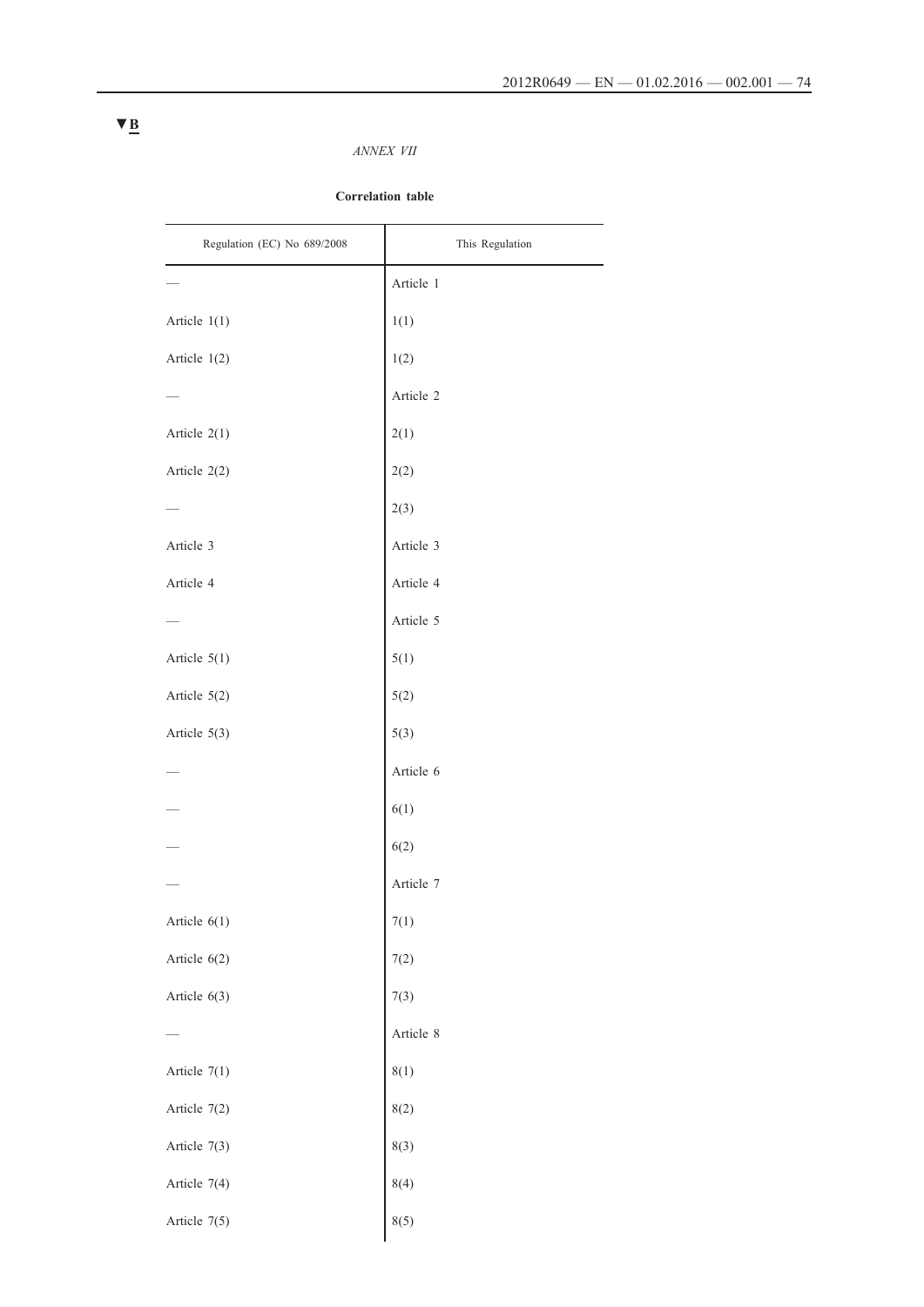| Regulation (EC) No 689/2008 | This Regulation |
|-----------------------------|-----------------|
| Article 7(6)                | 8(6)            |
| Article 7(7)                | 8(7)            |
| Article 7(8)                | 8(8)            |
|                             | Article 9       |
| Article $8(1)$              | 9(1)            |
| Article 8(2)                | 9(2)            |
|                             | Article 10      |
| Article 9(1)                | 10(1)           |
| Article 9(2)                | 10(2)           |
| Article 9(3)                | 10(3)           |
|                             | Article 11      |
| Article $10(1)$             | 11(1)           |
| Article $10(2)$             | 11(2)           |
| Article 10(3)               | 11(3)           |
| Article 10(4)               | 11(4)           |
| Article 10(5)               | 11(5)           |
| Article $10(6)$             | 11(6)           |
| Article 10(7)               | 11(7)           |
| Article 10(8)               | 11(8)           |
| Article 11                  | Article 12      |
|                             | Article 13      |
| Article $12(1)$             | 13(1)           |
| Article 12(2)               | 13(2)           |
| Article 12(3)               | 13(3)           |
| Article 12(4)               | 13(4)           |
| Article 12(5)               | 13(5)           |
| Article 12(6)               | 13(6)           |
|                             | Article 14      |
| Article 13(1)               | 14(1)           |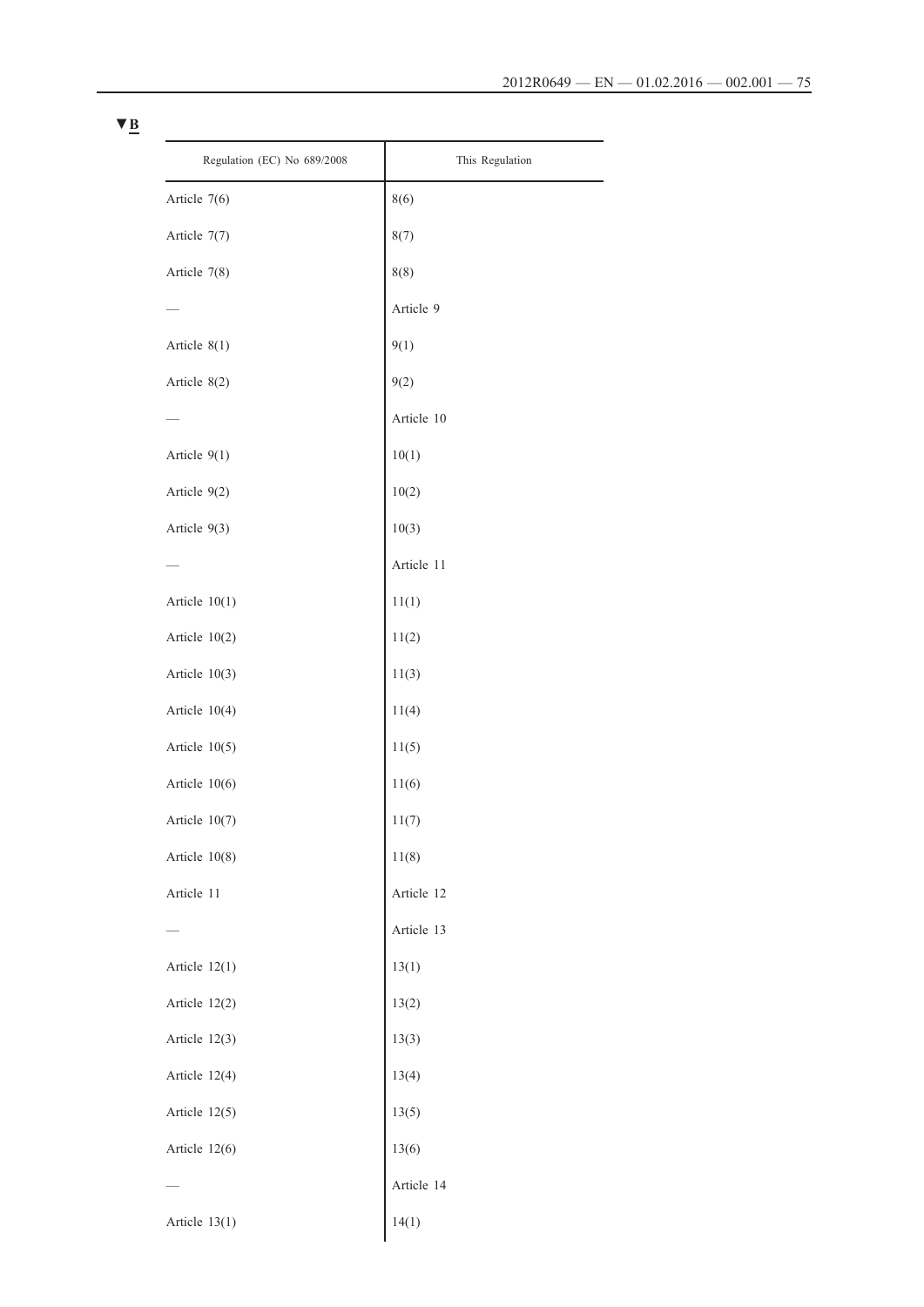| Regulation (EC) No 689/2008 | This Regulation |
|-----------------------------|-----------------|
| Article 13(2)               | 14(2)           |
| Article 13(3)               | 14(3)           |
| Article 13(4)               | 14(4)           |
| Article 13(5)               | 14(5)           |
| Article 13(6)               | 14(6)           |
| Article 13(7)               | 14(7)           |
| Article 13(8)               | 14(8)           |
| Article 13(9)               | 14(9)           |
| Article 13(10)              | 14(10)          |
| Article 13(11)              | 14(11)          |
|                             | Article 15      |
| Article $14(1)$             | 15(1)           |
| Article 14(2)               | 15(2)           |
|                             | Article 16      |
| Article $15(1)$             | 16(1)           |
| Article 15(2)               | 16(2)           |
| Article 15(3)               | 16(3)           |
| Article 15(4)               | 16(4)           |
|                             | Article 17      |
| Article $16(1)$             | 17(1)           |
| Article 16(2)               | 17(2)           |
| Article $16(3)$             | 17(3)           |
| Article 16(4)               | 17(4)           |
|                             | Article 18      |
| Article $17(1)$             | 18(1)           |
|                             | 18(2)           |
| Article $17(1)$             | 18(3)           |
|                             | Article 19      |
| Article 17(2)               | 19(1)           |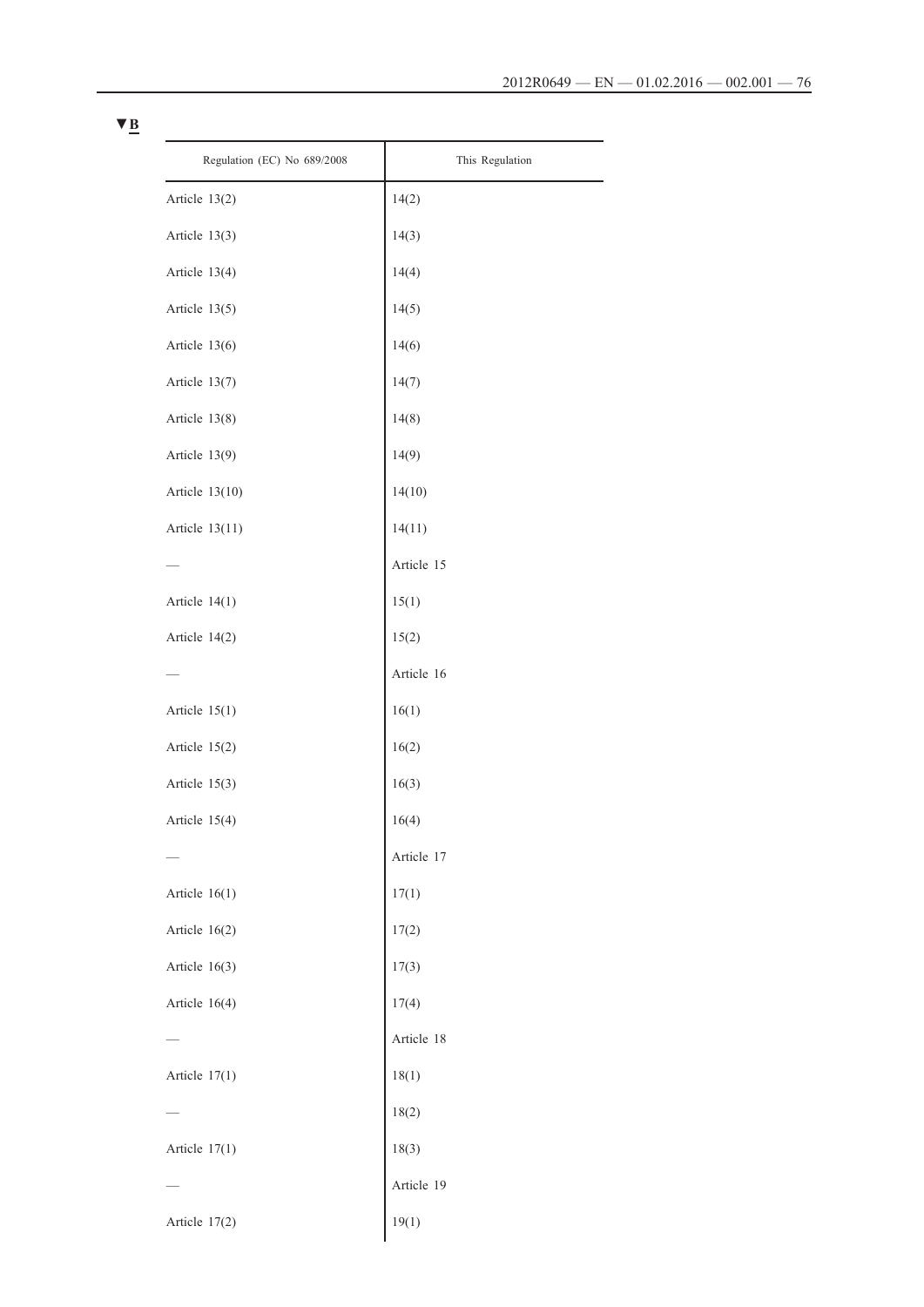L

| Regulation (EC) No 689/2008 | This Regulation |
|-----------------------------|-----------------|
|                             | 19(2)           |
|                             | 19(3)           |
|                             | Article 20      |
| Article 19(1)               | 20(1)           |
| Article 19(2)               | 20(2)           |
| Article 19(3)               | 20(3)           |
| Article 19(3)               | 20(4)           |
| Article 20                  | Article 21      |
|                             | Article 22      |
| Article 21(1)               | 22(1)           |
| Article 21(2)               | 22(2)           |
| Article 21(3)               | 22(3)           |
|                             | Article 23      |
| Article 22(1)               | 23(1)           |
| Article 22(2)               | 23(2)           |
| Article 22(3)               | 23(3)           |
| Article 22(4)               | 23(4)           |
|                             | Article 24      |
|                             | 24(1)           |
|                             | 24(2)           |
|                             | 24(3)           |
|                             | Article 25      |
|                             | Article 26      |
|                             | 26(1)           |
|                             | 26(2)           |
|                             | 26(3)           |
|                             | 26(4)           |
|                             | 26(5)           |
|                             | Article 27      |